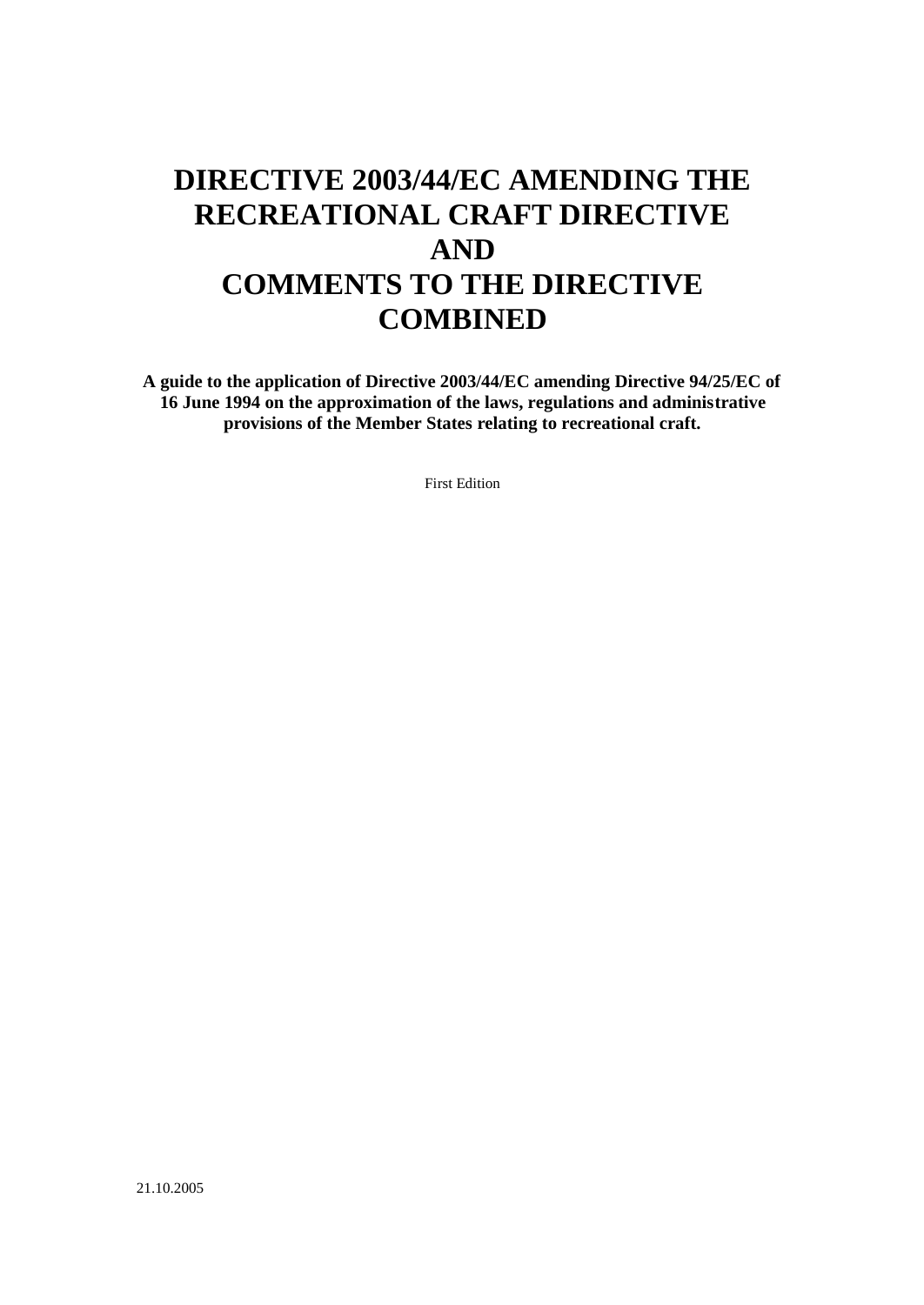# **TABLE OF CONTENTS**

| <b>FOREWORD</b>                 |                                                                  |  |
|---------------------------------|------------------------------------------------------------------|--|
|                                 |                                                                  |  |
|                                 |                                                                  |  |
|                                 |                                                                  |  |
| <b>AMENDMENTS TO ARTICLE 4:</b> | FREE MOVEMENT OF PRODUCTS                                        |  |
|                                 | REFERRED TO IN ARTICLE 1(1) 15                                   |  |
| <b>AMENDMENTS TO ARTICLE 6:</b> | COMMITTEE PROCEDURE 18                                           |  |
| <b>AMENDMENTS TO ARTICLE 7:</b> |                                                                  |  |
| <b>AMENDMENTS TO ARTICLE 8:</b> | CONFORMITY ASSESSMENT 20                                         |  |
|                                 |                                                                  |  |
|                                 |                                                                  |  |
|                                 | MODULES AVAILABLE FOR DESIGN AND CONSTRUCTION  22                |  |
|                                 |                                                                  |  |
|                                 |                                                                  |  |
|                                 |                                                                  |  |
|                                 | AMENDMENTS TO ANNEX I: ESSENTIAL REQUIREMENTS 31                 |  |
|                                 | ANNEX 1 PART A: ESSENTIAL SAFETY REQUIREMENTS FOR THE DESIGN AND |  |
|                                 |                                                                  |  |
|                                 |                                                                  |  |
|                                 |                                                                  |  |
|                                 |                                                                  |  |
|                                 |                                                                  |  |
|                                 |                                                                  |  |
|                                 |                                                                  |  |
|                                 | ANNEX I PART B: ESSENTIAL REQUIREMENTS FOR EXHAUST EMISSIONS     |  |
|                                 |                                                                  |  |
|                                 |                                                                  |  |
|                                 |                                                                  |  |
|                                 |                                                                  |  |
|                                 |                                                                  |  |
| AMENDMENTS TO ANNEX II:         |                                                                  |  |
| <b>AMENDMENTS TO ANNEX VI:</b>  | <b>INTERNAL PRODUCTION CONTROL</b>                               |  |
|                                 | PLUS TESTS (MODULE Aa, Option 1) 47                              |  |
|                                 |                                                                  |  |
| AMENDMENTS TO ANNEX VIII:       | CONFORMITY TO TYPE (MODULE C) 49                                 |  |
| AMENDMENTS TO ANNEX X:          | PRODUCT VERIFICATION (MODULE F)50                                |  |
| AMENDMENTS TO ANNEX XIII:       | <b>TECHNICAL DOCUMENTATION</b>                                   |  |
|                                 | SUPPLIED BY THE MANUFACTURER 50                                  |  |
| AMENDMENTS TO ANNEX XIV:        |                                                                  |  |
|                                 | MINIMUM CRITERIA TO BE TAKEN                                     |  |
|                                 | <b>INTO ACCOUNT BY MEMBER STATES</b>                             |  |
|                                 | FOR THE NOTIFICATION OF BODIES 51                                |  |
| AMENDMENTS TO ANNEX XV:         | DECLARATION OF CONFORMITY 52                                     |  |
| NEW ANNEX XVI -                 | PRODUCT QUALITY ASSURANCE (MODULE E) 54                          |  |
| NEW ANNEX XVII -                | CONFORMITY OF PRODUCTION ASSESSMENT FOR                          |  |
|                                 |                                                                  |  |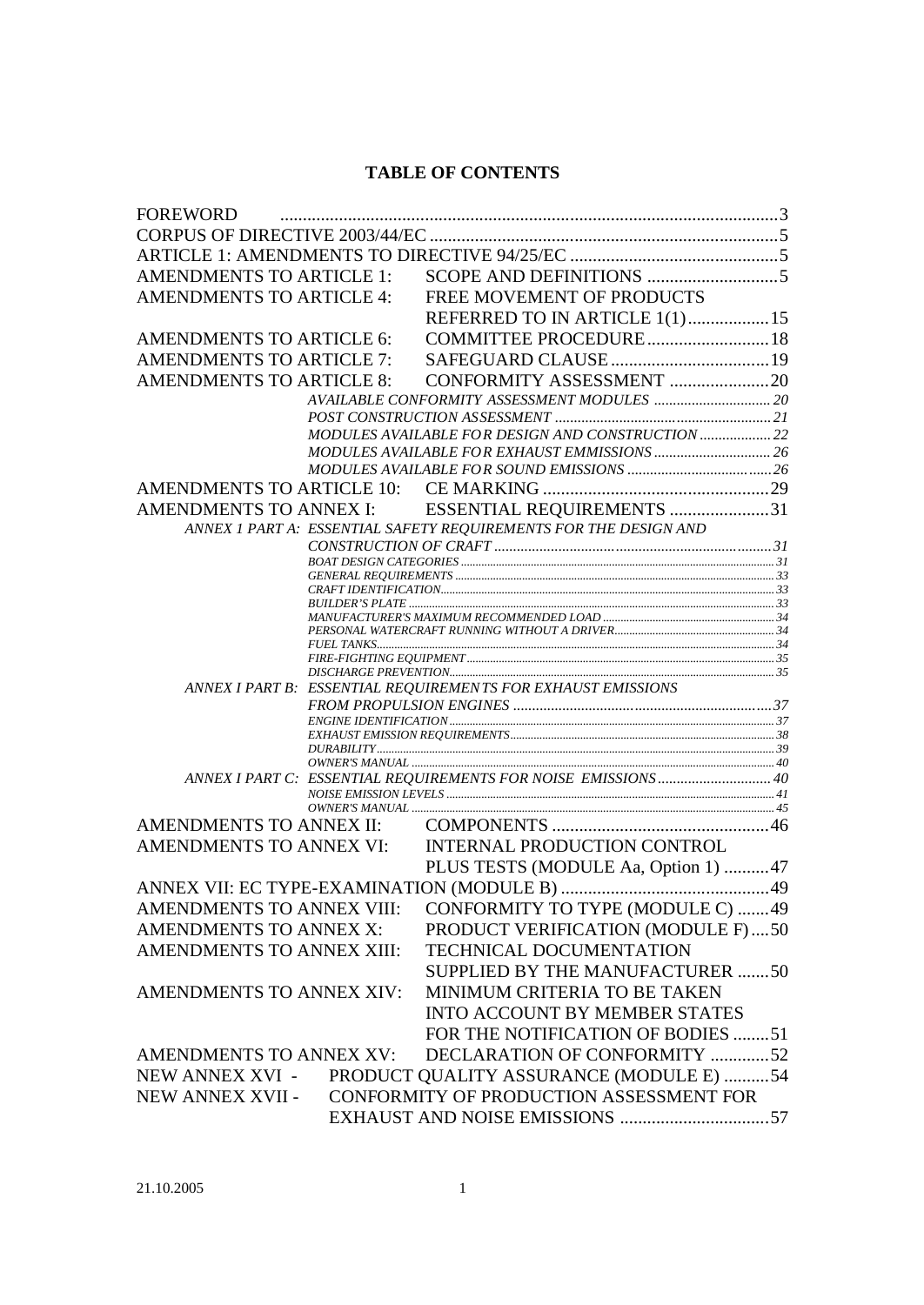| <b>ARTICLE 2:</b>  |                                                      |  |
|--------------------|------------------------------------------------------|--|
| <b>ARTICLE 3:</b>  | TRANSPOSITION, IMPLEMENTATION AND                    |  |
|                    |                                                      |  |
| ARTICLE 4:         |                                                      |  |
| <b>ARTICLE 5:</b>  |                                                      |  |
| <b>ARTICLE 6:</b>  |                                                      |  |
| APPENDIX 1:        |                                                      |  |
| <b>APPENDIX 2:</b> | <b>TEXT OF DIRECTIVE 2003/44/EC</b>                  |  |
|                    |                                                      |  |
| <b>APPENDIX 3:</b> | STANDARDS HARMONISED UNDER DIRECTIVE 2003/44/EC      |  |
|                    |                                                      |  |
| APPENDIX 4:        |                                                      |  |
| <b>APPENDIX 5:</b> |                                                      |  |
| APPENDIX 6:        | LIST OF NOTIFIED BODIES UNDER DIRECTIVE 2003/44/EC73 |  |
| <b>APPENDIX 7:</b> |                                                      |  |
| <b>APPENDIX 8:</b> |                                                      |  |
| <b>APPENDIX 9:</b> | PROVISIONS OF DIRECTIVE 94/25/EC THAT HAVE BEEN      |  |
|                    |                                                      |  |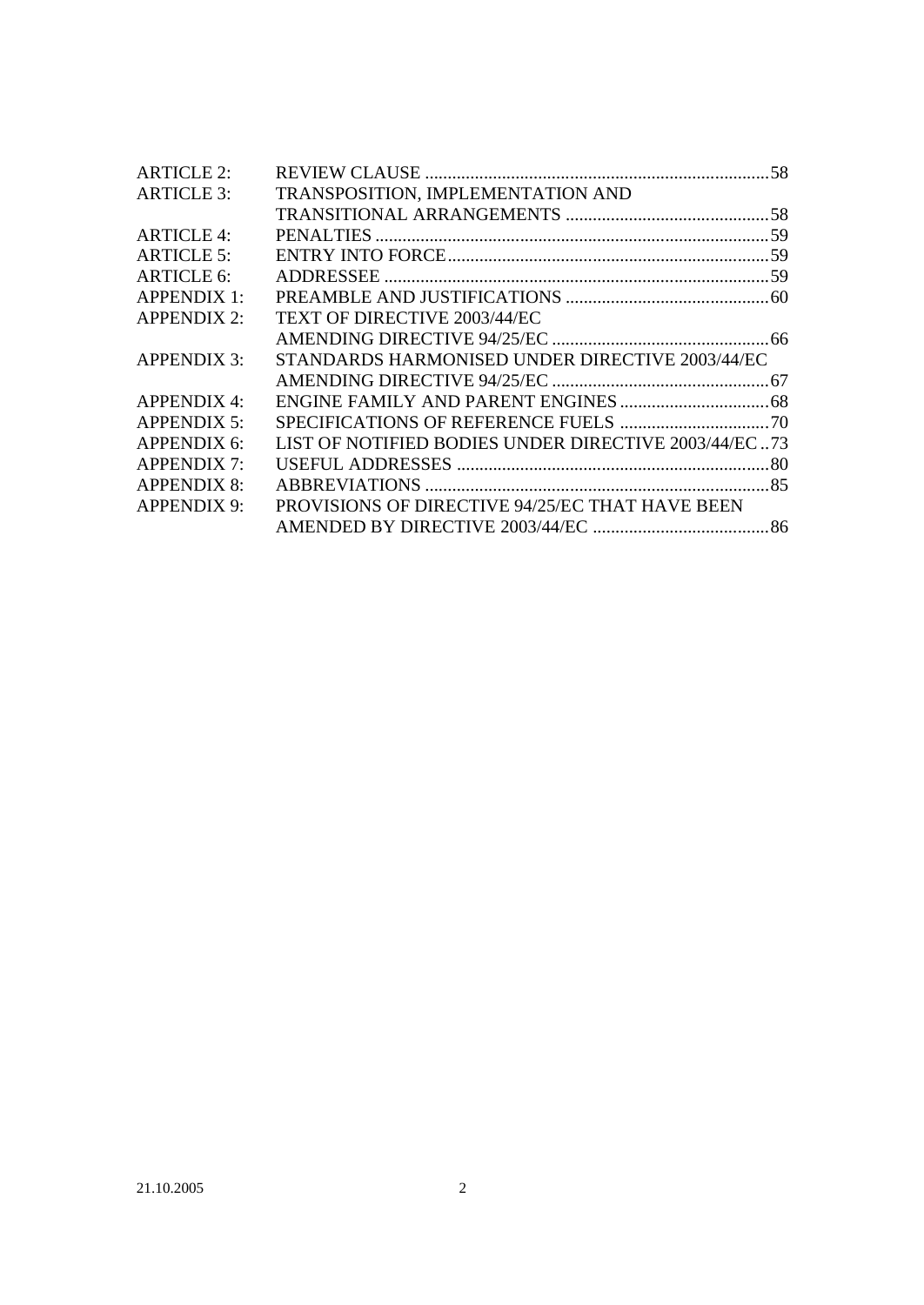# **FOREWORD**

This document is the first edition of the application guide to Directive 2003/44/EC amending Directive 94/25/EC on recreational craft and sets out and comments on the text of Directive 2003/44/EC relating to the amended design and construction requirements and conformity assessment procedures for recreational craft and new provisions for personal watercraft and exhaust and noise emissions.

The main amendments to the design and construction requirements and conformity assessment procedures of Directive 94/25/EC include:

- an extension of its scope to personal watercraft
- an extension of the available conformity assessment modules
- a procedure for post construction assessment
- a revised definition for Boat Design Categories A and D.

To incorporate the new emission requirements, Annex I of the 94/25/EC Directive has been amended by splitting it into three parts (parts A, B and C) covering the essential requirements for design and construction of recreational craft and personal watercraft (Part A), the requirements for exhaust emissions for propulsion engines (Part B) and the requirements for noise emissions for craft/engine combinations (Part C) respectively.

This guide is intended to be a reference document for all parties directly or indirectly involved with the recreational craft, personal watercraft and marine engine industry. It should be read and used as an aid to the application of the Directive 2003/44/EC. It does not, however, substitute for it. It is the intention that it should explain and clarify certain important issues related to the Directive.

The Guide is publicly available, but it is not binding in the same sense as legal acts adopted by the Community. The legally binding provisions are those transposing the Directive into the national legislation of the EU/EEA Member States.

Since Directive 2003/44/EC is amending Directive 94/25/EC, this application guide should be read in conjunction with the guide to the application of Directive 94/25/EC. A list with the provisions of Directive 94/25/EC which have been amended by Directive 2003/44/EC can be found in Appendix 9. This application guide to Directive 2003/44/EC will refer to the guidance provided in the application guide 94/25/EC whenever this is still valid.

This guide has been published by the European Commission and can be downloaded from the Commission's website at the following URL:

http://europa.eu.int/comm/enterprise/maritime/maritime\_regulatory/directive\_03\_44.htm

Since Directive 2003/44/EC and Directive 94/25/EC are "new approach" directives, additional guidance on the principles of the new approach can be found in the Guide to the implementation of directives based on the New Approach and the Global approach.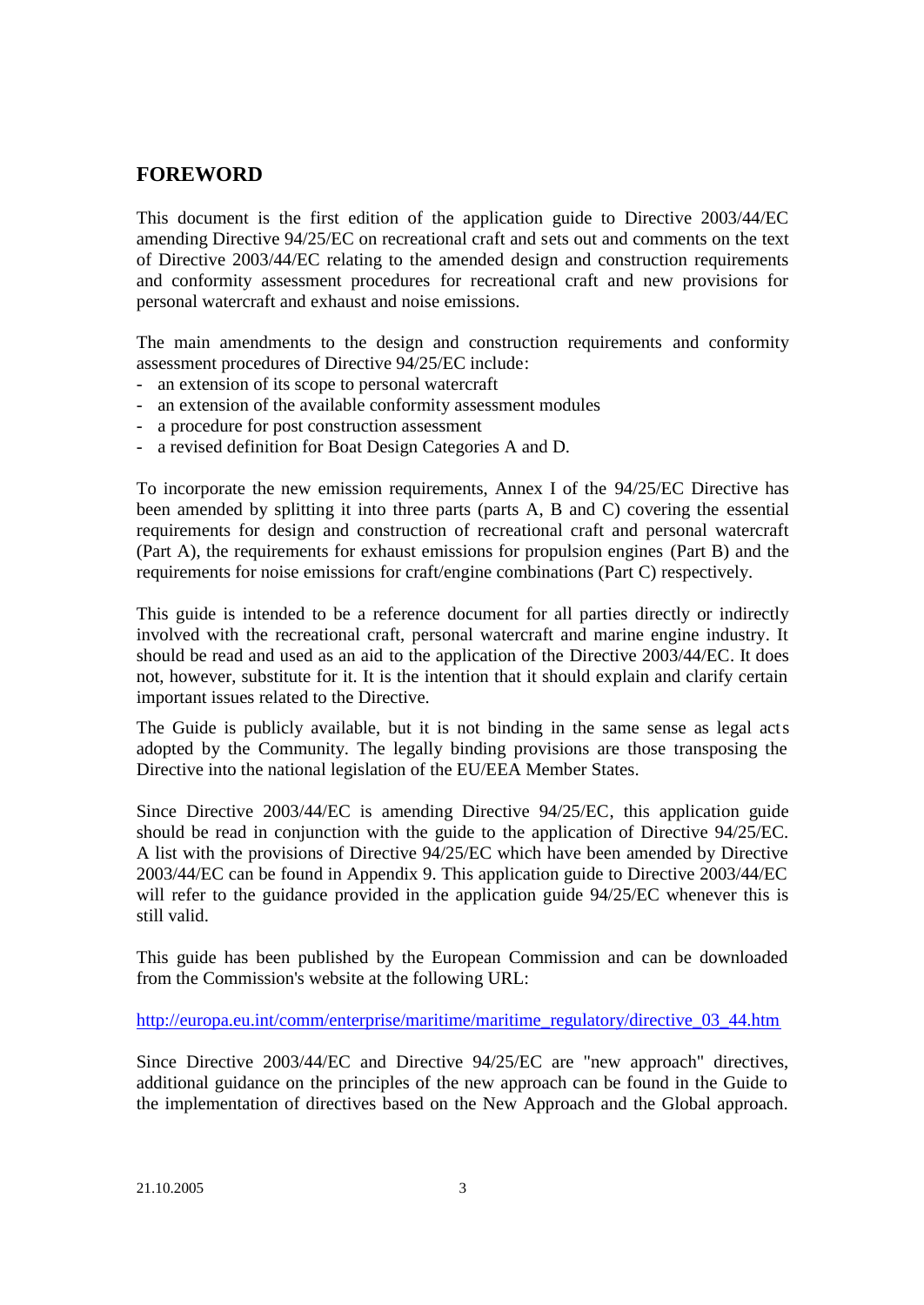This guide has been published by the European Commission and can be downloaded from the Commission's website at the following URL:

http://europa.eu.int/comm/enterprise/newapproach/legislation/guide/legislation.htm

It should be noted that the text of the Directive speaks of the "Community" or "EU" in the sense of trade area; this should be read to mean both the European Union (EU) and the European Economic Area (EEA).

\_\_\_\_\_\_\_\_\_\_\_\_\_\_\_\_\_\_\_\_\_\_\_\_\_\_\_\_\_\_\_\_\_\_\_\_\_\_\_\_\_\_\_\_\_\_\_\_\_\_\_\_\_\_\_ \_\_\_\_\_\_\_\_\_\_\_\_\_\_\_\_\_\_\_\_\_\_\_\_\_\_\_\_

In addition to this guide to the application of Directive 2003/44/EC and the application guide to Directive 94/25/EC issued by the Commission services, there are the Recreational Craft Sectoral Group (RSG) Guidelines. RSG is the group of notified bodies under the Directive with representatives of industry and users. These RSG guidelines give general guidance to notified bodies and manufacturers, on the uniform technical application and interpretation of the Directive and its amendment and the conformity assessment procedures in particular.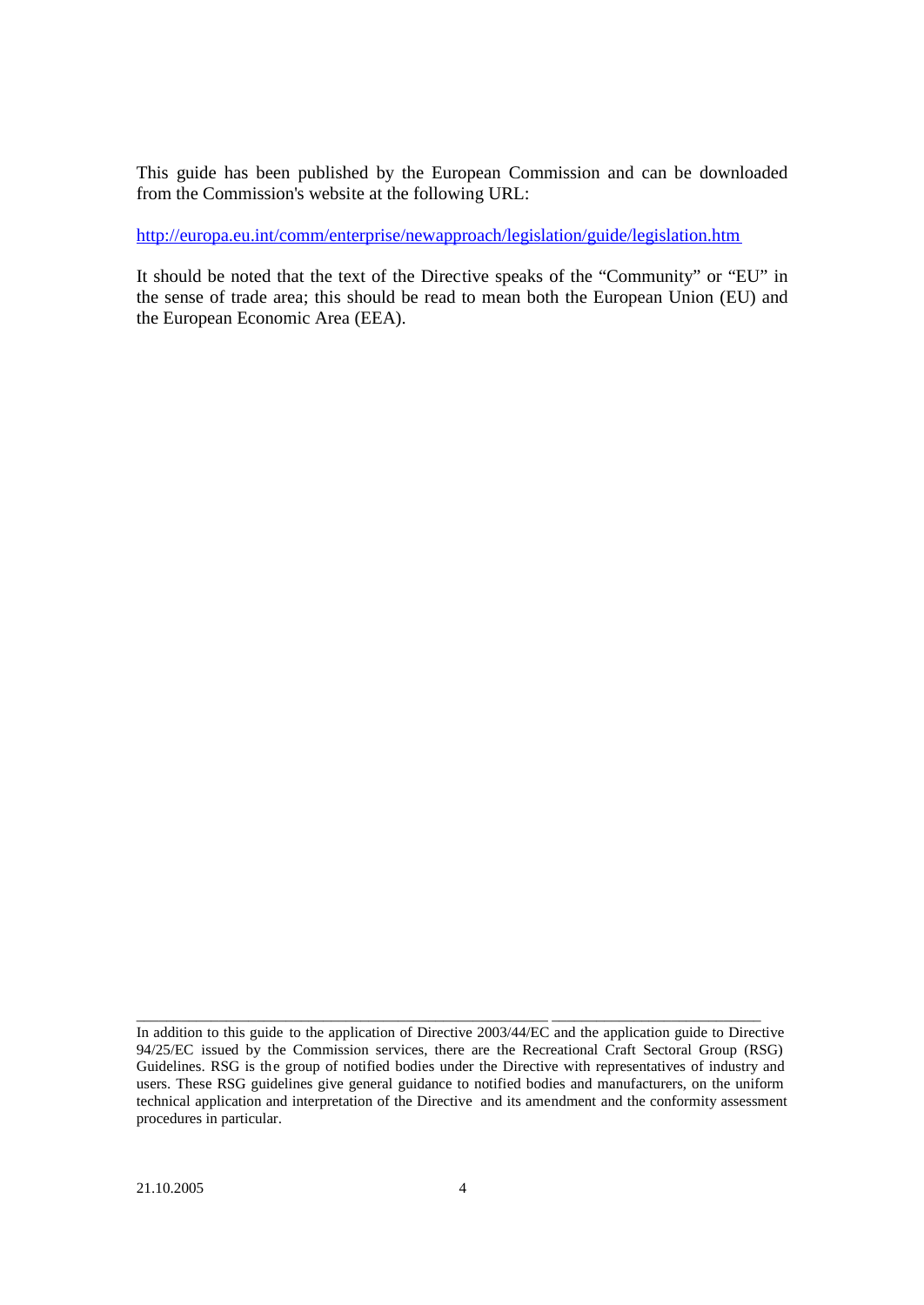# **CORPUS OF DIRECTIVE 2003/44/EC**

# **ARTICLE 1, AMENDMENTS TO DIRECTIVE 94/25/EC**

*Directive 94/25/EC is hereby amended as follows:*

# **AMENDMENTS TO ARTICLE 1: SCOPE AND DEFINITIONS**

*1. Article 1 shall be replaced by the following:*

*'Article 1*

#### *Scope and definitions*

- *1. This Directive shall apply:*
- *(a) with regard to design and construction, to:*

#### *(i) recreational craft and partly completed boats;*

The design and construction requirements for recreational craft and partly completed boats include all the relevant essential requirements of Directive 94/25/EC subject to the amendments of Annex IA of this Directive. New requirements for exhaust emissions of recreational craft propulsion engines and noise emissions of recreational craft are provided by Article 1.1.(b) and 1.1(c) below. Recreational craft are defined in Article 1.3(a) and partly completed boats are described in the application guide to Directive 94/25/EC.

# *(ii) personal watercraft;*

The scope of Directive 94/25/EC is extended to include personal watercraft, which were previously excluded. The design and construction requirements for personal watercraft include all the relevant requirements of Directive 94/25/EC subject to the amendments of Annex I.A of this Directive, which include one new essential requirement for personal watercraft only (Annex I.A, 5.1.5). Requirements for exhaust and noise emissions of personal watercraft are provided by Article 1.1(b) and 1.1(c) below.

The harmonised standard EN ISO 13590 *Personal watercraft – Construction and system installation requirements* has been developed to cover all the design and construction requirements for personal watercraft. The Annex ZA appended to the standard links the clauses of the standard to the relevant essential safety requirements of the Directive. Application of this harmonised standard provides a presumption of conformity with the design and construction requirements for PWC, in accordance with Article 5 of the Directive. Separate harmonised standards apply for exhaust gas and noise emission measurement for personal watercraft – see Article 1.1(b) and 1.1(c) below.

#### *(iii) components referred to in Annex II when placed on the Community market separately and when intended for installation*

The wording above for components has been amended to make it clear that the Directive's requirements apply to all components referred to in Annex II when they are placed separately on the Community market as components for recreational craft. An amendment to Annex II for fuel tanks is made in clause 9 of Article 1 of Directive 2003/44/EC.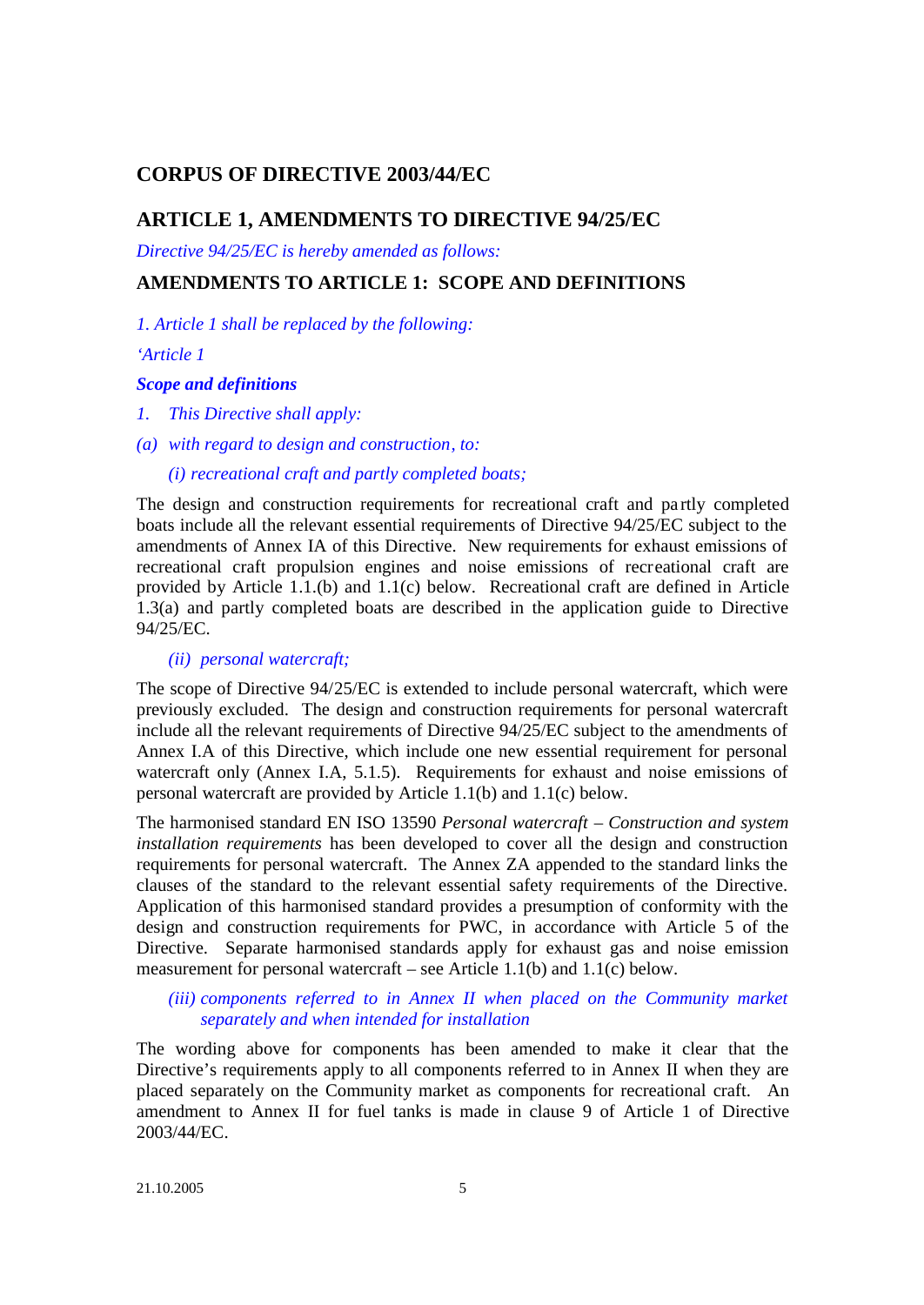#### *(b) with regard to exhaust emissions, to:*

*(i) propulsion engines which are installed or specifically intended for installation on or in recreational craft and personal watercraft;*

The scope of Directive 94/25/EC is extended to include limits on exhaust emissions of propulsion engines installed or intended for installation on recreational craft and personal watercraft. These exhaust emission requirements are limits on the quantities of specified gases that may be expelled through the engine's exhaust system as prescribed in Annex I.B. The exhaust emission requirements therefore apply only to engines, not the complete craft.

The exhaust emission requirements apply only to engines installed for propulsion of the recreational craft or personal watercraft. An engine installed to be used exclusively as an on-board generator, for example, is therefore outside of the scope of this Directive. See also comments on Article 1.3(c) concerning the definition of 'propulsion engines', and on Article 1.1(d) regarding the date of application of the exhaust emission requirements.

## *(ii) propulsion engines installed on or in these craft that are subject to a "major engine modification";*

A 'major engine modification' is defined by Article 1.3(d). Propulsion engines installed in or on recreational craft that are modified to this extent must comply with the exhaust emission requirements of this Directive when they are put into service after modification. See also comments to Article 1.1(d) regarding the date of application of the exhaust emission requirements with regard to major engine modifications. This requirement also applies to propulsion engines of personal watercraft.

#### *(c) with regard to noise emissions, to:*

The scope of Directive 94/25/EC is extended to include limits on noise emissions as specified in Annex 1.C. Depending on the craft and/or engine type the noise emission requirements apply to either the craft/engine combination or just the engine as explained below.

*(i) recreational craft with stern drive engines without integral exhausts or inboard propulsion engine installations;*

For recreational craft with inboard propulsion engines, the noise emission limits apply to the craft with the installed propulsion engine(s) running. Ensuring compliance with the noise limits is the responsibility of the craft builder, not the engine manufacturer. Stern drive engines that do not have integral exhaust systems are treated in the same way as inboard engines, so such engine installations are also the responsibility of the craft builder with regard to noise emissions. See also comments to Article 1.1(d) regarding the date of application of the noise emission requirements.

*(ii) recreational craft with stern drive engines without integral exhausts or with inboard propulsion installations which are subject to a major craft conversion and subsequently placed on the Community market within five years following conversion;*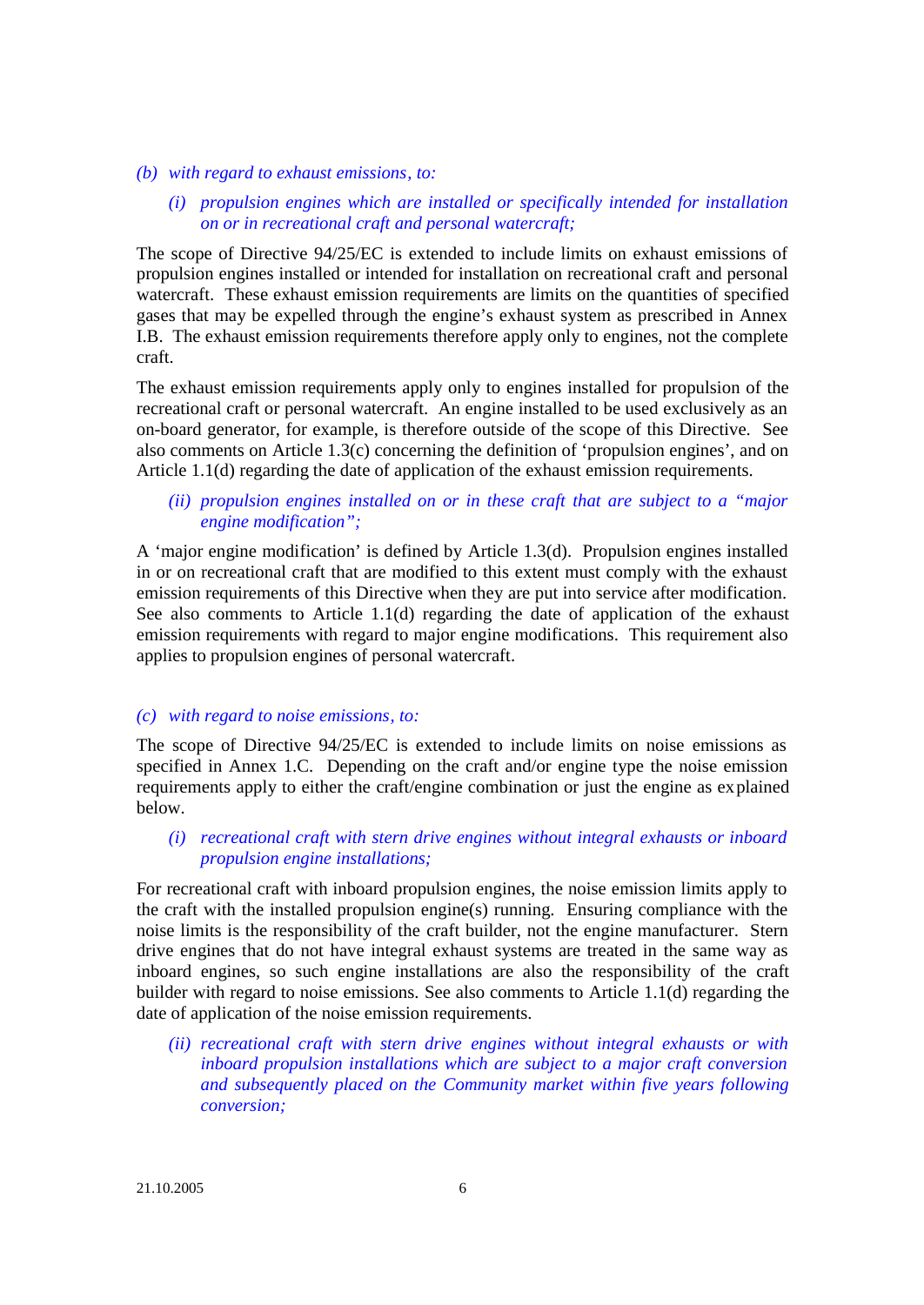A 'major craft conversion' is defined in Article 1.3(e). Recreational craft with inboard propulsion engines, or with stern drive engines without integral exhausts, that are converted to this extent must comply with the noise emission limits if they are placed on the Community market\* within five years of the conversion. See also comments to Article 1.1(d) regarding the date of application of the noise emission requirements with regard to major craft conversions.

For clarification on what is considered to be 'placing on the market' see the applicati on guide to Directive 94/25/EC and the Guide to the implementation of Directives based on the new Approach and Global Approach.

#### *(iii) personal watercraft;*

For personal watercraft, the noise emission limits apply to the complete craft when tested according to the harmonised standard – see comments on Annex 1.C. See also comments to Article 1.1(d) regarding the date of application.

# *(iv) outboard engines and stern drive engines with integral exhausts intended for installation on recreational craft;*

For outboard engines and stern drive engines with integral exhausts, the noise emission limits apply to the engine only and ensuring compliance with these noise emission limits is the responsibility of the engine manufacturer. The noise emissions of outboard engines are measured with the engines installed on standard craft according to the harmonised standard – see comments on Annex 1.C.

The noise emissions of sterndrive engines with integral exhausts are also measured with the engines installed in standard craft according to the harmonised standard (see Annex 1.C). Stern drive engines with integral exhausts are engines designed so that the exhaust gases are expelled through the transmission/drive unit. It is not necessary for the engine supplier to also supply the transmission/drive unit, as long as the engine is certified for compliance with the noise emission limits when used with the specified transmission/drive unit.

Note that the requirement applies only to outboard engines and stern drive engines with integral exhausts that are intended for installation on recreational craft, and therefore such engines that are intended only for use on commercial craft are excluded from the scope of this Directive (for example, outboard engines used only for rescue or patrol craft).

## *(d) for products falling under (a)(ii), (b) and (c), the provisions of this Directive shall only apply from the first placing on the market and/or putting into service after the date of entry into force of this Directive.*

This paragraph specifies that the new requirements for products falling under (a)(ii) (personal watercraft), (b) (with regard to exhaust emissions) and (c) (with regard to noise emissions) apply only to these products from their first placing on the Community market or first putting into service after the date of entry into force of this Directive. The dates by which all products must comply with the provisions of the Directive are stated in Article 3.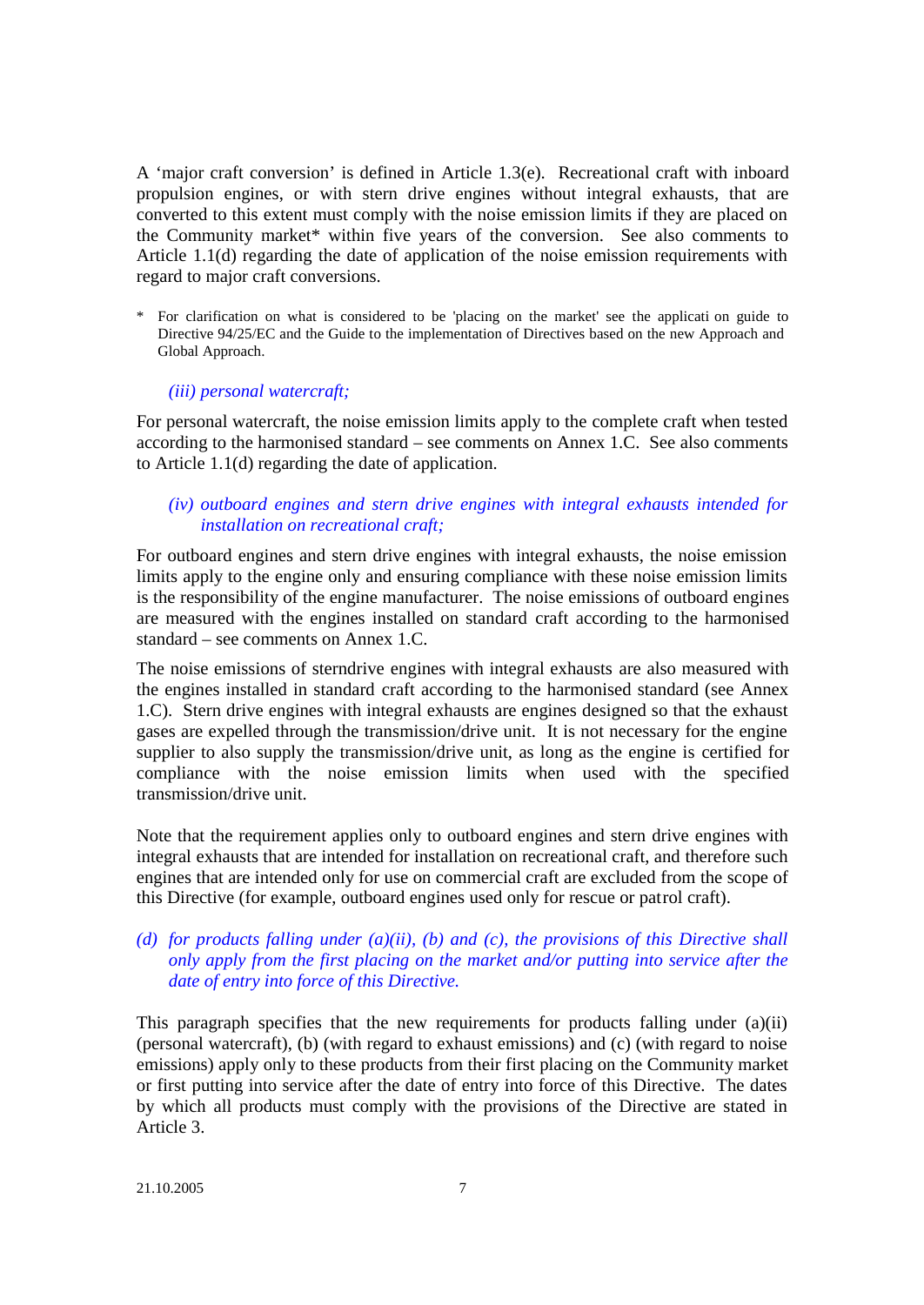It follows from the above paragraph and Article 3 that for:

#### Personal watercraft

Personal watercraft that are first placed on the market or put into service in the Community prior to  $1<sup>st</sup>$  January 2005 (date of entry into application of the provisions of Directive 2003/44/EC) are not required to comply with the Directive, even if subsequently placed on the market again as second hand products.

Personal watercraft that are first placed on the market or put into service in the Community on or after the  $1<sup>st</sup>$  January 2005 (date of entry into application of the provisions of Directive  $2003/44/EC$ ) and before or on the  $31<sup>st</sup>$  December 2005 (end of the transitional period specified in Article 3.2(a) of Directive 2003/44/EC) are not required to comply with the Directive, provided they do comply with the rules that were in force in the Member States on the date of entry into force of the Directive (26.08.2003) where they are placed on the market and/or put into service. They do not need to comply with the Directive if they would subsequently be placed on the market again as second hand products.

Personal watercraft that are placed on the market or put into service in the Community after 31<sup>st</sup> December 2005 (end of the transitional period specified in Article 3.2(a) of Directive 2003/44/EC) are required to comply with the Directive's requirements with regard to design and construction, even if they are second hand products imported from outside the EEA, unless they have been previously placed on the market or put in service in the EEA. When such PWC are fitted with an engine of the type specified in Article 3.2 (b) of Directive 2003/44/EC (i.e. compression ignition or four-stroke spark ignition engine), they have also to comply with the Directive's requirements with regard to exhaust and noise emissions. When such PWC are fitted with two-stroke spark ignition engines, they have only to comply with the Directive's requirements with regard to exhaust and noise emissions when they are for the first time placed on the market and/or put into service in the Community after the  $31<sup>st</sup>$  December 2006 (end of the transitional period specified in Article 3.2(c) of Directive 2003/44/EC)

#### Propulsion engines with regard to exhaust emission requirements

Propulsion engines installed or intended for installation on or in recreational craft or personal watercraft that are first placed on the Community market or put into service prior to  $1<sup>st</sup>$  January 2005 (date of entry into application of the provisions of Directive  $2003/44/EC$ ) or, ultimately either until the 31<sup>st</sup> December 2005 (end of the transitional period specified in Article 3.2(b) of Directive 2003/44/EC) for compression ignition and four-stroke spark ignition engines or the 31<sup>st</sup> December 2006 (end of the transitional period specified in Article 3.2(c) of Directive 2003/44/EC) for two-stroke spark ignition engines are not required to comply with the exhaust gas emission requirements, even if subsequently placed on the market again as second hand products or subject to a 'major engine modification' after the relevant date.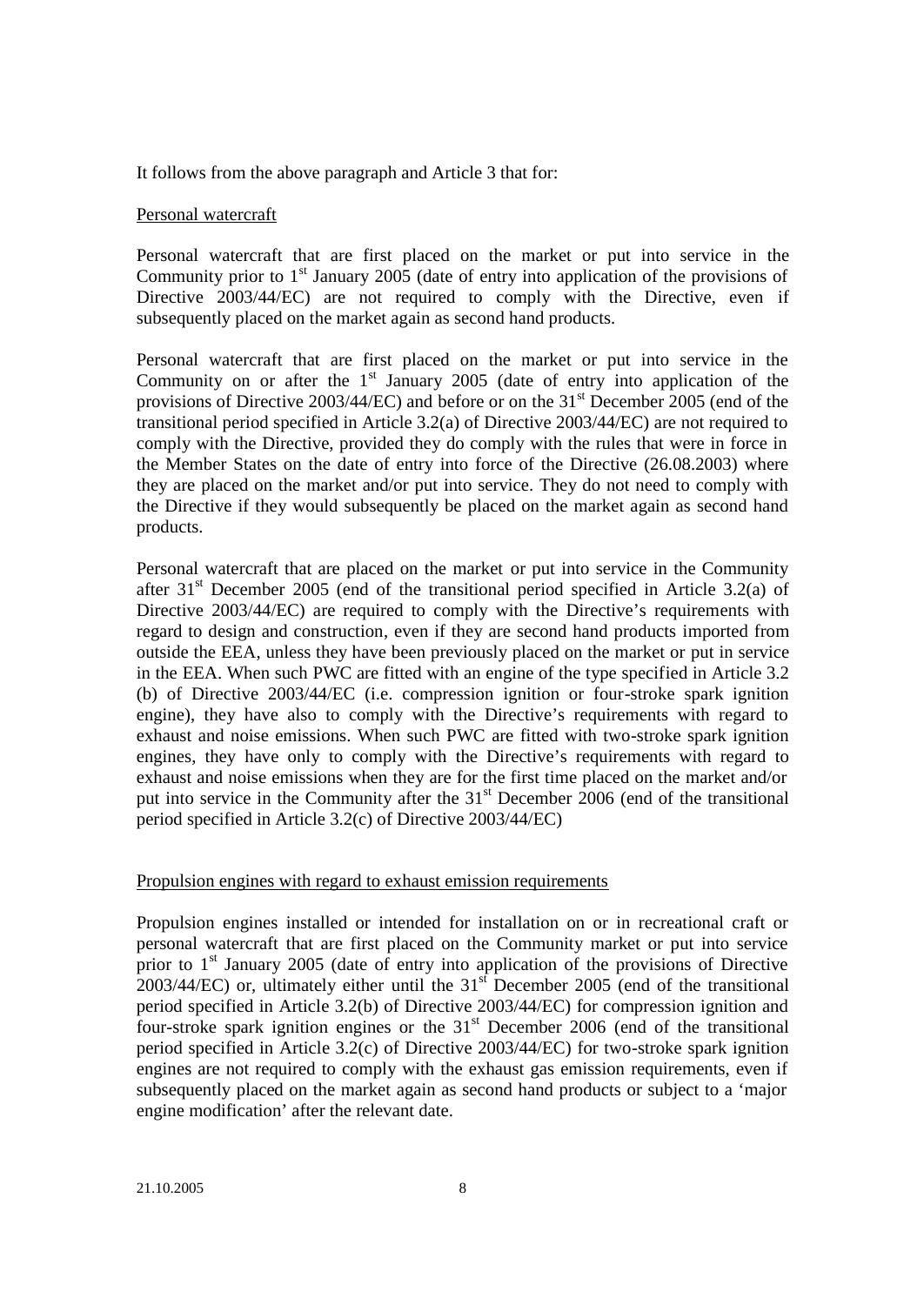Propulsion engines imported into the Community market from third countries after either the  $31<sup>st</sup>$  December 2005 (end of the transitional period specified in Article 3.2(b) of Directive 2003/44/EC) for compression ignition and four-stroke spark ignition engines or the 31<sup>st</sup> December 2006 (end of the transitional period specified in Article 3.2(c) of Directive 2003/44/EC) for two-stroke spark ignition engines are required to comply with the exhaust gas emission requirements, even if they are second hand products that were first used prior to these dates, unless they have been previously placed on the market or put in service in the EEA.\*

#### Recreational craft and personal watercraft with regard to noise emissions

Recreational craft or personal watercraft that were first placed on the Community market or put into service prior to  $1<sup>st</sup>$  January 2005 (date of entry into application of the provisions of Directive 2003/44/EC) or, ultimately until the 31<sup>st</sup> December 2005 (end of the transitional period specified in Article 3.2(a) of Directive 2003/44/EC) are not required to comply with the sound emission requirements, even if subsequently placed on the market again as second hand products or subject to a 'major craft conversion' after this date.

Recreational craft imported into the Community market from third countries after the  $31<sup>st</sup>$ December 2005 (end of the transitional period specified in Article 3.2(a) of Directive 2003/44/EC) are required to comply with the sound emission requirements, even if they are second hand products that were first used prior to that date, unless they have been previouslyplaced on the market or put in service in the EEA.\*

For further clarification see the application guide to Directive 94/25/EC, (viii), 'Summary of application of the Directive after  $16<sup>th</sup>$  June 1998'.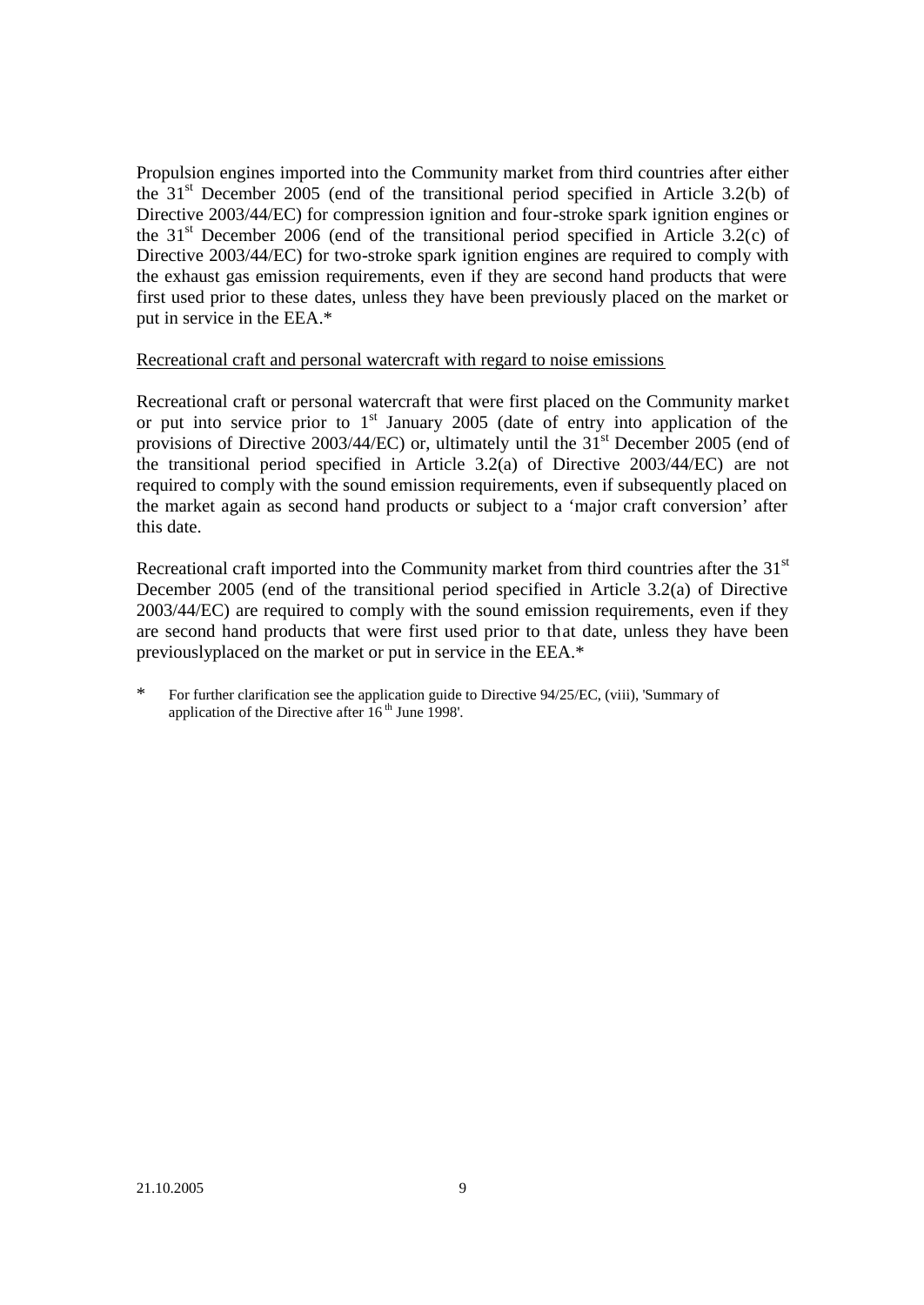#### *2. The following shall be excluded from the scope of this Directive:*

#### *(a) with regard to paragraph 1(a):*

The following products are excluded from the design and construction requirements of the Directive.

- *(i) craft intended solely for racing, including rowing racing boats and training rowing boats, labelled as such by the manufacturer;*
- *(ii) canoes and kayaks, gondolas and pedalos;*
- *(iii) sailing surfboards;*
- *(iv) surfboards, including powered surfboards;*

The wording of this provision of Directive 94/25/EC has been amended to clarify that with Directive 2003/44/EC personal watercraft are no longer excluded from the scope of application of the Directive.

*(v) original historical craft and individual replicas thereof designed before 1950, built predominantly with the original materials and labelled as such by the manufacturer;*

The amendment to this exclusion is editorial only and the comments on production of replica historic craft in the application guide to Directive 94/25/EC therefore remain applicable.

- *(vi) experimental craft, provided that they are not subsequently placed on the Community market;*
- *(vii) craft built for own use, provided that they are not subsequently placed on the Community market during a period of five years;*
- *(viii) craft specifically intended to be crewed and to carry passengers for commercial purposes, without prejudice to paragraph 3(a), in particular those defined in Council Directive 82/714/EEC of 4 October 1982 laying down technical requirements for inland waterway vessels (\*), regardless of the number of passengers;*
	- *(ix) submersibles;*
	- *(x) air cushion vehicles;*
	- *(xi) hydrofoils;*
- *(xii) External combustion steam powered craft, fuelled by coal, coke, wood, oil or gas; (\*) OJ L 301, 28.10.1982, p. 1. Directive as amended by the 1994 Act of Acc ession.*

The exclusion in (xii) is new compared to Directive 94/25/EC. Where a craft uses a steam engine(s) as described above for propulsion the craft is excluded from the scope of the Directive with regard to the design and construction requirements. An external combustion steam engine used for propulsion is excluded from the emission requirements as it is not an internal combustion engine (see Article 1.3(c) for the definition of 'propulsion engine').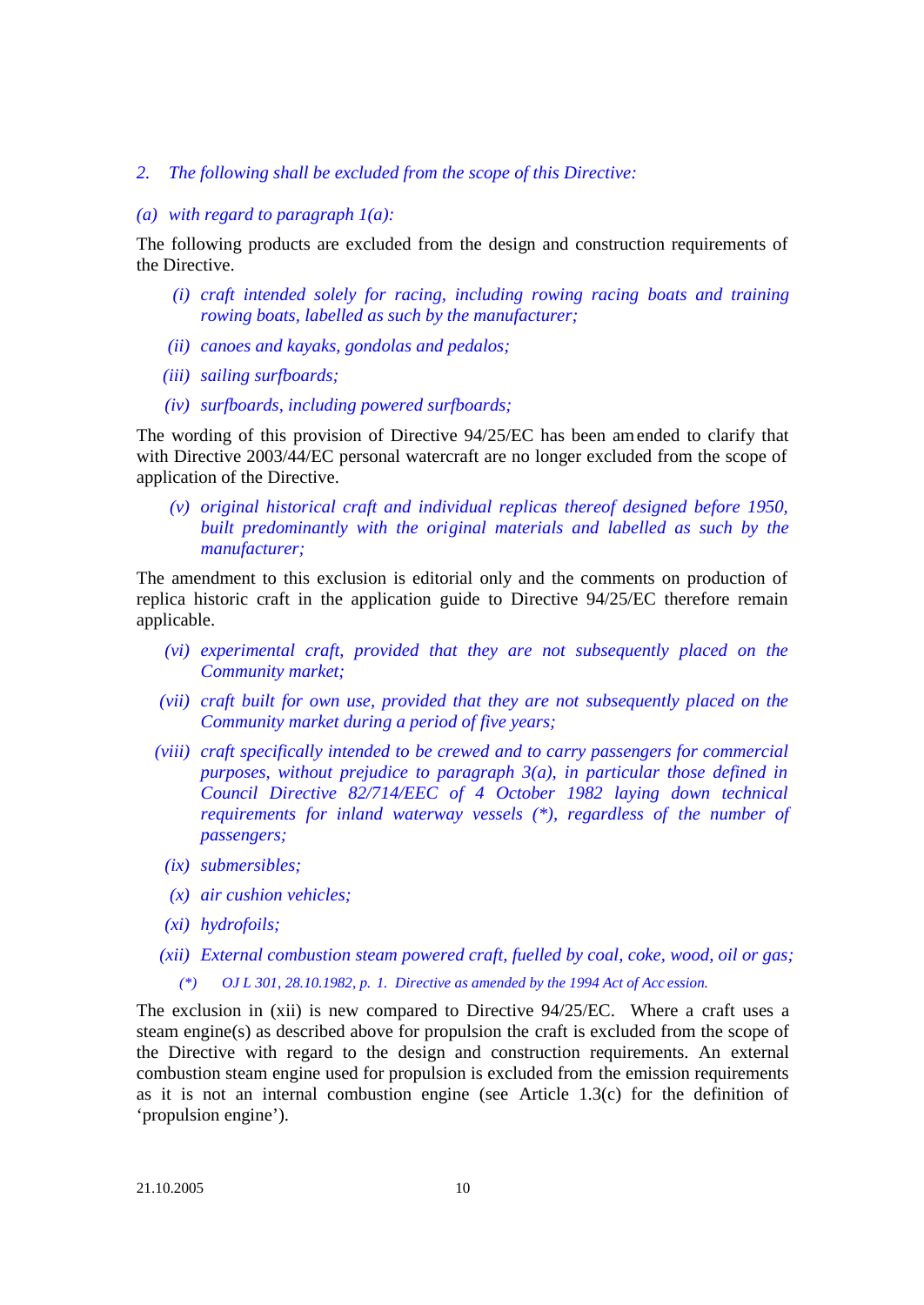#### *(b) with regard to paragraph 1(b):*

The following propulsion engines are excluded from the exhaust emission requirements of this Directive.

- *(i) propulsion engines installed or specifically intended for installation on the following:*
	- *- craft intended solely for racing and labelled as such by the manufacturer,*

Engines for propulsion of racing boats are excluded from the exhaust emission requirements of Directive 2003/44/EC provided that the racing boats are marked with a label stating that they are 'intended solely for racing'. Such engines would typically be tuned or otherwise race-prepared for use in competitions for engine-powered racing boats.

- *experimental craft, provided that they are not subsequently placed on the Community market,*
- *craft specifically intended to be crewed and to carry passengers for commercial purposes, without prejudice to paragraph 3(a), in particular those defined in Directive 82/714/EEC, regardless of the number of passengers,*
- *submersibles,*
- *air cushion vehicles,*
- *hydrofoils;*

Propulsion engines of craft of the type defined in the 5 indents above are all excluded from the exhaust emission requirements of the Directive.

*(ii) original and individual replicas of historical propulsion engines, which are based on a pre-1950 design, not produced in series and fitted on craft referred to in paragraph 2(a)(v) and (vii);*

Individual replica engines based on pre-1950 designs are excluded from the exhaust emission requirements provided that they are fitted to historical craft or craft built for own use as defined by Article  $1.2(a)(v)$  and (vii) above. In this context 'individual replicas' may be built one after another and still excluded, provided that they are built to order and not series produced.

Historical engines built prior to 1950 are excluded from the scope of application of the exhaust emission requirements. Note that propulsion engines built after 1950 and first placed on the Community market or put into service before the dates specified in Article 3.2 are also excluded from the exhaust gas emission requirements of the Directive.

#### *(iii) propulsion engines built for own use provided that they are not subsequently placed on the Community market during a period of five years;*

To qualify for this exclusion from the exhaust emission requirements, an engine 'built for own use' must have been substantially built by the owner and be used exclusively by the owner. An engine that is marinised by the owner or otherwise adapted by modification or replacement of a few parts does not qualify for this exclusion.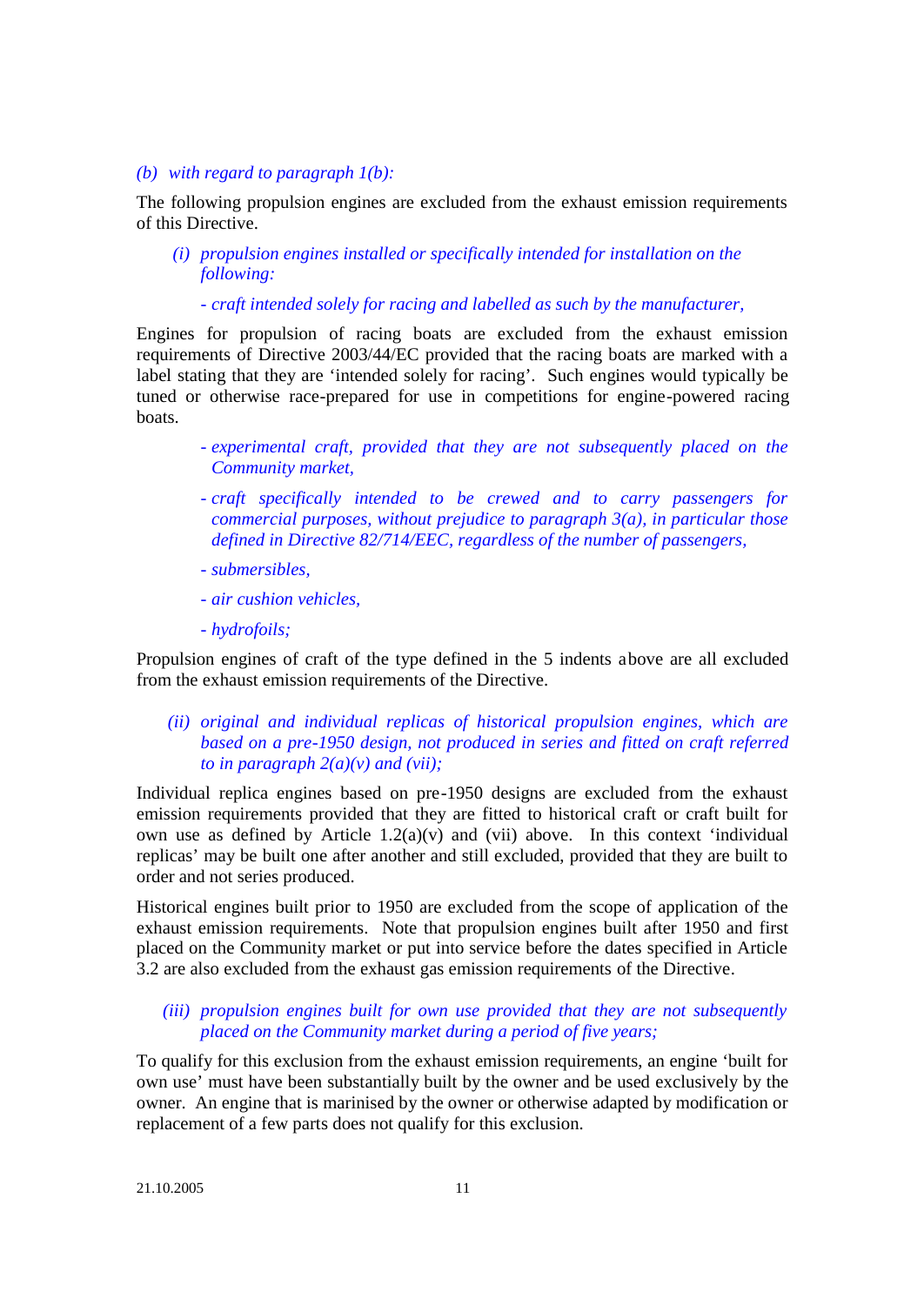#### *(c) with regard to paragraph 1(c):*

The following craft are excluded from the noise emission requirements of this Directive.

- *all craft referred to in point (b) of this paragraph,*

Accordingly racing craft, experimental craft and commercial craft that are in accordance with the definitions in point 2.(b) above, and submersibles, air cushion vehicles and hydrofoils are all excluded from the noise emission requirements of this Directive.

- *craft built for own use, provided that they are not subsequently placed on the Community market during a period of five years.*

Craft built for own use are excluded from the noise emission requirements provided that they are not placed on the Community market within 5 years of first being put into service. To qualify for this exclusion from the noise emission requirements, a craft 'built for own use' must have been substantially built and used exclusively by the owner. A craft that is completed by the owner by the addition of fittings and finishing parts is not 'built for own use'. Further clarification on craft built for own use are given in the application guide to Directive 94/25/EC.

- *3. For the purposes of this Directive the following definitions shall apply:*
- *(a) "recreational craft": any boat of any type intended for sports and leisure purposes of hull length from 2,5 m to 24 m, measured according to the harmonised standard, regardless of the means of propulsion; the fact that the same boat could be used for charter or for recreational boating training shall not prevent it being covered by this Directive when it is placed on the Community market for recreational purposes;*

Any reference to 'recreational craft' in this Directive is intended to include all craft covered by the above definition unless they are excluded by Article 2.1 and except for personal watercraft (see point 3(b) below). The harmonised standard for measurement of hull length is EN ISO 8666:2002 Principal data.

*(b) "personal watercraft": a vessel less than 4 m in length which uses an internal combustion engine having a water jet pump as its primary source of propulsion and designed to be operated by a person or persons sitting, standing or kneeling on, rather than within the confines of, a hull;*

Other types of craft with water jet propulsion units that are less than 4.0m in length, such as mini jet boats and small RIBs (rigid hull inflatable boats) with water jet propulsion, are not 'personal watercraft'. They should be treated as recreational craft (if they are 2,5 m in length or above) and must meet the relevant design and construction requirements, exhaust emission and noise emission limits.

Craft that meet the definition of personal watercraft except that their length is equal to or greater than 4.0m (when measured according to EN ISO 8666) should be treated as recreational craft and meet the relevant exhaust gas and noise emission limits.

Although no reference is made in the definition above to the use of personal watercraft, as this directive is for marine craft intended for recreational use, any personal watercraft that are placed on the Community market solely for commercial use are outside of the scope of this Directive.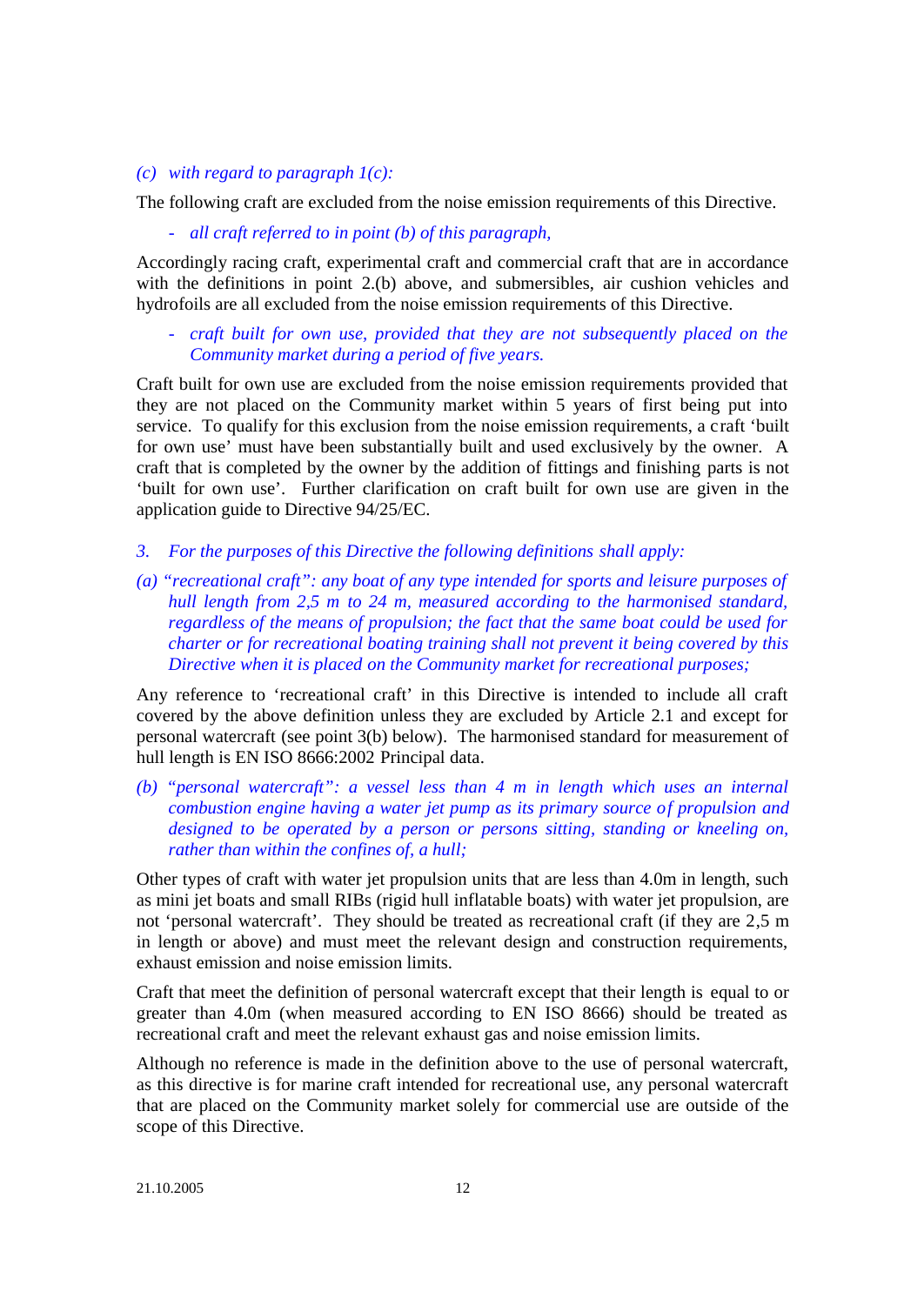*(c) "propulsion engine": any spark or compression ignition, internal combustion engine used for propulsion purposes, including two-stroke and four-stroke inboard, sterndrive with or without integral exhaust and outboard engines;*

The definition of propulsion engines is limited to spark or compression internal combustion engines (e.g. petrol or diesel engines respectively) and accordingly electric engines or steam engines are excluded from the emission requirements even if they are the sole source of power for propulsion. If a spark or compression internal combustion engine is used in conjunction with another type of engine, such as diesel-electric propulsion, then the internal combustion engine is a propulsion engine and must comply with the emission requirements. If a spark or compression internal combustion engine is installed to power a hydraulic motor drive for propulsion then the internal combustion engine is a propulsion engine and must meet the emission requirements.

- *(d) "major engine modification": the modification of an engine which:*
	- *could potentially cause the engine to exceed the emission limits set out in Annex I.B. excluding routine replacement of engine components that do not alter the emission characteristics, or*
	- *increases the rated power of the engine by more than 15 %;*

A 'major engine modification' is relevant only for the application of the exhaust emission requirements for propulsion engines that are installed or are intended to be installed in recreational craft or personal watercraft and have been placed on the market and/or put into service after the date of entry into application of Directive 2003/44/EC (see clarifications concerning article 1.1(d) ) and which have been subsequently subject to a modification in accordance with this definition.

The first indent provides that routine engine maintenance and replacement of engine components within the manufacturer's specifications does not qualify as a 'major engine modification'. Such maintenance may extend to a complete engine rebuild within the manufacturer's specifications.

If an engine is more extensively modified in a way that the gas emissions could potentially exceed the limits of this Directive, then it would be considered a major engine modification even if the power output increases by less than 15%.

*(e) "major craft conversion": a conversion of a craft which:*

- *changes the means of propulsion of the craft,*
- *involves a major engine modification,*
- *alters the craft to such an extent that it is considered a new craft;*

A 'major craft conversion' is relevant only for the application of the noise emission requirements. In this context the first indent refers to changing the means of propulsion as defined in (f) below. The replacement of the propulsion engine(s) with another engine(s) of different type is not changing the means of propulsion as defined and accordingly engine replacement is not a 'major craft conversion'. The third indent on alterations to the craft is intended to cover alterations to an extent that the craft should be considered as a new craft.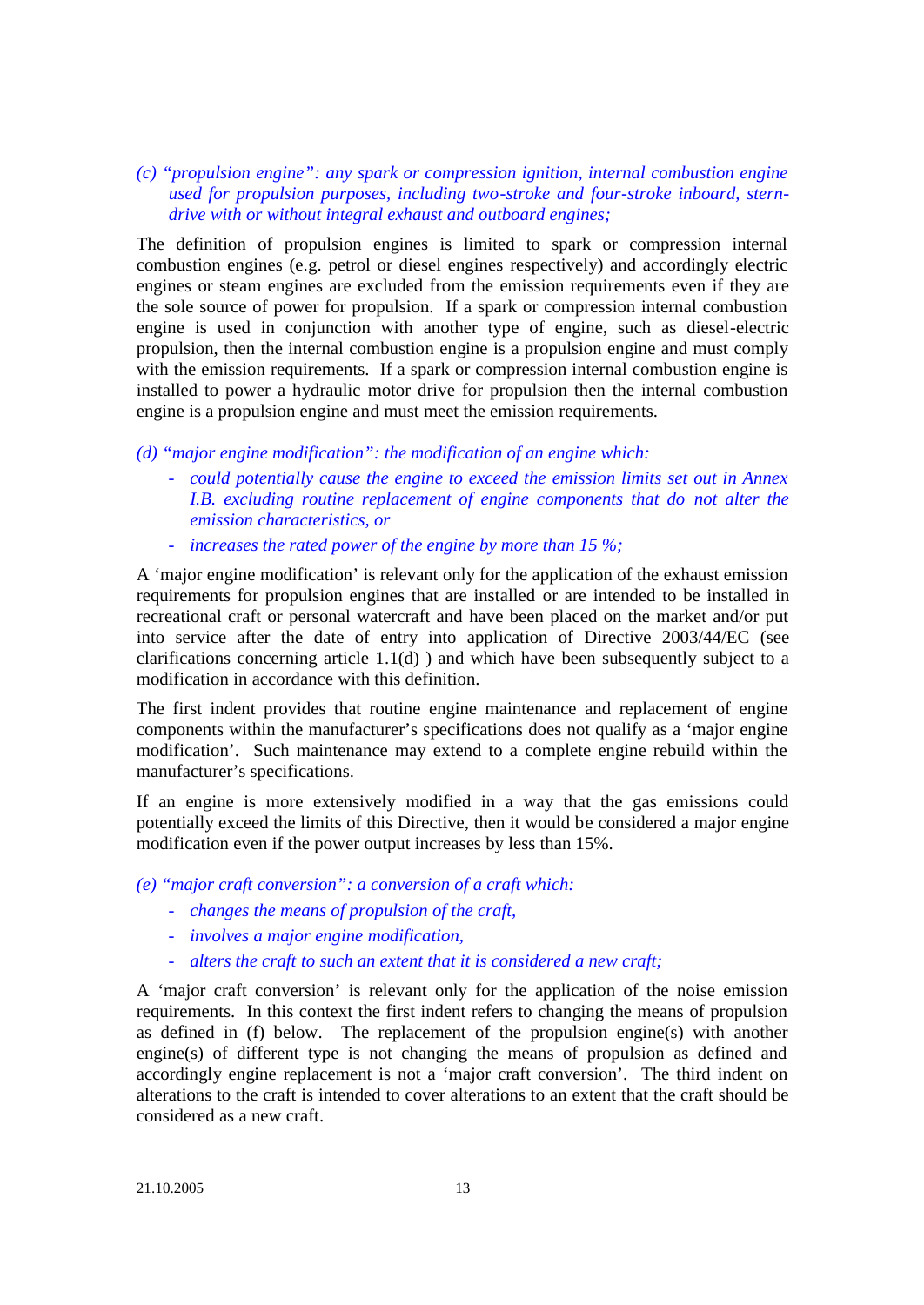Note also the interpretation in the Guide to the application of Directive 94/25/EC specifying that the "re-building" or modifying of a boat (or component) in the context of manufacturer responsibility means that the boat has been changed to such an extent that compliance considerations with the Essential Requirements are altered from those of the boat when originally assessed. This would mean, for example, that the stability and buoyancy characteristics of the boat have been changed due to the addition of new accommodation or rigging arrangement. Such modification would mean that the "new" boat presents a new overall design and with it new risks. In this respect such a modification in a third country of a boat with CE Marking or an existing boat would require compliance with the Directive if placed on the EEA market or put into service.

# *(f) "means of propulsion": the mechanical method by which the craft is driven, in particular marine propellers or waterjet mechanical drive systems;*

In accordance with this definition, a change to the means of propulsion would be, for example, changing from a conventional propeller shaft drive to a waterjet propulsion unit or surface piercing propellers.

# *(g) "engine family": the manufacturer's grouping of engines which, through their design, are expected to have similar exhaust emission characteristics and which comply with the exhaust emissions requirements of this Directive;*

The definition of an 'engine family' is important for the application of the exhaust gas emission requirements. Appendix 4 includes the text taken from Directive 97/68/EC (engines for non-road mobile machinery) on the parameters of an engine family and choice of parent engines. Details of engine families are also given in the harmonised standard EN ISO 8178-1:1996 *Reciprocating internal combustion engines – Exhaust emission measurement – Part 7: Engine family determination.* See also comments on Annex VII (module B).

Note: Although the definition above refers only to engine families with respect to exhaust emission characteristics, the term 'engine family' is also used when referring to noise emission limits in Annexes VII and XVII.

*(h) "manufacturer": any natural or legal person who designs and manufactures a product covered by this Directive or who has such a product designed and/or manufactured with a view to placing it on the market on his own behalf;*

A manufacturer is therefore involved in production and/or the placing on the market of the product. Further clarification on a 'manufacturer' is given in the application guide to Directive 94/25/EC.

*(i) "authorised representative": any natural or legal person established in the Community who has received a written mandate from the manufacturer to act on his behalf with regard to the latter's obligation under this Directive.'*

Further clarification on an 'authorised representative' is given in the application guide to Directive 94/25/EC.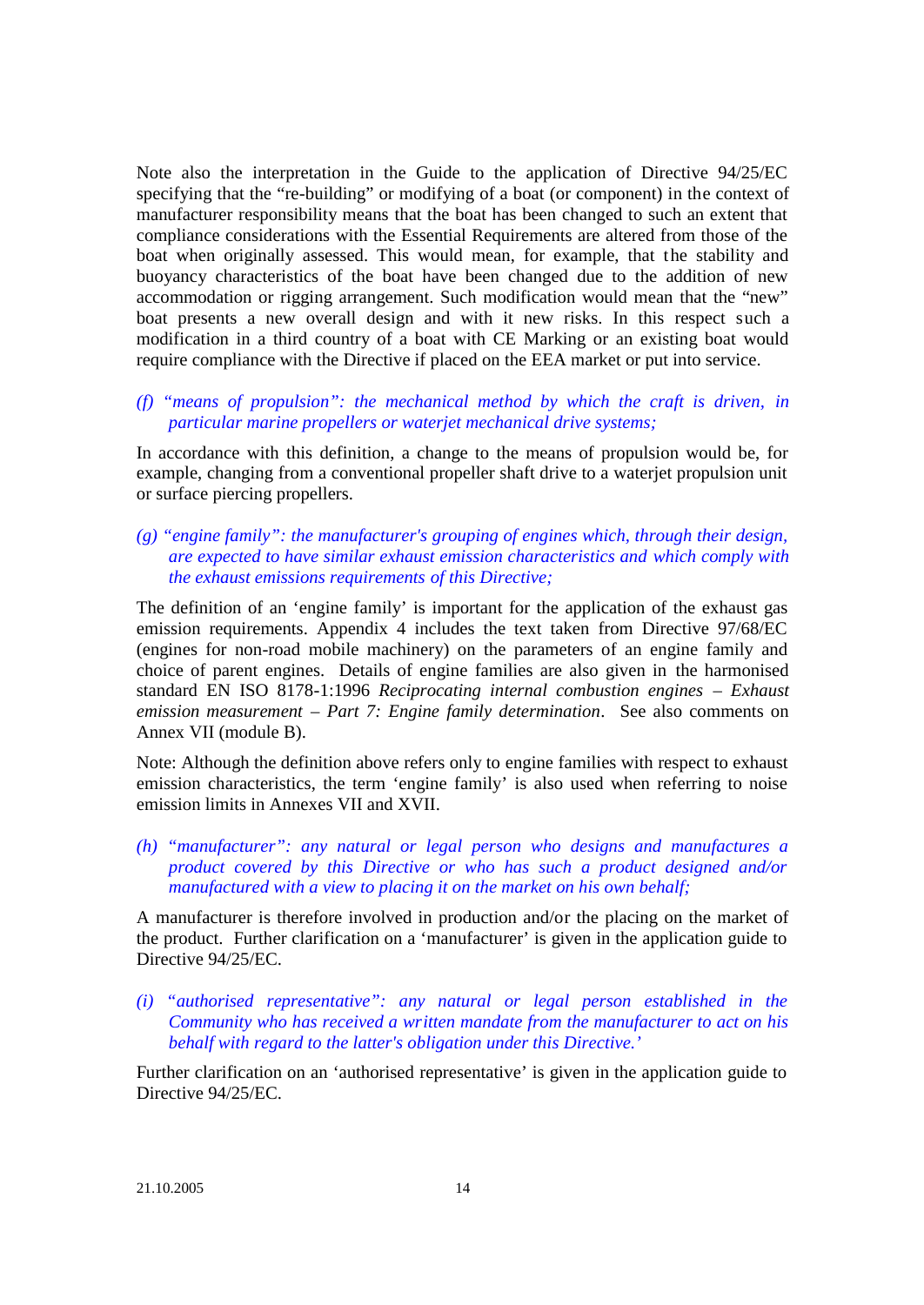# **AMENDMENTS TO ARTICLE 4: FREE MOVEMENT OF PRODUCTS REFERRED TO IN ARTICLE 1(1)**

*2. Article 4 shall be replaced by the following:*

*'Article 4*

#### *Free movement of the products referred to in Article 1(1)*

*1. Member States shall not prohibit, restrict or impede the placing on the market and/or putting into service in their territory of products referred to in Article 1(1) bearing the CE marking referred to in Annex IV, which indicates their conformity with all the provisions of this Directive, including the conformity procedures set out in Chapter II.*

The words 'and/or' have been added in place of the word 'and' as used in Directive 94/25/EC. This amendment has been made as some products covered by this Directive and bearing the CE mark may be put into service for the first time but not placed on the market. Further clarification on 'placing on the market' and 'putting into service' is given in the application guide to Directive 94/25/EC.

*2. Member States shall not prohibit, restrict or impede the placing on the market of partly-completed boats where the builder or his authorised representative established in the Community or the person responsible for the placing on the market declares, in accordance with Annex IIIa, that they are intended to be completed by others.*

Clarification on placing on the market of partly completed boats is given in the application guide to Directive 94/25/EC.

*3. Member States shall not prohibit, restrict or impede the placing on the market and/or putting into service of components referred to in Annex II and bearing the CE marking referred to in Annex IV which indicates their conformity with the relevant essential requirements where these components are accompanied by a written declaration of conformity as provided for in Annex XV and are intended to be incorporated into recreational craft, in accordance with the declaration, referred to in Annex IIIb, of the manufacturer, his authorised representative established in the Community or, in the case of imports from a third country, of any person who places those components on the Community market.*

This paragraph has been amended by adding the words 'and/or' in place of the word 'and' (see clarification under 4.1 above) and a reference to Annex XV. Both Annex XV and Annex IIIb outline information that should be included in the Declaration of Conformity and the Annex III b declaration.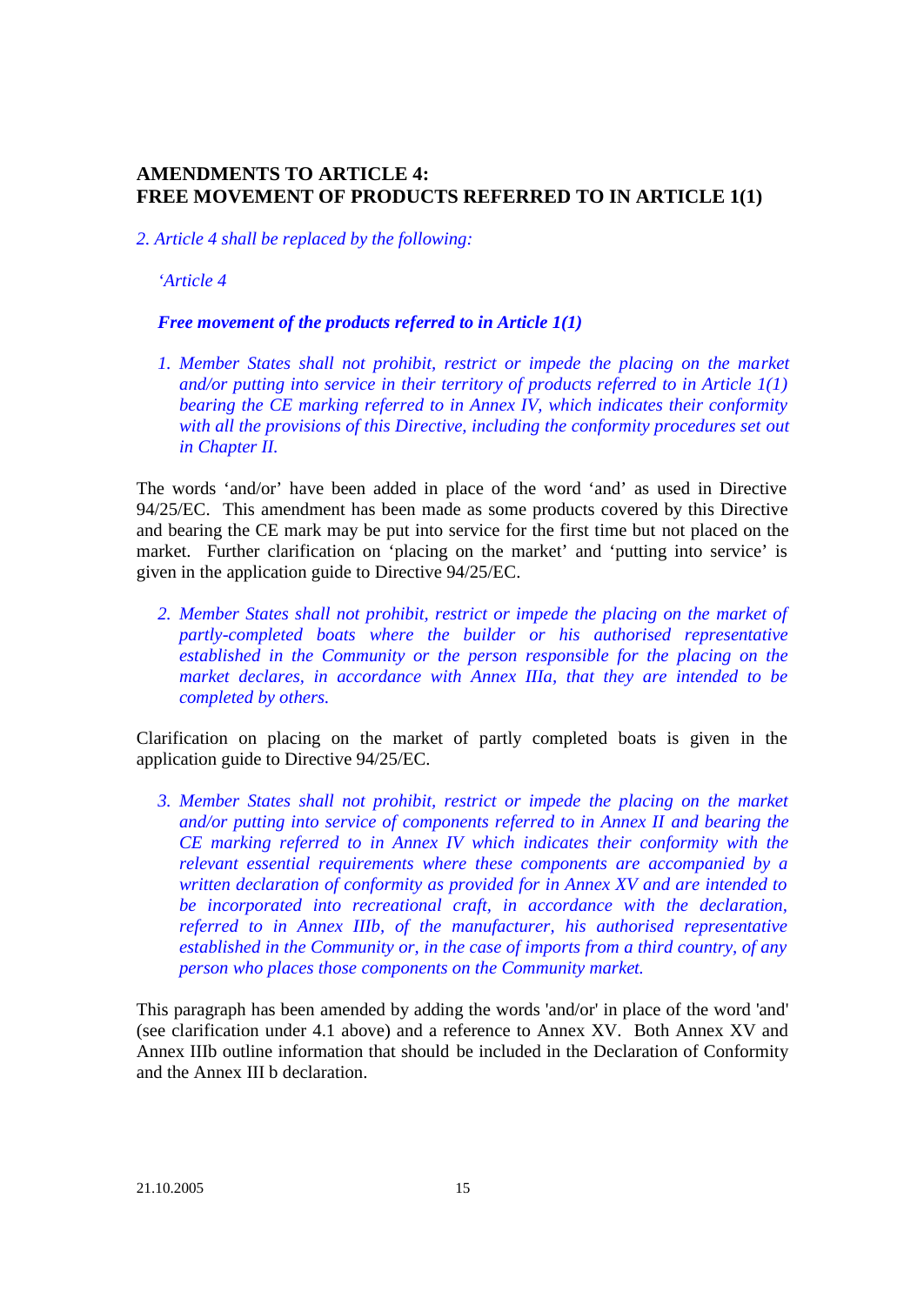- *4. Member States shall not prohibit, restrict or impede the placing on the market and/or putting into service of:*
	- *— inboard engines and stern drive propulsion engines without integral exhaust,*
	- *— engines type-approved according to Directive 97/68/EC (\*) which are in compliance with stage II provided for in section 4.2.3 of Annex I to that Directive and of,*

*— engines type-approved according to Directive 88/77/EEC (\*\*);*

*where the manufacturer or his authorised representative established in the Community declares in accordance with Annex XV.3 that the engine will meet the exhaust emission requirements of this Directive, when installed in a recreational craft or personal watercraft in accordance with the manufacturer's supplied instructions.*

- *(\*) Directive 97/68/EC of the European Parliament and of the Council of 16 December 1997 on the approximation of the laws of the Member States relating to measures against the emission of gaseous and particulate pollutants from internal combustion engines to be installed in non road mobile machinery (OJ L 59, 27.2.1998, p. 1). Directive as amended by Commission Directive 2001/63/EC (OJ L 227, 23.8.2001, p. 41).*
- *(\*\*) Council Directive 88/77/EEC of 3 December 1987 on the approximation of the laws of the Member States relating to the measures to be taken against the emission of gaseous and particulate pollutants from compression ignition engines for use in vehicles, and the emission of gaseous pollutants from positive ignition engines fuelled with natural gas or liquefied petroleum gas for use in vehicles (OJ L 36, 9.2.1988, p. 33). Directive as last amended by Commission Directive 2001/27/EC (OJ L 107, 18.4.2001, p. 10).*

The first indent above refers to inboard engines and stern drive engines without integral exhausts that have been found to comply with the exhaust gas emission requirements of this Directive as a result of testing in accordance with the specified harmonised standard (see comments on Annex 1, Part B and on module B (EC type-approval). These engines may be placed on the market if accompanied by a declaration of conformity in accordance with Annex XV.3 and do not need to be CE-marked (Article 10(1)).

The second and third indents apply to engines intended for use as inboard propulsion engines or stern drive engines without integral exhaust that are type-approved (or from type-approved engine families) according to Directive 97/68/EC (stage II) or Directive 88/77/EEC. These engines have been type-approved initially by the engine manufacturer for other applications covered by those Directives and may subsequently be placed on the market for installation on recreational craft by that manufacturer, provided that he declares in the accompanying Annex XV.3 declaration that when installed in accordance with his supplied instructions the engine will meet the exhaust emission requirements of Directive 2003/44/EC.

It should be noted in this context that Clause 7 of Annex I of Directive 88/77/EC provides that the engine installation on the vehicle shall comply with the following characteristics in respect to the type-approval of the engine:

- 1. intake depression shall not exceed that specified for the type-approved engine;
- 2. exhaust back pressure shall not exceed that specified for the type-approved engine;
- 3. maximum power absorbed by the engine-driven equipment shall not exceed the maximum permissible power specified for the type-approved engine.

21.10.2005 16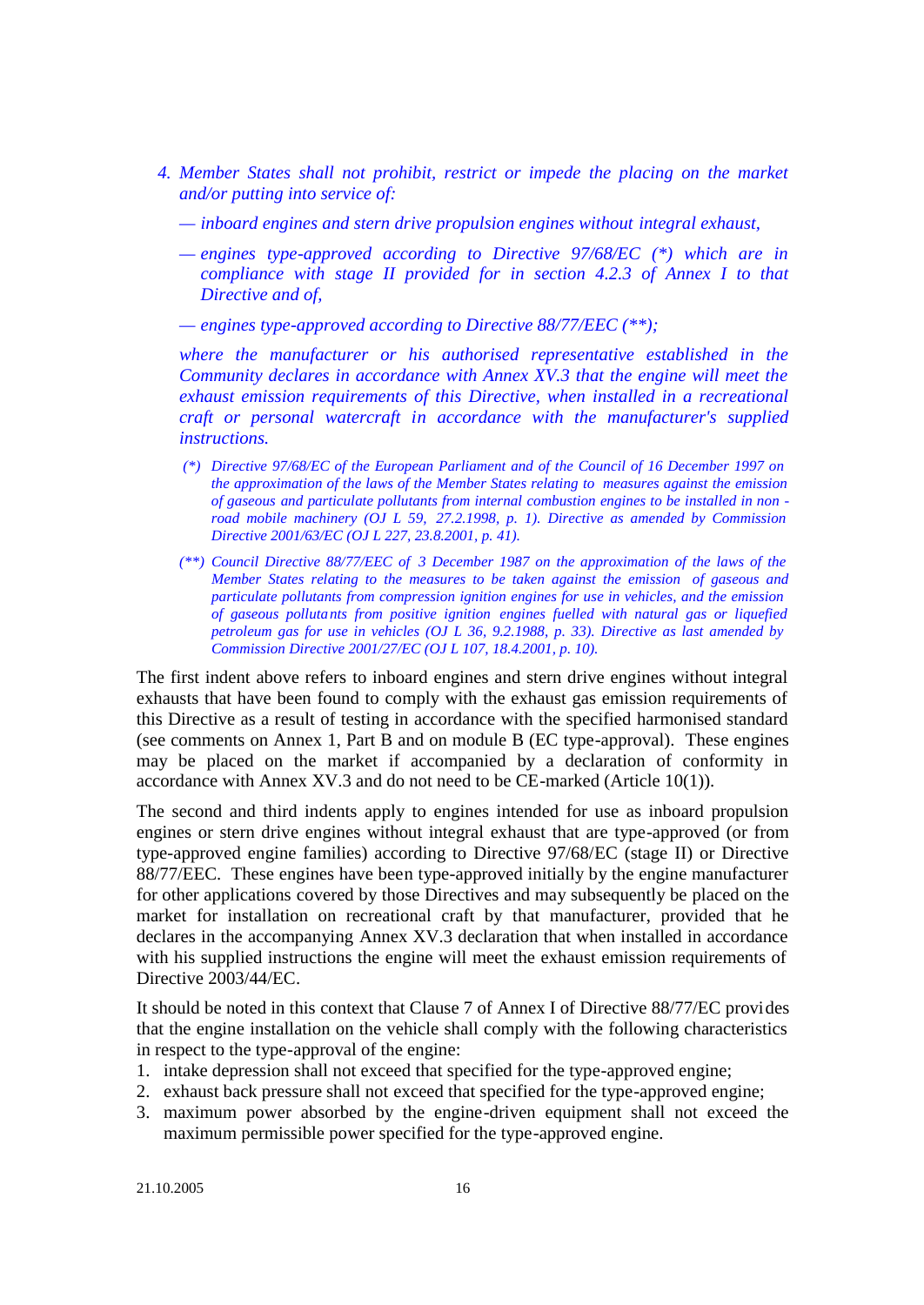Directive 97/68/EC provides in Article 4.3 that "where the engine to be approved fulfils its function or offers a specific feature only in conjunction with other parts of the non road mobile machinery, and for this reason compliance with one or more requirements can be verified only when the engine to be approved operates in conjunction with other machinery parts, whether real or simulated, the scope of the type-approval of the engine(s) must be restricted accordingly. The type-approval certificate for an engine type or engine family shall then include any restrictions on its use and shall indicate any

#### **Marinising of engines referred to in Article 4.4:**

In the case where a party marinises such engines, it may place them on the recreational craft market without subjecting them to further testing and conformity assessment procedures under Directive 2003/44/EC, provided that the modifications for marine use:

- remain within the engine manufacturer's supplied instructions referred to in his Annex XV.3 declaration;
- do not entail a "major engine modification" as defined in article 1.3.(d), and
- do not cause the exhaust emissions to exceed the limits specified in Annex I.B of Directive 2003/44/EC.

Otherwise, the responsibility for ensuring compliance with the exhaust emissions of Directive 2003/44/EC will have to be assumed by the mariniser, by applying the procedures of Annex I.B and Article 8.3.

*5. At trade fairs, exhibitions, demonstrations, etc., Member States shall not create any obstacles to the showing of the products referred to in Article 1(1) which do not comply with this Directive, provided that a visible sign clearly indicates that such products may not be marketed or put into service until they have been made to comply.*

This provision has been amended to apply also to engines and personal watercraft in addition to recreational craft (completed and partly completed) and components referred to in Annex II.

*6. Where the products referred to in Article 1(1) are subject to other Directives covering other aspects and which provide for the affixing of the CE marking, the latter shall indicate that such products are also presumed to conform to the provisions of those other Directives. The CE marking shall indicate conformity with the applicable Directives or relevant parts thereof. In this case, the particulars of the said Directives applied by the manufacturer, as published in the Official Journal of the European Union, must be given in the documents, declaration of conformity or instructions required by the Directives and accompanying such products.*

This paragraph is relevant in particular to outboard engines. Further comments on this article are given in the application guide to Directive 94/25/EC.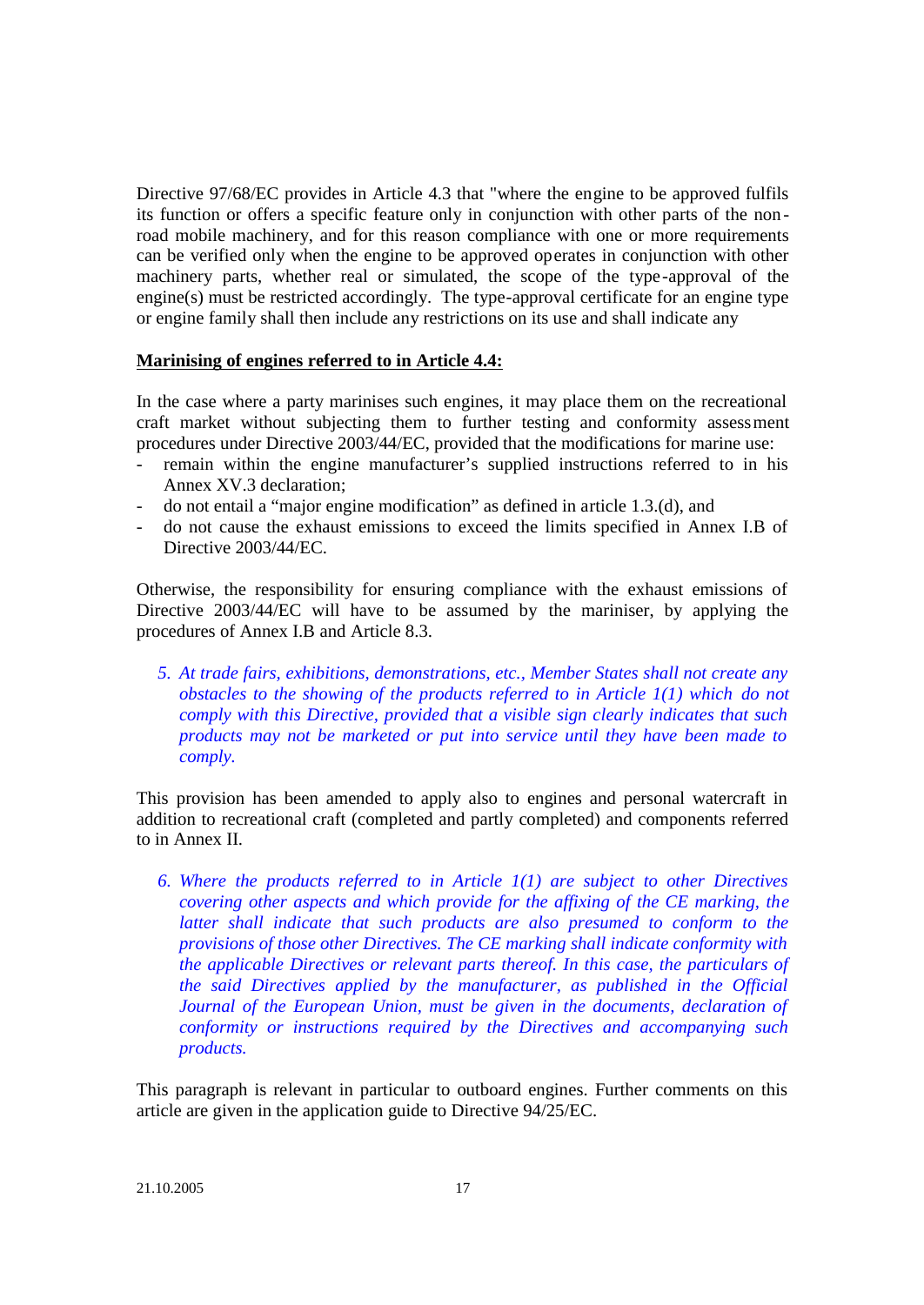# **AMENDMENTS TO ARTICLE 6: COMMITTEE PROCEDURE**

*3. the following Article shall be inserted:*

*'Article 6a*

#### *Committee procedure*

- *1. Amendments which are necessary, in the light of evolution of technical knowledge and new scientific evidence, to the requirements of Annex I.B.2 and Annex I.C.1 excluding direct or indirect modifications to exhaust or noise emission values and to the Froude and P/D ratio values shall be adopted by the Commission assisted by the Standing Committee set up pursuant to Article 6(3), acting as a regulatory committee in accordance with the procedure referred to in paragraph 2. Issues to be dealt with shall include the reference fuels and the standards to be used for exhaust and noise emissions testing.*
- *2. Where reference is made to this paragraph, Articles 5 and 7 of Decision 1999/468/EC shall apply, having regard to the provisions of Article 8 thereof.*

*The period laid down in Article 5(6) of Decision 1999/468/EC shall be set at three months.*

*3. The Committee shall adopt its rules of procedure.*

A regulatory committee has been established to assist the Commission in adopting amendments related to exhaust and noise emission requirements in the light of technical developments. Changes to the exhaust and noise emission limits or to the P/D ratio and Froude number limits cannot be introduced through this procedure. Hence the remit of this committee is limited to technical issues such as reference fuels and relevant developments of standards for exhaust gas and noise emission measurement.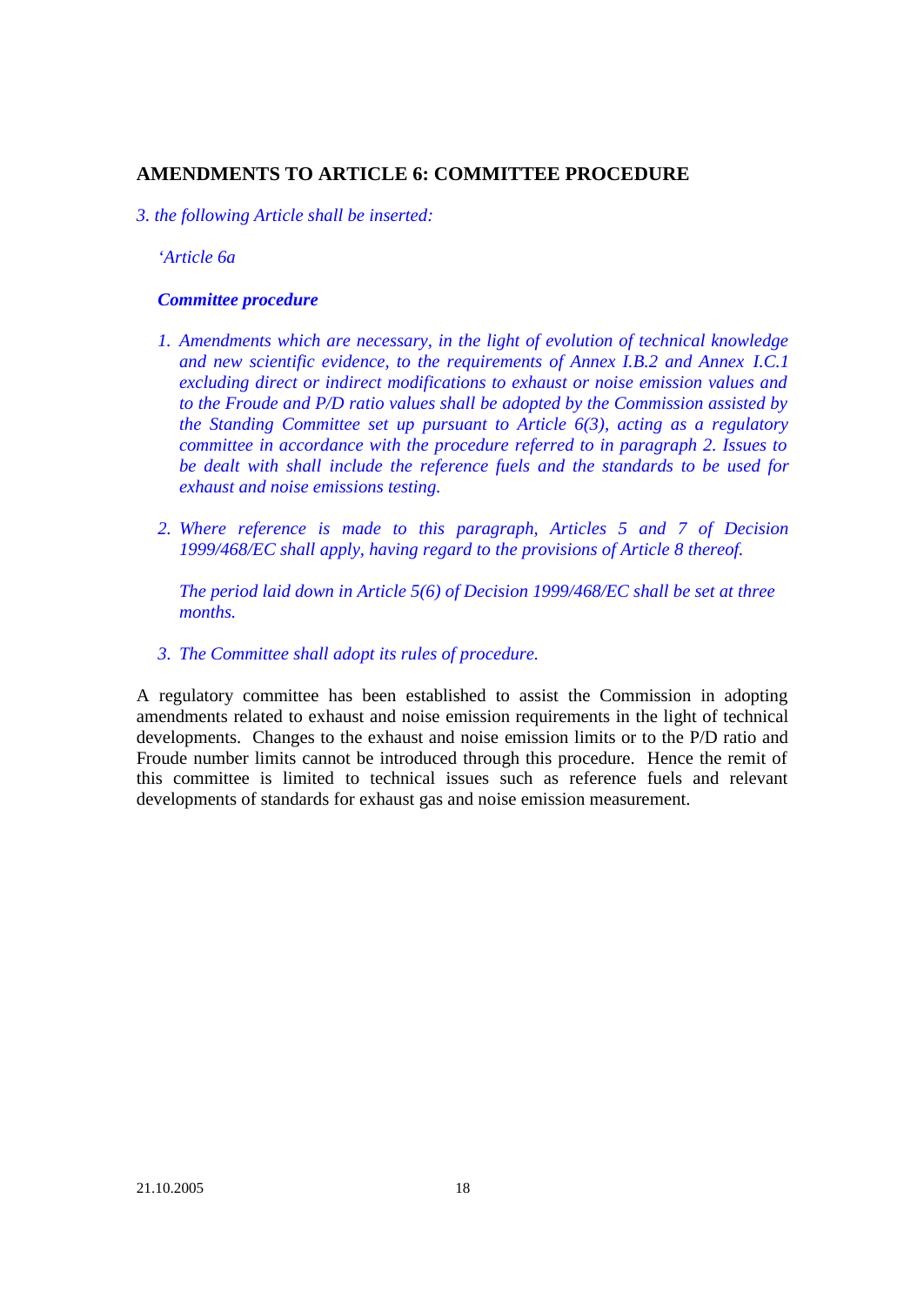# **AMENDMENTS TO ARTICLE 7: SAFEGUARD CLAUSE**

*4. the first subparagraph of Article 7(1) shall be replaced by the following:*

*'1.Where a Member State ascertains that products falling within the scope of Article 1 and bearing the CE marking referred to in Annex IV, when correctly designed, constructed, installed where appropriate, maintained and used in accordance with their intended purpose may endanger the safety and health of persons, property or the environment, it shall take all appropriate interim measures to withdraw them from the market or prohibit or restrict their being placed on the market and/or put into service.'*

This amendment extends the safeguard clause to cover products that have been added to the scope of the Directive, i.e. personal watercraft (with regard to design and construction) and propulsion engines (with regard to exhaust emissions and noise emissions).

- *5. Article 7(3) shall be replaced by the following:*
	- *'3.Where a non-complying product referred to in Article 1 bears the CE marking, the appropriate measures shall be taken by the Member State which has authority over whomsoever affixed the marking; that Member State shall inform the Commission and the other Member States thereof.';*

This amendment extends the safeguard clause to cover products that have been added to the scope of the Directive, i.e. personal watercraft (with regard to design and construction) and propulsion engines (with regard to exhaust emissions and noise emissions).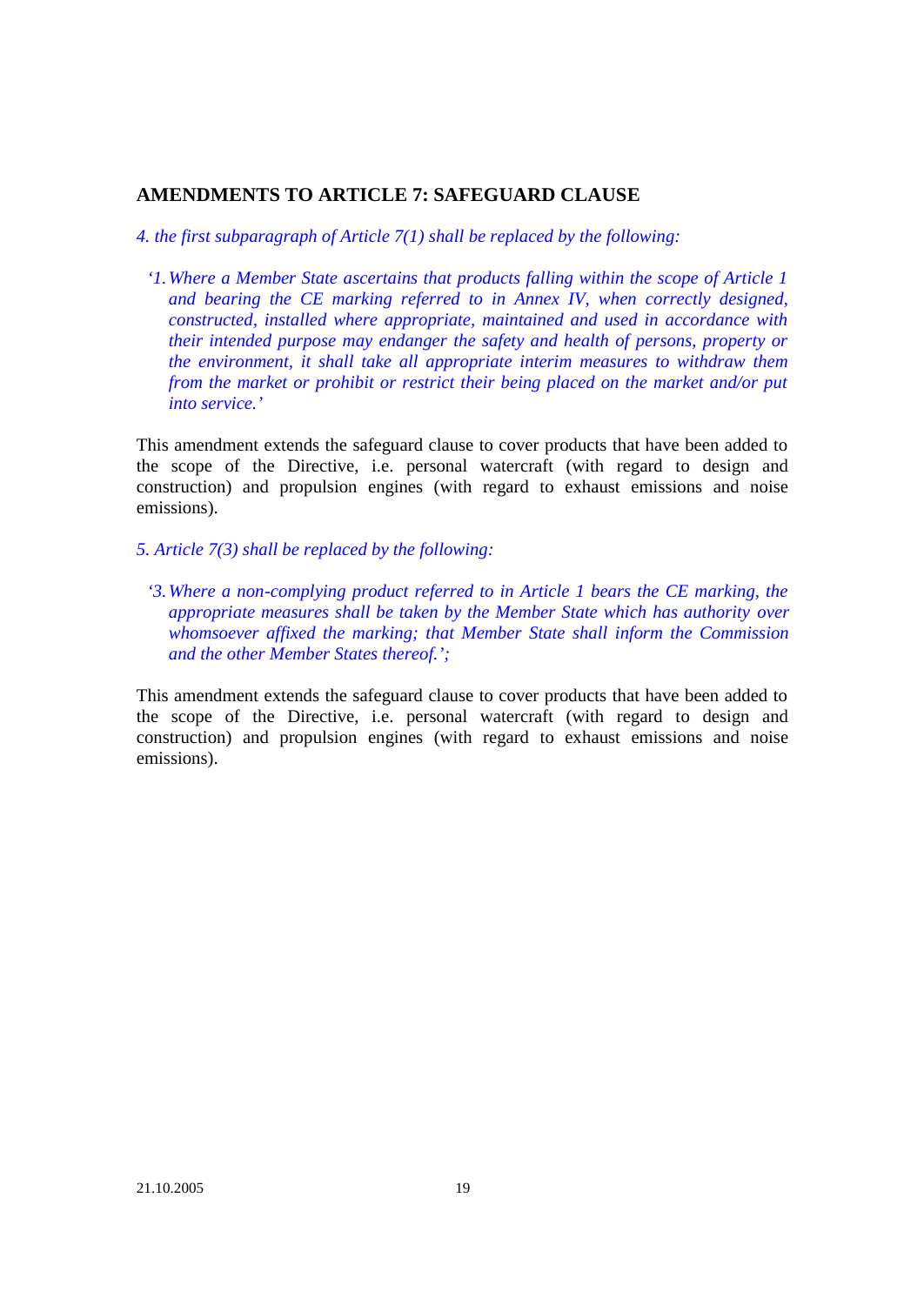# **AMENDMENTS TO ARTICLE 8: CONFORMITY ASSESSMENT**

*6. Article 8 shall be replaced by the following:*

#### *'Article 8*

*1. Before placing on the market, and/or putting into service, products referred to in Article 1(1) the manufacturer or his authorised representative established within the Community shall apply the procedures referred to in paragraphs 2, 3 and 4 of this Article.'*

The paragraphs referred to specify the procedures for conformity assessment and have been amended to increase the choice of conformity assessment modules that may be applied. The table below summarises the available conformity assessment modules and the comments below give further clarification on each module.

|                         | Product type / Design<br>Category                 | <b>Available Modules</b>                                                                                     |                                                       |  |
|-------------------------|---------------------------------------------------|--------------------------------------------------------------------------------------------------------------|-------------------------------------------------------|--|
|                         | Recreational craft                                | $2,5 \text{ m} \leq \text{hull length} < 12 \text{ m}$                                                       | $12 \text{ m} \leq \text{hull}$<br>length $\leq 24$ m |  |
| Design and construction | A / "Ocean"                                       | Aa, B+C, B+D, B+E, B+F, G or H                                                                               |                                                       |  |
|                         | B / "Offshore"                                    |                                                                                                              |                                                       |  |
|                         | $C$ / "Inshore"                                   | A, Aa, B+C, B+D, B+E, B+F, G or H<br>If harmonised standard for stability and<br>buoyancy are complied with  | $B+C$ , $B+D$ ,<br>$B+E$ , $B+F$ ,<br>G or H          |  |
|                         |                                                   | Aa, B+C, B+D, B+E, B+F, G or H<br>If harmonised standard for stability and<br>buoyancy are not complied with |                                                       |  |
|                         | D / "Sheltered Waters"                            | A, Aa, B+C, B+D, B+E, B+F, G or H                                                                            |                                                       |  |
|                         | <b>PWC</b>                                        |                                                                                                              | A, Aa, B+C, B+D, B+E, B+F, G or H                     |  |
|                         | Components                                        | $B+C$ , $B+D$ , $B+F$ , G or H                                                                               |                                                       |  |
| Exhaust                 | <b>Recreational Marine</b><br>Propulsion Engines. | $B+C$ , $B+D$ , $B+E$ , $B+F$ , G or H                                                                       |                                                       |  |

#### AVAILABLE CONFORMITY ASSESSMENT MODULES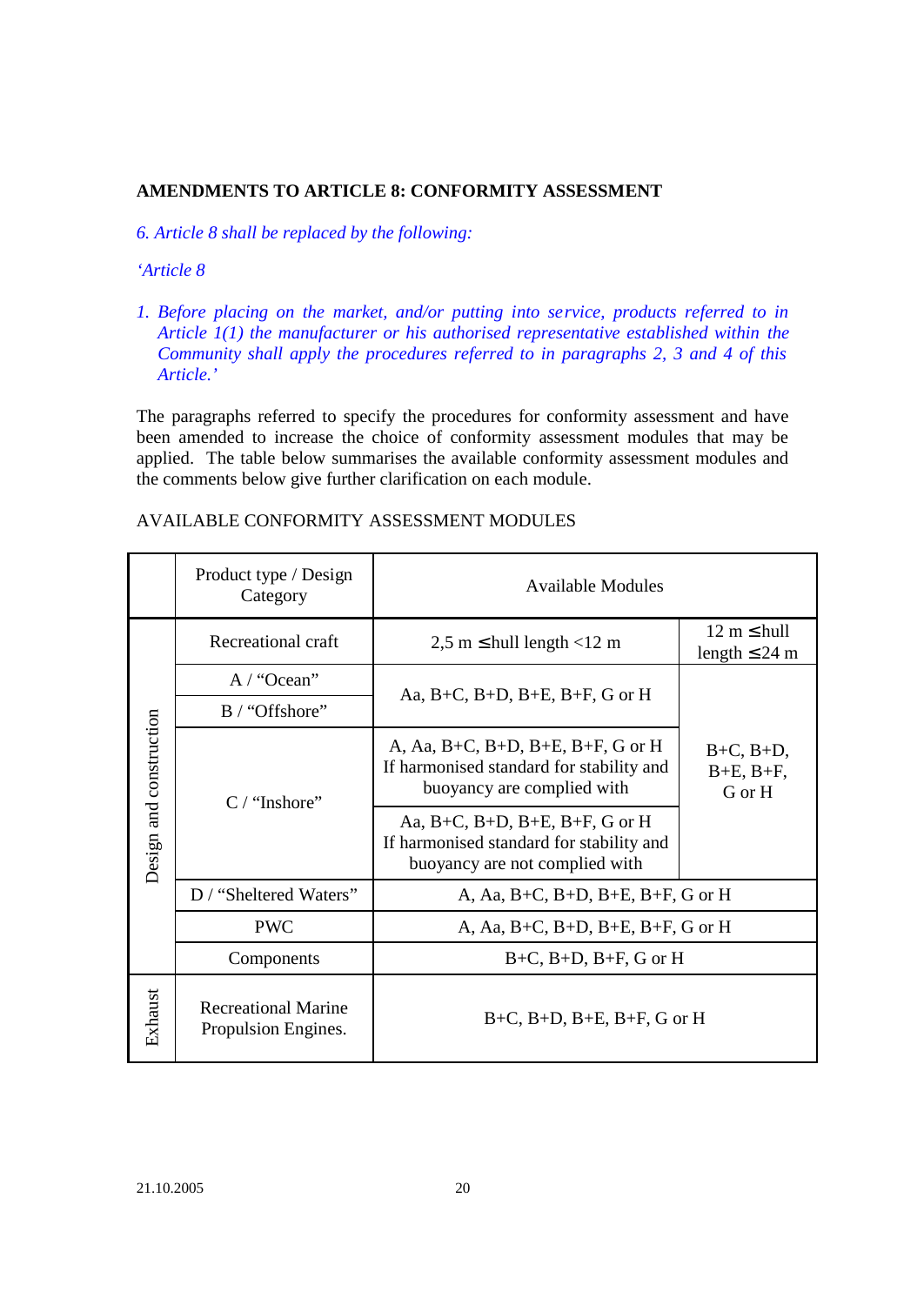|       | Product type / Design<br>Category                                                                | Available Modules |                |                    |
|-------|--------------------------------------------------------------------------------------------------|-------------------|----------------|--------------------|
|       |                                                                                                  | Pass-by test      | Reference Boat | $F_n$ + P/D method |
| Noise | Outboard engines,<br>Personal Watercraft and<br>stern drive engines with<br>integral exhaust     | Aa, G or H        |                |                    |
|       | Recreational craft with<br>inboard engines or stern<br>drive engines without<br>integral exhaust | Aa, G or H        | A, Aa, G or H  | A, Aa, G or H      |

#### POST CONSTRUCTION ASSESSMENT

*In the case of post-construction assessment for recreational craft, if neither the manufacturer nor his authorised representative established within the Community fulfils the responsibilities for the product's conformity to this Directive, these can be assumed by any natural or legal person established within the Community who places the product on the market, and/or puts it into service, under his own responsibility. In such a case, the person who places the product on the market or puts it into service must lodge an application for a post-construction report with a notified body. The person who places the product on the market and/or puts it into service must provide the notified body with any available document and technical file referring to the first placing on the market of the product in the country of origin. The notified body shall examine the individual product and carry out calculations and other assessment to ensure its equivalent conformity with the relevant requirements of the Directive. In this case, the Builder's plate described in Annex I, 2.2 shall include the words ("Postconstruction certificate"). The notified body shall draw up a report of conformity concerning the assessment carried out and shall inform the person who places the product on the market and/or puts it into service of his obligations. That person shall draw up a declaration of conformity (see Annex XV) and affix, or cause to be affixed, the CE mark accompanied by the distinguishing number of the relevant notified body on the product.*

This paragraph specifies the procedures for post-construction assessment of recreational craft and contains provisions that were not in Directive 94/25/EC, in particular the requirement for a notified body to be involved. Where the provisions of this paragraph apply, the procedures described must be followed, i.e. no alternative modular choice is available.

In this context 'post-construction assessment' refers to conformity assessment that is required for craft that were completed, and normally have been used, prior to the assessment. Examples of such cases would be a craft built for own use and then placed on the Community market as a second hand product within 5 years after being first put into service, or a used boat from a third country being imported and hence placed on the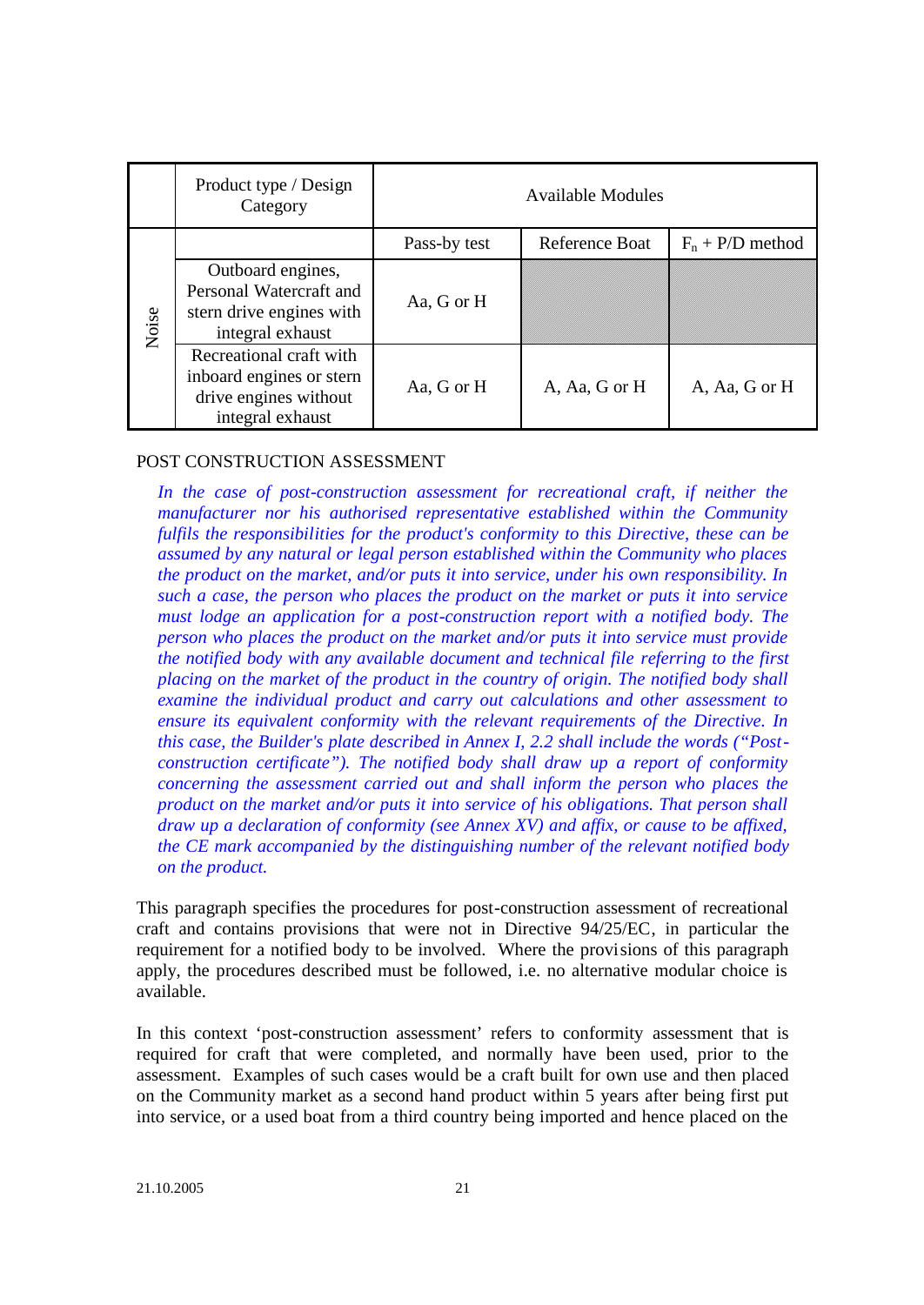Community market for the first time. This would also include boats manufactured in the EEA for export outside the EEA (and have not been subject to conformity assessment and CE-marking), which afterwards return to the EEA as second hand boat.

In such cases the person who places the craft on the market or puts it into service must apply to a notified body to conduct the assessment by examining the individual craft and its documentation. The craft must have a CE mark affixed and a Builder's plate which has on it the words 'Post-construction certificate'. Note in this respect the clarification to article 4.1 that some products may be put into service for the first time without being placed on the market.

# MODULES AVAILABLE FOR DESIGN AND CONSTRUCTION

*2. With regard to design and construction of products referred to in Article 1(1)(a), the boat manufacturer or his authorised representative established in the Community shall apply the following procedures for boat design categories A, B, C and D as referred to in section 1 of Annex I.A:*

The following paragraphs list the conformity assessment modules available for assessment of the design and construction requirements for recreational craft (points  $2(a)$ , 2(b) and 2(c) below), personal watercraft (point 2(d) below) and components referred to in Annex II (point 2(e) below). The modules to be applied for conformity assessment of the exhaust and noise emission requirements are given in points 3 and 4 below. In some cases the modules applied for assessment of product's design and construction may therefore be different from the modules applied for the product's emission requirements.

- *(a) for categories A and B:*
	- *(i) for boats from 2,5 m to 12 m hull length: the internal production control plus tests (module Aa) referred to in Annex VI, or the EC type-examination (module B) as described in Annex VII, supplemented by conformity to type (module C) referred to in Annex VIII, or any of the following modules: B+D, or B+E, or B+F, or G or H*

The amendment introduces the option of using assessment modules other than module Aa for recreational craft with a hull length from 2,5 m to 12 m of design category A or B. Manufacturers of such boats who would like a notified body to assess conformity of all design and construction requirements may request either an EC type-examination of the boat (module B) supplemented by module C, D, E or F, or a unit verification according to module G. Alternatively, full quality assurance assessment according to module H may be applied. Note that these additional conformity assessment options are available from 1 January 2005, date of entry into application of the provisions of Directive 2003/44/EC.

Manufacturers of category A or B boats of less than 12 m hull length who wish to apply internal production control plus stability and buoyancy tests verified by a notified body (module Aa) may continue to do so.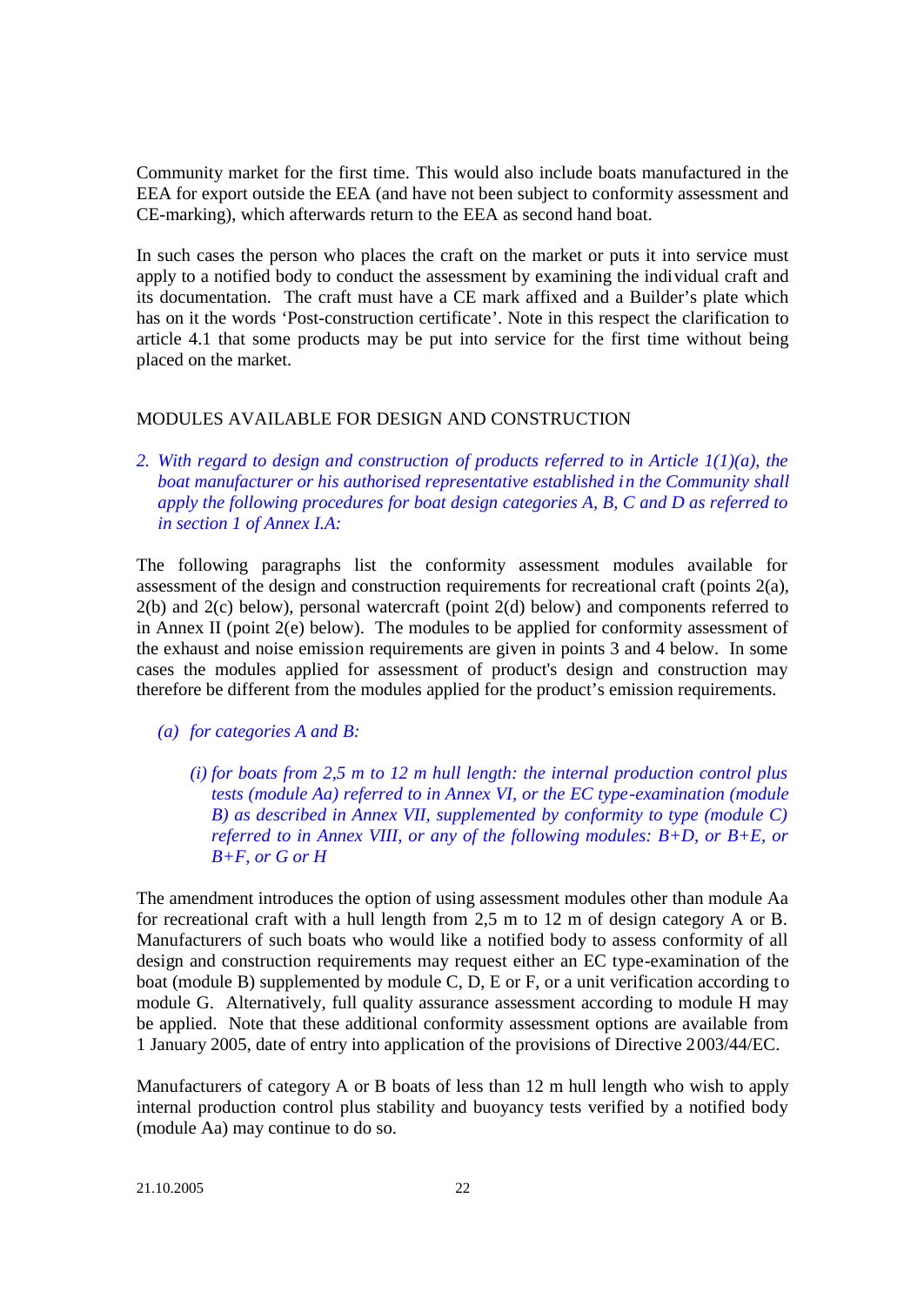*(ii) for boats from 12 m to 24 m hull length: the EC type-examination (module B) referred to in Annex VII supplemented by conformity to type (module C) referred to in Annex VIII, or any of the following modules: B+D, or B+E, or B+F, or G or H;*

The amendment introduces the choice of modules  $B+E$  as a new option for recreational craft of design category A or B with a hull length from 12 m to 24 m. The remaining choice of modules provided for in Directive 94/25/EC has not been changed for recreational craft over 12 m hull length of design category A or B.

#### *(b) for category C:*

- *(i) for boats from 2,5 m to 12 m hull length:*
	- *where the harmonised standards relating to Sections 3.2 and 3.3 of Annex I.A are complied with: the internal production control (module A), referred to in Annex V, or internal production control plus tests (module Aa) referred to in Annex VI, or the EC type-examination (module B) as described in Annex VII, supplemented by conformity to type (module C) referred to in Annex VIII, or any of the following modules: B+D, or B+E, or B+F, or G, or H,*

This amendment introduces the option of using assessment modules other than module A for recreational craft of design category C with a hull length of 2,5 m to 12 m that comply with the harmonised standards relating to stability and freeboard and buoyancy and flotation as applicable to boat length and type (EN ISO 12217-1:2001 *Stability and buoyancy – Methods of assessment and categorisation -*

*Part 1: Non-sailing boats over 6 m L*<sub>h</sub>, EN ISO 12217-2:2001 Stability and buoyancy – *Part 2: Sailing boats over 6 m L*<sup>h</sup> and EN ISO 12217-3:*2002 Stability and buoyancy - Part 3: Boats up to and including 6 m L*<sub>h</sub>).

Manufacturers of such craft who would prefer a notified body's intervention may apply for conformity assessment in accordance with module Aa (only stability and buoyancy assessed by the notified body) or for an EC type-examination of the craft (module B) supplemented by module C, D, E or F, in which case all the design and construction requirements of a specimen craft are assessed by the notified body. Alternatively, unit verification according to module G or full quality assurance assessment according to module H may be applied. Note that these additional conformity assessment options are available from 1 January 2005 (date of entry into application of Directive 2003/44/EC).

Manufacturers of category C boats of 2,5 m to 12 m length that comply with the harmonised stability standards and wish to apply an internal production control (module A) without involvement of a notified body may continue to do so.

> where the harmonised standards relating to Sections 3.2 and 3.3 of Annex *I.A are not complied with: the internal production control plus tests (module Aa) referred to in Annex VI, or the EC type-examination (module B) as described in Annex VII, supplemented by conformity to type (module C) referred to in Annex VIII, or any of the following modules: B+D, or B+E, or B+F, or G, or H;*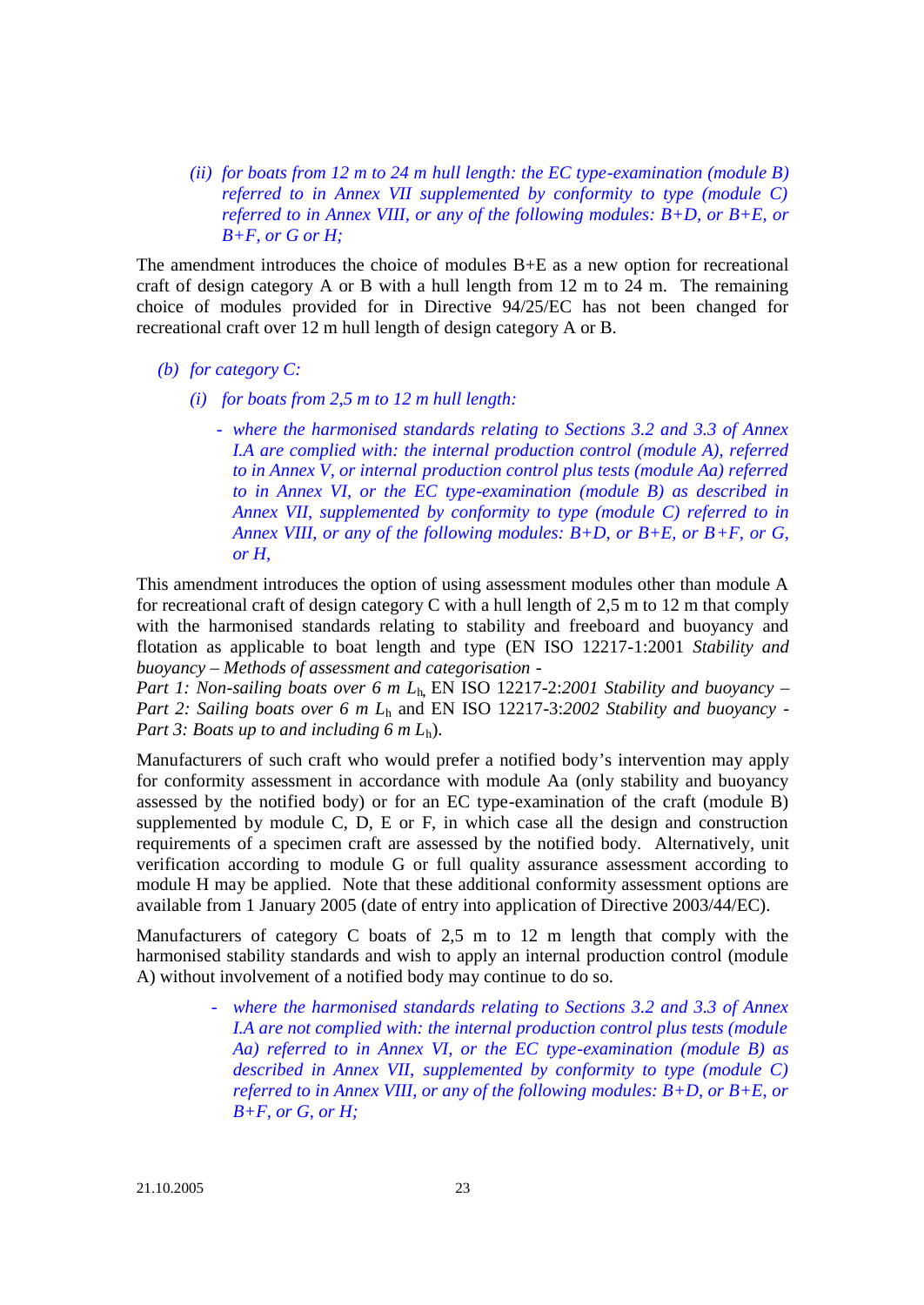This amendment introduces the option of using assessment modules other than module Aa for recreational craft of design category C with a hull length of 2,5 m to 12 m that do not comply with the harmonised standards relating to stability and freeboard and buoyancy and flotation. Boats of this type may be assessed by an EC type-examination of the craft (module B) supplemented by module C, D, E or F, in which case all the design and construction requirements of a specimen craft are assessed by the notified body. Alternatively, unit verification according to module G or full quality assurance assessment according to module H may be applied.

Internal production control according to module A remains prohibited for craft of design category C with a hull length of 2,5 m to 12 m if they do not comply with the harmonised stability standard.

# *(ii) for boats from 12 m to 24 m hull length: the EC type-examination (module B) referred to in Annex VII followed by conformity to type (module C) referred to in Annex VIII, or any of the following modules: B+D, or B+E, or B+F, or G or H;*

The amendment introduces the choice of modules B+E as a new option for recreational craft of design category C with a hull length from 12 m to 24 m. The remaining choice of modules provided for in Directive 94/25/EC has not been changed for recreational craft over 12 m hull length of design category C.

*(c) for category D:*

*for boats from 2,5 m to 24 m hull length: the internal production control (module A) referred to in Annex V, or the internal production control plus tests (module Aa) referred to in Annex VI, or the EC type-examination (module B) as described in Annex VII, supplemented by conformity to type (module C) referred to in Annex VIII, or any of the following modules: B+D, or B+E, or B+F or G or H;*

The amendment introduces the option of using assessment modules other than module A for boats of design category D with a hull length of 2,5 m to 24 m. Manufacturers of such craft who would prefer a notified body to assess compliance with design and construction requirements may apply for conformity assessment in accordance with module Aa (only stability and buoyancy assessed by notified body), or for an EC typeexamination of the craft (module B) supplemented by module C, D, E or F, in which case all the design and construction requirements of a specimen craft are assessed by the notified body. Alternatively, unit verification according to module G or full quality assurance assessment according to module H may be applied. Note that these additional conformity assessment options are available from the date of entry into application of the Directive (1 January 2005).

Manufacturers of category D boats who wish to apply internal production control (module A) without involvement of a notified body may continue to do so.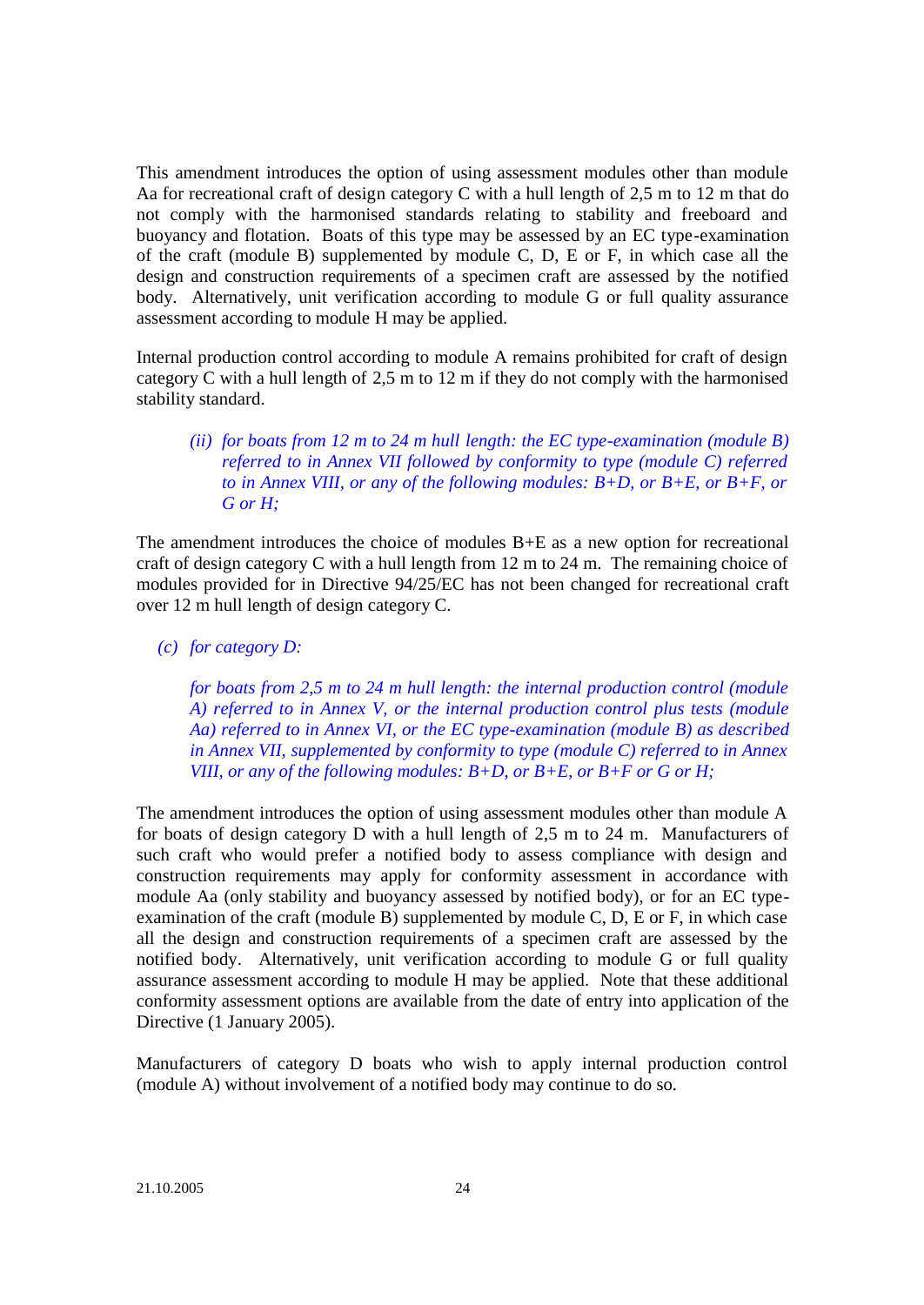#### *(d) for personal watercraft:*

*the internal production control (module A) referred to in Annex V, or the internal production control plus tests (module Aa) referred to in Annex VI, or the EC typeexamination (module B) as described in Annex VII followed by conformity to type (module C) referred to in Annex VIII, or any of the following modules: B+D, or B+E, or B+F, or G or H;*

The modules listed in (d) are available as options for conformity assessment of personal watercraft against the design and construction requirements, which exclude the exhaust and noise emission requirements. Compliance of the propulsion engine installed in the personal watercraft has to be demonstrated by the engine manufacturer in accordance with one of the modules specified in point 3 below, and the manufacturer of the personal watercraft has to demonstrate compliance with the noise requirements in accordance with one of the modules specified in point 4 below. Accordingly a personal watercraft manufacturer may choose to apply internal production control (module A) for the design and construction requirements, but must involve a notified body for the conformity assessment of the noise emissions of the personal watercraft, and in the case where he is also manufacturing the propulsion engine, also against the exhaust emissions, as specified in points 3 and 4 below.

If module Aa is chosen by the personal watercraft manufacturer, tests or calculations applied to demonstrate compliance with the design and construction requirements (related to stability and buoyancy) shall be carried out under the responsibility of the notified body. The notified body may accordingly witness tests and check calculations.

If module B is chosen the notified body shall conduct an EC type-examination of a specimen personal watercraft representative of the production envisaged, with respect to the design and construction requirements. This module has to be supplemented in the production stage with module C applied by the personal watercraft manufacturer, or by modules D, E or F with the involvement of the notified body that carried out the EC typeexamination.

A manufacturer of personal watercraft may also apply for unit verification according to module G or full quality assurance assessment in accordance with module H.

# *(e) for components referred to in Annex II: any of the following modules: B+C, or B+D, or B+F, or G or H.*

The modular choice for conformity assessment of Annex II components has been extended with modules B+E. The remaining choice of modules provided for in Directive 94/25/EC has not been changed for Annex II components.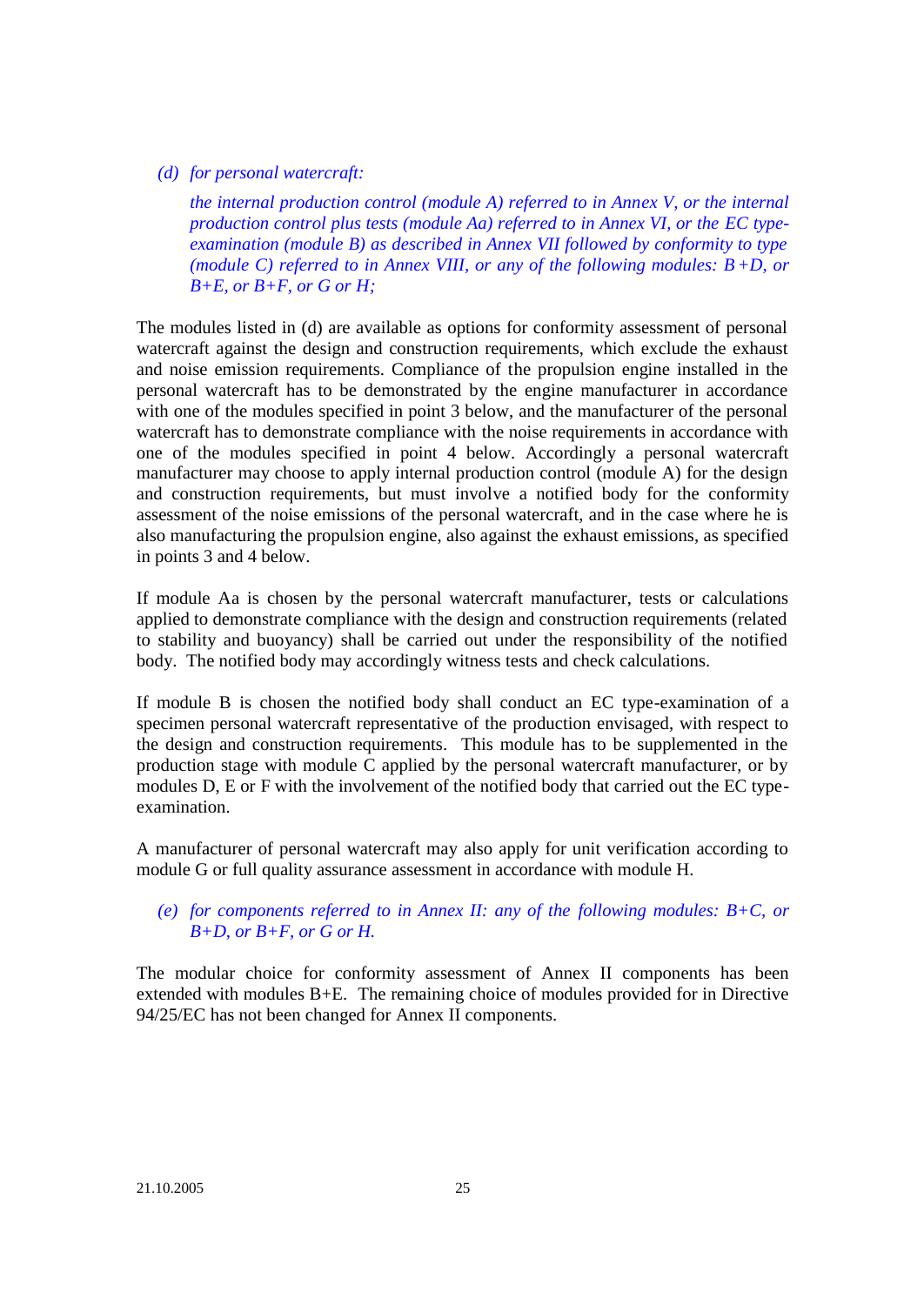#### MODULES AVAILABLE FOR EXHAUST EMMISSIONS

#### *3. With regard to exhaust emissions:*

*for products referred to in Article 1(1)(b), the engine manufacturer or his authorised representative established in the Community shall apply the EC type-examination (module B) as described in Annex VII followed by conformity to type (module C) referred to in Annex VIII, or any of the following modules: B+D, or B+E, or B+F, or G or H.*

For demonstration of compliance with the exhaust emission requirements, the engine manufacturer must request a notified body to conduct an EC type-examination of the engine specimen (module B) supplemented by modules C, D E or F, or to apply unit verification (module G), or have a full quality assurance system (module H).

Engines that have been type-approved to Directives 97/68/EC (stage II) or 88/77/EC do not require further conformity assessment under this Directive provided that the engine manufacturer or his authorised representative established in the EEA issues an Annex XV.3 declaration of conformity in which he confirms that the engine will meet the exhaust emission requirements of this Directive when installed in a recreational craft or personal watercraft in accordance with the engine manufacturer's supplied instructions.

For propulsion engines that are subject to a major engine modification according to definition 3d, the party responsible for the engine modification must request a notified body to conduct a unit verification of the engine according to module G.

#### MODULES AVAILABLE FOR SOUND EMISSIONS

- *4. With regard to noise emissions:*
	- (a) for products referred to in Article  $I(I)(c)(i)$  and (ii), the boat manufacturer or his *authorised representative established in the Community shall apply:*
		- *(i) where tests are conducted using the harmonised standard (\*) for noise measurement: either internal production control plus tests (module Aa) referred to in Annex VI, or unit verification (module G) referred to in Annex XI, or full quality assurance (module H) referred to in Annex XII;*
			- *(\*) EN ISO 14509*

Recreational craft with inboard propulsion engines, or with stern drive engines without integral exhaust, must have their noise emissions measured in accordance with the tests defined in the harmonised standard (EN ISO 14509) *Measurement of sound pressure level of airborne sound emitted by powered recreational craft*) and assessed on their conformity with the noise emission requirements in accordance with one of the modules described above, unless the Froude number/power displacement ratio method or the certified reference boat method (see (ii) and (iii) below) can be used as an alternative. The noise measurement tests must be conducted under the responsibility of a notified body (module Aa), by unit verification (module G) or under full quality assurance assessment (module H). See also comments on Annex VI, B.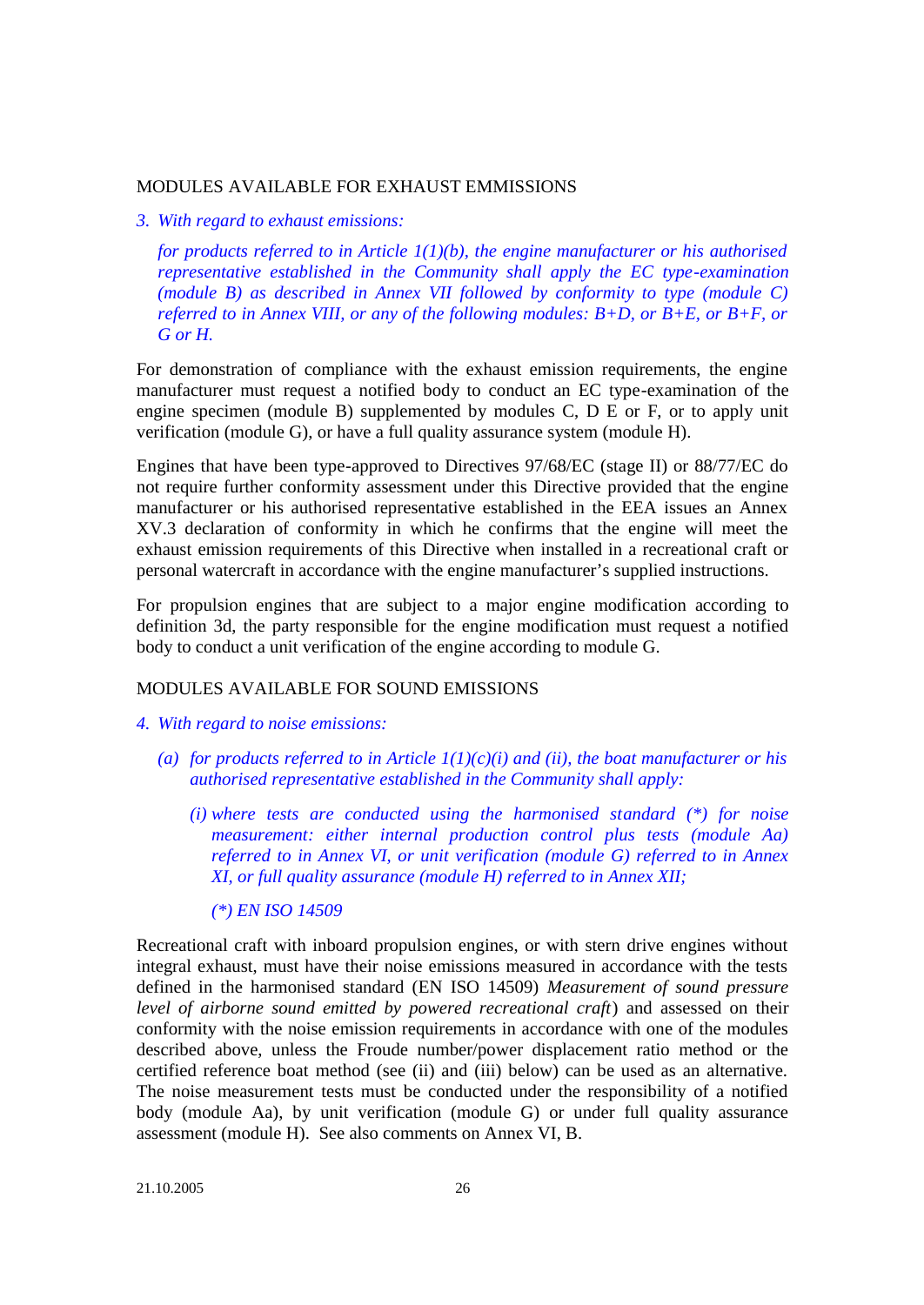Such recreational craft which are subject to a 'major craft conversion' and subsequently placed on the Community market within 5 years following conversion must also comply with the noise emission requirements when measured in accordance with the harmonised standard, unless the alternative of (ii) and (iii) below can be used. The party responsible for the major craft conversion must request a notified body to conduct a unit verification of the craft according to module G and apply the post-construction procedures described above for recreational craft.

*(ii) where the Froude number and power displacement ratio method is used for assessment: either the internal production control (module A) referred to in Annex V, or the internal production control plus tests (module Aa) referred to in Annex VI, or unit verification (module G) referred to in Annex XI, or full quality assurance (module H) referred to in Annex XII;*

Recreational craft with inboard propulsion engines or stern drive engines without integral exhaust that have a Froude number of  $\leq 1,1$  and a power to displacement ratio of  $< 40$ , and where the engine and exhaust system are installed in accordance with the engine manufacturer's specifications (see the requirements of Annex 1.C 1.2 and 1.3) are deemed to comply with the noise requirements. Such craft would typically be displacement (non-planing) motor boats or sailing boats with auxiliary propulsion engines.

The manufacturer of such craft may apply internal production control (module A) for the noise emission requirements by calculating the Froude number and power-displacement ratio to demonstrate that they will be below the specified limits if the engine and exhaust system are installed in accordance with the engine manufacturer's specifications. No involvement of a notified body is required for this under module A, but the calculations and details of the engine and exhaust installation must be documented by the boat manufacturer.

If the boat manufacture would prefer to have these calculations and the installation of the engine and the exhaust system certified by a notified body, then module Aa may be applied, in which case the 'tests' referred to above would involve the notified body verifying and certifying the Froude number and power displacement calculations as well as whether the engine and exhaust system have been installed in accordance with the manufacturers specifications. See also comments on Annex VI, B. Demonstration of conformity with the noise emission requirements using the Froude number and power displacement ratio method may also be made under module G (unit verification) or module H (full quality assurance).

Recreational craft with inboard propulsion engines or with stern drive engines without integral exhaust which have been subject to a 'major craft conversion' and subsequently are placed on the community market within 5 years following the conversion must also demonstrate compliance with the noise emission requirements. This may be done by applying the Froude number and power displacement method, if it is applicable for the boat type, in accordance with one the modules described above and the provisions on post-construction assessment.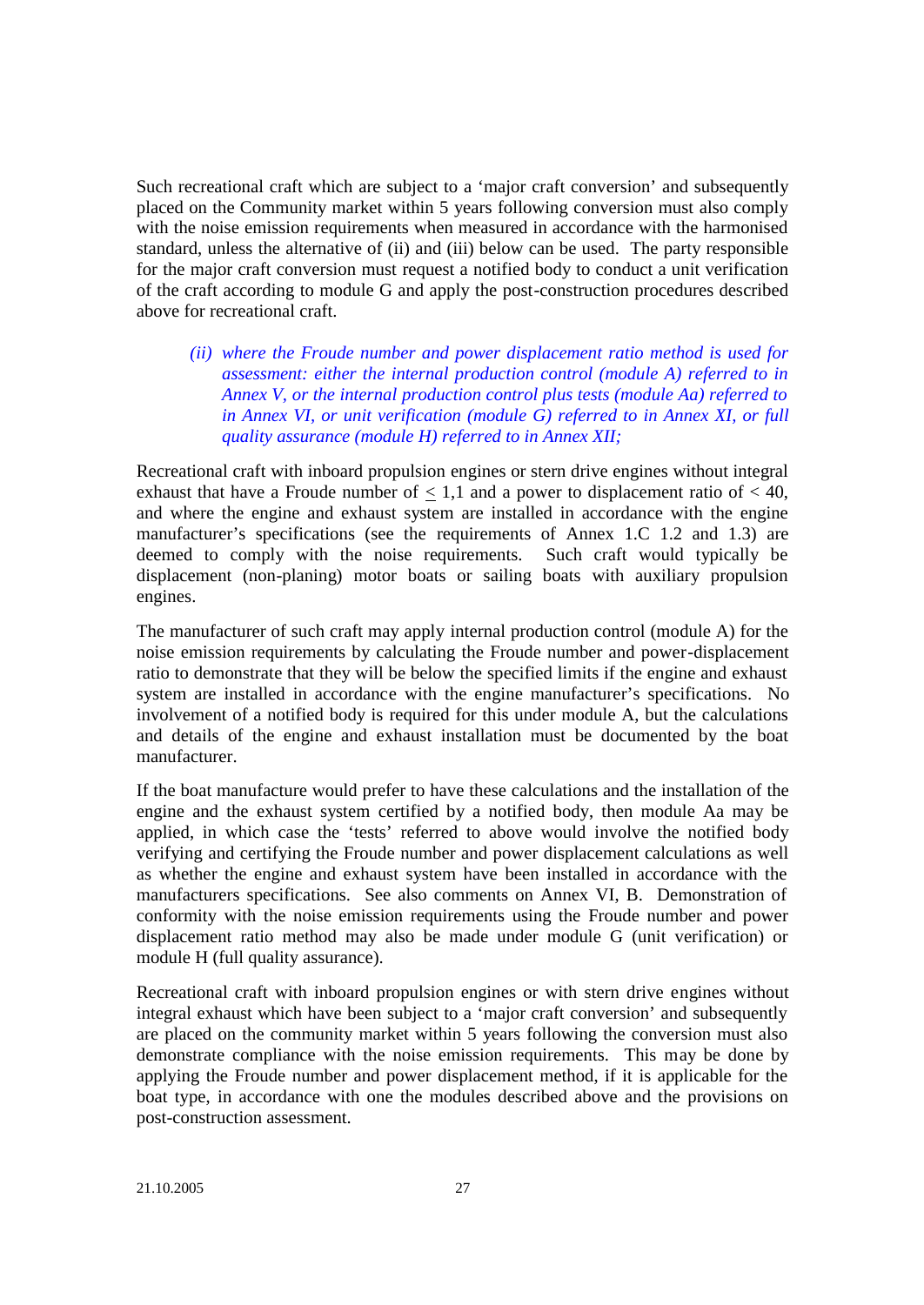*(iii) where certified reference boat data, established in accordance with point (i), is used for assessment: either internal production control (module A) referred to in Annex V, or internal production control plus supplementary requirements (module Aa) referred to in Annex VI, or unit verification (module G) referred to in Annex XI, or full quality assurance (module H) referred to in Annex XII;*

Recreational craft with inboard propulsion engines or stern drive engines without integral exhausts which have key design parameters that are compatible with those of a certified reference boat to tolerances specified in the harmonised standard are deemed to comply with the noise emission requirements.

The craft manufacturer applying this method may demonstrate compliance without the involvement of a notified body (module A), in which case documentation demonstrating compatibility with the key design must be prepared and provided by the craft manufacturer. Alternatively the craft manufacturer may involve a notified body by opting for module Aa, in which case the 'supplementary requirements' referred to above would be limited to the notified body verifying and certifying compatibility of the hull/engine combination's key design parameters with certified reference boat data within the tolerances specified in the harmonised standard. See also comments on Annex VI, B. The manufacturer may also opt for the involvement of a notified body for this purpose by applying unit verification (module G) or full quality assurance assessment (module H).

Recreational craft with inboard propulsion engines or with stern drive engines without integral exhaust which have been subject to a 'major craft conversion' and subsequently are placed on the community market within 5 years following the conversion must also demonstrate compliance with the noise emission requirements. This may be done by applying this reference boat method, if the key design parameters of the hull/engine combination of tha craft are the same or compatible with those of a certified reference boat, in accordance with one the modules described above and the provisions on postconstruction assessment.

(b) for products referred to in Article  $I(I)(c)(iii)$  and *(iv)*, the personal *watercraft/engine manufacturer or his authorised representative established in the Community shall apply: internal production control plus supplementary requirements referred to in Annex VI (module Aa) or module G or H.';*

For personal watercraft, outboard engines and stern drive engines with integral exhausts, noise emissions must be measured in accordance with the tests defined in the harmonised standard, EN ISO 14509 *Measurement of sound pressure level of airborne sound emitted by powered recreational craft*.

The manufacturer of the personal watercraft or engine may apply either internal production control (module Aa), in which case such tests must be conducted under the responsibility of a notified body, or unit verification (module G), or under full quality assurance assessment (module H). Manufacturers of personal watercraft must therefore involve a notified body for the noise emission tests even if they apply internal production control for the design and construction requirements. See also Annex VI, B.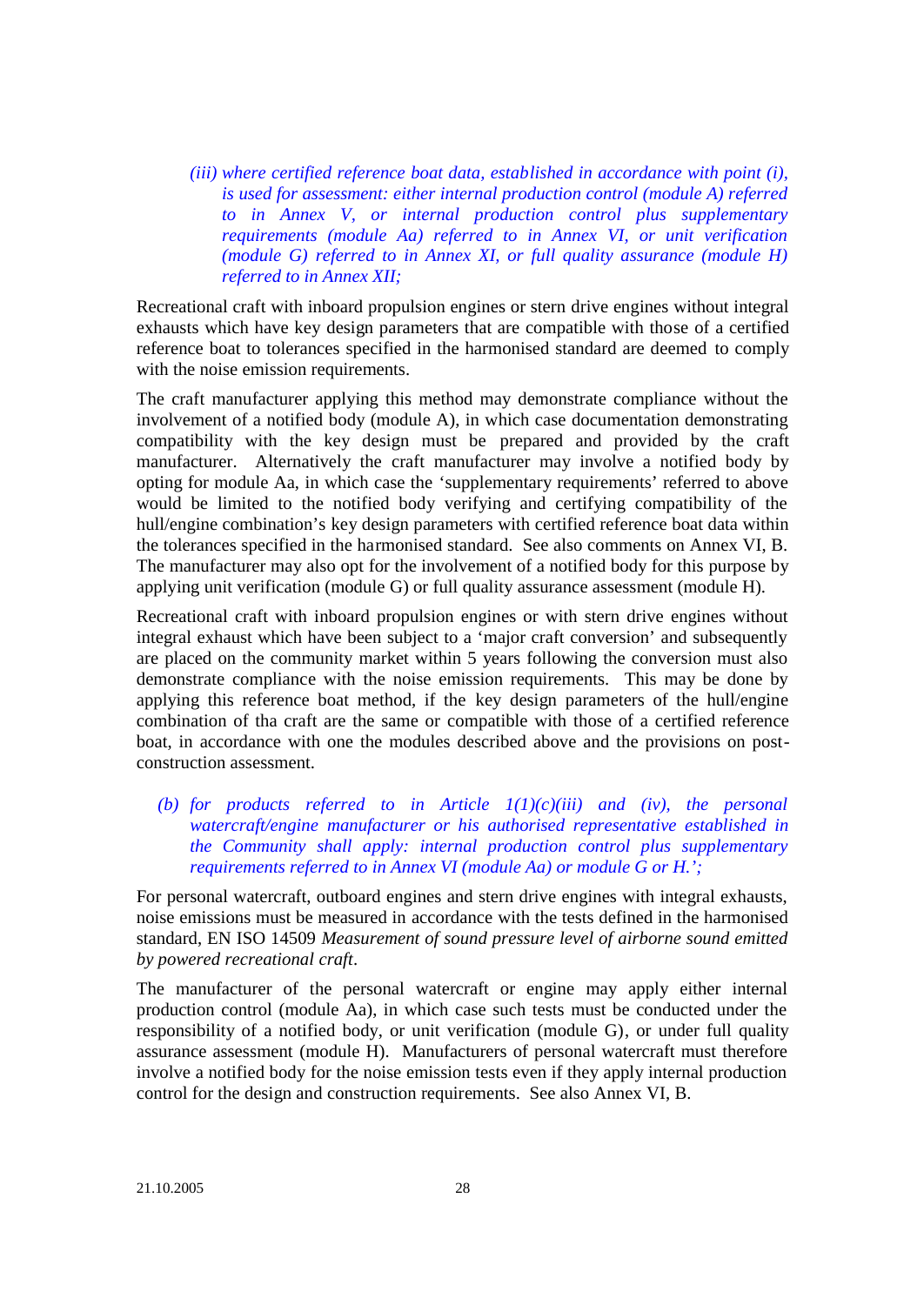# **AMENDMENTS TO ARTICLE 10: CE MARKING**

*7. Article 10(1), (2) and (3) shall be replaced by the following:*

- *'1. When the following products are placed on the market, they shall bear the CE marking of conformity:*
	- *(a) recreational craft, personal watercraft and components referred to in Annex II, which are regarded as meeting the corresponding essential requirements set out in Annex I;*

The amendment adds personal watercraft to the list of products that must be CE marked in accordance with this Directive.

*(b) outboard engines which are regarded as meeting the essential requirements set out in Annex I.B and I.C.*

Outboard engines must be CE marked to indicate that they meet the exhaust and noise requirements of this Directive. Note that outboard engines are already required to be CE marked in accordance with the Machinery Directive – as explained in the application guide to Directive 94/25/EC.

*(c) stern drive engines with integral exhaust which are regarded as meeting the essential requirements set out in Annex I.B. and I.C.*

Stern drive engines with integral exhaust must be CE marked to indicate that they meet the exhaust and noise emission requirements of this Directive.

*2. The CE marking of conformity, as shown in Annex IV, must appear in a visible, legible and indelible form on the craft and the personal watercraft as in point 2.2 of Annex I.A, on components, as referred to in Annex II and/or on their packaging, and on outboard engines and stern drive engines with integral exhaust as in point 1.1 of Annex I.B.*

This amendment extends the requirement for the CE-marking to be visible, legible and indelible on personal watercraft, outboard engines, and stern drive engines with integral exhaust. With regard to the affixing of the CE marking to the packaging of Annex II components, the application guide to Directive 94/25/EC specifies this should be considered only in exceptional cases where affixing the CE-mark on the product itself would be impossible.

*The CE marking shall be accompanied by the identification number of the body responsible for implementation of the procedures set out in Annexes IX, X, XI, XII, and XVI.*

This amendment extends the requirement for the identification number of the notified body to accompany the CE mark to the added conformity assessment module E (Annex XVI).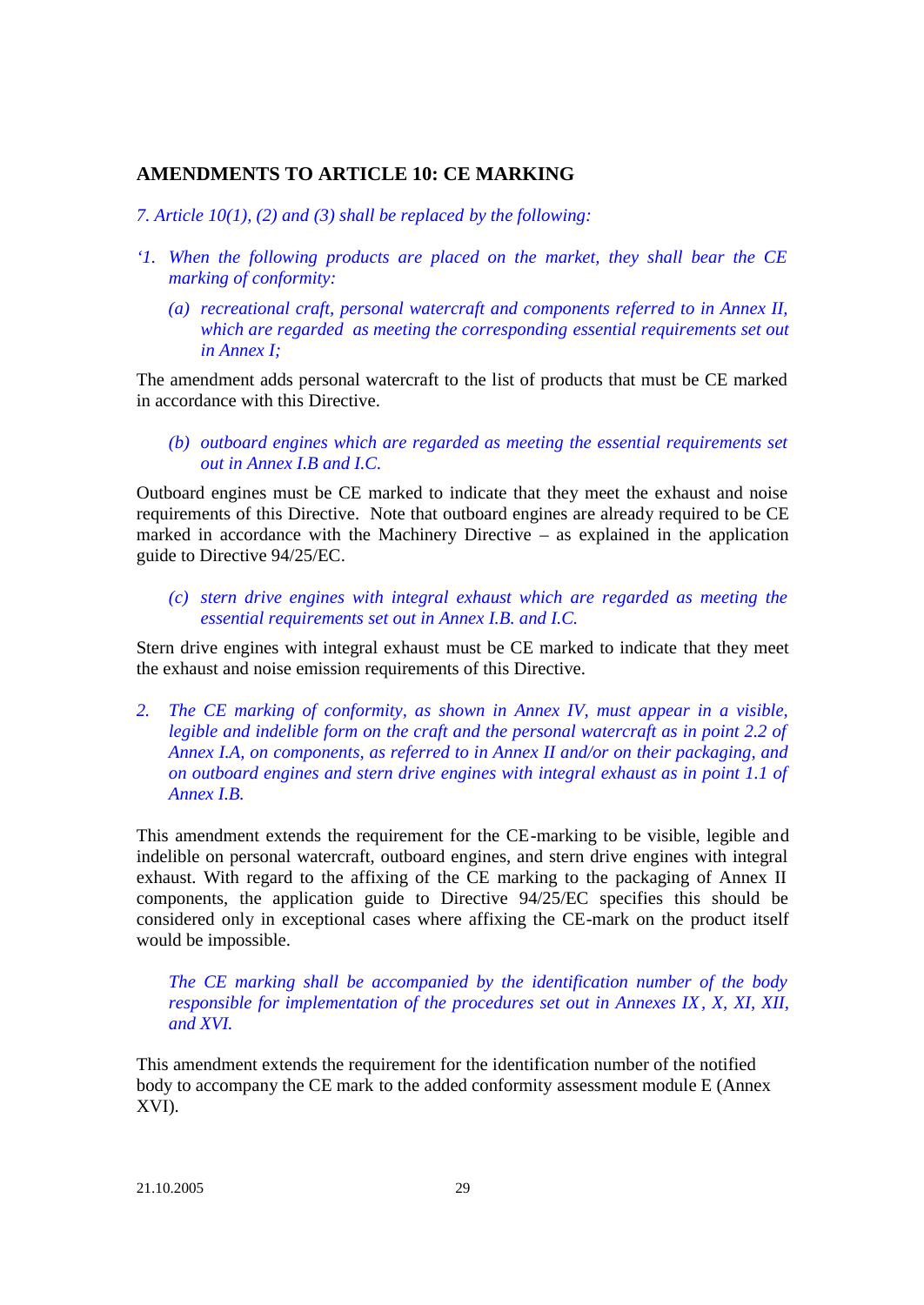*3. The affixing of markings or inscriptions on products covered by this Directive which are likely to mislead third parties with regard to the meaning or the form of the CE marking shall be prohibited. Any other markings may be affixed to products covered by this Directive and/or on their packaging provided that the visibility and legibility of the CE marking is not thereby reduced.'*

The wording of this paragraph has been changed to cover all the products added to the scope of the Recreational Craft Directive by the amending Directive 2003/44/EC.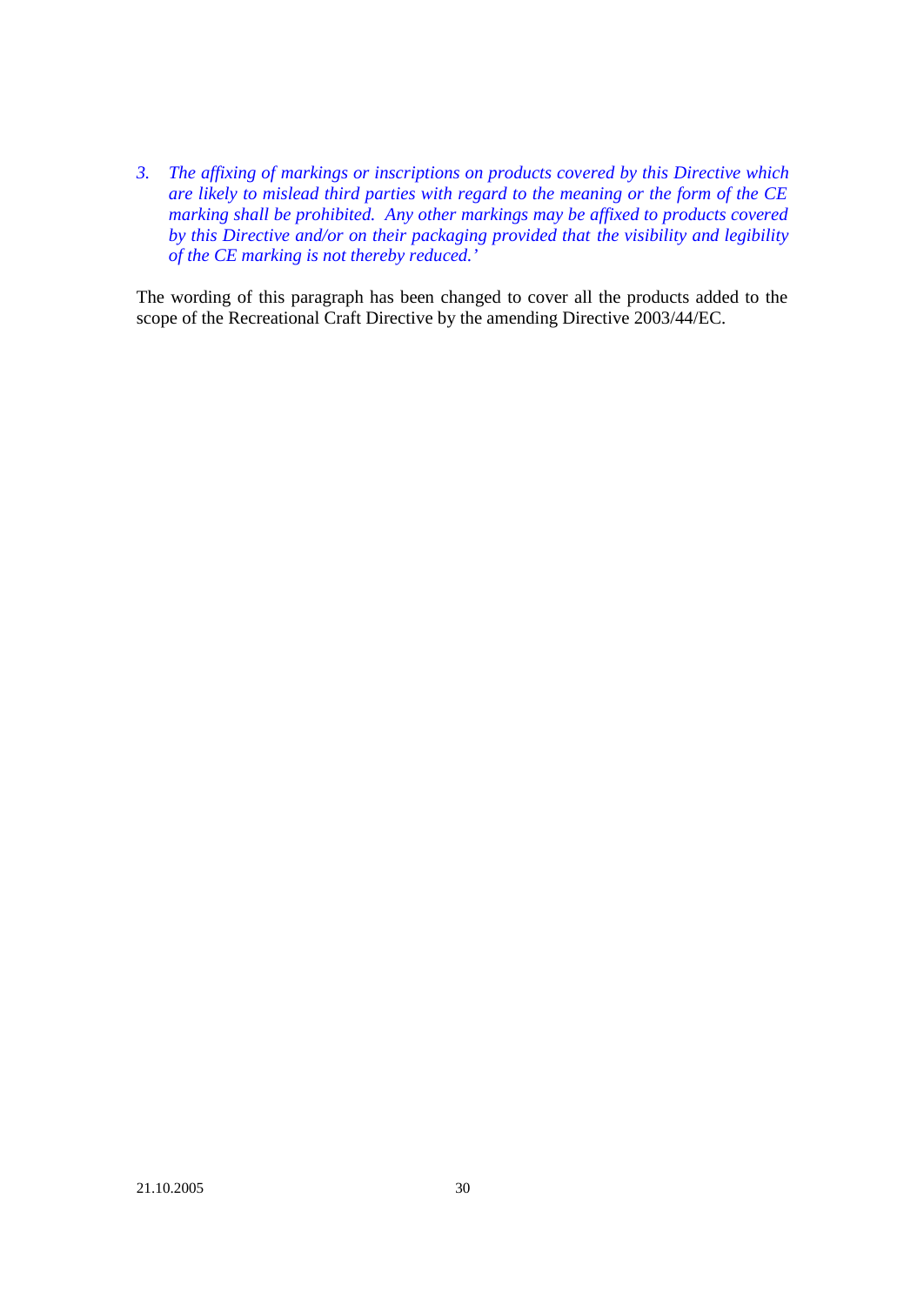# **AMENDMENTS TO ANNEX I: ESSENTIAL REQUIREMENTS**

*8. Annex I is hereby amended as follows:*

*1. the heading shall be replaced by the following:*

# *ANNEX I*

#### **ESSENTIAL REQUIREMENTS**

#### *PRELIMINARY OBSERVATION*

*For the purposes of this Annex the term "craft" shall cover recreational craft and personal watercraft.*

The preliminary observation above is added to take account of the fact that the amending Directive adds personal watercraft to the scope.

The new essential requirements for exhaust and noise emissions are introduced in the amended Annex I, below. For this purpose the original Annex I of Directive 94/25/EC is renamed part A of Annex I and two new parts, B and C, are added to cover the new essential requirements for exhaust and noise emissions.

# *ANNEX 1 PART A: ESSENTIAL SAFETY REQUIREMENTS FOR THE DESIGN AND CONSTRUCTION OF CRAFT*

#### *A. Essential safety requirements for the design and construction of craft.*

#### *BOAT DESIGN CATEGORIES*

*2. the table under '1. BOAT DESIGN CATEGORIES' shall be replaced by the following:*

| Design category          | Wind force                | Significant wave height     |  |
|--------------------------|---------------------------|-----------------------------|--|
|                          | (Beaufort scale)          | $(H^{1}/_{3})$ metres)      |  |
| $A - "Ocean"$            | exceeding 8               | <b>Exceeding 4</b>          |  |
| $B - "Offshore"$         | up to, and including, $8$ | up to, and including, 4     |  |
| $C - "Inshore"$          | up to, and including, $6$ | up to, and including, 2     |  |
| $D$ – "Sheltered waters" | up to, and including, 4   | up to, and including, $0,3$ |  |

For Category D the upper limit for the 'significant wave height' has been lowered from 0,5 m to 0,3 m, in accordance with the amended definition for boat design category D in point 4 below.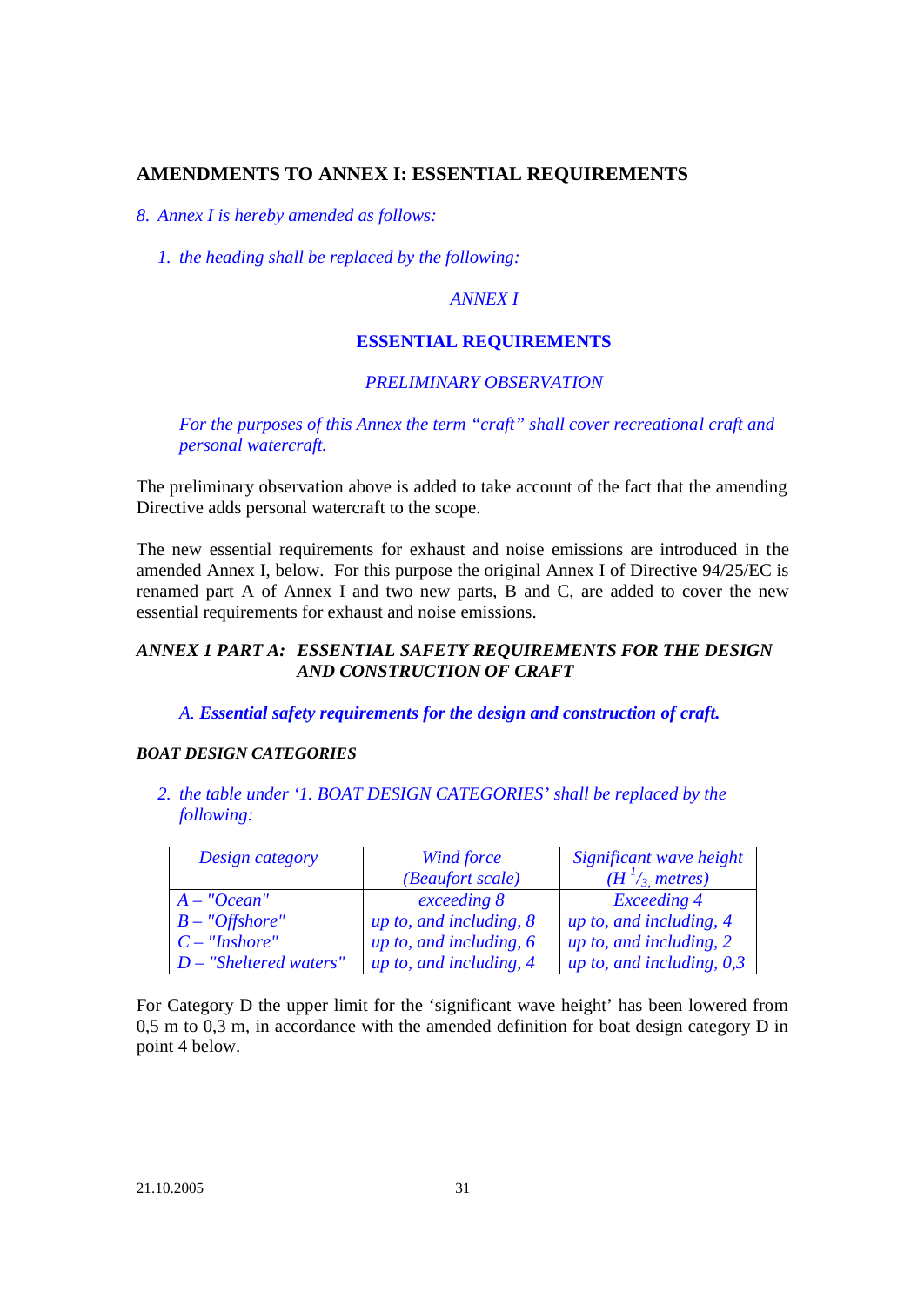- *3. the definition of Boat Design Category A shall be replaced by the following:*
	- *'A. Ocean: Designed for extended voyages where conditions may exceed wind force 8 (Beaufort scale) and significant wave heights of 4 m and above but excluding abnormal conditions, and vessels largely self-sufficient.';*

The definition is amended to exclude abnormal conditions, such as hurricanes and tornadoes and extreme sea conditions or freak waves generated by abnormal conditions, in line with the interpretation already given in the application guide to Directive 94/25/EC concerning the original definition of design category A .

- *4. the definition of Boat Design Category D shall be replaced by the following:*
	- *'D. Sheltered waters Designed for voyages on sheltered coastal waters, small bays, small lakes, rivers and canals when conditions up to, and including, wind force 4 and significant wave heights up to, and including, 0,3 m may be experienced, with occasional waves of 0,5 m maximum height, for example from passing vessels.';*

The definition for category D has been amended by reducing the upper limit for the significant wave height to 0,3 m (previously 0,5 m), but making allowance for occasional waves of 0,5 m maximum height that may be generated by passing vessels or other local disturbances. The latter amendment is in line with the interpretation already given in the guide to the application of Directive 94/25/EC concerning the original definition of design category D. The description of the typical areas where such conditions may be experienced has been extended with a reference to sheltered coastal waters and small bays, which is also inline with the interpretation given in the application guide to Directive 94/25/EC.

*5. the last subparagraph under section 1. 'Boat design categories' shall be replaced by the following:*

*'Craft in each Category must be designed and constructed to withstand these parameters in respect of stability, buoyancy, and other relevant essential requirements listed in Annex I, and to have good handling characteristics.'*

The only change introduced with this amendment is that the word "Boats" has been replaced by "Craft", whereby "craft" should be read as covering recreational craft and personal watercraft, in line with the preliminary observation introduced at the beginning of Annex I.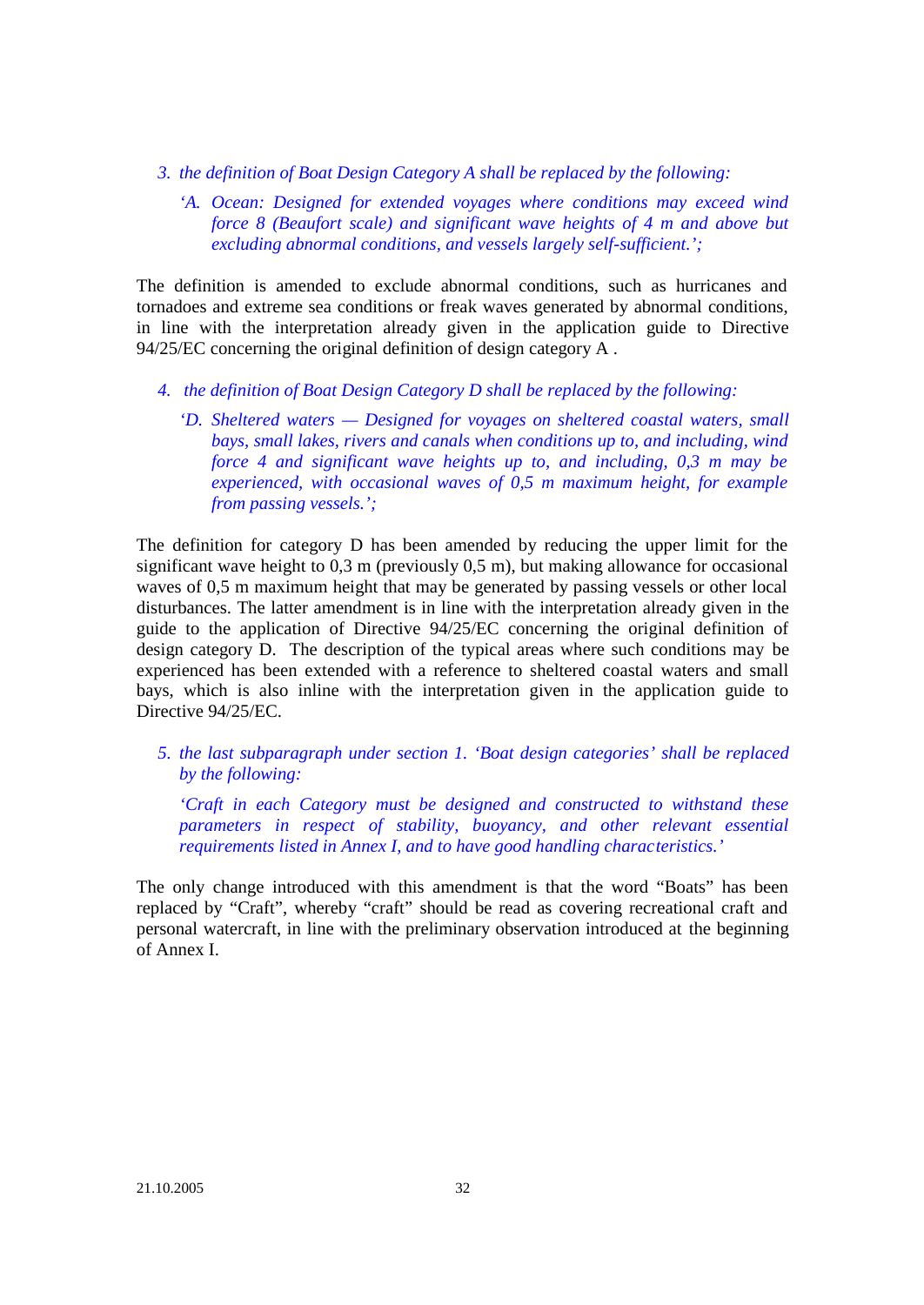#### *GENERAL REQUIREMENTS*

*6. the text under section 2. 'General requirements' shall be replaced by the following: 'Products falling under Article 1(1)(a) shall comply with the essential requirements in so far as they apply to them.'*

The wording of the original text under section 2 has been amended to take account of the fact that the scope of application of the general requirements has been extended to personal watercraft.

#### *CRAFT IDENTIFICATION*

#### *7. in section 2.1:*

- *(a) the title should read as follows: 'Craft identification';*
- *(b) the introductory wording shall read as follows:*

*'Each craft shall be marked with an identification number including the following information:';*

The amendment is intended to clarify that the identification number refers to the complete craft, not just the hull, in line with the interpretation already given in the guide to the application of Directive 94/25/EC concerning the identification number. The harmonised standard, EN ISO 10087:1996/A1:2000 *Hull identification - Coding system* is being amended accordingly.

This requirement for a craft identification number now applies to personal watercraft as well as to recreational craft.

#### *BUILDER'S PLATE*

- *8. in section 2.2 'Builder's plate', the fourth indent shall read as follows:*
	- *'- manufacturer's maximum recommended load derived from section 3.6 excluding the weight of the contents of the fixed tanks when full';*

The requirement to state the manufacturer's maximum recommended load on the builder's plate is amended by excluding the weight of the liquids in any fixed tanks from the weight shown on the plate. This is to avoid the possibility of users accidentally overloading craft because they thought that the weight shown for the content of tanks could be used for carry on items, luggage etc. This is in line with the interpretation already given in the Guide to the implementation of Directive 94/25/EC to the essential requirement 3.6 that fuel and water tanks are assumed to be full when the recommended load is assigned. The provisions of the harmonised standard EN ISO *14945 Builder's plate* are in accordance with this amended requirement.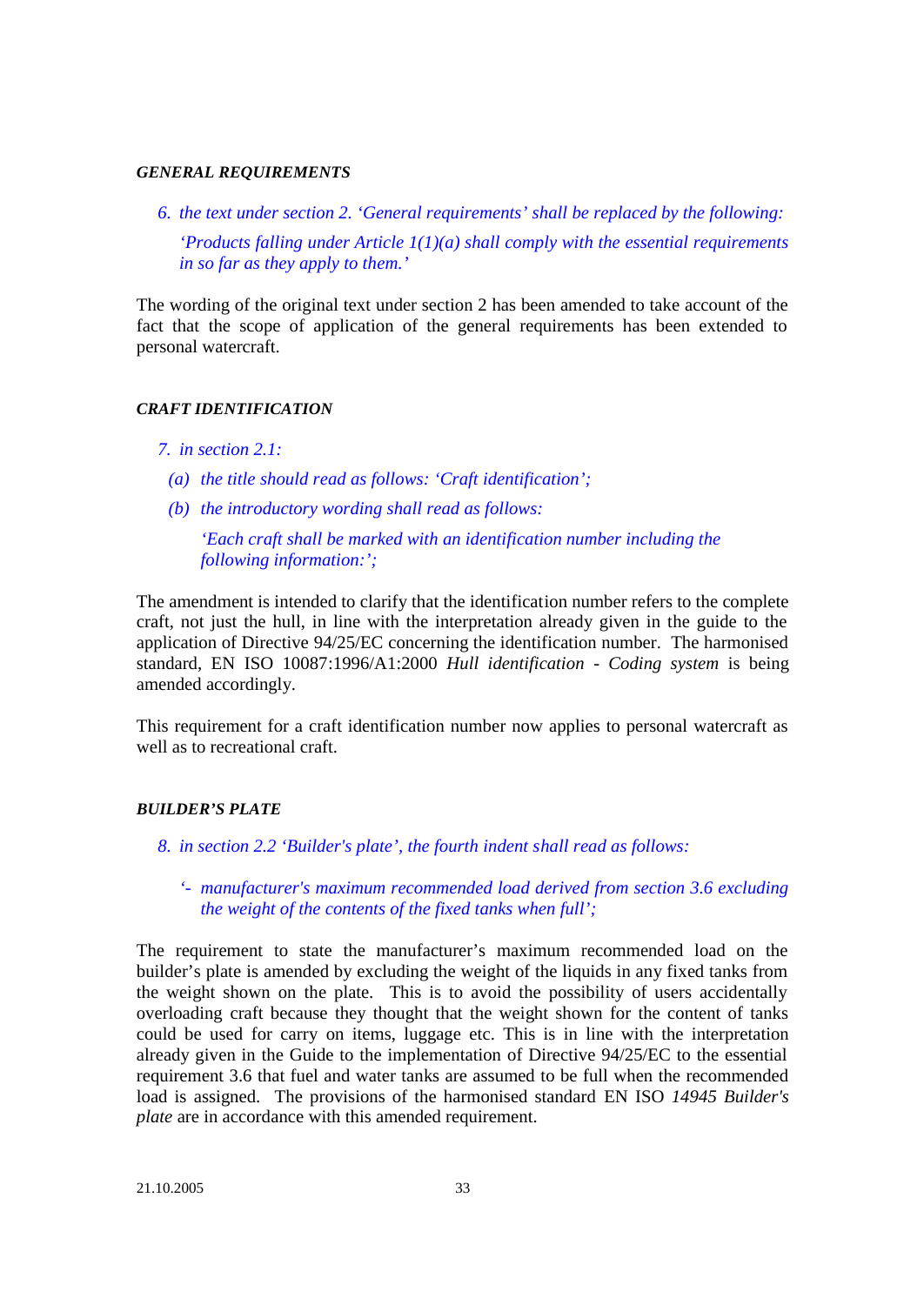#### *MANUFACTURER'S MAXIMUM RECOMMENDED LOAD*

*9. in section 3.6 'Manufacturer's maximum recommended load' the following words shall be deleted:*

*'…, as marked on the builder's plate,…';*

The amendment in 8 above means that the weight shown on the builder's plate will be less than the manufacturer's maximum recommended load for craft with fixed tanks, and it is therefore necessary to delete the words 'as marked on the builder's plate' from manufacturer's maximum recommended load as defined by 3.6.

#### *PERSONAL WATERCRAFT RUNNING WITHOUT A DRIVER*

*10. the following section shall be added in section 5 'Installation requirements':*

*'5.1.5. Personal watercraft running without driver.*

*Personal watercraft shall be designed either with an automatic engine cutoff or with an automatic device to provide reduced speed, circular, forward movement when the driver dismounts deliberately or falls overboard.';*

The amendment introduces a new requirement for personal watercraft to be provided with an engine cut-off device, or a device to automatically reduce speed and to put the craft in a circular forward movement mode, to facilitate re-boarding when the driver dismounts deliberately or falls overboard when the craft is under way. Note that as for sailing dinghies that are capsize-recoverable as defined by EN ISO 12217 Part 3, the assumption has been made that the important requirement for a personal watercraft is the ability of the user to recover from a stability incident, rather than to prevent one.

#### *FUEL TANKS*

- *11. section 5.2.2 shall be replaced by the following:*
	- *'5.2.2. Fuel tanks*

*Fuel tanks, lines and hoses shall be secured and separated or protected from any source of significant heat. The material the tanks are made of and their method of construction shall be according to their capacity and the type of fuel. All tank spaces shall be ventilated.*

*Petrol fuel shall be kept in tanks which do not form part of the hull and are:*

- *(a) insulated from the engine compartment and from all other source of ignition;*
- *(b) separated from living quarters;*

*Diesel fuel may be kept in tanks that are integral with the hull.';*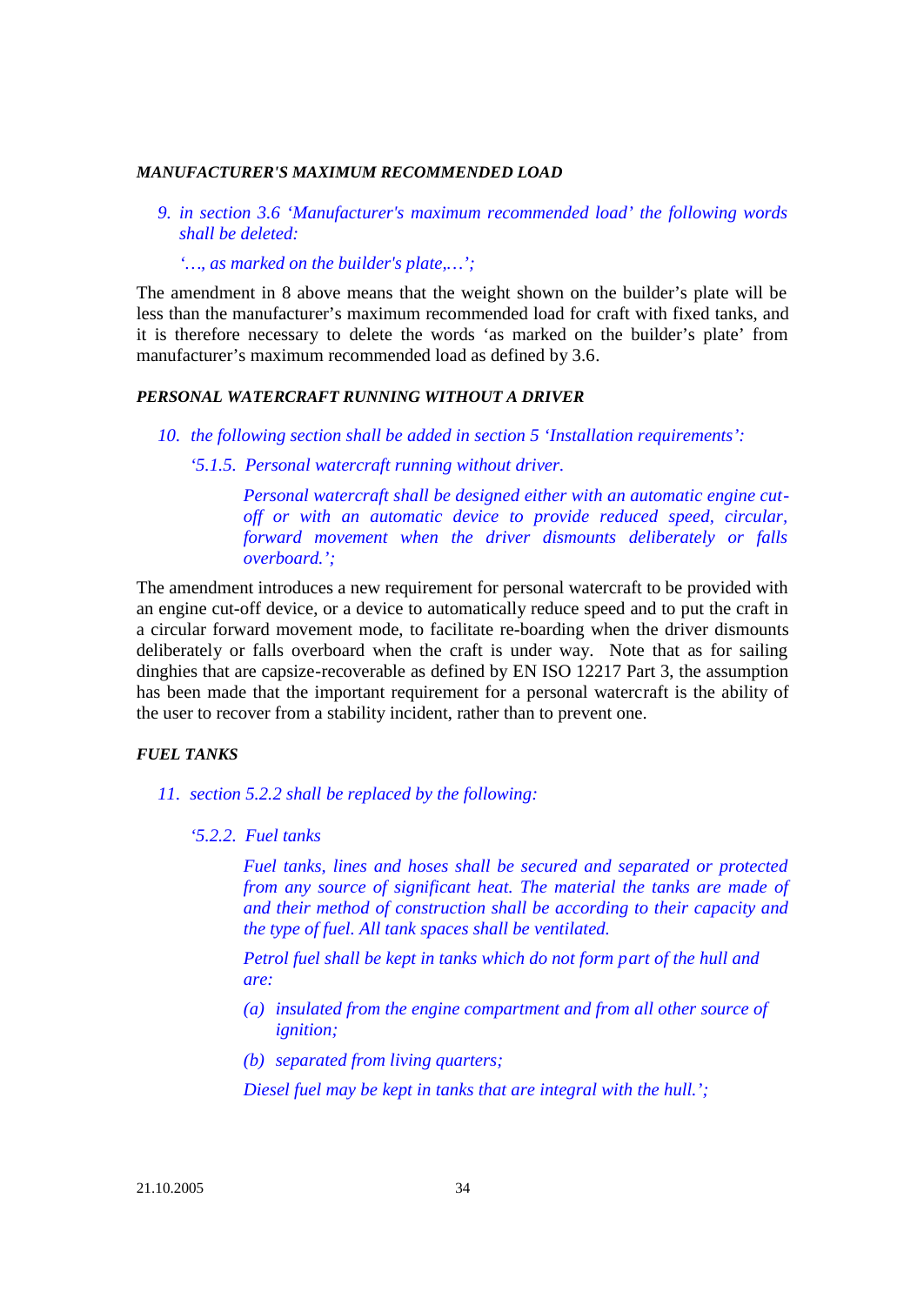The amendment replaces the references to "liquid fuel with a flash point below  $55^{\circ}$ "C" and "liquid fuel with a flash point equal to or above 55°C" by a reference to "petrol fuel" and "diesel fuel" respectively. This is in line with the interpretation already given in the guide to the application of Directive 94/25/EC concerning essential requirement 5.2.2 that the definition of petrol fuel as having a flash point lower than 55°C and diesel fuel as having a flash point equal to or higher than 55<sup>o</sup>C is obsolete.

#### *FIRE-FIGHTING EQUIPMENT*

- *12. section 5.6.2 shall be replaced by the following:*
	- *'5.6.2. Fire-fighting equipment*

*Craft shall be supplied with fire-fighting equipment appropriate to the fire hazard, or the position and capacity of fire-fighting equipment appropriate to the fire hazard shall be indicated. The craft shall not be put into service until the appropriate fire-fighting equipment is in place. Petrol engine enclosures shall be protected by a fire extinguishing system that avoids the need to open the enclosure in the event of fire. Where fitted, portable fire extinguishers shall be readily accessible and one shall be so positioned that it can easily be reached from the main steering position of the craft.';*

The amendment provides that in case craft are not supplied with fire-fighting equipment, the position and capacity of fire-fighting equipment appropriate to the fire hazard has to be indicated. It is further specified that when this option is applied the craft shall not be put into service until the appropriate fire-fighting equipment is in place. This amendment gives effect to the interpretation already given in the guide to the application of Directive 94/25/EC concerning essential requirement 5.6.2 that due to differing national regulations regarding fire-fighting equipment, only the position for and the capacity of the firefighting equipment need be designated.

#### *DISCHARGE PREVENTION*

- *13. section 5.8 shall be replaced by the following:*
	- *'5.8. Discharge prevention and installations facilitating the delivery ashore of waste*

*Craft shall be constructed so as to prevent the accidental discharge of pollutants (oil, fuel, etc.) overboard. Craft fitted with toilets shall have either:*

*(a) holding tanks, or*

*(b) provision to fit holding tanks.*

*Craft with permanently installed holding tanks shall be fitted with a standard discharge connection to enable pipes of reception facilities to be connected with the craft discharge pipeline.*

*In addition, any through-the-hull pipes for human waste shall be fitted with valves which are capable of being secured in the closed position.'*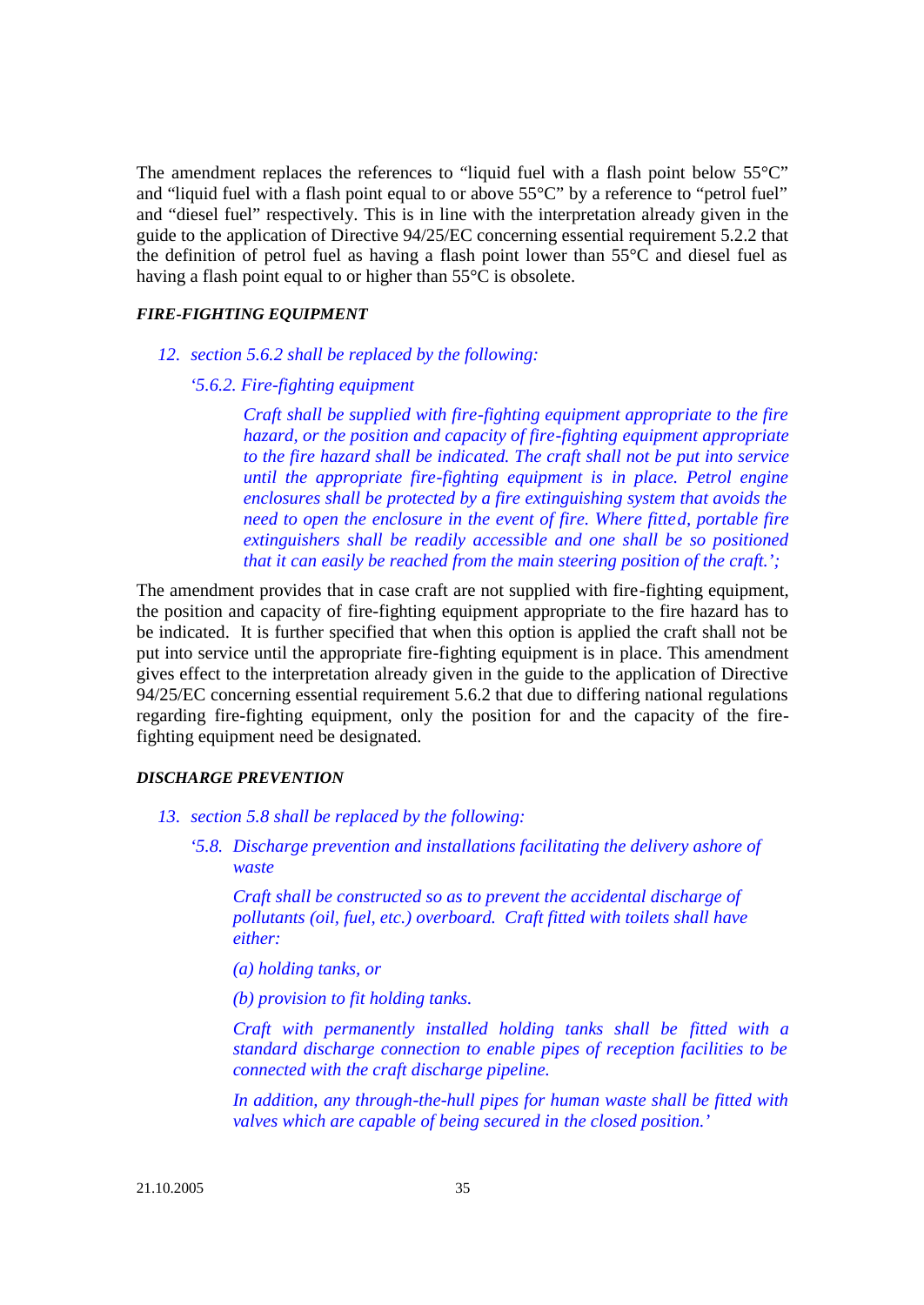The amendment to (b) above deletes the reference to fitting holding tanks "on a temporary basis in areas of use where the discharge of human waste is restricted". This means that irrespective of whether the area of use is an area where the discharge of human waste is restricted, craft with toilets shall always have a provision to fit holding tanks if no such tanks are fitted. The amended requirement may be met by providing any suitable space for fitting holding tanks. This space need not be maintained solely for the purpose of fitting a holding tank, but can be any space that could be adapted if needed.

The amendment also adds a requirement for craft with permanently installed holding tanks to be fitted with a standard outlet connection to enable discharge via a standard onshore reception facility. The relevant harmonised standard EN ISO 8099:2000 *Toilet waste retention systems* provides details of standard discharge connections.

The amendment also changes the requirement that the valves to be fitted in any throughthe-hull piping for human waste should be "capable of being sealed shut" into "capable of being secured in the closed position". This amendment has been made to make it clear that the requirement can be met by securing the valve opening/closing device in the closed position, for example by securing a seacock lever arm in the closed position mechanically by a bolt, wire etc.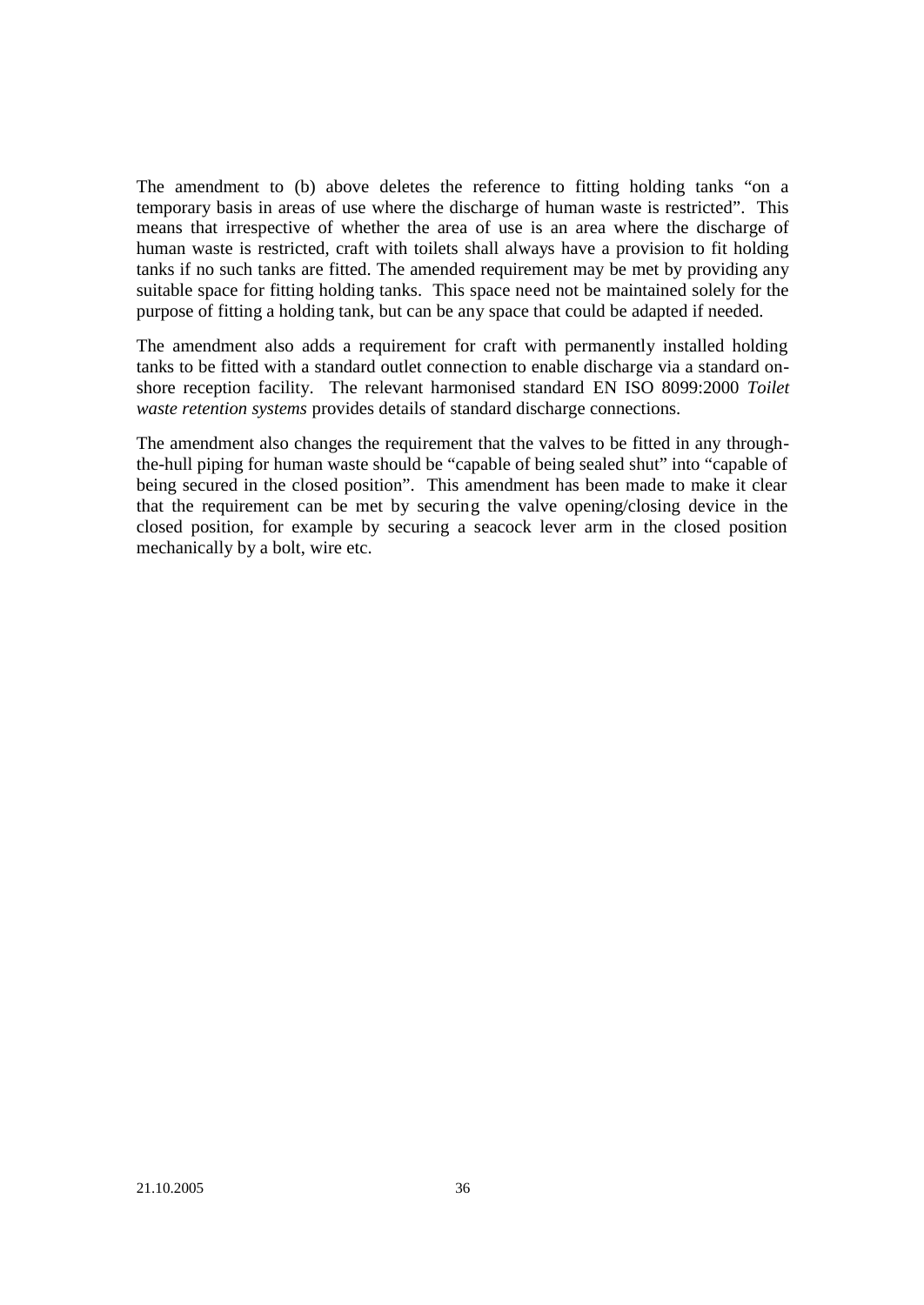# *ANNEX I PART B: ESSENTIAL REQUIREMENTS FOR EXHAUST EMISSIONS FROM PROPULSION ENGINES*

- *14. the following parts shall be added:*
	- *'B. Essential requirements for exhaust emissions from propulsion engines*

*Propulsion engines shall comply with the following essential requirements for exhaust emissions.* 

Annex I.B specifies the new essential requirements for propulsion engines relating to exhaust emissions.

#### *ENGINE IDENTIFICATION*

- *1. Engine identification*
- *1.1. Each engine shall be clearly marked with the following information:*
	- *engine manufacturer's trademark or trade-name,*
	- *engine type, engine family, if applicable,*
	- *a unique engine identification number,*
	- *CE marking, if required under Article 10.*
- 1.2. These marks must be durable for the normal life of the engine and must *be clearly legible and indelible. If labels or plates are used, they must be attached in such a manner that the fixing is durable for the normal life of the engine, and the labels/plates cannot be removed without destroying or defacing them.*
- 1.3. These marks must be secured to an engine part necessary for normal *engine operation and not normally requiring replacement during the engine life.*
- *1.4. These marks must be located so as to be readily visible to the average person after the engine has been assembled with all the components necessary for engine operation.*

Further guidelines on providing the required information outlined above on a standard 'Engine plate', like the 'Builder's Plate' for the craft, may be prepared.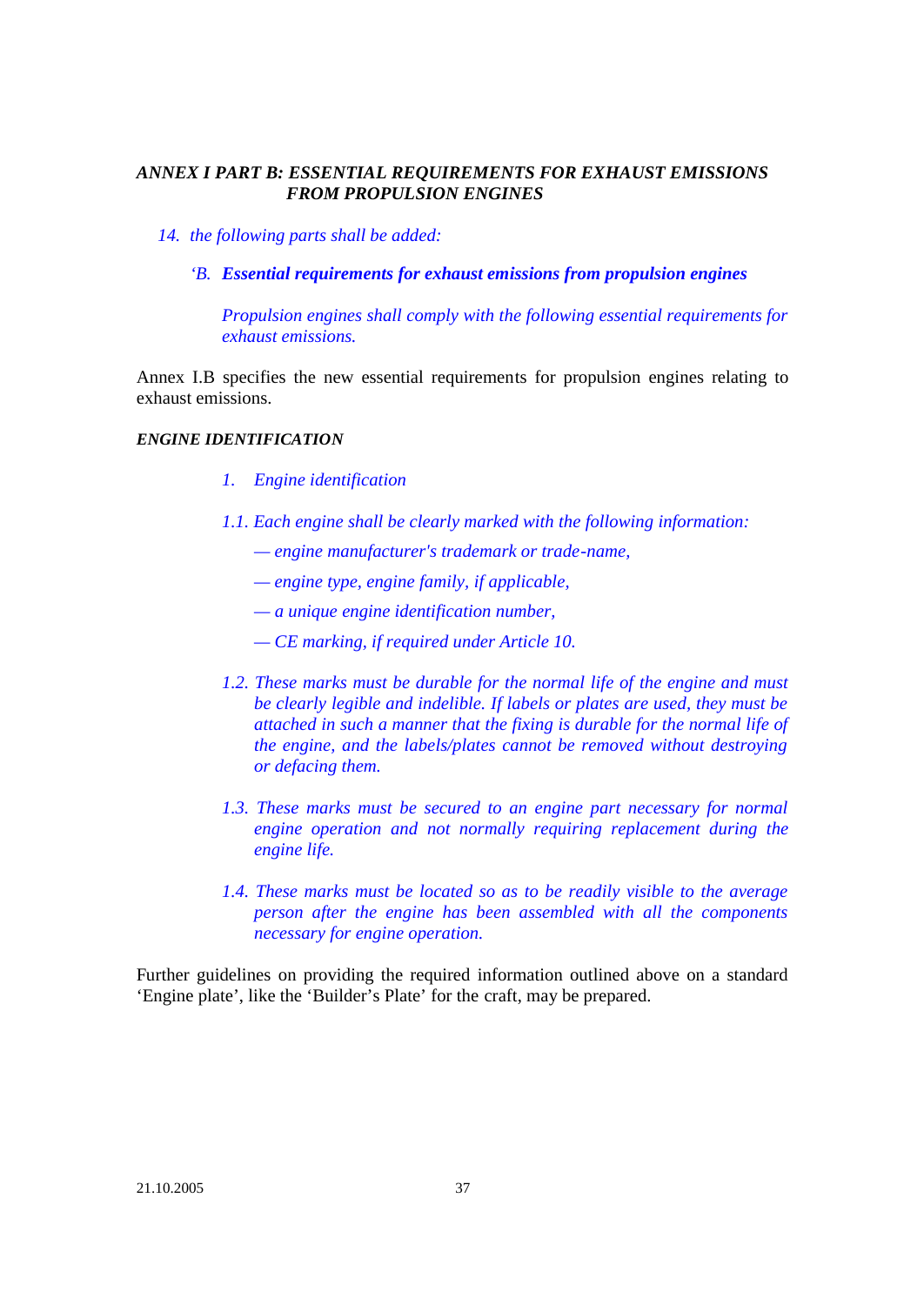#### *EXHAUST EMISSION REQUIREMENTS*

### *2. Exhaust emission requirements*

*Propulsion engines shall be designed, constructed and assembled so that when correctly installed and in normal use, emissions shall not exceed the limit values obtained from the following table:*

| Type                                |       | <b>Carbon Monoxide</b><br>$CO = A + B/P_N^{\ n}$<br>g/kWh |                  | Hydrocarbons<br>$HC = A + B/P_N^{\ n}$<br>g/kWh |       |                  | <b>Nitrogen</b><br>oxides<br>$NO_x$ | <b>Particulates</b><br>PT<br>g/kWh |
|-------------------------------------|-------|-----------------------------------------------------------|------------------|-------------------------------------------------|-------|------------------|-------------------------------------|------------------------------------|
|                                     | A     | B                                                         | $\boldsymbol{n}$ | A                                               | B     | $\boldsymbol{n}$ | g/kWh                               |                                    |
| <i>Two-stroke</i><br>spark ignition | 150,0 | 600,0                                                     | <i>1.0</i>       | 30,0                                            | 100,0 | 0,75             | 10,0                                | <b>Not</b><br>applicable           |
| Four-stroke<br>spark ignition       | 150,0 | 600,0                                                     | <i>1.0</i>       | 6,0                                             | 50,0  | 0,75             | 15,0                                | <b>Not</b><br>applicable           |
| Compression<br>ignition             | 5,0   | $\boldsymbol{\theta}$                                     | 0                | 1,5                                             | 2.0   | 0,5              | 9,8                                 | 1,0                                |

*Where A, B and n are constants in accordance with the table,*  $P_N$  *is the rated engine power in kW and the exhaust emissions are measured in accordance with the harmonised standard (\*).*

### *(\*) EN ISO 8178-1:1996*

It is required to use the harmonised standard for exhaust gas emission measurements, which is quoted as EN ISO 8178-1:1996 *Reciprocating internal combustion engines – Exhaust emission measurement* – Part 1*: Test-bed measurement of gaseous and particulate exhaust emissions*. It should be noted that EN ISO 8178-1:1996 is currently under revision. When the revised draft is complete it may be adopted as the harmonised standard by publishing it references in the Official Journal and the reference to the outdated standard replaced by that of the revised standard through the adoption of an amendment to this Annex using the Regulatory Committee procedure (cf. article 6a).

It should also be noted that that other parts of EN ISO 8178 may need to be referred to for application of the exhaust emission tests. EN ISO 8178-4 *Reciprocating internal combustion engines – Exhaust emission measurement* – Part 5: *Test cycles for different engine applications* defines the test cycles.

*For engines above 130 kW either E3 (IMO) or E5 (recreational marine) duty cycles may be used.*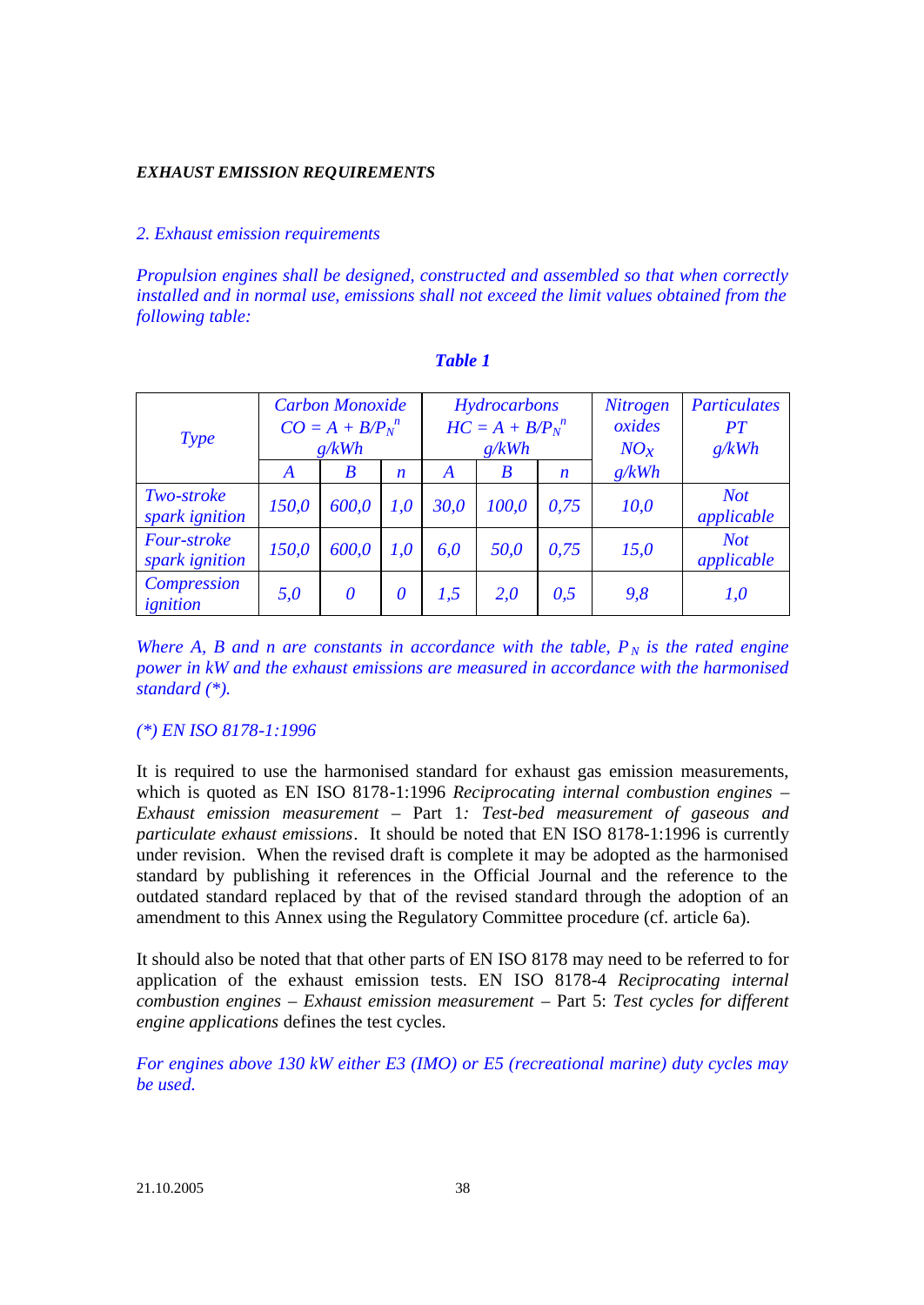Reference is made to 130 kW as this is the engine power limit that IMO applies for the  $NO<sub>x</sub>$  requirements in Annex VI of the MARPOL convention. For engines covered by this Directive the E3 (IMO) or E5 (recreational marine) duty cycles may also be used for engine power below 130 kW.

*The reference fuels to be used for the emissions test for engines fuelled with petrol and diesel shall be as specified in Directive 98/69/EC (Annex IX, Tables 1 and 2), and for those engines fuelled with Liquefied Petroleum Gas as specified in Directive 98/77/EC.*

The specifications of these reference fuels as specified in Directive 98/69/EC are given in Appendix 5 of this guide for petrol and diesel fuel. If, in the light of evolution of technical knowledge and new scientific evidence amendments to the specification for reference fuels would become necessary, these could be adopted using the Regulatory Committee procedure provided for in article 6a.

#### *DURABILITY*

#### *3. Durability*

*The manufacturer of the engine shall supply engine installation and maintenance instructions, which if applied should mean that the engine in normal use will continue to comply with the above limits throughout the normal life of the engine and under normal conditions of use.*

*This information shall be obtained by the engine manufacturer by use of prior endurance testing, based on normal operating cycles, and by calculation of component fatigue so that the necessary maintenance instructions may be prepared by the manufacturer and issued with all new engines when first placed on the market.*

*The normal life of the engine is considered to mean:*

- *(a) inboard or stern drive engines with or without integral exhaust: 480 hours or 10 years, whichever occurs first;*
- *(b) personal watercraft engines: 350 hours or five years, whichever occurs first;*
- *(c) outboard engines: 350 hours or 10 years, whichever occurs first.*

The engine manufacturer is responsible for endurance testing and calculation of component fatigue to ensure that these requirements for durability will be met. Involvement of a notified body in these tests must be in accordance with the requirements of the conformity assessment module chosen by the engine manufacturer, in accordance with article 8.3. The number of hours referred to are operating hours in normal conditions of use.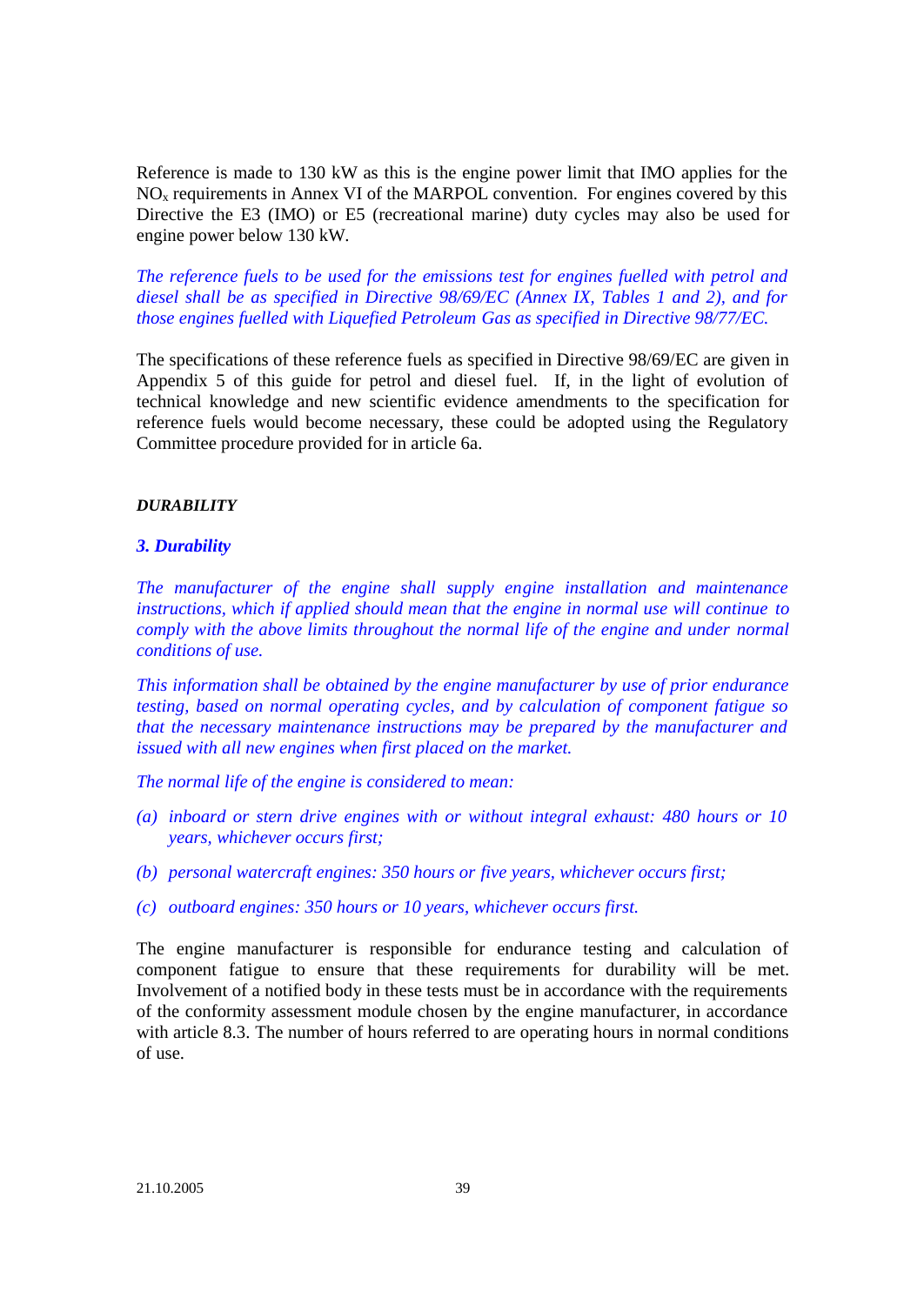#### *OWNER'S MANUAL*

### *4. Owner's manual*

*Each engine shall be provided with an owner's manual in the Community language or languages, which may be determined by the Member State in which the engine is to be marketed. This manual shall:*

- *(a) provide instructions for the installation and maintenance needed to assure the proper functioning of the engine to meet the requirements of paragraph 3, (Durability);*
- *(b) specify the power of the engine when measured in accordance with the harmonised standard.*

The engine's power shall be measured in accordance with the harmonised standard EN ISO 8665:1995/A1:2000 *Marine propulsion engines and systems - Power measurements and declarations*. The engine power measured according to this standard must be specified by the engine manufacturer in the owner's manual supplied with the engine. Note that EN ISO 8665 is currently under revision.

According to EN ISO 8665 the engine's power shall be declared as a single value accompanied by a statement of the engine speed and whether the power is crank shaft power or propeller shaft power. For engines sold with a complete propulsion unit the propeller shaft power shall be declared and for engines sold with reduction and/or reversing gear the power at the coupling to the propeller shaft declared.

The engine power and speed may alternatively be presented as a power curve (see also notes on calculation of the Power/displacement ratio in Annex I.C)

### *ANNEX I PART C: ESSENTIAL REQUIREMENTS FOR NOISE EMISSIONS*

*Recreational craft with inboard or stern drive engines without integral exhaust, personal watercraft and outboard engines and stern drive engines with integral exhaust shall comply with the following essential requirements for noise emissions.*

Annex I.C specifies the new essential requirements for recreational craft with inboard or stern drive engines without integral exhaust, personal watercraft and outboard engines and stern drive engines with integral exhaust relating to noise emissions.

For personal watercraft and outboard engines and stern drive engines with integral exhaust the noise emission levels must be measured by tests as defined in the harmonised standard as specified in 1.1 below. For recreational craft with inboard engines, or with stern drive engines without integral exhaust, conformity with the noise emission requirements may, depending on the speed and other design parameters of the craft, be demonstrated by one of 3 methods: measurement by tests as defined the harmonised standard (1.1 below), application of the Froude number and power displacement ratio method (1.2 and 1.3 below) or application of the reference boat method (1.4 and 1.5 below).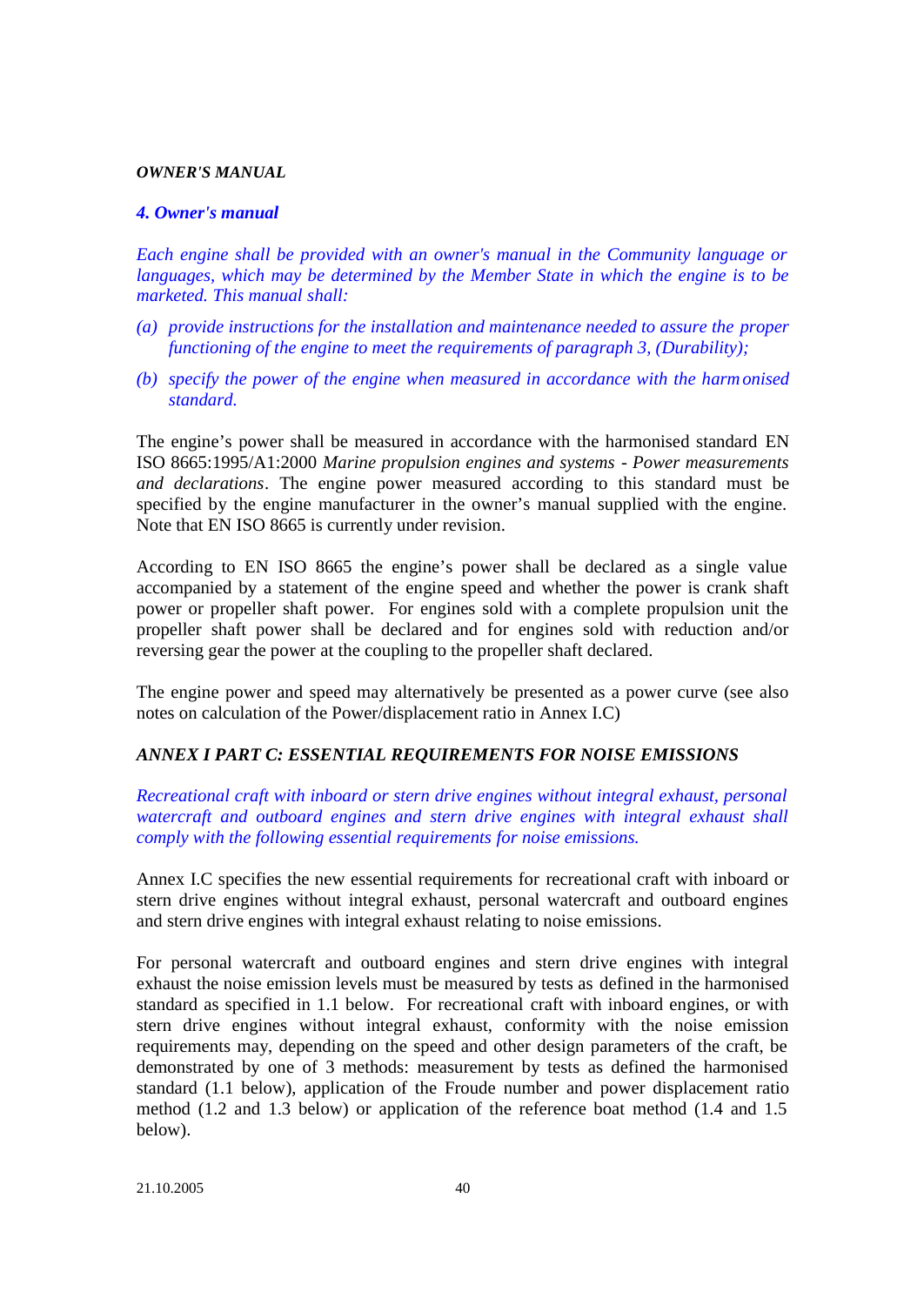#### *NOISE EMISSION LEVELS*

#### *1. Noise emission levels*

*1.1. Recreational craft with inboard or stern drive engines without integral exhaust, personal watercraft and outboard engines and stern drive engines with integral exhaust shall be designed, constructed and assembled so that noise emissions measured in accordance with tests defined in the harmonised standard (\*\*) shall not exceed the limit values in the following table:*

| <b>Single Engine Power</b> | <b>Maximum Sound Pressure</b><br>$Level = L_{pASmax}$ |
|----------------------------|-------------------------------------------------------|
| In~kW                      | $In$ $dB$                                             |
| $P_N \triangle 10$         | 67                                                    |
| $10 < P_N \,\text{E}$ 40   | 72                                                    |
| $P_N > 40$                 |                                                       |

|  | m |  |
|--|---|--|
|  |   |  |

*where PN = rated engine power in kW at rated speed and*  $L_{pASmax}$  *= maximum sound pressure level in dB.*

*For twin-engine and multiple-engine units of all engine types an allowance of 3 dB may be applied.*

*(\*\*) EN ISO 14509*

The current version of the harmonised standard EN ISO 14509 that specifies the noise emission measurement tests is EN ISO 14509:2000 and Amendment 1 *Measurement of sound pressure level of airborne sound emitted by powered recreational craft*. The standard provides for the noise emissions of outboard engines to be measured when they are installed on standard craft and the amendment provides for noise emission measurement of sterndrive engines with integral exhausts using standard craft. The standard is currently being revised and will be re-named as EN ISO 14509 Part 1.

*1.2 As an alternative to sound measurement tests, recreational craft with inboard engine configuration or stern drive engine configuration, without integral exhaust, shall be deemed to comply with these noise requirements if they have a Froude number of*   $\leq$  1,1 and a power displacement ratio of  $\leq$  40 and where the engine and exhaust *system are installed in accordance with the engine manufacturer's specifications.*

Recreational craft with inboard propulsion engines, or with stern drive engines without integral exhaust, that have a Froude number of  $\leq 1,1$  and a power displacement ratio of ≤ 40 as specified below, and where the engine and exhaust system are installed in accordance with the engine manufacturer's specifications are deemed to comply with the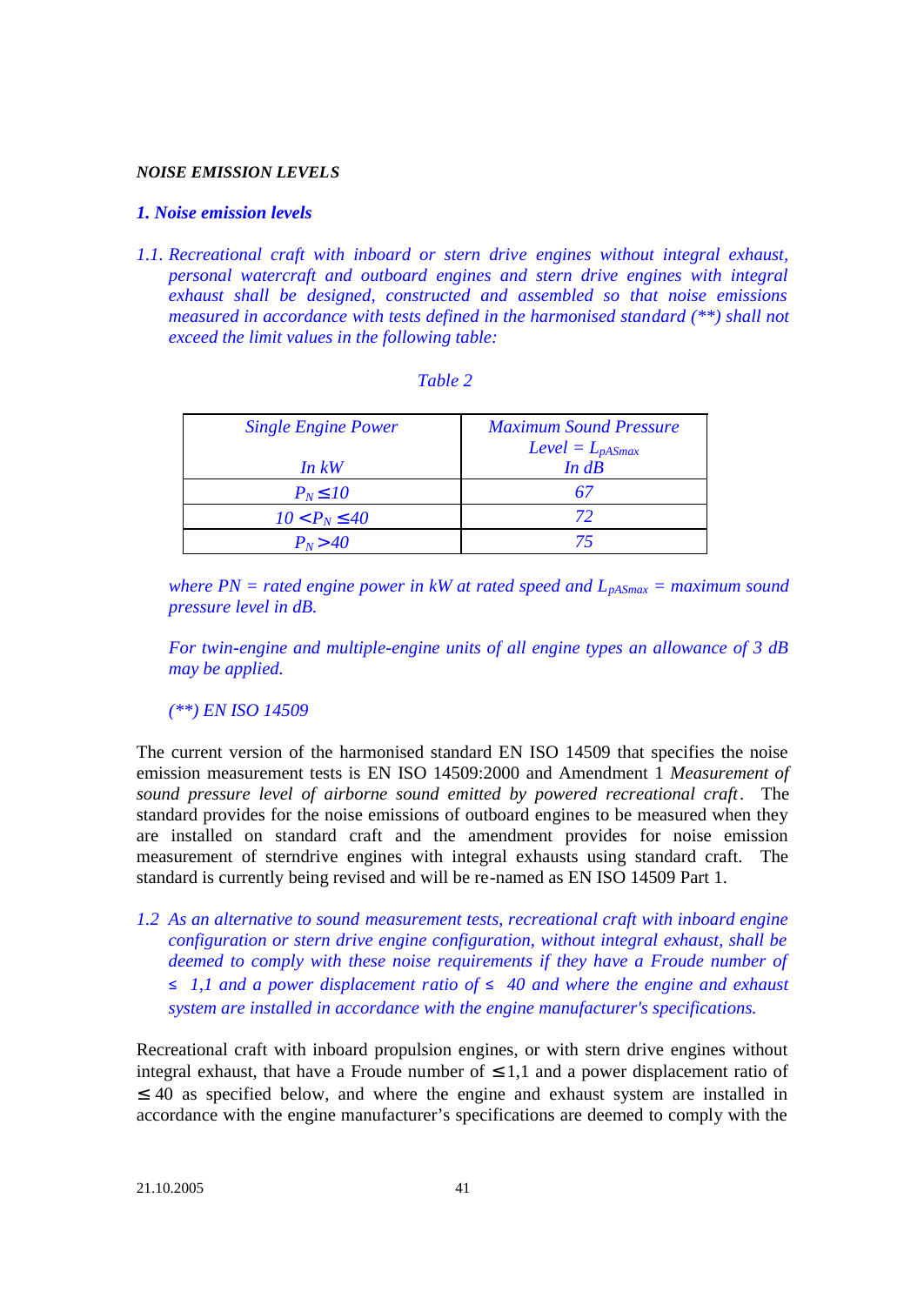Directive's noise emission requirements without the need for noise emission measurement tests. Such craft will typically be displacement (non-planing) motor boats or sailing boats with auxiliary inboard engines – see the example calculations below*.* 

Where this alternative is applied the calculations and details of the engine and exhaust system installation, which must be in accordance with the engine manufacturer's specifications, must be recorded and a statement made in the declaration of conformity for the craft according to Annex XV.

*1.3 "Froude number" shall be calculated by dividing the maximum boat speed V (m/s) by the square root of the waterline length Lwl (m) multiplied by a given gravitational constant,*  $(g = 9.8 \text{ m/s}^2)$  $Fn = \frac{V}{\sqrt{V}}$ *g.Lwl*

The maximum boat speed V  $(m/s)$  to be used in the above equation is to be taken as if measured with the craft at performance test mass  $(m<sub>P</sub>)$  condition and the corresponding Lwl (m) as specified in EN ISO 8666 *Principal data*.

*"Power displacement ratio" shall be calculated by dividing the engine power P (kW) by the boat's displacement,*  $D(t) = \frac{P}{D}$ 

The engine power (P) to be used for calculation of the power displacement ratio in the above equation is the propeller shaft power (or the crank shaft power in accordance with EN ISO 8665 (see clarifications under clause 4 of part B of Annex I)).

The power has to be expressed in kW (note that where engine power data available are expressed in Horse Power (hp), the kilowatt (kW) power is obtained from multiplying the horse power data by 0,75).

The displacement (D) to be used in the above equation is the boat's displacement at performance test mass  $(m_P)$  condition according to EN ISO 8666 *Principal data* in tonnes (Kg/1000). Some examples of these calculations are given below.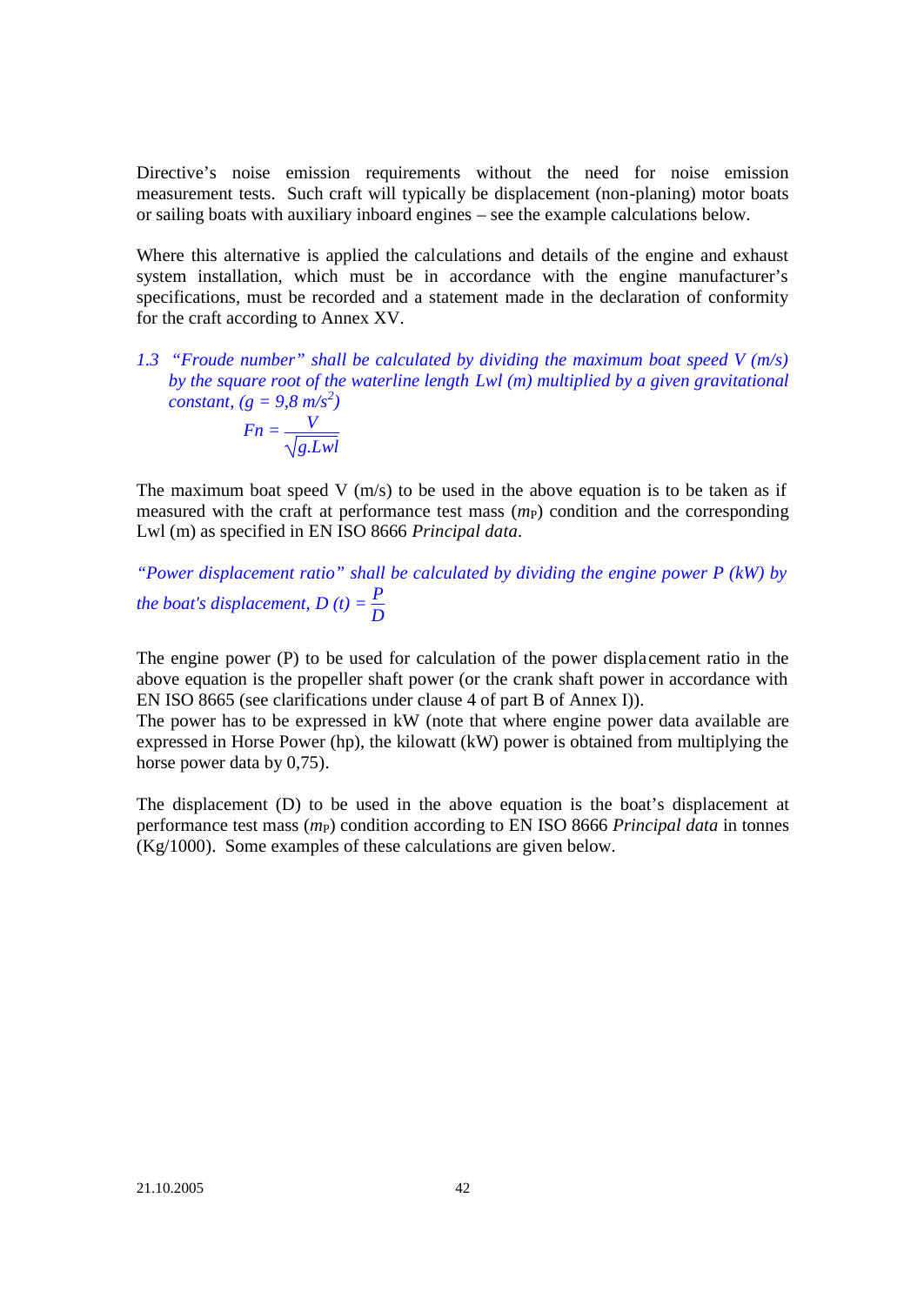#### **Examples of 'Froude number' and 'Power displacement ratio' calculations**

1) A typical motor cruiser could be as follows:

| Waterline length                                     | $Lwl = 7.8$ metres                    |                    |                         |          |
|------------------------------------------------------|---------------------------------------|--------------------|-------------------------|----------|
| Displacement                                         | $D = 4$ tonnes                        |                    |                         |          |
| Engine power                                         | $P = 35hp = 26 kW$                    |                    |                         |          |
| Speed (max)                                          | $V = 8$ knots = 4,1 metres per second |                    |                         |          |
| The 'Froude number' would be calculated from: $Fn =$ |                                       |                    | 4,1<br>$\sqrt{9,8x7,8}$ | $= 0.47$ |
|                                                      |                                       |                    |                         |          |
| The Power Displacement ratio would be:               |                                       | $P/D = 26/4 = 6.5$ |                         |          |

As the 'Froude number' is less than 1,1 and the Power displacement ratio is less than 40 the craft in question will be deemed to comply with the noise emissions.

2) A sailing yacht could be as follows:

| $Lwl = 11,13$ metres                  |
|---------------------------------------|
| $D = 12,56$ tonnes                    |
| $P = 56hp = 42 kW$                    |
| $V = 9$ knots = 4,6 metres per second |
|                                       |

The 'Froude number' would be calculated from:  $Fn = 4.6$  = 0.44  $9,8 \times 11,13$ The Power Displacement ratio would be:  $P/D = 42/12,56 = 3,34$ 

As the 'Froude number' is less than 1,1 and the Power displacement ratio is less than 40 the yacht in question will be deemed to comply with the noise emissions.

3) A faster motor cruiser could be as follows:

The 'Froude number' would be calculated from: Fn =  $\frac{11,3}{\sqrt{9,8 \times 10,2}}$  = 1,13

The Power Displacement ratio would be:  $P/D = 225/6 = 37,5$ 

The Power displacement ratio is less than 40 but the 'Froude number' is more than 1,1 so the craft in question fails the criteria. This method may therefore not be applied and the craft must be tested in accordance with the pass-by test of ISO 14509 to establish if it complies with the noise emission requirements (or apply the reference boat method, if applicable).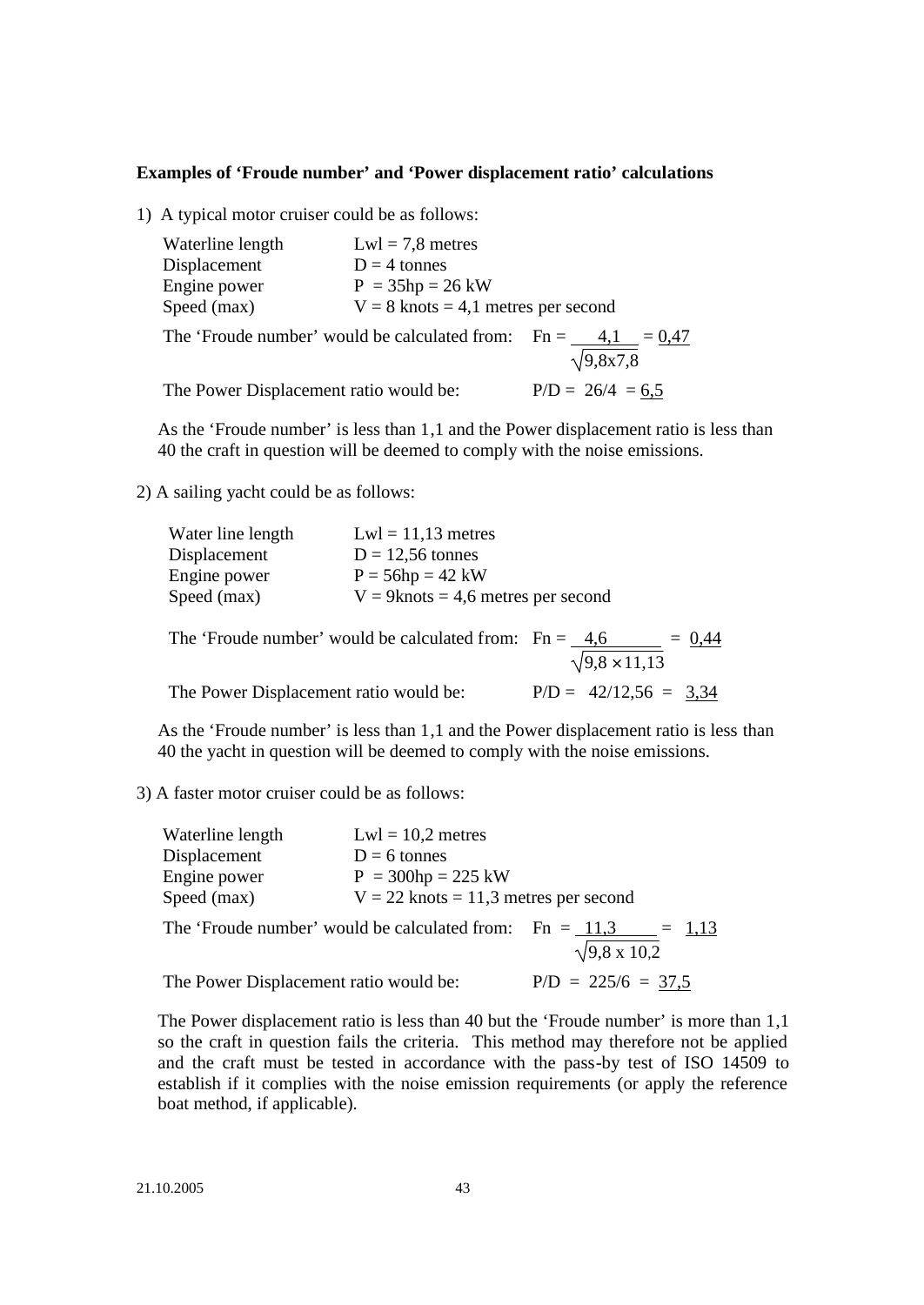- *1.4. As a further alternative to sound measurement tests, recreational craft with inboard or stern drive engine configurations without integral exhaust, shall be deemed to comply with these noise requirements if their key design parameters are the same as or compatible with those of a certified reference boat to tolerances specified in the harmonised standard.*
- *1.5. "Certified reference boat" shall mean a specific combination of hull/inboard engine or stern drive engine without integral exhaust that has been found to comply with the noise emission requirements, when measured in accordance with section 1.1, and for which all appropriate key design parameters and sound level measurements have been included subsequently in the published list of certified reference boats.*

This alternative to noise emission testing to demonstrate compliance with the noise emission requirements of recreational craft with inboard propulsion engines, or stern drive engines without integral exhausts, may be used if it can be demonstrated that the key design parameters of the craft are the same as or compatible with those of a certified reference boat to tolerances specified in the harmonised standard. The key design parameters to be compared and tolerances are specified in the harmonised standard EN ISO 14509. prEN ISO 14509:2 *Measurement of airborne sound emitted by powered recreational craft* – Part 2: *Sound Assessment using reference craft* is intended to become the relevant part of the harmonised standard for this purpose.

The concept of using reference boats was developed to reduce the potential costs for demonstrating compliance of sound emissions regulations. In particular, to avoid a situation where craft manufacturers might have to test each and every hull/engine model configuration.

A 'certified reference boat' may be any hull/engine combination that has been subject to a full pass-by sound test in accordance with EN ISO 14509-1. Providing the hull/engine combination passes the Directive's specified sound level requirements for its engine size, the appropriate key design parameters of that hull/engine combination may then be added to the list of certified reference boats. The published list of certified reference boats will be held centrally. Full details of this list will be available for consultation to all boatbuilders and/or engine manufacturers, whether large or small, and other interested parties, such as notified bodies.

Subsequently, boat-builders wishing to use this method to establish compliance of a new hull/engine combination may choose a reference boat from the list that is most similar to their production hull/engine combination. They would then carry out a comparison between the key hull/engine design parameters of the candidate craft against those of the chosen reference boat to establish compatibility. If the key design parameters of both hull/engine combinations are the same within the tolerances specified in the standard then the candidate craft is deemed to comply with the Directive's noise requirements without the need for any sound testing. The key design parameters relate to the craft's principle dimensions, engine specifications and the effectiveness of the exhaust system.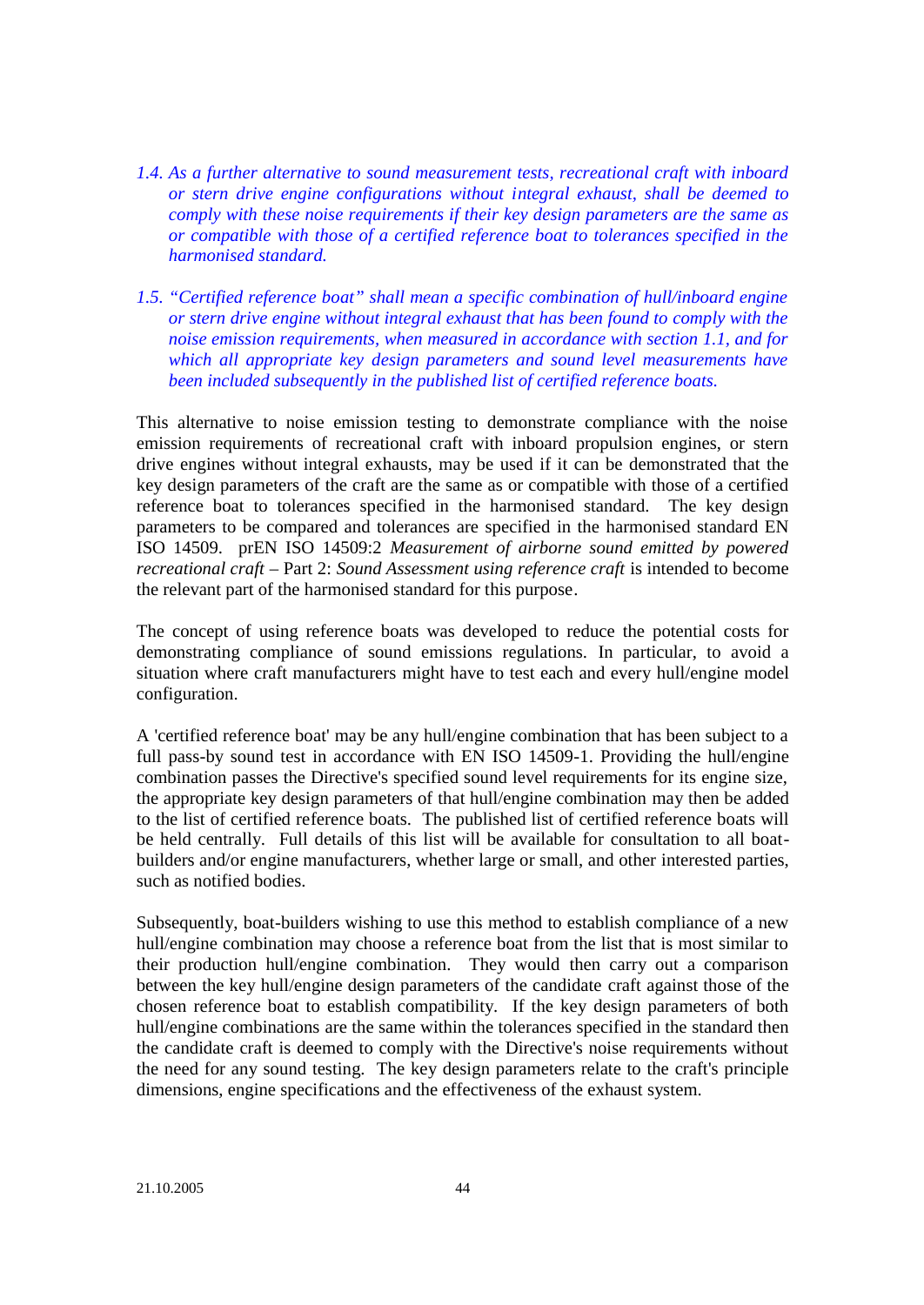In addition to providing this comparative method, which involves no sound testing, the current draft of prEN ISO 14509-2 provides an alternative comparative method in which the key design parameters for the engine and exhaust system are replaced by measurement of the engine sound over the transom of the craft when it is operating under power. This alternative does not require information on the engine and exhaust system as the engine noise of the craft under consideration is measured. This means that this alternative can only be applied to a complete boat that may be tested when underway.

#### *OWNER'S MANUAL*

#### *2. Owner's Manual*

*For recreational craft with inboard engine or stern drive engines with or without integral exhaust and personal watercraft, the owner's manual required under Annex I.A Section 2.5, shall include information necessary to maintain the craft and exhaust system in a condition that, insofar as is practicable, will ensure compliance with the specified noise limit values when in normal use.*

Introduces a new requirement for the owner's manual supplied with the recreational craft or personal watercraft to specify information on maintenance of the craft, engine and exhaust system to ensure continued compliance with the noise limits. With respect to stern drive engines with integral exhaust this requirement is satisfied by keeping a copy of the owner's manual for the engine with the owner's manual for the craft, provided that the owner's manual for the engine provides instructions as laid out in the requirements above.

*For outboard engines, the owner's manual required under Annex I.B.4 shall provide instructions necessary to maintain the outboard engine in a condition, that insofar as is practicable, will ensure compliance with the specified noise limit values when in normal use.*

The owner's manual supplied with the outboard engine shall include information on maintenance to ensure continued compliance with the noise emission limits.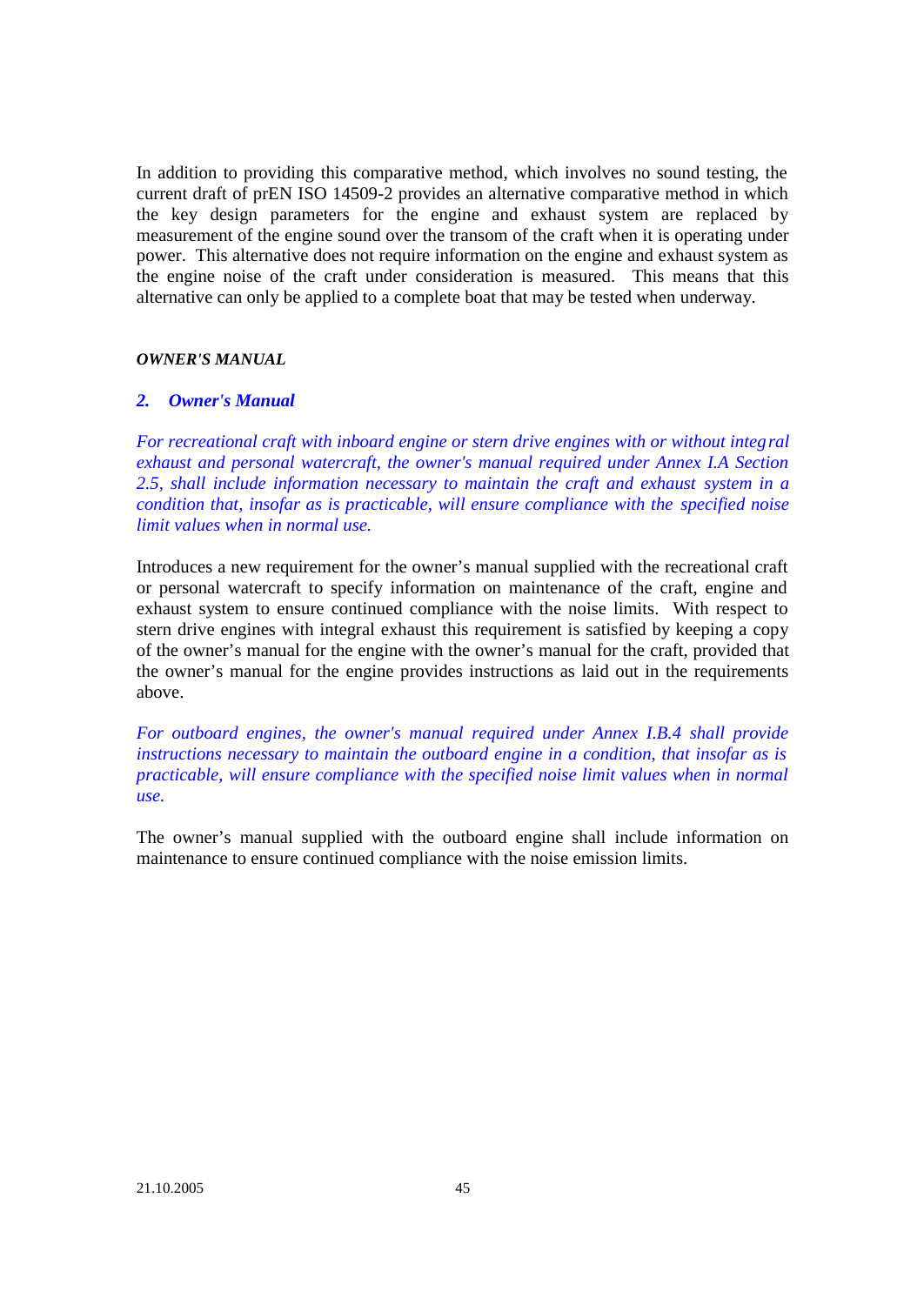# **AMENDMENTS TO ANNEX II: COMPONENTS**

## FUEL TANKS AND FUEL HOSES

*9. Section 4 of Annex II shall read as follows:*

## *'4. Fuel tanks intended for fixed installations and fuel hoses.';*

The amendment specifies that only fuel tanks intended for fixed (permanent) installation in craft are covered by Annex II when placed on the market separately as components. Accordingly portable fuel tanks of any capacity are excluded from the scope of Annex II and therefore should not be CE marked for this Directive. Fuel tanks that are an integral part of the structure of the craft are also excluded from the scope of Annex II and therefore should not be CE marked.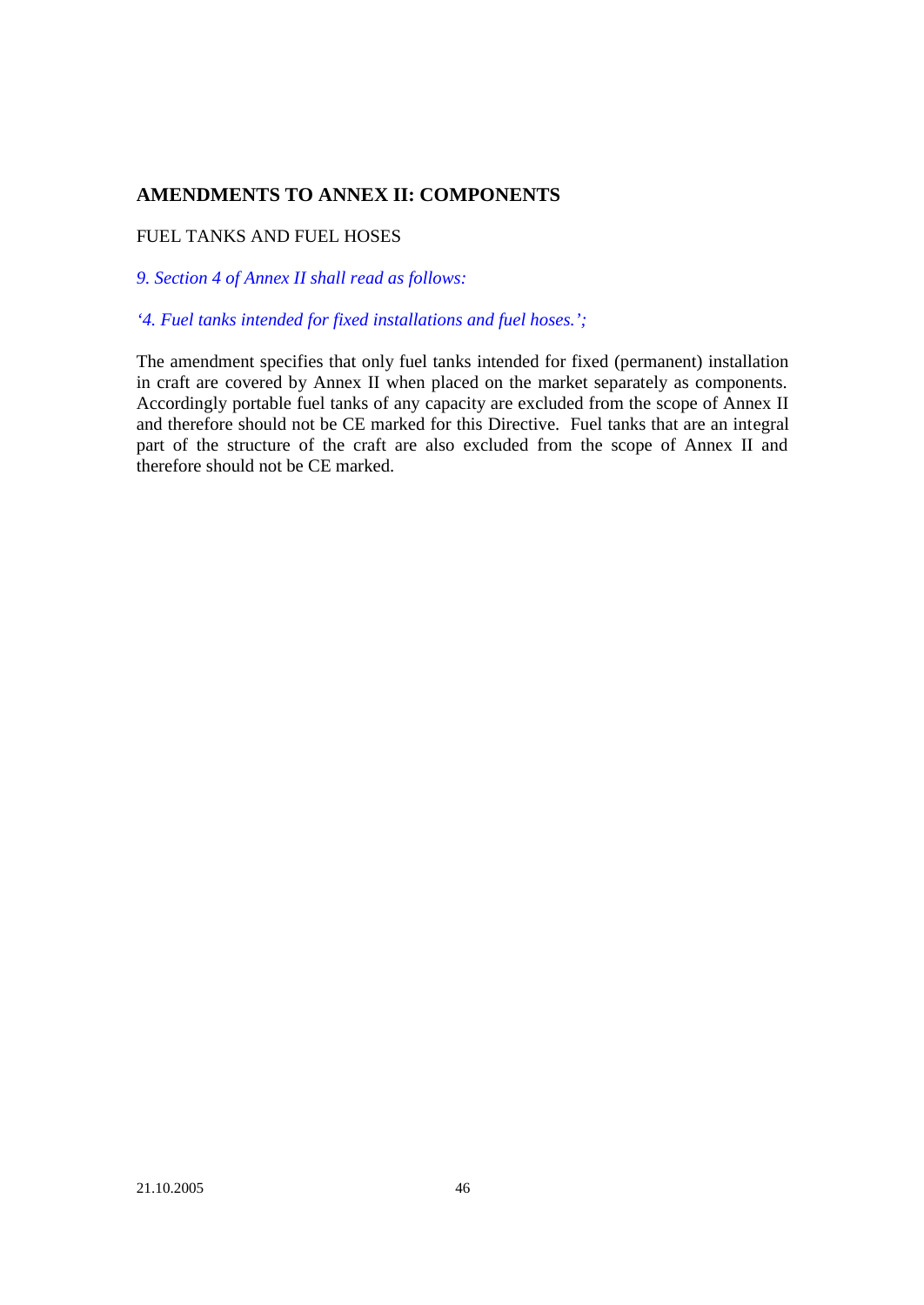# **AMENDMENTS TO ANNEX VI: INTERNAL PRODUCTION CONTROL PLUS TESTS (MODULE Aa, Option 1)**

*10. Annex VI shall be replaced by the following:*

*'ANNEX VI*

*INTERNAL PRODUCTION CONTROL PLUS TESTS (Module Aa, option 1)*

*This module consists of module A, as referred to in Annex V, plus the following supplementary requirements:*

The requirements of this annex have been arranged so that part A describes the procedures for assessment of the design and construction requirements of recreational craft and personal watercraft according to module Aa and part B describes procedures for assessment of noise emissions of recreational craft with inboard or stern drive engines without integral exhaust and personal watercraft

### *A. Design and construction*

*On one or several boats representing the production of the manufacturer one or more of the following tests, equivalent calculation or control shall be carried out by the manufacturer or on his behalf:*

- *(a) test of stability according to section 3.2 of the Essential Requirements (Annex IA);*
- *(b) test of buoyancy characteristics according to section 3.3 of the Essential Requirements (Annex IA).*

*Provisions common to both variations:*

*These tests or calculations or control shall be carried out under the responsibility of a notified body chosen by the manufacturer.*

For recreational craft, the requirements of module Aa remain the same except that the requirement to affix the notified body's distinguishing number during the manufacturing process has been deleted.

If module Aa is chosen, the tests, calculations or controls applied to demonstrate compliance with the stability and buoyancy requirements as specified in a) and b) above shall be carried out by manufacturer or on his behalf under the responsibility of the notified body chosen by the manufacturer. Under this responsibility it is to the discretion of the notified body to witness these tests and/or check these calculations.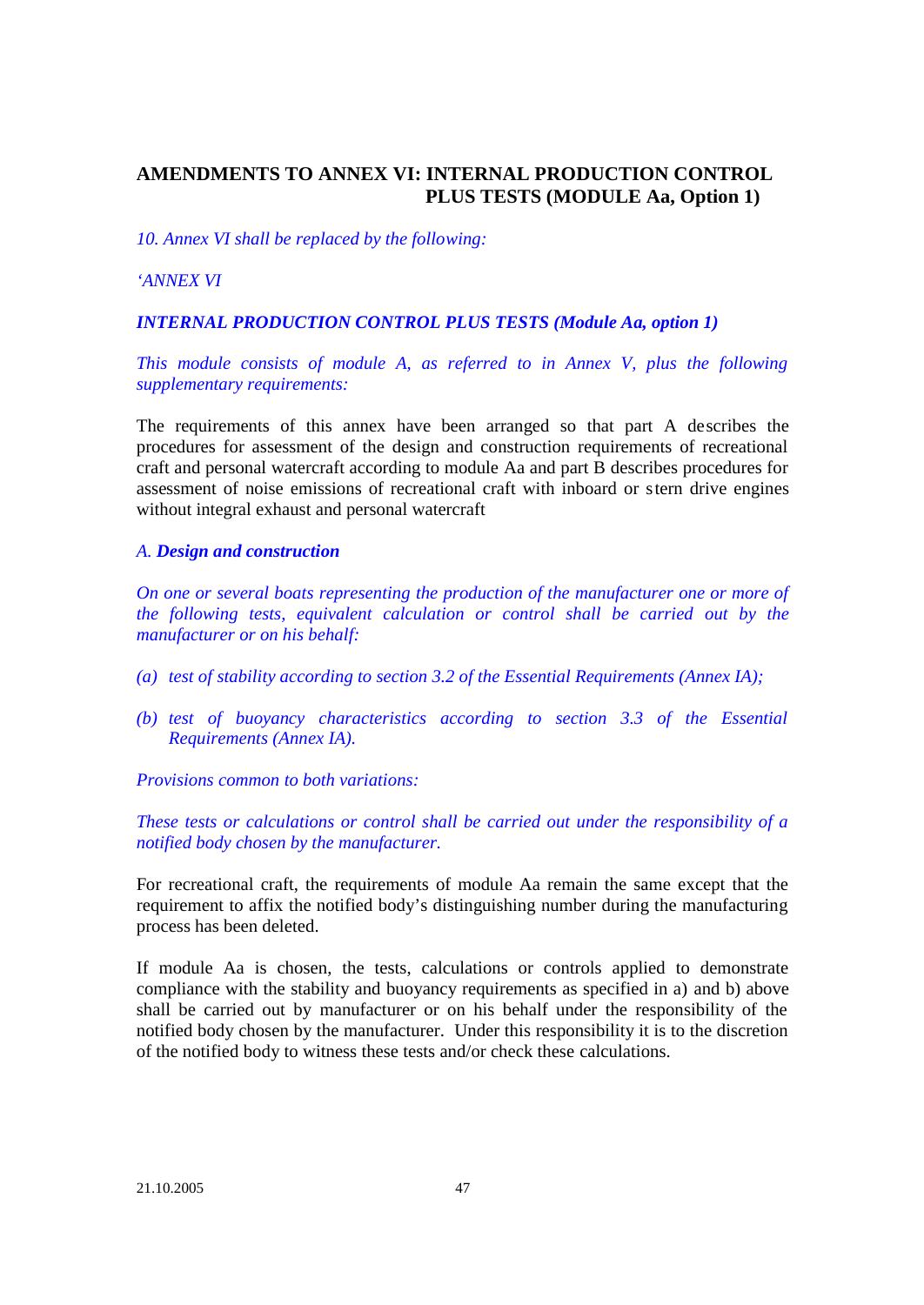### *B. Noise emissions*

*For recreational craft fitted with inboard or stern drive engines without integral exhaust and for personal watercraft:*

*On one or several craft representing the production of the craft manufacturer, the sound emission tests defined in Annex I.C shall be carried out by the craft manufacturer, or on his behalf, under the responsibility of a notified body chosen by the manufacturer.*

Recreational craft with inboard propulsion engines, or with stern drive engines without integral exhaust, and personal watercraft must use the harmonised standard (EN ISO 14509) for measurement of noise emissions (except for recreational craft with inboard propulsion engines or stern drive engines without integral exhaust in the case when one of the two alternative methods referred to in Annex I, part C can be applied). If the manufacturer applies for conformity assessment according to module Aa these noise emission measurement tests must be conducted under the responsibility of a notified body. The noise emission measurement tests may be carried out by the manufacturer and witnessed and/or checked by the notified body. Alternatively the tests may be conducted by another party appointed by the manufacturer and witnessed and/or checked by the notified body. Another party appointed by the manufacturer could be the notified body itself, if that body has been assigned by a Member State for this purpose.

#### *For outboard engines and stern drive engines with integral exhaust:*

*On one or several engines of each engine family representing the production of the engine manufacturer, the sound emission tests defined in Annex I.C shall be carried out by the engine manufacturer, or on his behalf, under the responsibility of a notified body chosen by the manufacturer.*

## *Where more than one engine of an engine family is tested, the statistical method described in Annex XVII shall be applied to ensure conformity of the sample.';*

For outboard engines and stern drive engines with integral exhaust, the noise emission tests must be conducted in accordance with the harmonised standard (EN ISO 14509) using 'standard craft' as defined by the standard. If the manufacturer applies for conformity assessment according to module Aa these tests must be carried out under the responsibility of a notified body. The noise emission tests may be carried out by the craft manufacturer and witnessed and/or checked by the notified body. Alternatively the test may be conducted by another party appointed by the manufacturer and witnessed and/or checked by the notified body. Another party appointed by the manufacturer could be the notified body itself, if that body has been assigned by a Member State for this purpose.

The tests may be conducted on one engine from each engine family (definition 3.g) in the manufacturer's range, in which case the engine selected must be chosen to provide noise emission characteristics representative of all engines in that engine family. Where more than one engine is tested the average result of the sample and standard deviation shall be calculated according to Annex XVII to determine compliance.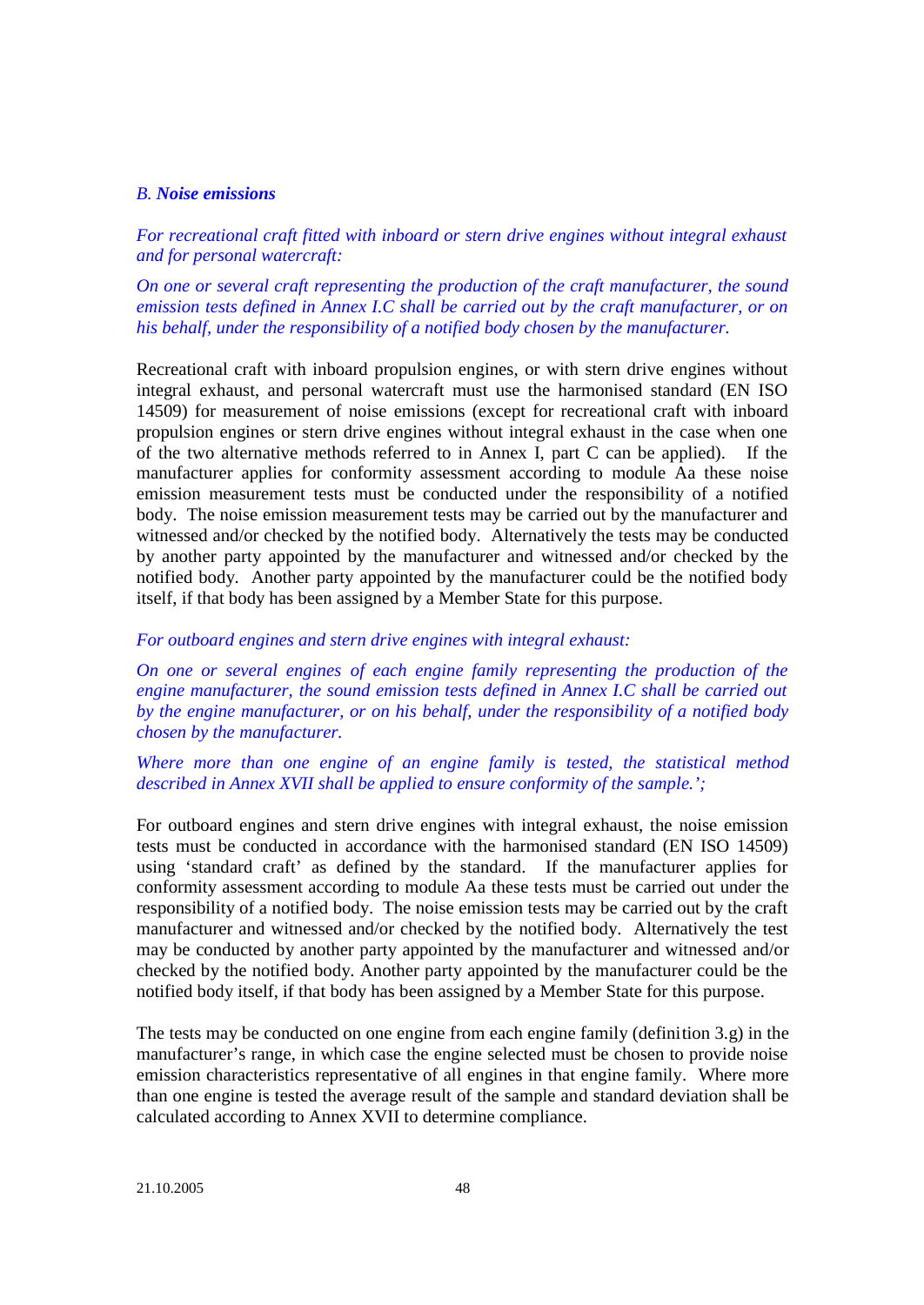# **ANNEX VII: EC TYPE-EXAMINATION (MODULE B)**

The text of Annex VII for EC type-examination is not amended, but this module is now also available for conformity assessment of personal watercraft against the design and construction requirements, and for assessing conformity of propulsion engines with the exhaust emission requirements.

Where this module is selected by an engine manufacturer for assessing the compliance of his engines with the exhaust emission requirements, the specimen chosen as "a specimen representative of the production envisaged" for application of this module, should be one 'parent engine' from each engine family (definition 3,g) in the manufacturer's range. Each parent engine selected must be chosen to provide exhaust gas emission characteristics representative of all engines in that engine family (note that details on selection of parent engines for exhaust emission tests in general are given in Directive 97/68/EC and EN ISO 8178 - details incorporated in Appendix 4 of this guide). If the parent engine meets the exhaust emission requirements, the engine family it represents is then type-approved in accordance with this Directive, not just the engine model tested. Where an engine is not part of an engine family, it is the individual engine model that is to be type-approved.

# **AMENDMENTS TO ANNEX VIII: CONFORMITY TO TYPE (MODULE C)**

# *11. the following point shall be added to Annex VIII:*

*'4. With regard to the assessment of conformity with the exhaust emission requirements of this Directive and if the manufacturer is not working under a relevant quality system as described in Annex XII, a notified body chosen by the manufacturer may carry out or have carried out product checks at random intervals. When the quality level appears unsatisfactory or when it seems necessary to verify the validity of the data presented by the manufacturer, the following procedure shall be used:*

*An engine is taken from the series and subjected to the test described in Annex I.B. Test engines shall have been run in, partially or completely, according to the manufacturer's specifications. If the specific exhaust emissions of the engine taken from the series exceed the limit values according to Annex I.B, the manufacturer may ask for measurements to be done on a sample of engines taken from the series and including the engine originally taken. To ensure the conformity of the sample of engines defined above with the requirements of the Directive, the statistical method described in Annex XVII shall be applied.'*

For application of this addition to module C for engine exhaust emissions, the notified body referred to in the first paragraph shall be the notified body chosen by the manufacturer for the application of EC type-examination (module B) described above.

The reference to 'an engine taken from the series' in the second paragraph means an engine taken from the series production of the engine family for an EC type-approved engine family under module B, or an engine taken from the series production of the engine model series where the engine model is not part of an EC-type approved engine family.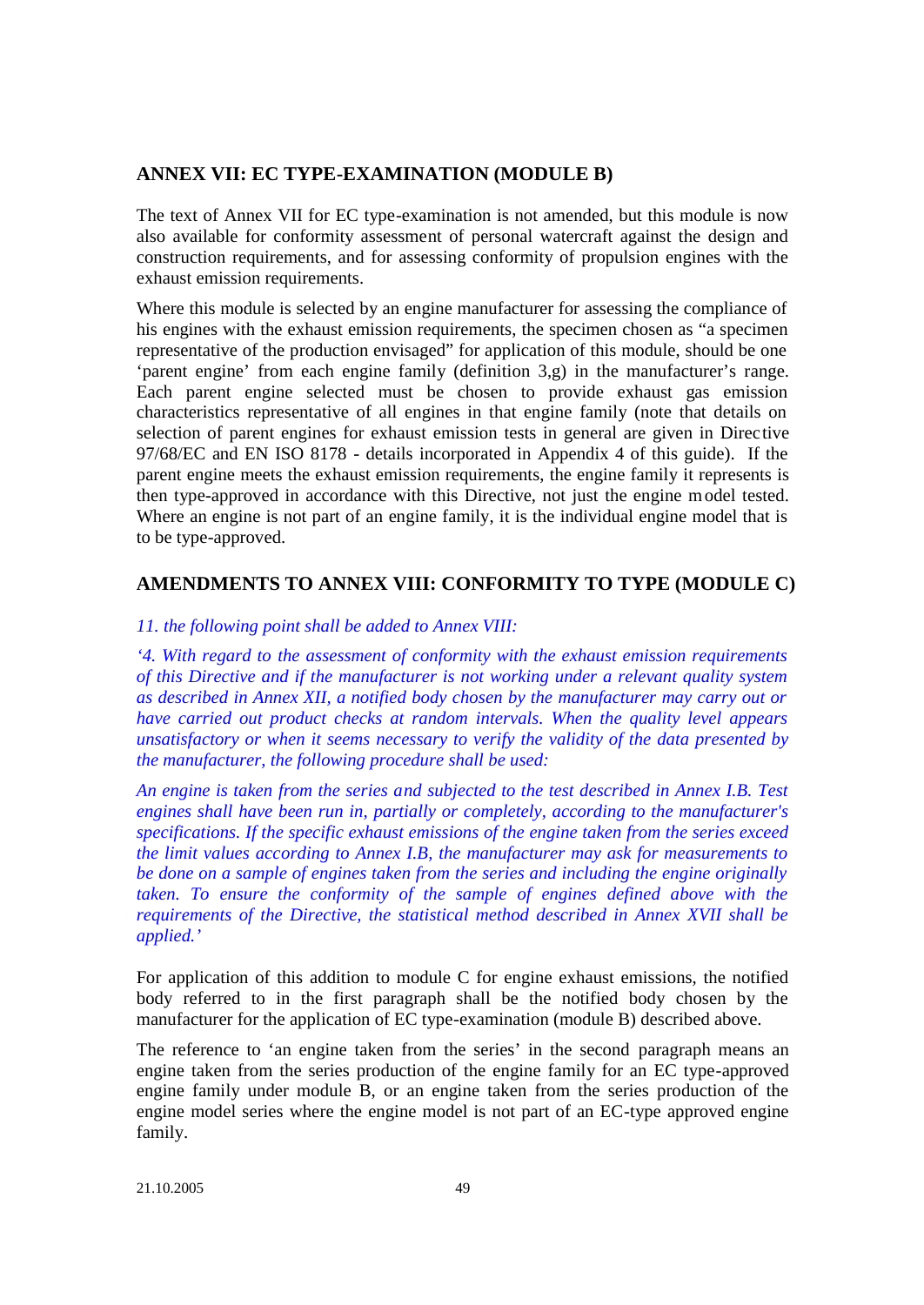# **AMENDMENTS TO ANNEX X: PRODUCT VERIFICATION (MODULE F)**

*12. the following subparagraph shall be added to section 5.3 in Annex X:*

*'For the assessment of conformity with the exhaust emission requirements, the procedure defined in Annex XVII shall be applied.'*

The amendment adds a reference to new Annex XVII (statistical method) for statistical verification of a sample with respect to exhaust emissions. It should be noted that also in module Aa (Annex VI) and module C (Annex VIII) a reference is made to this statistical method for verification of compliance with the exhaust emission requirements by an engine family.

# **AMENDMENTS TO ANNEX XIII: TECHNICAL DOCUMENTATION SUPPLIED BY THE MANUFACTURER**

*13. Annex XIII shall be replaced by the following:*

## *'ANNEX XIII*

## *TECHNICAL DOCUMENTATION SUPPLIED BY THE MANUFACTURER*

*The technical documentation referred to in Annexes V, VII, VIII, IX, XI and XVI must comprise all relevant data or means used by the manufacturer to ensure that components or craft comply with the essential requirements relating to them.*

*The technical documentation shall enable understanding of the design, manufacture and operation of the product, and shall enable assessment of conformity with the requirements of this Directive.*

*The documentation shall contain so far as relevant for assessment:*

- *(a) a general description of the type,*
- *(b) conceptual design and manufacturing drawings and schemes of components, subassemblies, circuits, etc.,*
- *(c) descriptions and explanations necessary for the understanding of said drawings and schemes and the operation of the product,*
- *(d) a list of the standards referred to in Article 5, applied in full or in part, and*  descriptions of the solutions adopted to fulfil the essential requirements when the *standards referred to in Article 5 have not been applied,*
- *(e) results of design calculations made, examinations carried out, etc.,*
- *(f) test reports, or calculations namely on stability according to section 3.2 of the Essential Requirements and on buoyancy according to section 3.3 thereof (Annex I.A),*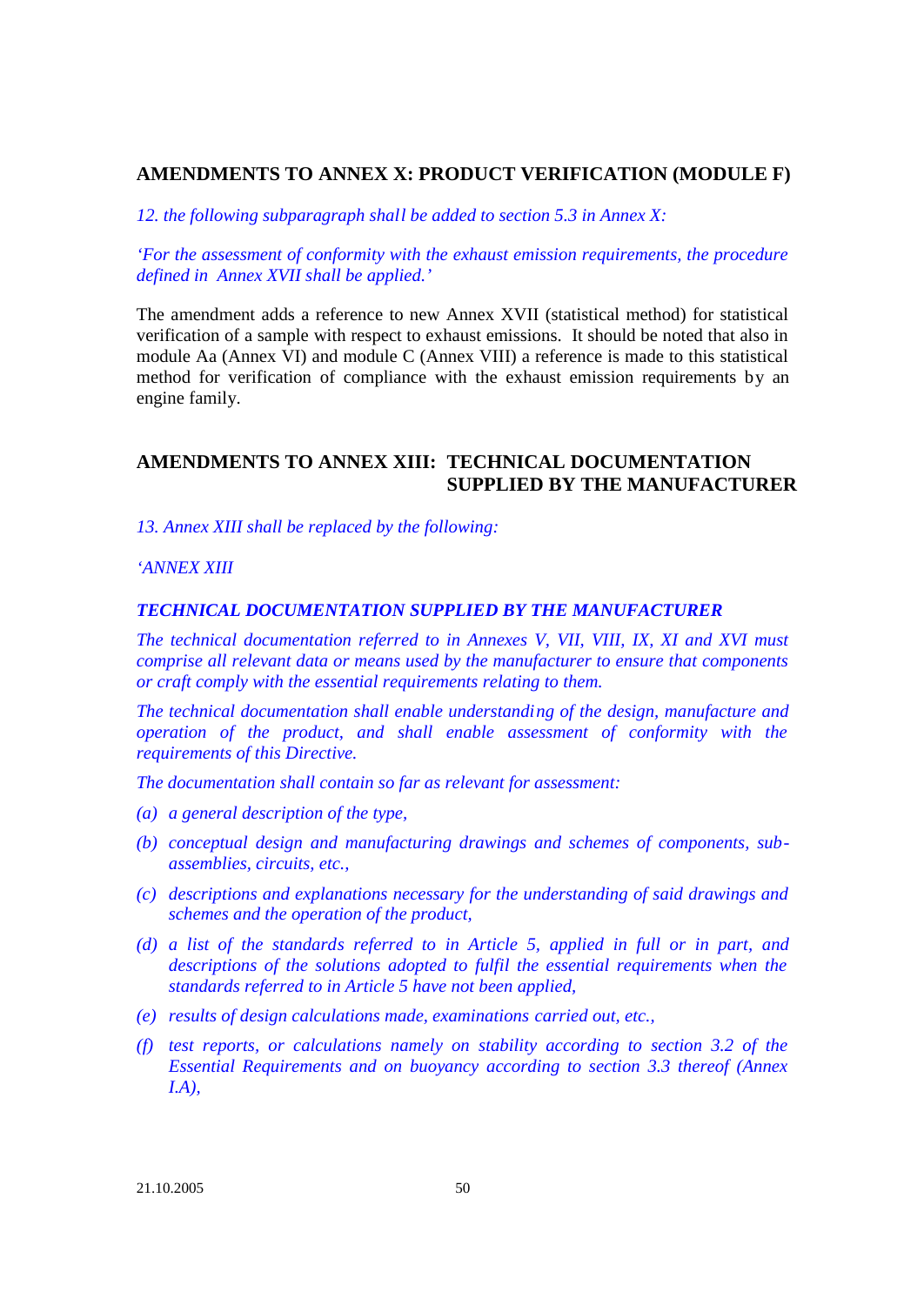## *(g) exhaust emissions test reports demonstrating compliance with section 2 of the Essential Requirements (Annex I.B)*

Requirement (g) is new for exhaust emissions. The test report should record all exhaust emissions measured in accordance with the harmonised standard EN 8178, the duty cycle and the reference fuels used to demonstrate compliance with the exhaust emission limits.

## *(h) sound emissions test reports or reference boat data demonstrating compliance with section 1 of the Essential Requirements (Annex I.C).'*

Requirement (h) is new for noise emissions. The test report should record all noise emissions measured in accordance with the tests defined in harmonised standard EN 14509 to demonstrate compliance with the noise emission limits. Alternatively if compliance with these limits is demonstrated by means of the certified reference boat concept, the technical documentation has to contain all data on the key design parameters of the craft for which compliance with the noise limits is to be demonstrated.

# **AMENDMENTS TO ANNEX XIV: MINIMUM CRITERIA TO BE TAKEN INTO ACCOUNT BY MEMBER STATES FOR THE NOTIFICATION OF BODIES**

*14. point 1 of Annex XIV shall be replaced by the following:*

- *'1. The body, its director and the staff responsible for carrying out the verification tests shall not be the designer, manufacturer, supplier or installer of the products referred to in Article 1 which they inspect, nor the authorised representative of any of these parties. They shall not become either involved directly or as authorised representatives in the design, construction, marketing or maintenance of the said products. This does not preclude the possibility of exchanges of technical information between the manufacturer and the body.*
- *1a. A notified body must be independent and must not be controlled by the manufacturers or by suppliers.'*

The amendment 1a strengthens the requirements for independence of notified bodies.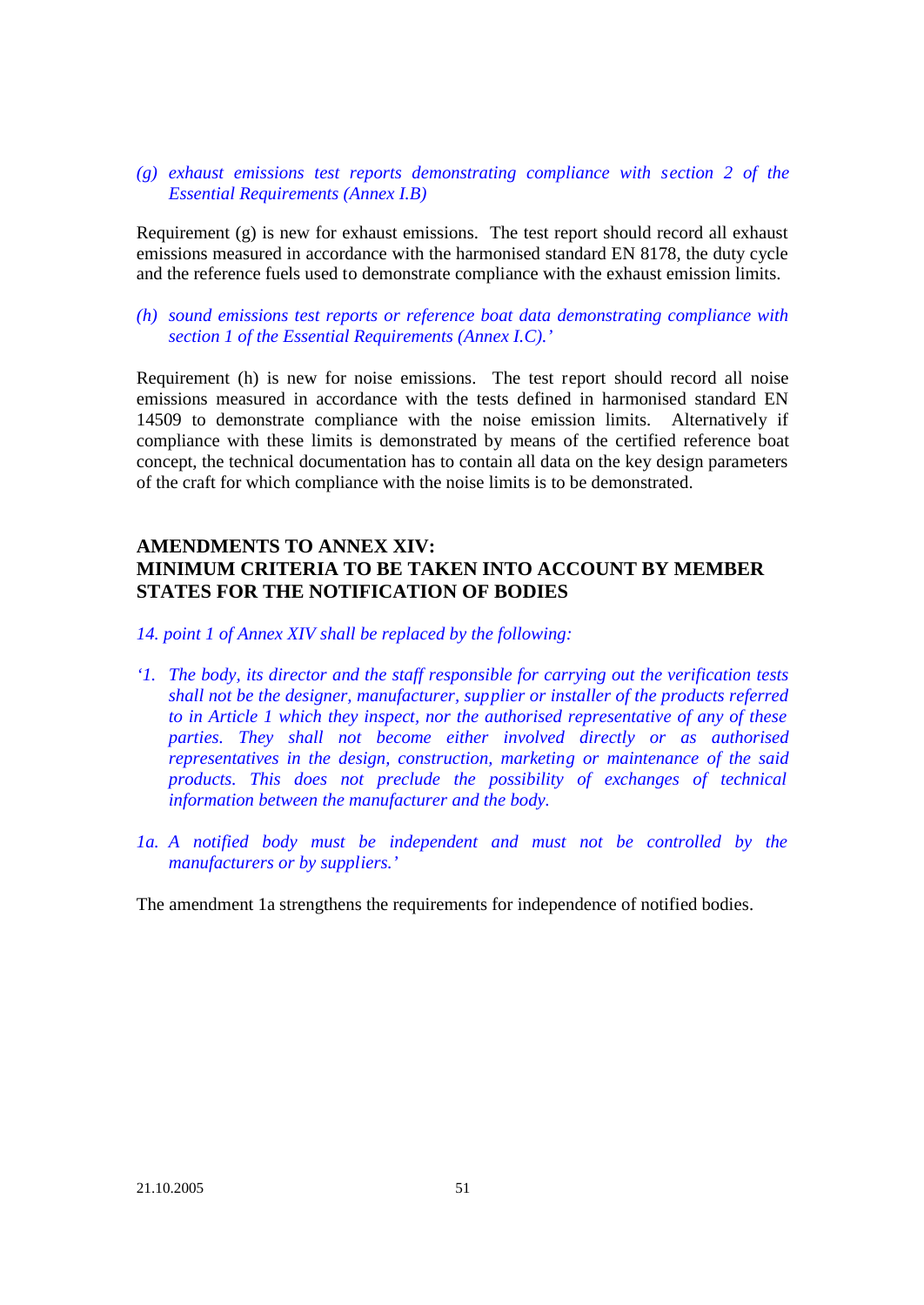# **AMENDMENTS TO ANNEX XV: WRITTEN DECLARATION OF CONFORMITY**

*15. Annex XV shall be replaced by the following:*

## *Annex XV*

### *Declaration of conformity*

- *1. The written declaration of conformity to the provisions of the Directive must always accompany:*
	- *(a) the recreational craft and the personal watercraft and must be included with the owner's manual (Annex I.A section 2.5),*
	- *(b) the components, as referred to in Annex II,*
	- *(c) propulsion engines and must be included with the owner's manual (Annex I.B.4).*

The amendment adds requirements to supply a declaration of conformity with personal watercraft and all engines covered by this Directive and to include this in the owner's manual of the craft, or respectively the engine.

- *2. The written declaration of conformity shall include the following (\*):*
	- *(a) name and address of the manufacturer or his authorised representative established in the Community (\*\*),*
	- *(b) description of the product defined in point 1 (\*\*\*),*
	- *(c) references to the relevant harmonised standards used, or references to the specifications in relation to which conformity is declared,*
	- *(d) where appropriate, the references of the other Community Directives applied,*
	- *(e) where appropriate, reference to the EC type-examination certificate issued by a notified body,*
	- *(f) where appropriate, the name and address of the notified body,*
	- *(g) identification of the person empowered to sign on behalf of the manufacturer or his authorised representative established within the Community.*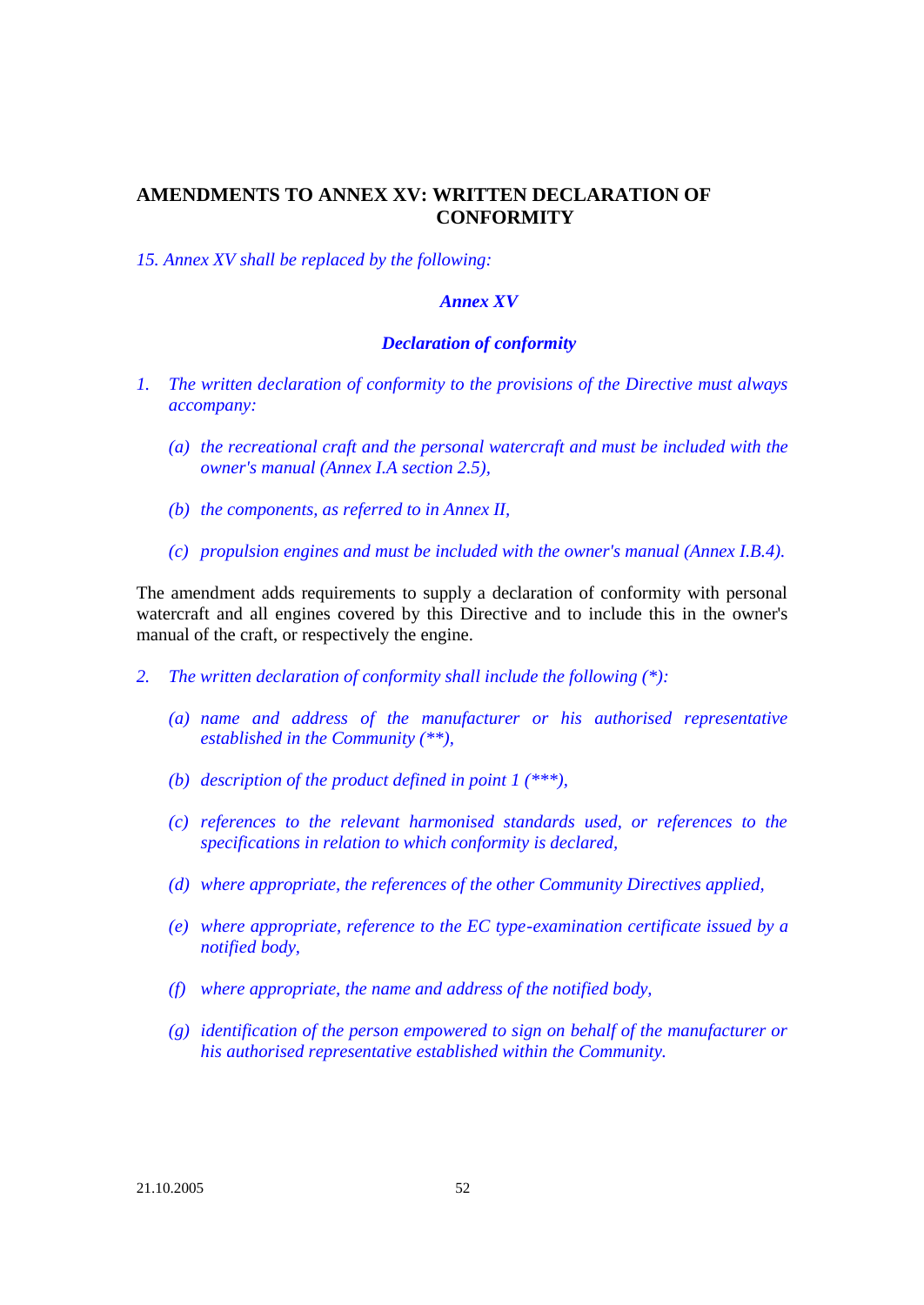- *3. With regard to:*
	- *— inboard engines and stern drive propulsion engines without integral exhaust,*
	- *— engines type-approved according to Directive 97/68/EC which are in compliance with stage II provided for in section 4.2.3 of Annex I of the latter Directive and,*
	- *— engines type-approved according to Directive 88/77/EEC,*

*the declaration of conformity shall include in addition to the information of point 2, a statement of the manufacturer that the engine will meet the exhaust emission requirements of this Directive, when installed in a recreational craft, in accordance with the manufacturer's supplied instructions and that this engine must not be put into service until the recreational craft into which it is to be installed has been declared in conformity, if so required, with the relevant provision of the Directive.*

- *(\*) Must be drawn up in the language(s) as provided for under section 2.5 of Annex I.A. (\*\*) Business name and full address; the authorised representative must also give the business name and address of the manufacturer.*
- *(\*\*\*) Description of the product make, type, serial number, where appropriate.'*

Inboard engines and stern drive engines without integral exhausts must be accompanied by a declaration of conformity including the above information. These engines are not CE marked with respect to this Directive, but labels may be affixed to the engine to provide information that the engine will comply with the exhaust gas emission requirements of this Directive if properly installed and maintained, provided that any such labels cannot be confused with CE marking. Affixing of such labels cannot be considered as a means of meeting the requirement for a statement by the manufacturer to be included in the declaration of conformity that the engine will meet the exhaust emission requirements.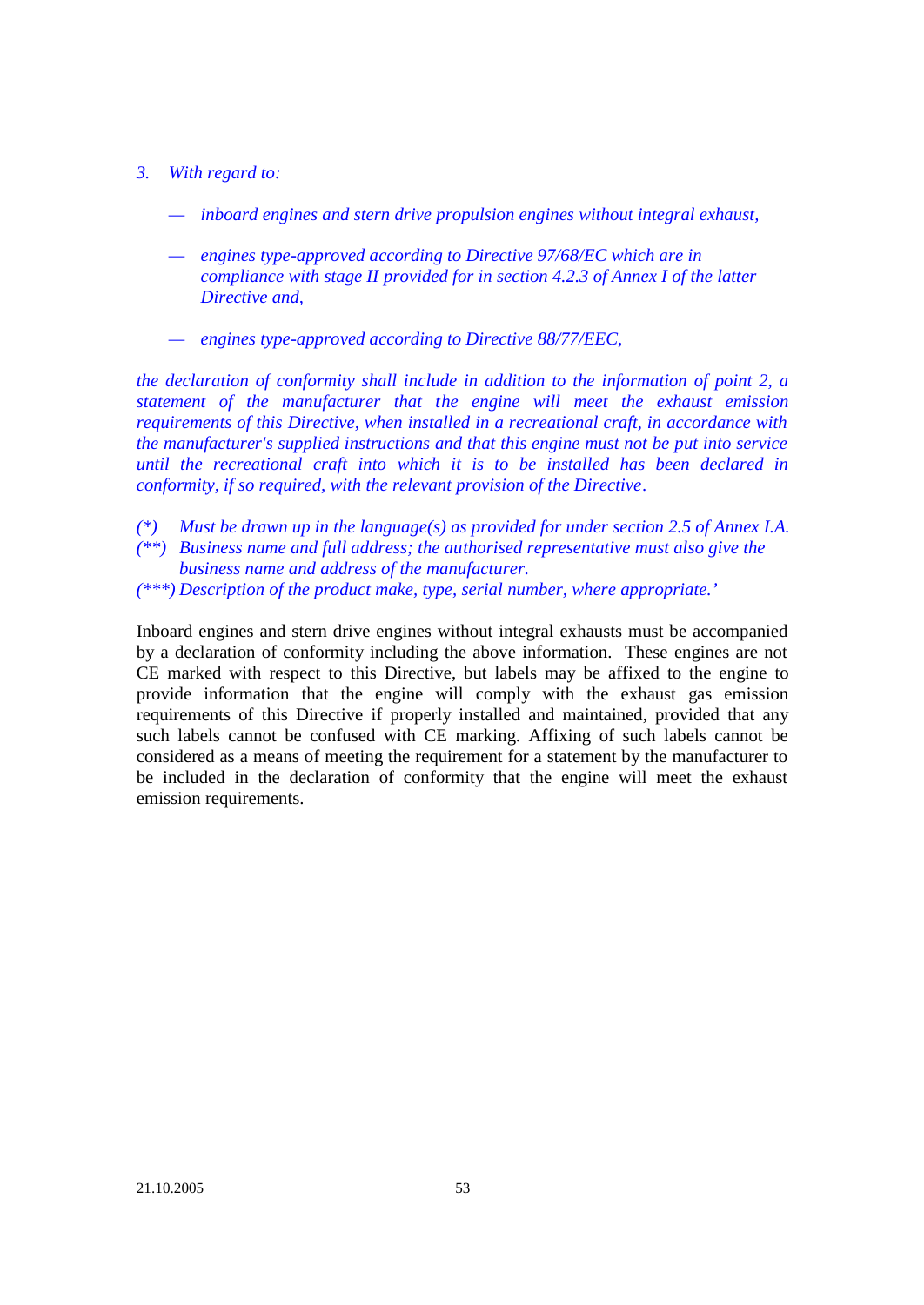# **NEW ANNEX XVI - PRODUCT QUALITY ASSURANCE (MODULE E)**

The following annex is new and provides an alternative conformity assessment module always to be used in combination with EC-type approval (Module B) and only when permitted by Article 8 (i.e. not for components and not for noise emissions).

*16) the following Annexes shall be added:*

## *"ANNEX XVI*

## *PRODUCT QUALITY ASSURANCE (MODULE E)*

- *1. This module describes the procedure whereby the manufacturer who satisfies the obligations of point 2 ensures and declares that the products concerned are in conformity with the type as described in the EC type-examination certificate and satisfy the requirements of the directive that apply to them. The manufacturer or his authorised representative established within the Community must affix the CE mark to each product and draw up a written declaration of conformity. The CE mark must be accompanied by the identification symbol of the notified body responsible for surveillance as specified in point 4.*
- *2. The manufacturer must operate an approved quality system for final product inspection and testing as specified in point 3 and must be subject to surveillance as specified in point 4.*
- *3. Quality system*
- *3.1. The manufacturer must lodge an application for assessment of his quality system for the products concerned, with a notified body of his choice.*

*The application must include:*

- *– all relevant information for the product category envisaged,*
- *– the quality system's documentation,*
- *– if applicable, the technical documentation of the approved type and a copy of the EC type-examination certificate.*
- *3.2. Under the quality system, each product must be examined and appropriate tests as set out in the relevant standard(s) referred to in Article 5 or equivalent tests shall be carried out in order to ensure its conformity with the relevant requirements of the directive. All the elements, requirements and provisions adopted by the manufacturer must be documented in a systematic and orderly manner in the form of written policies, procedures and instructions. This quality system documentation must ensure a common understanding of the quality programmes, plans, manuals and records.*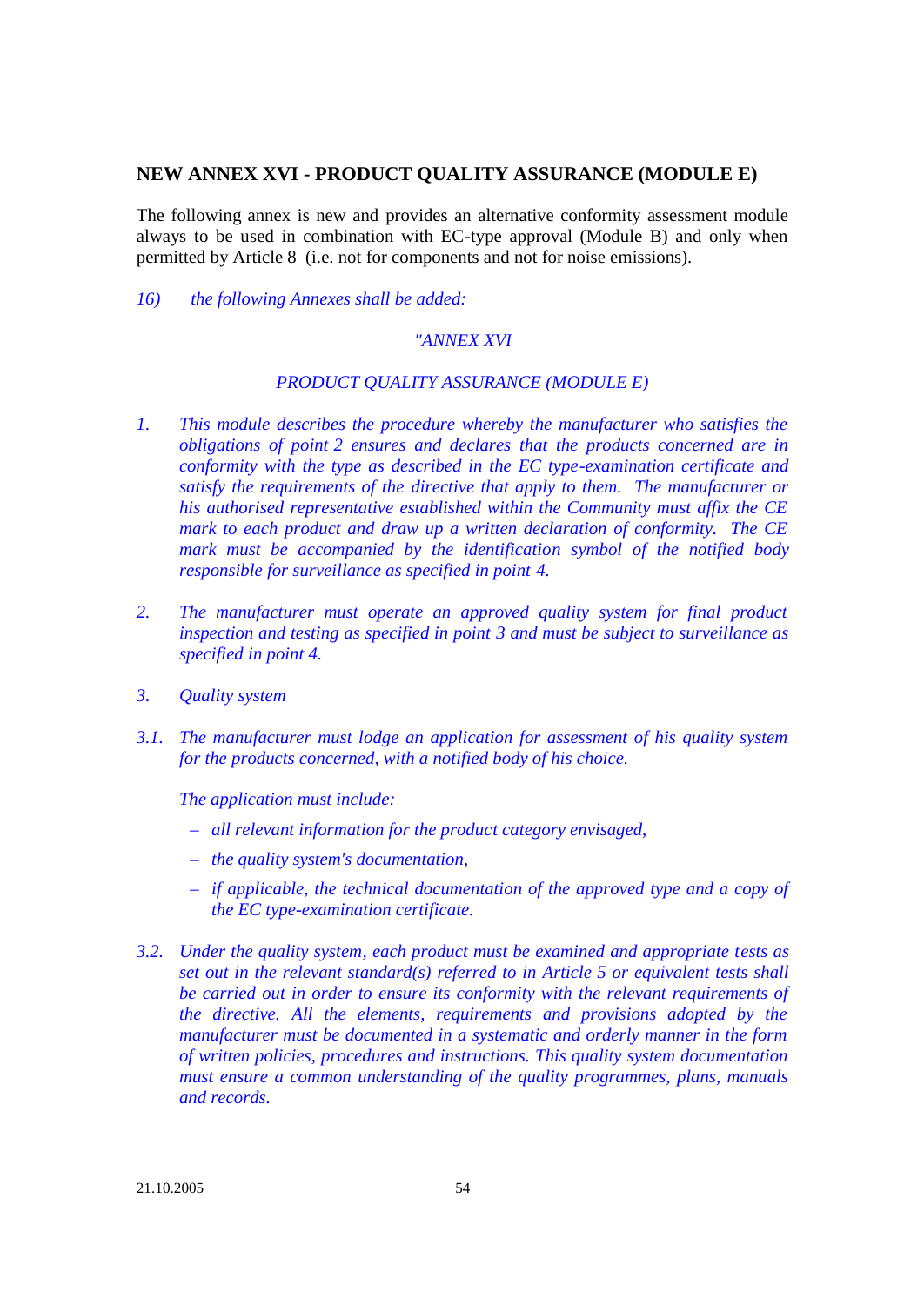*It must contain in particular an adequate description of:*

- *– the quality objectives and the organisational structure, responsibilities and powers of the management with regard to product quality,*
- *– the examinations and tests that will be carried out after manufacture,*
- *– the means to monitor the effective operation of the quality system,*
- *– quality records, such as inspection reports and test data, calibration data, qualification reports of the personnel concerned, etc.*
- *3.3. The notified body must assess the quality system to determine whether it satisfies the requirements referred to in point 3.2.*

*It presumes conformity with these requirements in respect of quality systems that implement the relevant harmonised standard.*

*The auditing team must have at least one member experienced as an assessor in the product technology concerned. The assessment procedure must include an assessment visit to the manufacturer's premises.*

*The decision must be notified to the manufacturer. The notification must contain the conclusions of the examination and the reasoned assessment decision.*

*3.4. The manufacturer must undertake to fulfil the obligations arising from the quality system as approved and to maintain it in an appropriate and efficient manner.*

*The manufacturer or his authorised representative must keep the notified body which has approved the quality system informed of any intended updating of the quality system.*

*The notified body must evaluate the modifications proposed and decide whether the modified quality system will still satisfy the requirements referred to in point 3.2 or whether a re-assessment is required.*

*It must notify its decision to the manufacturer. The notification must contain the conclusions of the examination and the reasoned assessment decision.*

- *4. Surveillance under the responsibility of the notified body*
- *4.1. The purpose of surveillance is to make sure that the manufacturer duly fulfils the obligations arising out of the approved quality system.*
- *4.2. The manufacturer must allow the notified body entrance for inspection purposes to the locations of inspection, testing and storage and shall provide it with all necessary information, in particular:*
	- *– the quality system documentation,*

21.10.2005 55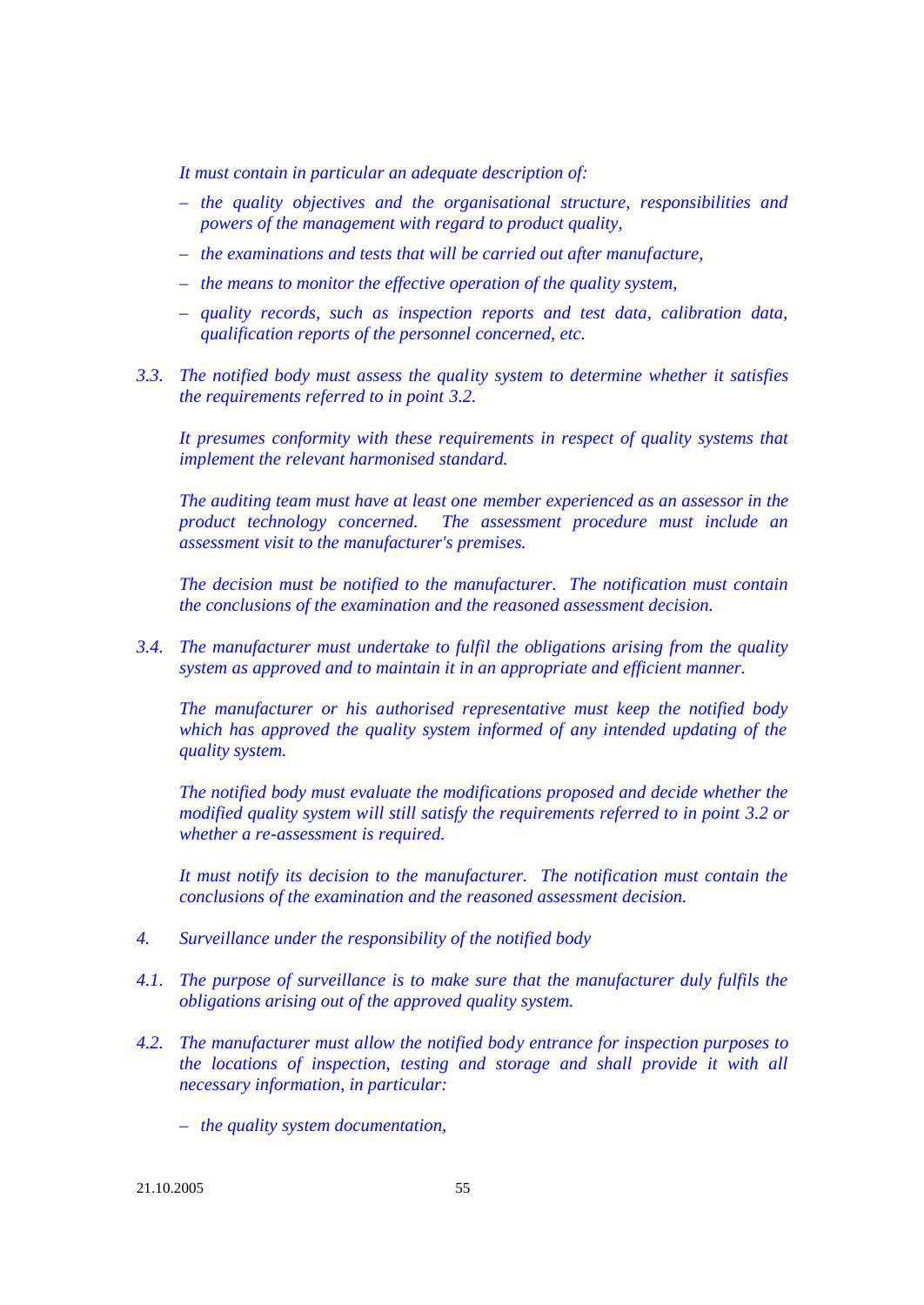- *– the technical documentation,*
- *– the quality records, such as inspection reports and test data, calibration data, qualification reports of the personnel concerned, etc.*
- *4.3. The notified body must periodically carry out audits to ensure that the manufacturer maintains and applies the quality system and must provide an audit report to the manufacturer.*
- *4.4. Additionally, the notified body may pay unexpected visits to the manufacturer. At the time of such visits, the notified body may carry out tests or have them carried out in order to check the proper functioning of the quality system where necessary; it must provide the manufacturer with a visit report and, if a test has been carried out, with a test report.*
- *5. The manufacturer must, for a period ending at least 10 years after the last product has been manufactured, keep at the disposal of the national authorities:*
	- *– the documentation referred to in the third indent of the second subparagraph of point 3.1,*
	- *– the updating referred to in the second subparagraph of point 3.4,*
	- *– the decisions and reports from the notified body which are referred to in the final subparagraph of point 3.4, points 4.3 and 4.4.*
- *6. Each notified body must forward to the other notified bodies the relevant information concerning the quality system approvals issued and withdrawn.*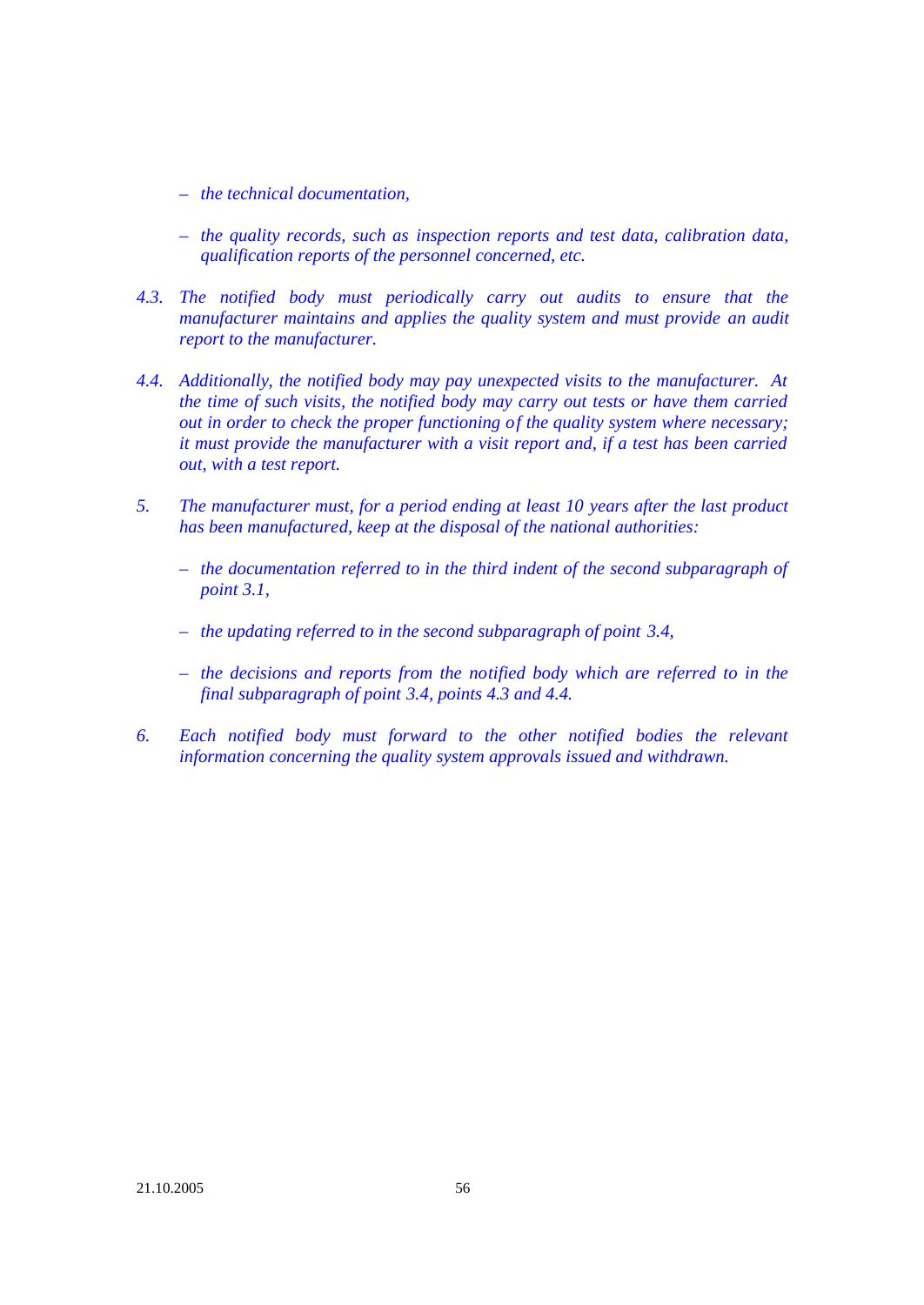# **NEW ANNEX XVII - CONFORMITY OF PRODUCTION ASSESSMENT FOR EXHAUST AND NOISE EMISSIONS**

The following annex has been added to provide details of the statistical method to be applied to engine samples selected from an engine family for conformity assessment of exhaust and noise emissions under modules Aa, C and F.

#### *ANNEX XVII*

# *CONFORMITY OF PRODUCTION ASSESSMENT FOR EXHAUST AND NOISE EMISSIONS*

- *1. For verifying the conformity of an engine family, a sample of engines is taken from the series. The manufacturer shall decide the size (n) of the sample, in agreement with the notified body.*
- *2. The arithmetical mean X of the results obtained from the sample shall be calculated for each regulated component of the exhaust and noise emission. The production of the series shall be deemed to conform to the requirements ("pass decision") if the following condition is met:*

 $X + k$ ,  $S \nL$ *S is standard deviation, where:*  $S^2 = S(x - X)^2/(n - 1)$ *X = the arithmetical mean of the results x = the individual results of the sample L = the appropriate limit value n = the number of engines in the sample k = statistical factor depending on n (see table)*

|  |  | 3 4 5 6 7 8 9                              |  |  |
|--|--|--------------------------------------------|--|--|
|  |  |                                            |  |  |
|  |  | 11   12   13   14   15   16   17   18   19 |  |  |
|  |  |                                            |  |  |

*If n* <sup>3</sup> 20 then  $k = 0.860 / \sqrt{n}$ .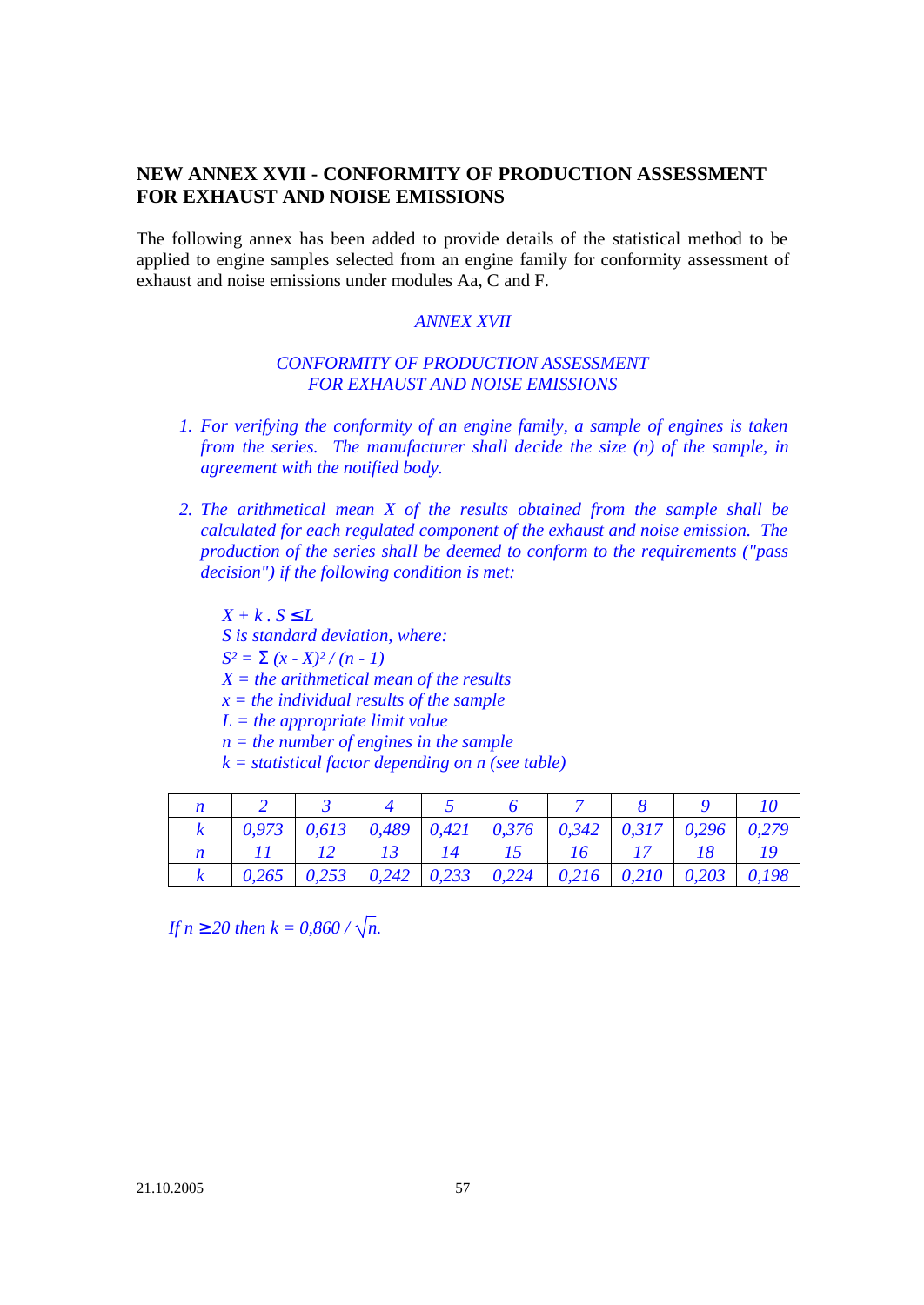# **ARTICLE 2: REVIEW CLAUSE**

*By 31 December 2006 the Commission shall submit a report on the possibilities of further improving the environmental characteristics of engines and consider inter alia the need to revise the boat design categories. If deemed appropriate, in the light of this report, the Commission shall by 31 December 2007 submit appropriate proposals to the European Parliament and the Council. The Commission shall in the light of the experience gained take account of:*

- *(a) the need to further reduce emissions of air pollutants and noise in order to meet environment protection requirements;*
- *(b) the possible benefits of a system for 'in-use compliance';*
- *(c) the availability of cost efficient techniques for controlling emissions;*
- *(d) the need to reduce evaporation and spill of fuel;*
- *(e) the possibility of agreeing on international standards for exhaust and noise emissions;*
- *(f) possible simplifications of the system for conformity assessment procedures.*

This article specifies the next steps to be undertaken by the Commission to investigate the appropriateness of developing proposals for further improving the environmental performance of recreational marine engines.

# **ARTICLE 3: TRANSPOSITION, IMPLEMENTATION AND TRANSITIONAL ARRANGEMENTS**

*1. Member States shall adopt and publish the laws, regulations and administrative provisions necessary to comply with the requirements of this Directive by 30 June 2004. They shall immediately inform the Commission thereof.* 

*Member States shall apply such measures as from 1 January 2005*

- *2. Member States shall permit the placing on the market and/or putting into service of products which comply with the rules in force in their territory on the date of entry into force of this Directive, as follows:*
	- *(a) until 31 December 2005 for the products falling under Article 1(1)(a);*
	- *(b) until 31 December 2005 for compression ignition and four-stroke spark ignition engines; and,*
	- *(c) until 31 December 2006 for two-stroke spark ignition engines.*

21.10.2005 58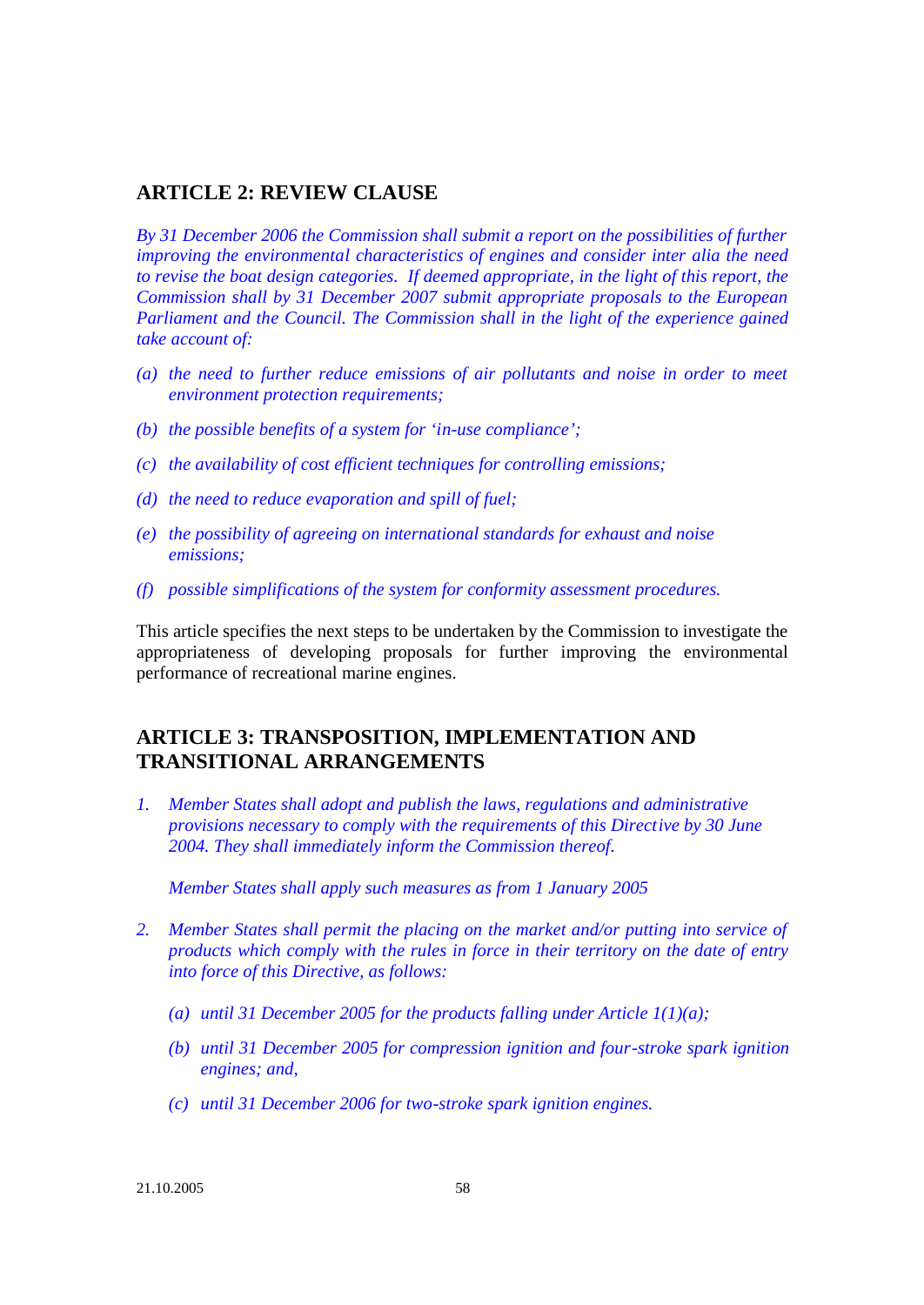Article 3.1 specifies the deadlines by which the Member States have to transpose the provisions of the Directive into their national legislation (30 June 2004) and start applying them (as from  $1<sup>st</sup>$  January 2005).

Article 3.2 specifies the deadlines until which the following transitional provisions may apply. From 1<sup>st</sup> January 2005 until these deadlines products that do not comply with the provisions of Directive 2003/44/EC may be placed on the market and/or put into service in the territory of a Member State provided that these products comply with the rules that were in force in that territory on the date of entry into force of that Directive  $(i.e.26<sup>th</sup>$ August 2003). If a Member State did not have any rules in place on that date, a product can be placed on the market and/or put into service in the territory of that Member State until the applicable deadline, even if that product does not comply with the provisions of Directive 2003/44/EC. As all Member States had national rules in place transposing the provisions of Directive 94/25/EC, products covered by the scope of that Directive have at least to comply with the requirements of that Directive. After these transitional deadlines no products may be placed on the market and/or put into service unless they do comply with Directive 2003/44/EC.

- *3. When Member States adopt the measures referred to in paragraph 1, they shall contain a reference to this Directive or shall be accompanied by such reference on the occasion of their official publication. The methods of making such reference shall be laid down by Member States.*
- *4. Member States shall communicate to the Commission the text of the provisions of national law which they adopt in the field governed by this Directive.*

# **ARTICLE 4: PENALTIES**

*Member States shall determine the penalties applicable to breaches of the national provisions adopted pursuant to this Directive. The penalties shall be effective, proportionate and dissuasive.*

# **ARTICLE 5: ENTRY INTO FORCE**

*This Directive shall enter into force on the day of its publication in the Official Journal of the European Union.*

The Directive has been published in the Official Journal  $N^{\circ}$  L214 of 26 August 2003, pages 18 to 35. (See Appendix 2)

# **ARTICLE 6: ADDRESSEE**

*This Directive is addressed to the Member States.*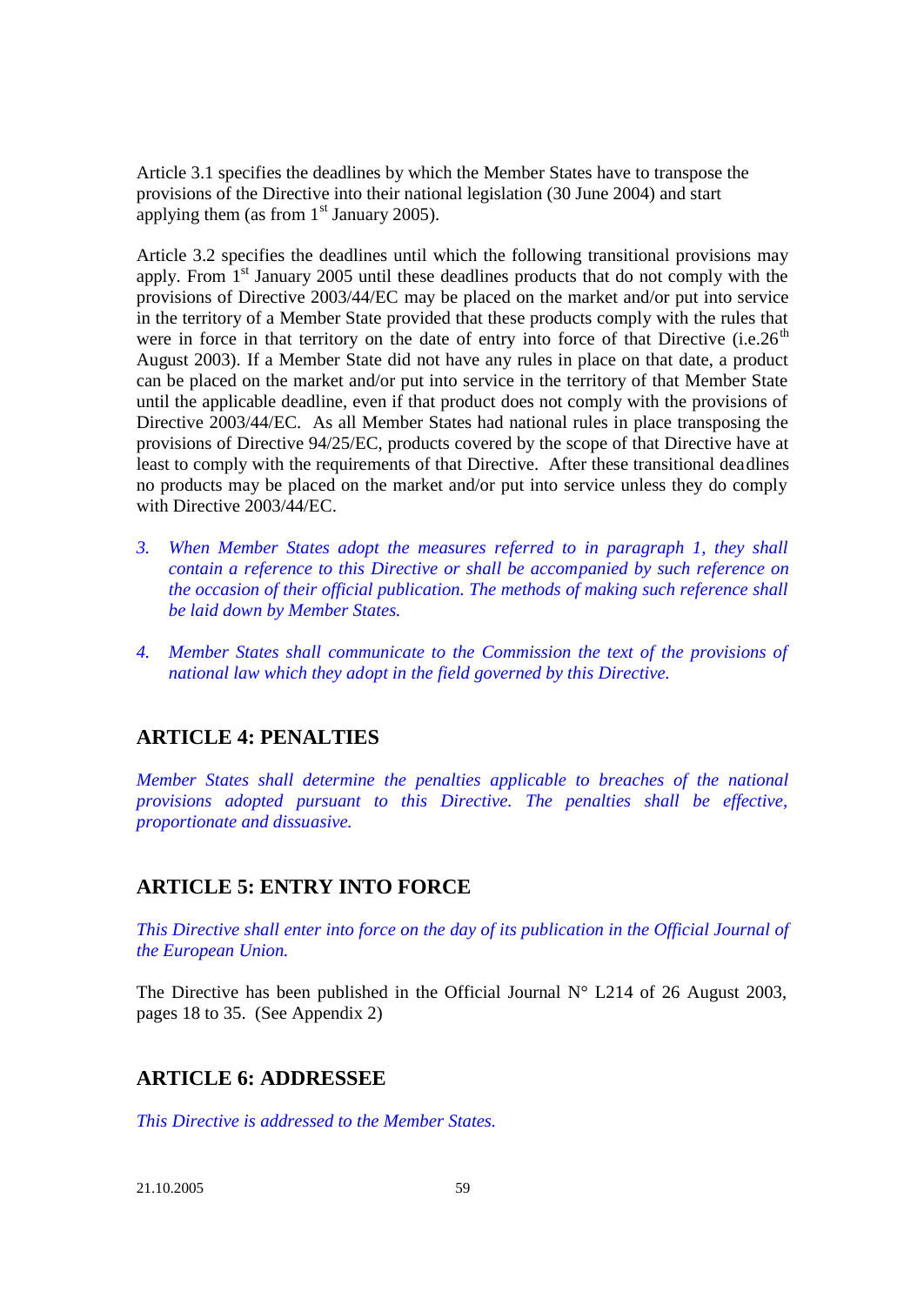# **APPENDIX 1: PREAMBLE AND JUSTIFICATIONS**

*DIRECTIVE 2003/44/EC OF THE EUROPEAN PARLIAMENT AND OF THE COUNCIL of 16 June 2003 amending Directive 94/25/EC on the approximation of the laws, regulations and administrative provisions of the Member States relating to recreational craft*

*THE EUROPEAN PARLIAMENT AND THE COUNCIL OF THE EUROPEAN UNION, Having regard to the Treaty establishing the European Community, and in particular Article 95 thereof,*

*Having regard to the proposal from the Commission (1) ,*

*Having regard to the opinion of the European Economic and Social Committee (2) ,*

*Acting in accordance with the procedure laid down in Article 251 of the Treaty (3) in the light of the joint text approved by the Conciliation Committee on 9 April 2003,*

*Whereas:*

*(1) Developments since the adoption of Directive 94/25/EC of the European Parliament and of the Council of 16 June 1994 on the approximation of the laws, regulations and administrative provisions of the Member States relating to recreational craft (4) have made it necessary to amend that Directive.*

The first recital states that developments since the adoption of Directive 94/25/EC relating to recreational craft have made it necessary to amend the Directive. The Commission was led to consider this amendment to include environmental aspects following the introduction of national legislation covering exhaust and sound emissions of recreational craft in several Member states. This was most notably seen in Germany, Switzerland, Austria and Sweden.

Member States, industry and users observed that separate national legislations on emissions might constitute an obstacle to the free movement of trade and fragment the internal market. EU harmonisation of emissions limits achieved by amendment of Directive 94/25/EC would ensure a fair and viable trading basis for the sale of recreational marine craft and engines throughout Europe.

*(2) Directive 94/25/EC does not cover personal watercraft, while since its adoption some Member States have introduced laws, regulations and administrative provisions concerning such craft.*

The second recital explains why personal watercraft which were excluded from Directive 94/25/EC are now included within the scope of this Directive. This was necessary as some of the separate national legislations on emissions referred to above also covered personal watercraft.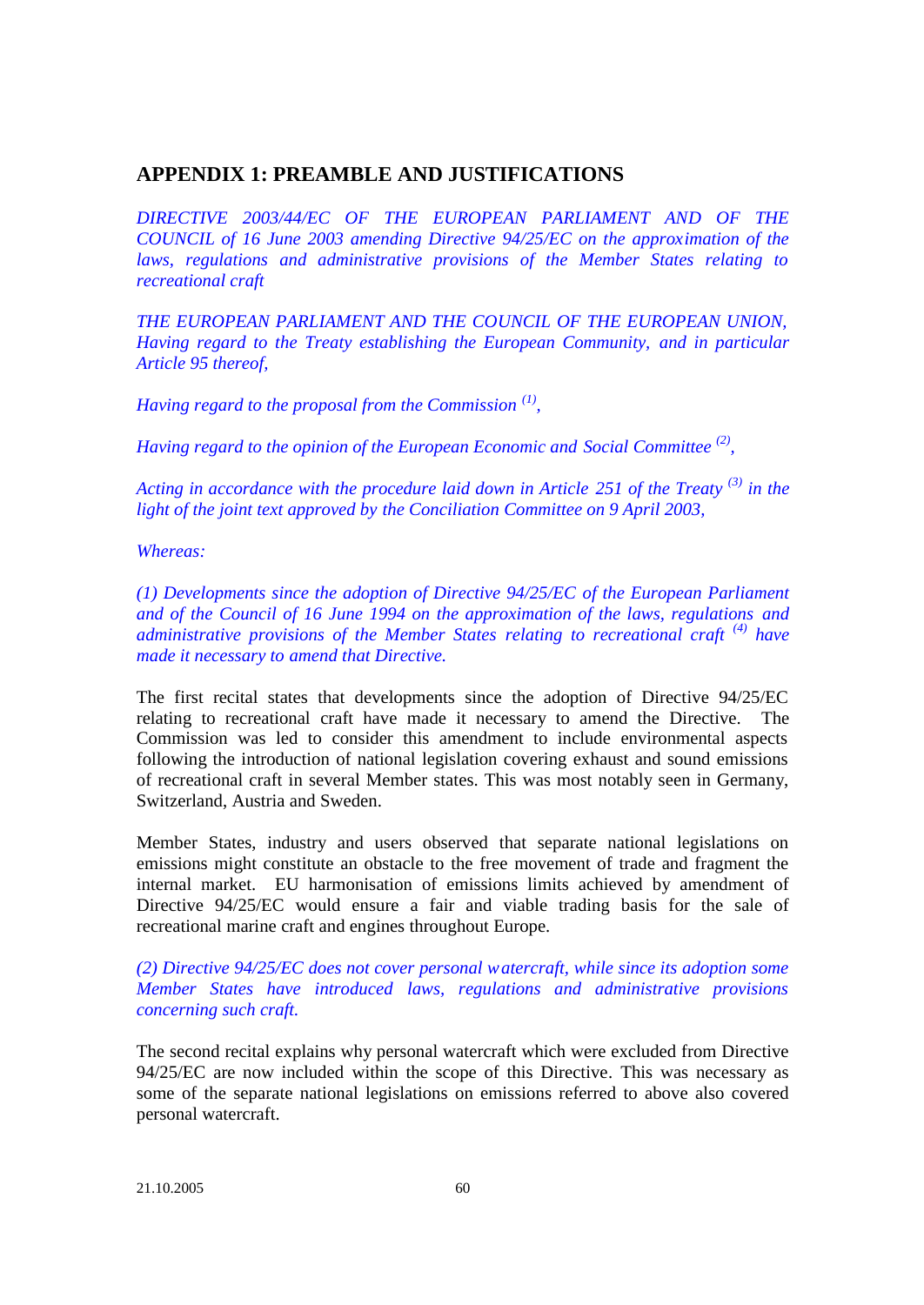*(3) The propulsion engines on recreational craft and personal watercraft produce exhaust emissions of carbon monoxide (CO), hydrocarbons (HC), nitrogen oxides (NOx), noise emissions and particle emissions which affect both human health and the environment.*

The third recital identifies the elements of exhaust emissions, which together with noise emissions, may be harmful to both human health and the environment.

*(4) Exhaust emissions produced by the engines of such recreational craft and personal watercraft and noise emissions produced by such craft are also not covered by Directive 94/25/EC.*

The fourth recital notes that the exhaust and sound emissions produced by recreational craft and personal watercraft and their engines are not covered by Directive 94/25/EC.

*(5) It is now necessary to integrate environmental protection requirements into the various Community activities in order to promote sustainable development. Such provisions, which are already the subject of the Council Resolution of 3 December 1992 concerning the relationship between industrial competitiveness and environmental protection (5), were taken up in the conclusions of the Industry Council of 29 April 1999.*

The fifth recital states that in accordance with the common policy it is necessary to integrate environmental protection requirements into the various Community activities.

*(6) Laws, regulations and administrative provisions are in force in some Member States limiting noise and exhaust emissions from recreational craft and engines in order to protect human health, the environment and, where appropriate, domestic animal health. Those measures differ and are likely to affect the free movement of such products and constitute barriers to trade within the Community.*

The sixth recital notes that the national laws in force limiting noise and exhaust emissions from recreational craft and engines are likely to lead to barriers to trade within the Community.

*(7) In the framework of Directive 98/34/EC of the European Parliament and of the Council of 22 June 1998 laying down a procedure for the provision of information in the field of technical standards and regulations and of rules on Information Society services (6) Member States have notified draft national regulations aimed at reducing noise and exhaust emissions from the engines of recreational craft. Such technical regulations are considered, like the national provisions already in force, to be likely to affect the free movement of such products or to create obstacles to the proper functioning of the internal market. It is therefore necessary to draw up a binding Community instrument.*

The seventh recital refers to notification of proposed national regulations limiting noise and exhaust emissions from the engines of recreational craft as further justification for drawing up Community regulations.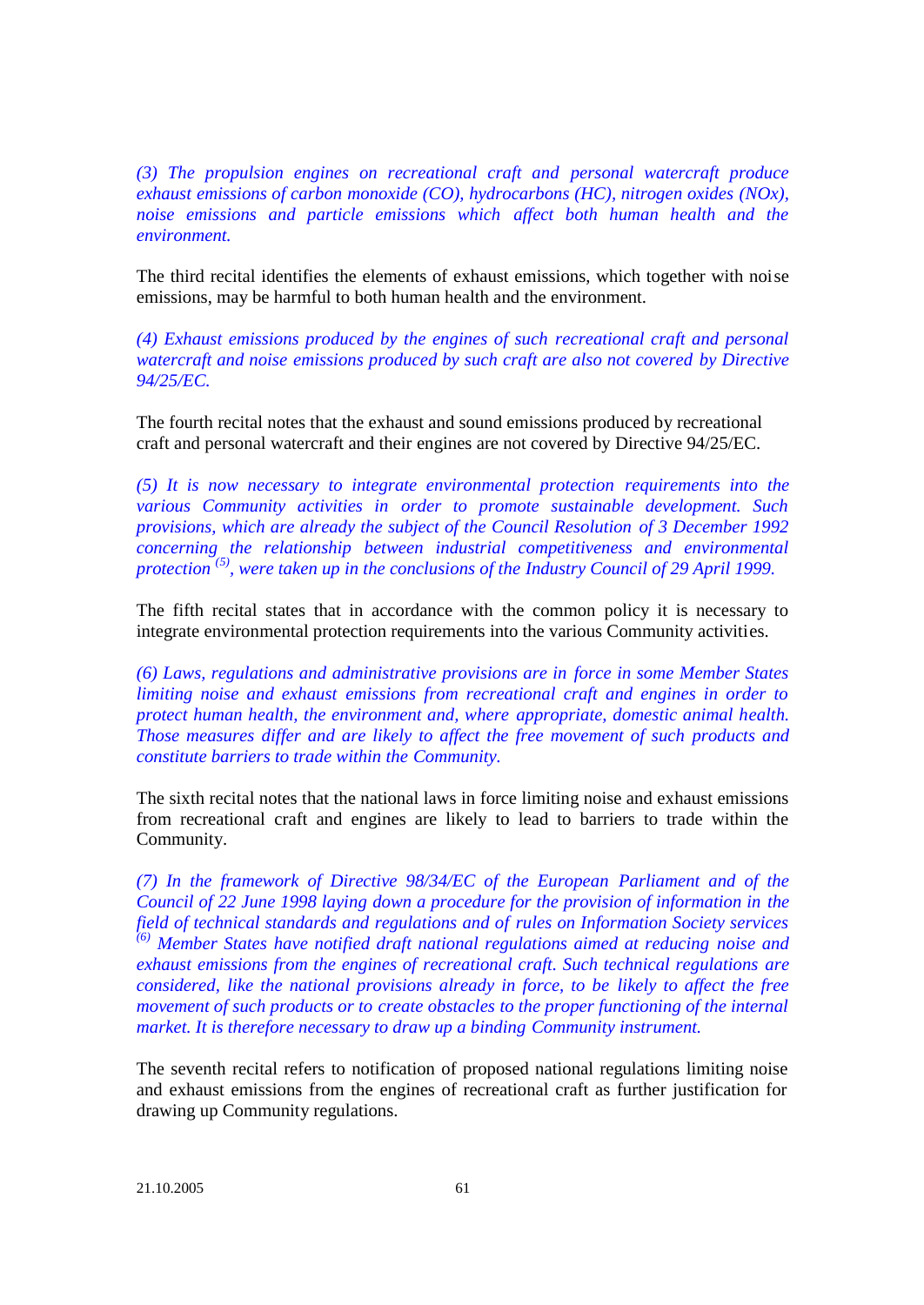*(8) The harmonisation of national laws is the only way to abolish such barriers to trade and unfair competition found in the internal market. The objective of limiting noise and exhaust emissions cannot be satisfactorily met by the Member States individually. The measures provided for in this Directive lay down only the essential requirements for the free movement of recreational craft, personal watercraft and all the types of engines to which this Directive applies.*

The eight recital justifies harmonisation by means of the Directive, the transpositions of which replace the former national provisions, on the grounds that this is the only way in which to remove the barriers to trade.

*(9) These measures are in accordance with the principles set out in the Council Resolution of 7 May 1985 on a new approach to technical harmonisation and standards(7) , with reference being made to harmonised European standards.*

This paragraph explains that the measures introduced by the Directive are in line with the principles of the "new approach" by using references to harmonised standards.

*(10) The provisions on exhaust and noise emissions laid down in this Directive should apply to all engines, whether inboard, outboard or stern drive with or without integral exhaust, and to personal watercraft in order to ensure optimum effectiveness in the protection of human health and the environment. Engines undergoing major modifications should be included as regards exhaust emissions. Craft with stern drive engines without integral exhausts or inboard propulsion engine installations undergoing major craft conversion should be included as regards noise emissions when placed on the Community market within five years following conversion.*

This paragraph clarifies that the new exhaust and noise emission requirements will apply to inboard, outboard or stern drive engines of recreational craft and to personal watercraft in order to ensure protection of human health and the environment.

It also states that the provisions will extend to the modification of engines for exhaust emissions and conversion of recreational craft with inboard propulsion engines or stern drive engines without integral exhausts. The extent of modifications permitted without invoking these provisions is defined in the Directive and the latter provision on compliance with noise emissions in case of craft conversion applies only if the craft is placed on the market within five years following the conversion.

*(11) Conformity with the essential requirements for emissions from the engines concerned is essential to protect human health and the environment. Maximum authorised levels should be laid down for exhaust emissions of carbon monoxide (CO), hydrocarbons (HC), nitrogen oxide (NOx) and particulate pollutants. As far as noise emissions are concerned, the maximum levels should be broken down as a function of the power of such engines and the number and type of engines on board. These measures should be consistent with all other measures to reduce engine emissions in order to protect human beings and the environment.*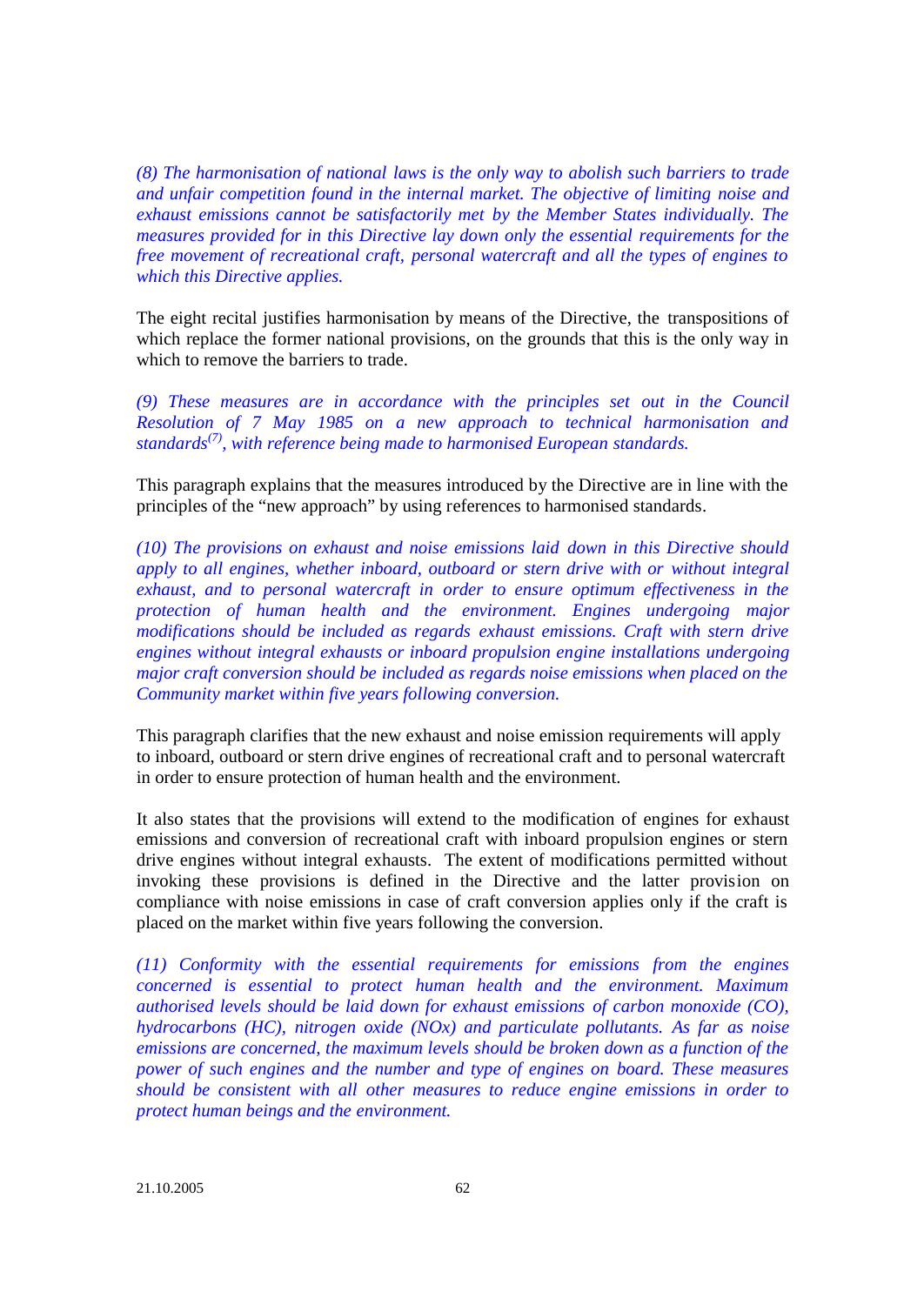The eleventh recital specifies the exhaust emission gases that are limited by the Directive and that the noise limits depend on the power of the engines and the number and type of engines on board.

*(12) Member States should consider introducing national support measures to encourage the use of synthetic biodegradable lubrication oils to reduce water pollution by recreational craft. The introduction of measures at Community level should be considered during the review of this Directive.*

Recital 12 requests that Member States should encourage the use of synthetic biodegradable lubrication oils for marine engines to further reduce the possibility of water pollution resulting from oil spillage.

## *(13) For the two types of emission in question, the data certifying their conformity should always accompany the recreational craft, personal watercraft or engine.*

Recital 13 refers to the Declaration of Conformity (Annex XV) and the respective owner's manuals in which it has to be included (Annex I.A.2.5 for recreational craft and personal watercraft and Annex I.B.4 for propulsion engines). In these Declarations of Conformity, conformity with the noise or exhaust emissions or both is declared, including the references to the harmonised standards used in relation to which conformity is declared.

*(14) Harmonised European standards, in particular as regards the measurement of levels and test methods, make it easier to demonstrate conformity with the essential requirements, also in the case of emissions from the recreational craft and personal watercraft covered by this Directive.*

The fourteenth recital refers to the role of harmonised standards to facilitate the task of proving compliance with the essential requirements, and indicates the need for harmonised standards to cover emissions from the recreational craft and personal watercraft (and design and construction of personal watercraft).

*(15) In view of the nature of the risks involved, it is necessary to adopt conformity assessment procedures to ensure the necessary level of protection. The manufacturer or his authorised representative or, if they do not fulfil their obligations, the person placing the product on the market and/or putting it into service, should ensure that the products covered by this Directive comply with relevant essential requirements, when they are placed on the market and/or put into service. Adequate procedures should be laid down which provide a choice between procedures with equivalent stringency. Those procedures should comply with Council Decision 93/ 465/EEC of 22 July 1993 concerning the modules for the various phases of the conformity assessment procedures and the rules for the affixing and use of the CE conformity marking which are intended to be used in technical harmonisation Directives (8) .*

The fifteenth recital justifies the adoption of different procedures for the assessment of compliance with the essential requirements depending on the level of risk inherent in the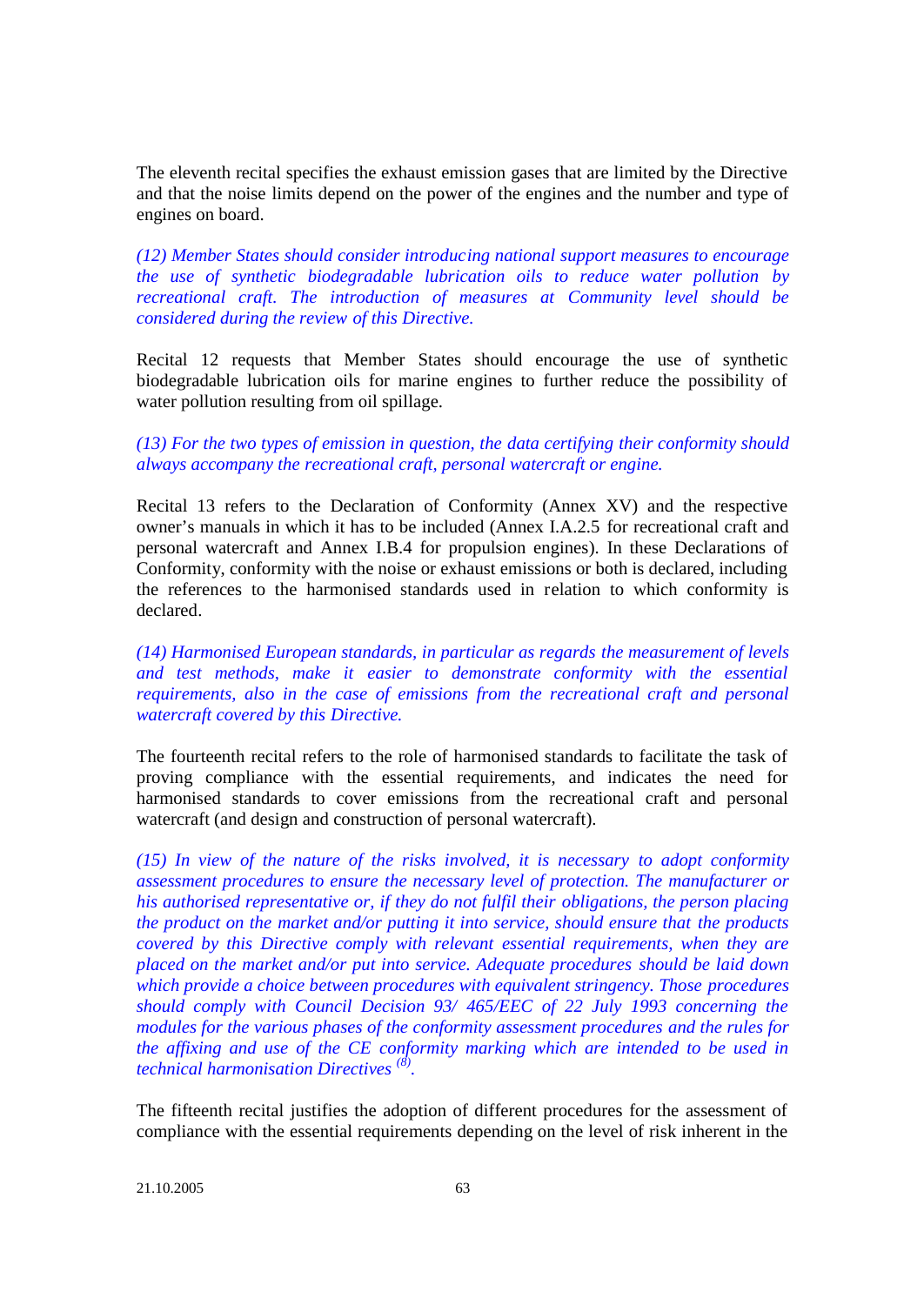craft. The amendments to the Directive increase the number of options available for conformity assessment.

*(16) As far as exhaust emissions are concerned, all types of engines, including personal watercraft and other similar powered craft, should bear the CE mark affixed by the manufacturer or his authorised representative within the Community, except inboard engines and stern drive engines without integral exhaust, engines type-approved according to stage II of Directive 97/68/EC(9) and engines type-approved according to Directive 88/77/ EEC(10) which should be accompanied by the manufacturer's declaration of conformity. As far as noise emissions are concerned, only outboard engines and stern drive engines with integral exhaust must bear the CE mark affixed by the manufacturer or his authorised representative or the person placing the product on the market and/or putting it into service within the Community. For noise emissions and for all types of engines, except outboard engines and of stern drive engines with integral exhaust, the CE mark affixed on the craft demonstrates conformity with the relevant essential requirements.*

Recital 16 refers to the extension of the requirement for CE marking under this Directive to personal watercraft, outboard engines and stern drive engines with integral exhaust.

*(17) Directive 94/25/EC should be amended also to take account of manufacturing needs, which require a greater choice of certification procedures.*

The amendments to the Directive increase the number of options available for conformity assessment.

*(18) For the sake of legal certainty and to ensure the safe use of recreational craft, it is necessary to clarify a number of technical issues relating to the essential construction requirements of recreational craft concerning the boat design categories, the maximum recommended load, the craft identification number, the fuel tanks, the fire fighting equipment and the discharge prevention.*

Recital 18 refers to amendments made by this Directive to some existing essential requirements of Directive 94/25/EC, mainly for clarification, as deemed necessary in the light of experience gained since implementation of Directive 94/25/EC.

*(19) The Commission should closely monitor the evolution of engine technology and the need to meet future environmental protection requirements in order to examine the possibility of further reducing emission limit values for noise and exhaust emissions.*

Recital 19 refers to the Directive's requirement for the Commission to monitor developments in engine technology. From this follows the requirement that the Commission will report to the European Parliament and the Council within two years on possible amendment to the emission requirements and possible in-use compliance testing of engines.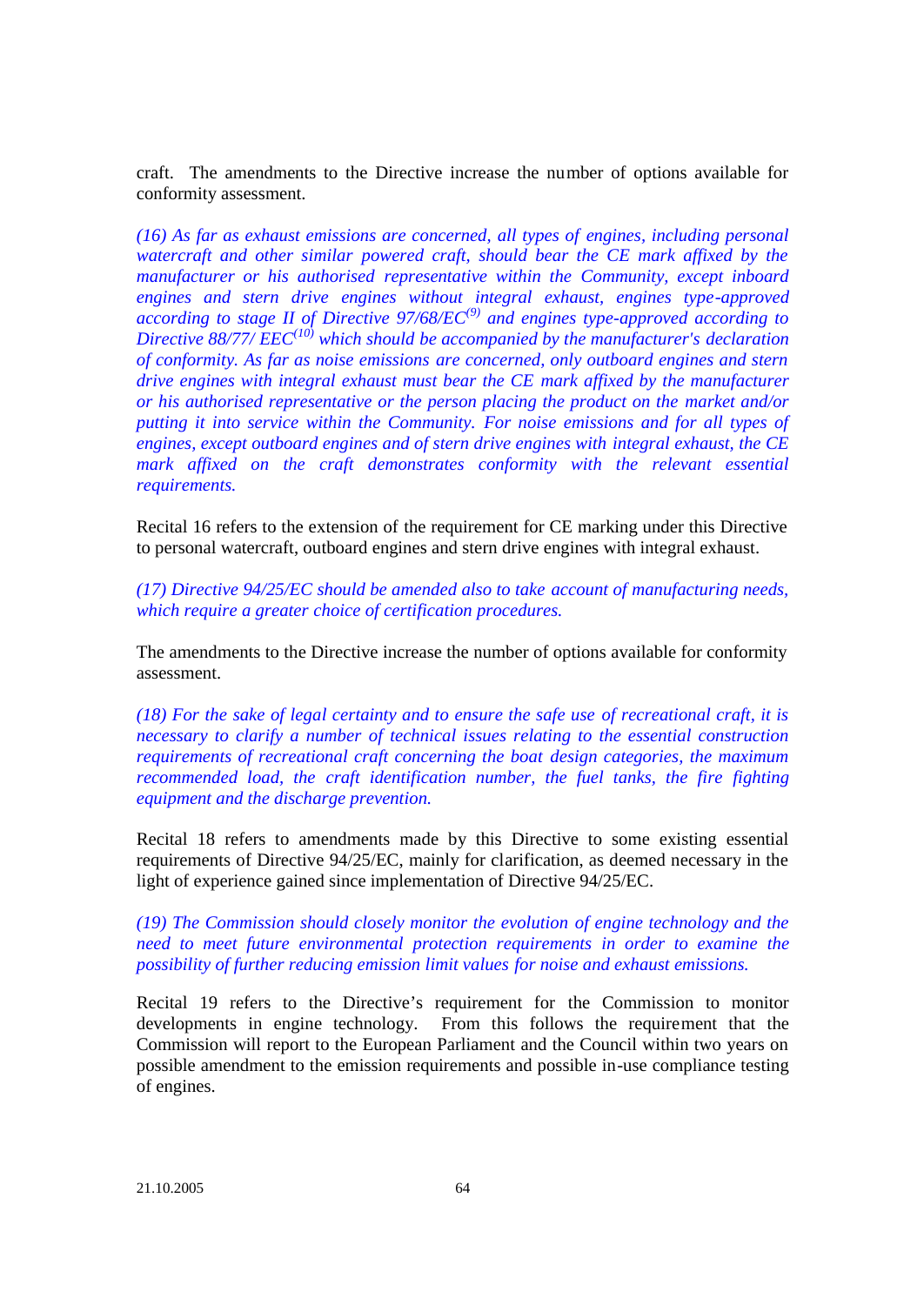*(20) In order to facilitate the application of measures concerning the efficient functioning of legislation, the procedure establishing a close co-operation between the Commission and Member States in the framework of a Committee should be maintained and reinforced.*

Recital 20 refers to the provisions of Article 6a requiring to introduce a Regulatory Committee to adapt certain provisions of the Directive in the light of technical progress.

*(21) The measures necessary for the implementation of this Directive should be adopted in accordance with Council Decision 1999/468/EC of 28 June 1999 laying down the procedures for the exercise of implementing powers conferred on the Commission (1).*

*(22) It is necessary to provide for a transitional arrangement enabling certain products complying with the national rules in force on the date of entry into force of this Directive to be placed on the market and/or put into service,*

The final recital explains the need for the transitional arrangement provided for in Article 3.

HAVE ADOPTED THIS DIRECTIVE:

\_\_\_\_\_\_\_\_\_\_\_\_\_\_\_\_\_\_\_\_\_\_\_\_\_\_\_\_\_\_\_\_\_\_\_\_\_\_\_\_\_\_\_\_\_\_\_\_\_\_\_\_\_\_\_

<sup>(1)</sup> OJ C 62 E, 27.2.2001, p. 139 and OJ C 51 E, 26.2.2002, p. 339.

<sup>(2)</sup> OJ C 155, 29.5.2001, p. 1.

<sup>(3)</sup> Opinion of the European Parliament of 5 July 2001 (OJ C 65 E, 14.3.2002, p. 310), Council Common Position of 22 April 2002 (OJ C 170 E, 16.7.2002, p. 1) and Decision of the European Parliament of 26 September 2002 (not yet published in the Official Journal). European Parliament Decision of 14 May 2003 and Council Decision of 19 May 2003.

<sup>(4)</sup> OJ L 164, 30.6.1994, p. 15.

<sup>(5)</sup> OJ C 331, 16.12.1992, p. 5.

<sup>(6)</sup> OJ L 204, 21.7.1998, p. 37. Directive as amended by Directive 98/48/EC (OJ L 217, 5.8.1998, p. 18).

<sup>(7)</sup> OJ C 136, 4.6.1985, p. 1.

<sup>(8)</sup> OJ L 220, 30.8.1993, p. 23.

<sup>(9)</sup> OJ L 59, 27.2.1998, p. 1. Directive as amended by Commission Directive 2001/63/EC (OJ L 227, 23.8.2001, p. 41).

<sup>(10)</sup> OJ L 36, 9.2.1988, p. 33. Directive as last amended by Commission Directive 2001/27/EC, (OJ L 107, 18.4.2001, p. 10).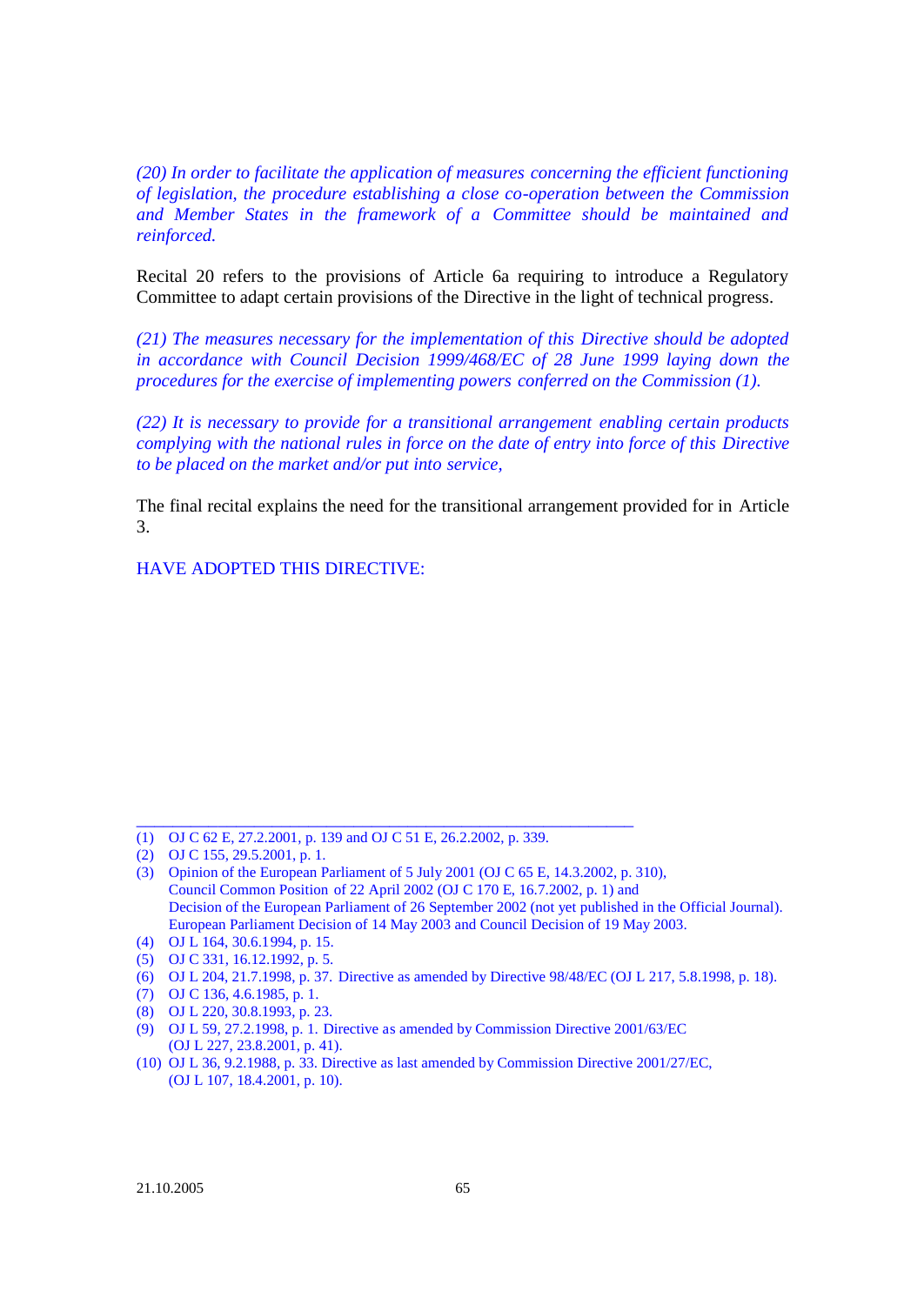# **APPENDIX 2: TEXT OF DIRECTIVE 2003/44/EC AMENDING DIRECTIVE 94/25/EC**

The text of Directive 2003/44/EC can be downloaded in all official languages at the following URL:

http://europa.eu.int/smartapi/cgi/sga\_doc?smartapi!celexapi!prod!CELEXnumdoc&lg=EN&numdoc=32003L0044&model=guichett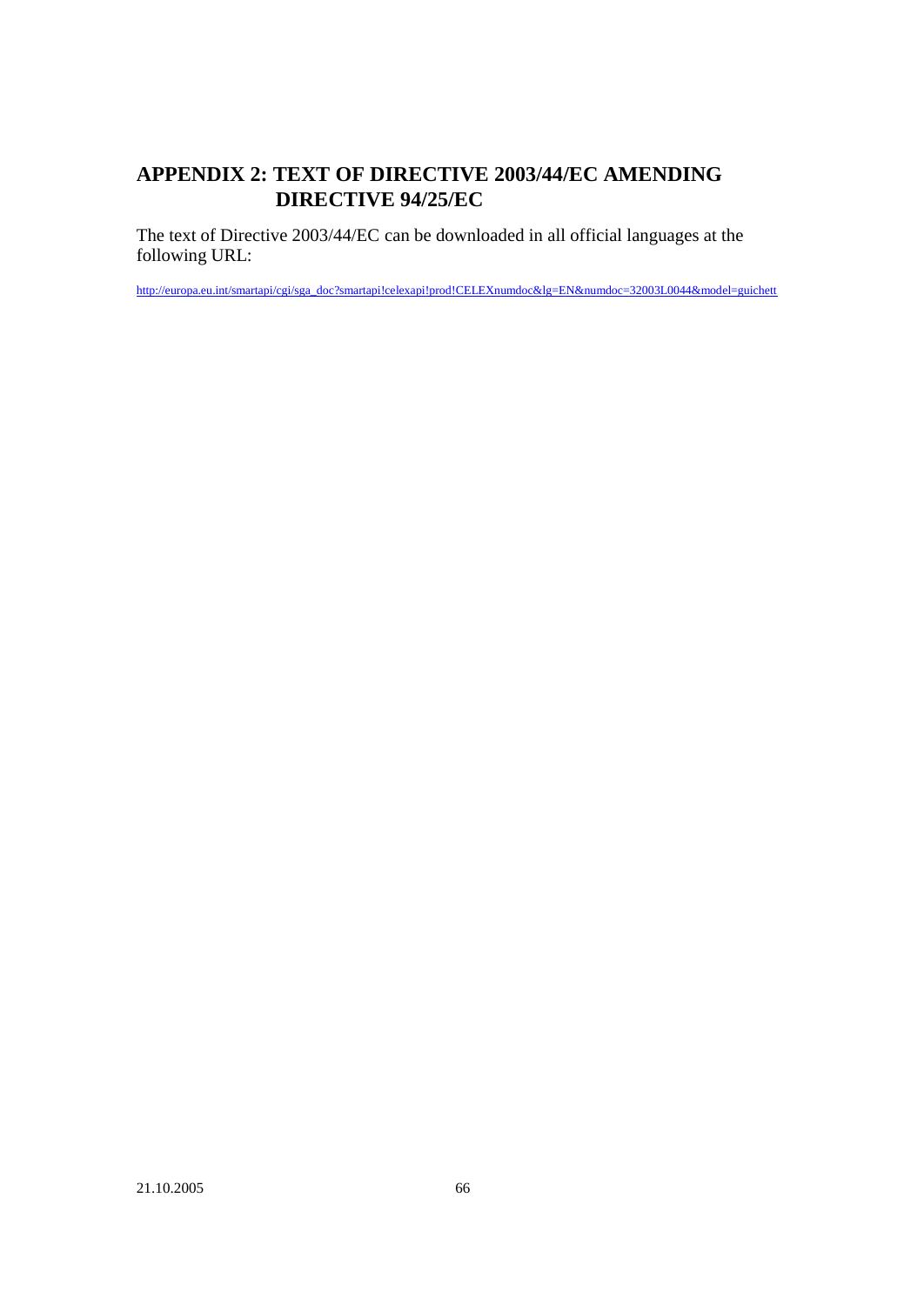# **APPENDIX 3: STANDARDS HARMONISED UNDER DIRECTIVE 2003/44/EC AMENDING DIRECTIVE 94/25/EC**

Note: The information contained in this list is a compilation of the references of standards that have been published in the Official Journal of the European Union as harmonised standards in support of Directive 2003/44/EC, or are candidate standards intended for harmonisation. This list contains only the harmonised standards supporting the new requirements of Directive 2003/44/EC, i.e. with regard to PWCs, exhaust and noise emissions. Standards that support the design and construction requirements of Directive 94/25/EC are listed in the  $2<sup>nd</sup>$  Edition of the Guide to Application of Directive 94/25/EC, including those standards that support design and construction requirements that are amended by this Directive.

Although these lists of standards were updated before publication of the relevant application guide, they may not stay complete over time. For updates on publication of harmonised standards in the Official Journal, please consult the Commission's website at following URL:

http://europa.eu.int/comm/enterprise/newapproach/standardization/harmstds/reflist/reccraft.html

This list does not have any legal validity; in accordance with article 5 of the Directive only publication in the Official Journal produces legal effect for the standards to be considered as harmonised.

| Standard reference                   | Title                                                                                                                                                          | Publication in the<br>OJEU $(*)$ |
|--------------------------------------|----------------------------------------------------------------------------------------------------------------------------------------------------------------|----------------------------------|
| EN ISO 8178-1:1996                   | Reciprocating internal combustion engines –<br>Exhaust emission measurement - Part 1:<br>Test-bed measurement of gaseous and<br>particulate exhaust emissions. | To be published                  |
| EN ISO 14509:2000<br>and Amendment 1 | Small craft - Measurement of sound<br>pressure level of airborne sound emitted<br>by powered recreational craft                                                | C107, 03.05.2005                 |
| prEN ISO 14509-2                     | Small craft - Airborne sound emitted by<br>powered recreational craft – Part 2:<br>Sound assessment using reference craft                                      | To be published                  |
| EN ISO 13590:2003                    | Personal watercraft – Construction and<br>system installation requirements                                                                                     | C5, 08.01.2005                   |
| EN ISO 13590:2003/<br>AC:2004        |                                                                                                                                                                | C <sub>107</sub> , 03.05.2005    |

(\*) *Date from which compliance with the national standard adopted pursuant to the adoption of this harmonised standard enables to invoke, subject to the provisions of article 5 of the Directive, a presumption of compliance with the essential requirements the national standard covers.*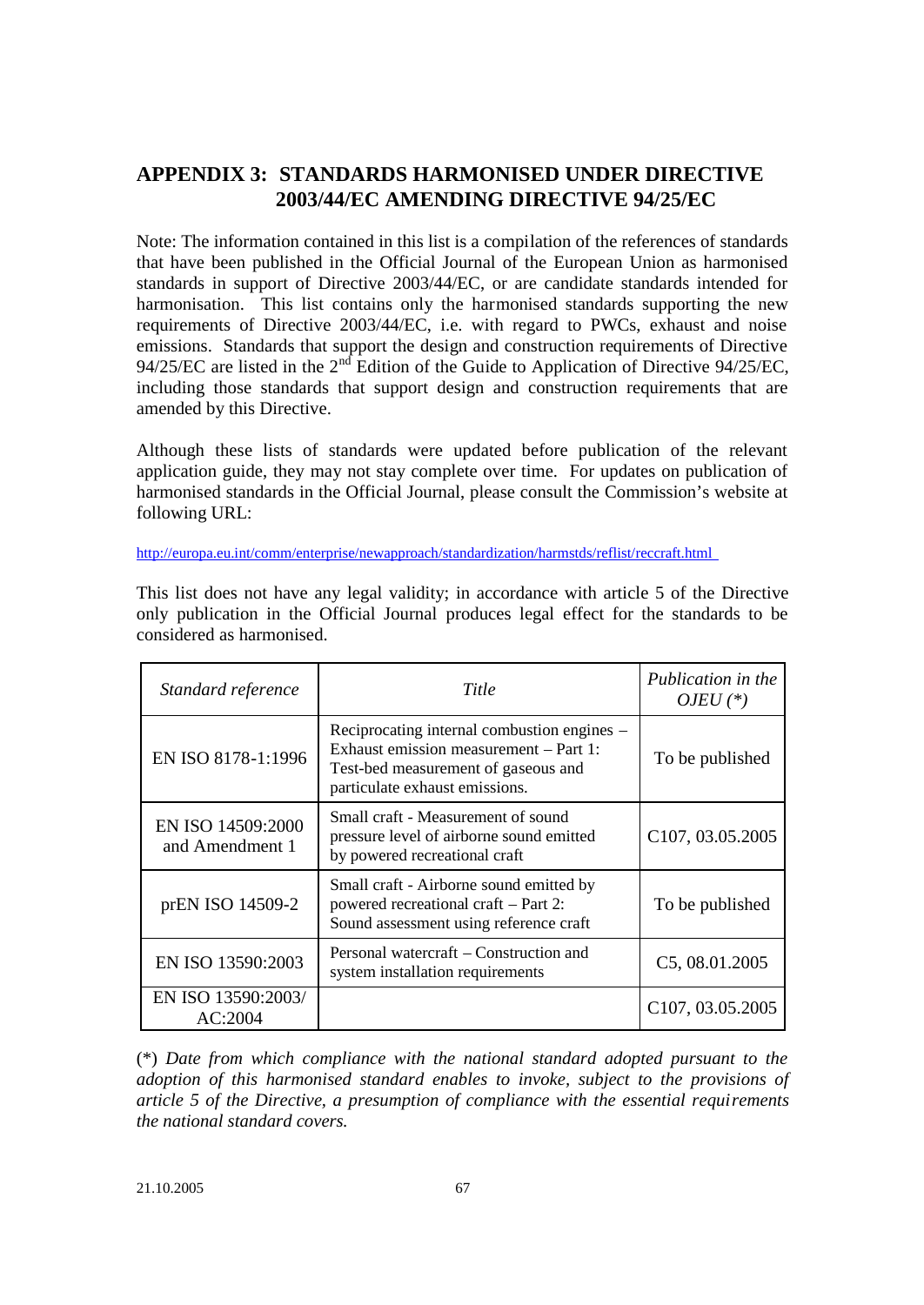# **APPENDIX 4: ENGINE FAMILY AND PARENT ENGINES**

The following notes on parameters of an engine family and selection of parent engines are taken from Directive 97/68/EC relating to the engine emissions of non-road mobile machinery with regard to type approval.

# "6. **PARAMETERS DEFINING THE ENGINE FAMILY**

The engine family may be defined by basic design parameters which must be common to engines within the family. In some cases there may be interaction of parameters. These effects must also be taken into consideration to ensure that only engines with similar exhaust emission characteristics are included within an engine family.

In order that engines may be considered to belong to the same engine family, the following list of basic parameters must be common:

## 6.1 **Combustion cycle:**

— 2 cycle

— 4 cycle

## 6.2 **Cooling medium:**

- air — water
- oil

# 6.3 **Individual cylinder displacement:**

— engines to be within a total spread of 15%

— number of cylinders for engines with after-treatment device

# 6.4 **Method of air aspiration**

— naturally aspirated

— pressure charged

### 6.5 **Combustion chamber type/design:**

- pre-chamber
- swirl chamber

— open chamber

### 6.6 **Valve and porting - configuration, size and number:**

— cylinder head

- cylinder wall
- crankcase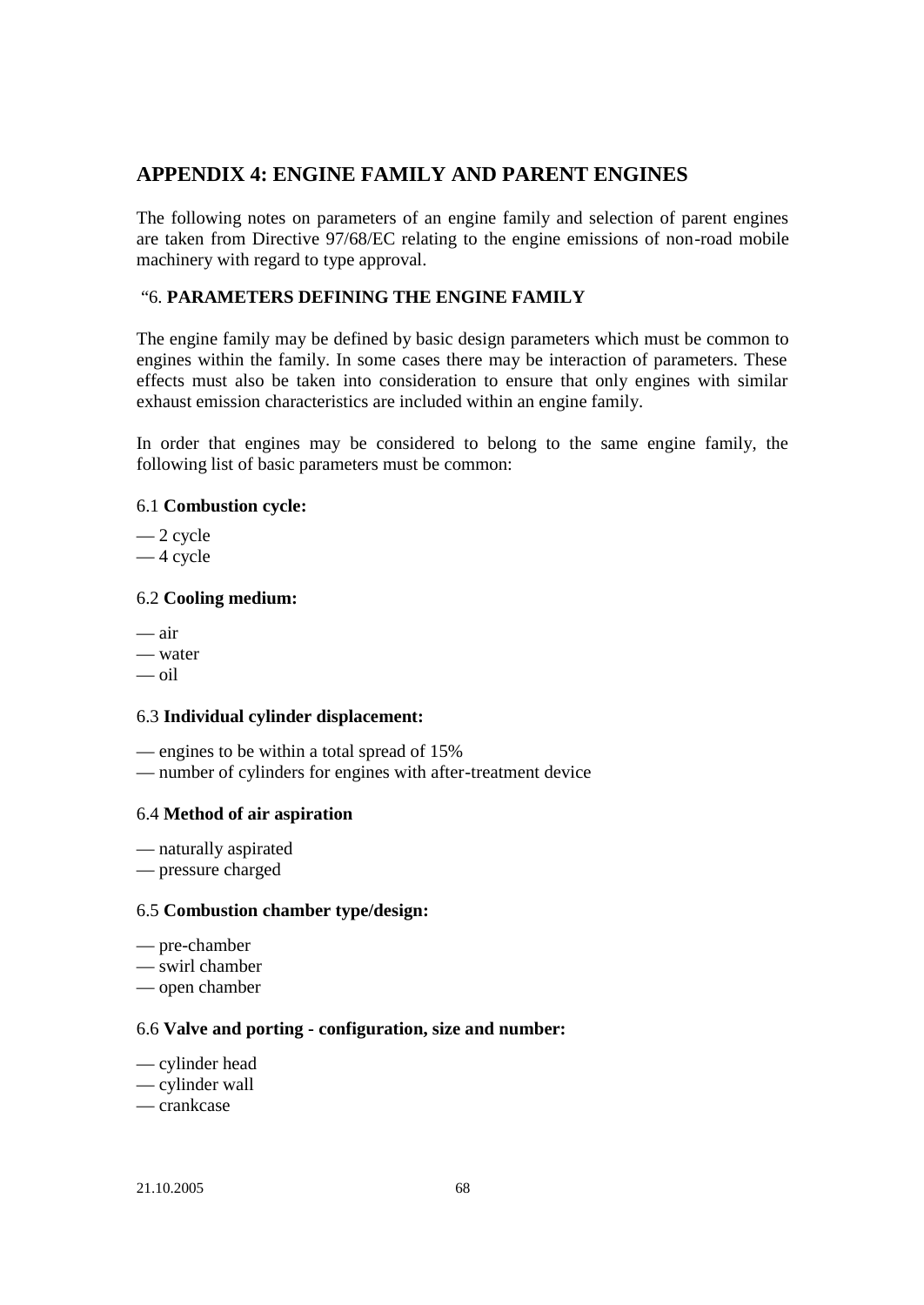## 6.7 **Fuel system**

- pump-line injector
- in-line pump
- distributor pump
- single element
- unit injector

### 6.8 **Miscellaneous features**

- exhaust gas recirculation
- water injection/emulsion
- air injection
- charge cooling system

## 6.9 **Exhaust after-treatment**

- oxidation catalyst
- reduction catalyst
- thermal reactor
- particulates trap

# 7. **CHOICE OF THE PARENT ENGINE**

7.1 The parent engine of the family shall be selected using the primary criteria of the highest fuel delivery per stroke at the declared maximum torque speed. In the event that two or more engines share this primary criteria, the parent engine shall be selected using the secondary criteria of highest fuel delivery per stroke at rated speed. Under certain circumstances, the approval authority may conclude that the worst case emission rate of the family can best be characterised by testing a second engine. Thus, the approval authority may select an additional engine for test based upon features which indicate that it may have the highest emission levels of the engines within that family.

7.2 If engines within the family incorporate other variable features which could be considered to affect exhaust emissions, these features must also be identified and taken into account in the selection of the parent engine."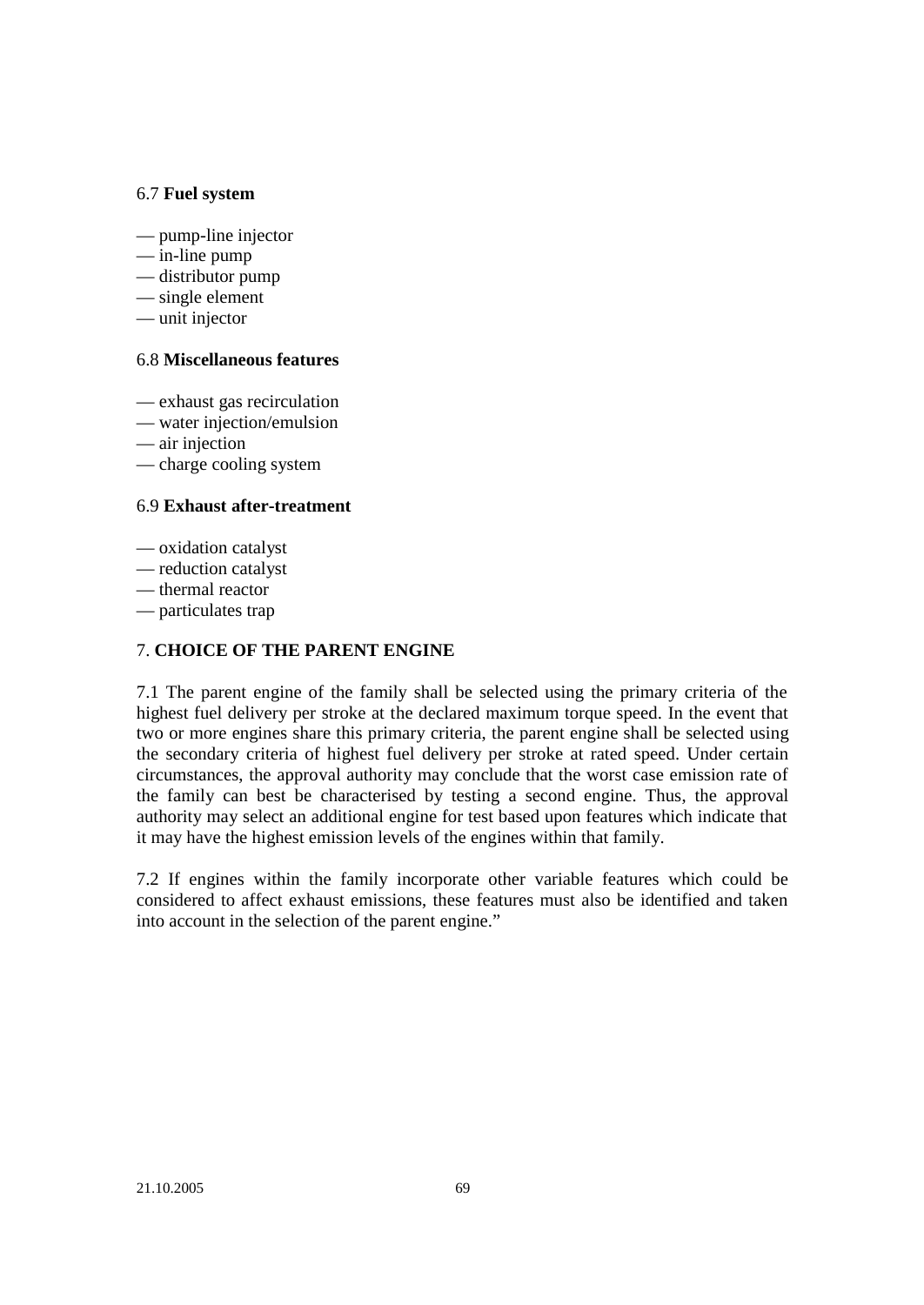# **APPENDIX 5: SPECIFICATIONS OF REFERENCE FUELS**

# 1. TECHNICAL DATA OF THE REFERENCE FUEL TO BE USED FOR TESTING VEHICLES EQUIPPED WITH POSITIVE-IGNITION ENGINES

| <b>Parameter</b>                         | Unit            |                          | Limits $(1)$    | <b>Test Method</b>      | <b>Publication</b> |
|------------------------------------------|-----------------|--------------------------|-----------------|-------------------------|--------------------|
|                                          |                 |                          | Minimum Maximum |                         |                    |
| Research octane number, RON              |                 | 95,0                     |                 | EN 25164                | 1993               |
| Motor octane number, MON                 |                 | 85,0                     | ÷.              | EN 25163                | 1993               |
| Density at 15 'CN                        | $\text{kg/m}^3$ | 748                      | 762             | ISO 3675                | 1995               |
| Reid vapour pressure                     | kPa             | 56.0                     | 60.0            | <b>EN 12</b>            | 1993               |
| Distillation:                            |                 |                          |                 |                         |                    |
| - initial boiling point                  | $\overline{C}$  | 24                       | 40              | <b>EN-ISO 3405</b>      | 1988               |
| - evaporated at 100 $\mathrm{^{\circ}C}$ | $\%$ v/v        | 49,0                     | 57,0            | <b>EN-ISO 3405</b>      | 1988               |
| - evaporated at 150 °C                   | $\%$ v/v        | 81,0                     | 87,0            | <b>EN-ISO 3405</b>      | 1988               |
| - final boiling point                    | $\overline{C}$  | 190                      | 215             | <b>EN-ISO 3405</b>      | 1998               |
| Residue                                  | $\%$            |                          | $\mathfrak{D}$  | <b>EN-ISO 3405</b>      | 1998               |
| Hydrocarbon analysis:                    |                 |                          |                 |                         |                    |
| - olefins                                | $\%$ v/v        | $\overline{a}$           | 10              | <b>ASTM D1319</b>       | 1995               |
| - aromatics (2)                          | $\%$ V/V        | 28,0                     | 40,0            | <b>ASTM D1319</b>       | 1995               |
| - benzene                                | $\%$ V/V        |                          | 1,0             | <b>EN 12177</b>         | 1998               |
| - saturates                              | $\%$ V/V        | $\overline{\phantom{a}}$ | balance         | <b>ASTM D1319</b>       | 1995               |
| Carbon/hydrogen ratio                    |                 | report                   | report          |                         |                    |
| Oxidation stability (3)                  | min.            | 480                      |                 | <b>EN-ISO 7536</b>      | 1996               |
| Oxygen content (4)                       | $% \frac{m}{m}$ |                          | 2,3             | EN 1601                 | 1997               |
| Existent gum                             | mg/ml           |                          | 0,04            | <b>EN-ISO 6246</b>      | 1997               |
| Sulphur content (5)                      | mg/kg           |                          | 100             | pr. EN-ISO/DIS<br>14596 | 1998               |
| Copper corrosion at 50 $\degree$ C       |                 |                          | 1               | <b>EN-ISO 2160</b>      | 1995               |
| Lead content                             | g/1             | $\overline{a}$           | 0,005           | <b>EN 237</b>           | 1996               |
| Phosphorus content                       | g/1             |                          | 0,0013          | <b>ASTMD3231</b>        | 1994               |

#### *Fuel type*: **UNLEADED PETROL**

1. The values quoted in the specification are "true values". In establishment of their limit values the terms of ISO 4259 "Petroleum products Determination and application of precision data in relation to methods of test" have been applied and in fixing a minimum value, a minimum difference of 2R above zero has been taken into account; in fixing a maximum and minimum value, the minimum difference is  $4R$  ( $R =$  reproducibility).

Notwithstanding this measure, which is necessary for statistical reasons, the manufacturer of fuels should nevertheless aim at a zero value where the stipulated maximum value is 2R and at the mean value in the case of quotations of maximum and mi nimum limits. Should it be necessary to clarify the question as to whether a fuel meets the requirements of the specifications, the terms of ISO 4259 should be applied.

- 2. The reference fuel used to approve a vehicle against the limit values set out in row B of the table in section 5.3.1.4 of Annex I to this Directive shall have a maximum aromatics content of 35% v/v. The Commission wilt as soon as possible, but no later than 31 December 1999, bring forward a modification to this Annex reflecting the market av erage for fuel aromatics content in respect of the fuel defined in Annex III of Directive 98/70/EC*.*
- 3. The fuel may contain oxidation inhibitors and metal deactivators normally used to stabilise refinery gasoline streams, but detergent/dispersive additives an d solvent oils must nor be added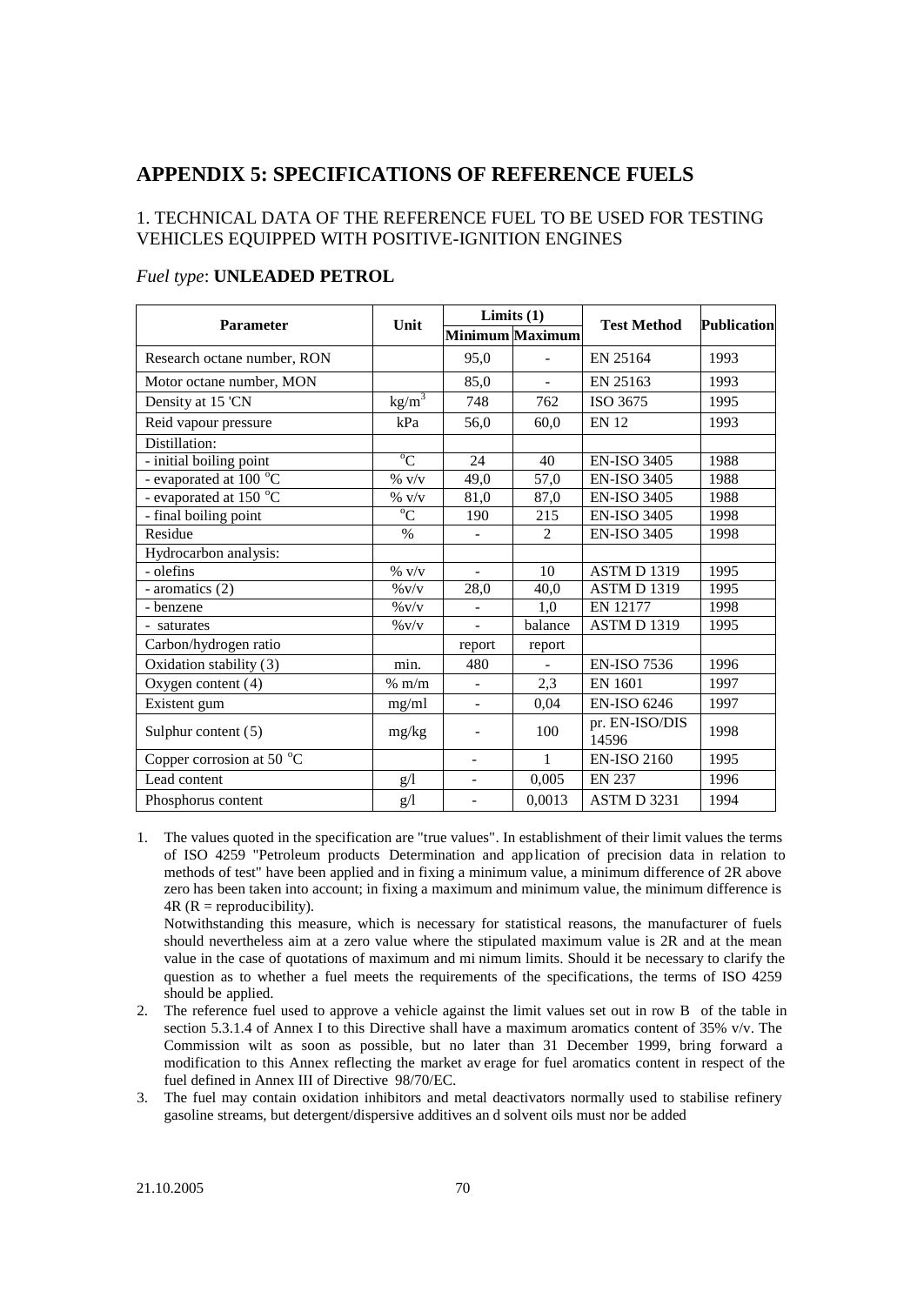- 4. The actual oxygen content of the fuel for the Type I and IV tests shall be reported. In addition the maximum oxygen content of the reference fuel used to approve a vehicle against the limit values set out in row B of the table in section 5.1.3.4 of the Annex I to this Directive shall be 2,3 %. The Commission will as soon as possible, but no later than 31 December 1999, bring forward a modification to this Annex reflecting the market average for fuel oxygen content of the fue l defined in Annex III of Directive 98/70/EC.
- 5. The actual sulphur content of the fuel used for the Type I test shall be reported. In addition the reference fuel used to approve a vehicle against the limit values set out in row B of the table in section 5.1.3.4 of Annex I to this Directive shall have a maximum sulphur content of 5 0 ppm. The Commission will as soon as possible, but no later than 31 December 1999, bring forward a modification to this Annex reflecting the market average for fuel sulphur content in respect of the fuel

### 2. TECHNICAL DATA OF THE REFERENCE FUEL TO BE USED FOR TESTING VEHICLES EQUIPPED WITH A DIESEL ENGINE

|                                                                        | Unit               |                          | Limits $(1)$             | <b>Test Method</b>   | <b>Publication</b> |  |
|------------------------------------------------------------------------|--------------------|--------------------------|--------------------------|----------------------|--------------------|--|
| <b>Parameter</b>                                                       |                    | Min                      | <b>Max</b>               |                      |                    |  |
| Cetane number (2)                                                      |                    | 52,0                     | 54,0                     | <b>EN-ISO 5165</b>   | 1998               |  |
| Density at 15 $\degree$ C                                              | kg/m3              | 833                      | 837                      | <b>EN-ISO 3675</b>   | 1995               |  |
| Distillation                                                           |                    |                          |                          |                      |                    |  |
| $-50\%$ point                                                          | $\rm ^{\circ}C$    | 245                      | $\overline{a}$           | <b>EN-ISO 3405</b>   | 1988               |  |
| - 95% point                                                            | "C                 | 345                      | 350                      | <b>EN-ISO 3405</b>   | 1988               |  |
| - final boiling point                                                  | $\rm ^{\circ}C$    |                          | 370                      | <b>EN-ISO 3405</b>   | 1988               |  |
| Flash point                                                            | $\rm ^{\circ}C$    | 55                       |                          | EN 22719             | 1993               |  |
| <b>CFPP</b>                                                            | "C                 |                          | $-5$                     | <b>EN 116</b>        | 1981               |  |
| Viscosity at 40 "C                                                     | mm2/s              | 2,5                      | 3,5                      | <b>EN-ISO 3104</b>   | 1996               |  |
| Polycyclic aromatic hydrocarbons                                       | $%$ m/m            | $\mathcal{E}$            | 6,0                      | IP 391               | 1995               |  |
| Sulphur content (3)                                                    | mg/kg              | $\overline{\phantom{a}}$ | 300                      | <b>EN-ISO 14596</b>  | 1998               |  |
| Copper corrosion                                                       |                    |                          | 1                        | <b>EN-ISO 2160</b>   | 1995               |  |
| Conradson carbon residue (10 % DR)                                     | % m/m              |                          | 0,2                      | <b>EN-ISO 10370</b>  | 1995               |  |
| Ash content                                                            | $% \frac{m}{m}$    | $\blacksquare$           | 0,01                     | <b>EN-ISO 6245</b>   | 1995               |  |
| Water content                                                          | $%$ m/m            | $\blacksquare$           | 0,05                     | <b>EN-ISO 12937</b>  | 2001               |  |
| Neutralisation (stron acid) number                                     | $mg \text{ KOH/g}$ |                          | 0,02                     | <b>ASTM D 974-95</b> | 1998               |  |
| Oxidation stability (4)                                                | mg/1nl             |                          | 0,025                    | <b>EN-ISO 12205</b>  | 1996               |  |
| New and better method for<br>polycyclic aromatics under<br>development | %m/m               |                          | $\overline{\phantom{a}}$ | EN 12916             | 2000               |  |

#### *Fuel type:* **DIESEL FUEL**

1. The values quoted in the specification are "true values". In establishment of their limit values the terms of ISO 4259 "Petroleum products Determination and application of precision data in relation to methods of test" have been applied and in fixing a minimum value, a minimum difference of 2R above zero bas been taken into account; in fixing a maximum and minimum value, the minimum difference is 4R (R =reproducibility)

Notwithstanding this measure, which is necessary for statistical reasons, the manufacturer of fuels should nevertheless aim at a zero value where the stipulated maximum value is 2R and at the mean value in the case of quotations of maximum and minimum limits. Should it be necessary to clarify the question as to whether a fuel meets the requirements of the specifications, the terms of ISO 4259 should be applied.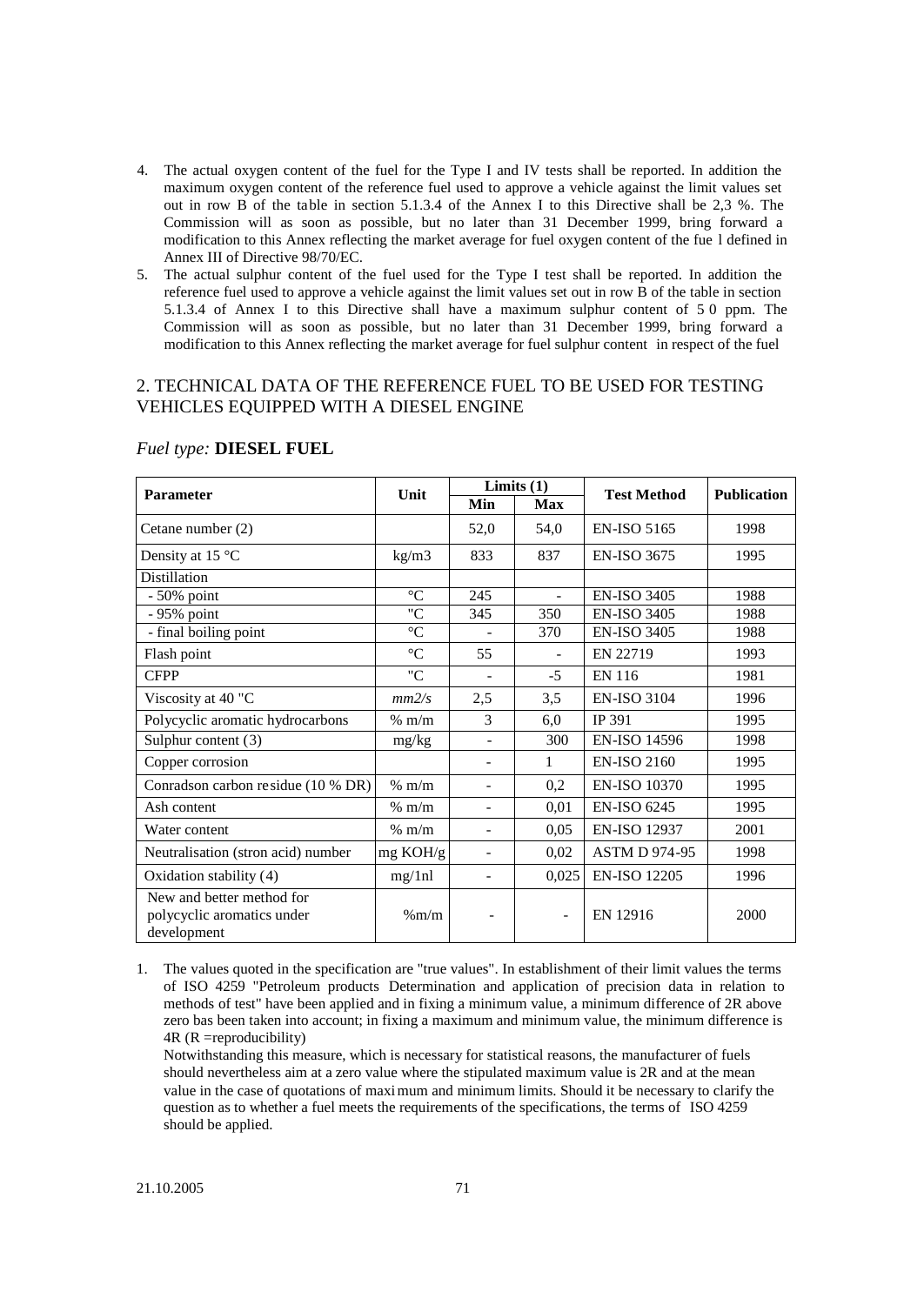- 2. The range for cetane number is not in accordance with the requirement of a mi nimum range of 4R. However, in the case of a dispute between fuel supplier and fuel user, the terms in ISO 4259 may be used to resolve such disputes provided replicate measurements, of sufficient number to archive the necessary precision, are made in prefe rence to single determinations.
- 3. The actual sulphur content of the fuel used for the Type J test shall be reported. In addition the reference fuel used to approve a vehicle against the limit values set out in row B of the table in section 5.1.3.4 of Annex I to this Directive shall have a maximum sulphur content of 50 ppm. The Commission will as soon as possible, but no later than 31 December 1999, bring forward a modification to this Annex reflecting the market average for fuel sulphur content in respect of the fuel defined in Annex III of Directive *98/70/EC.*
- 4. Even though oxidation stability is controlled, it is likely that shelf life will be limited. Advice should be sought from the supplier as to storage conditions and life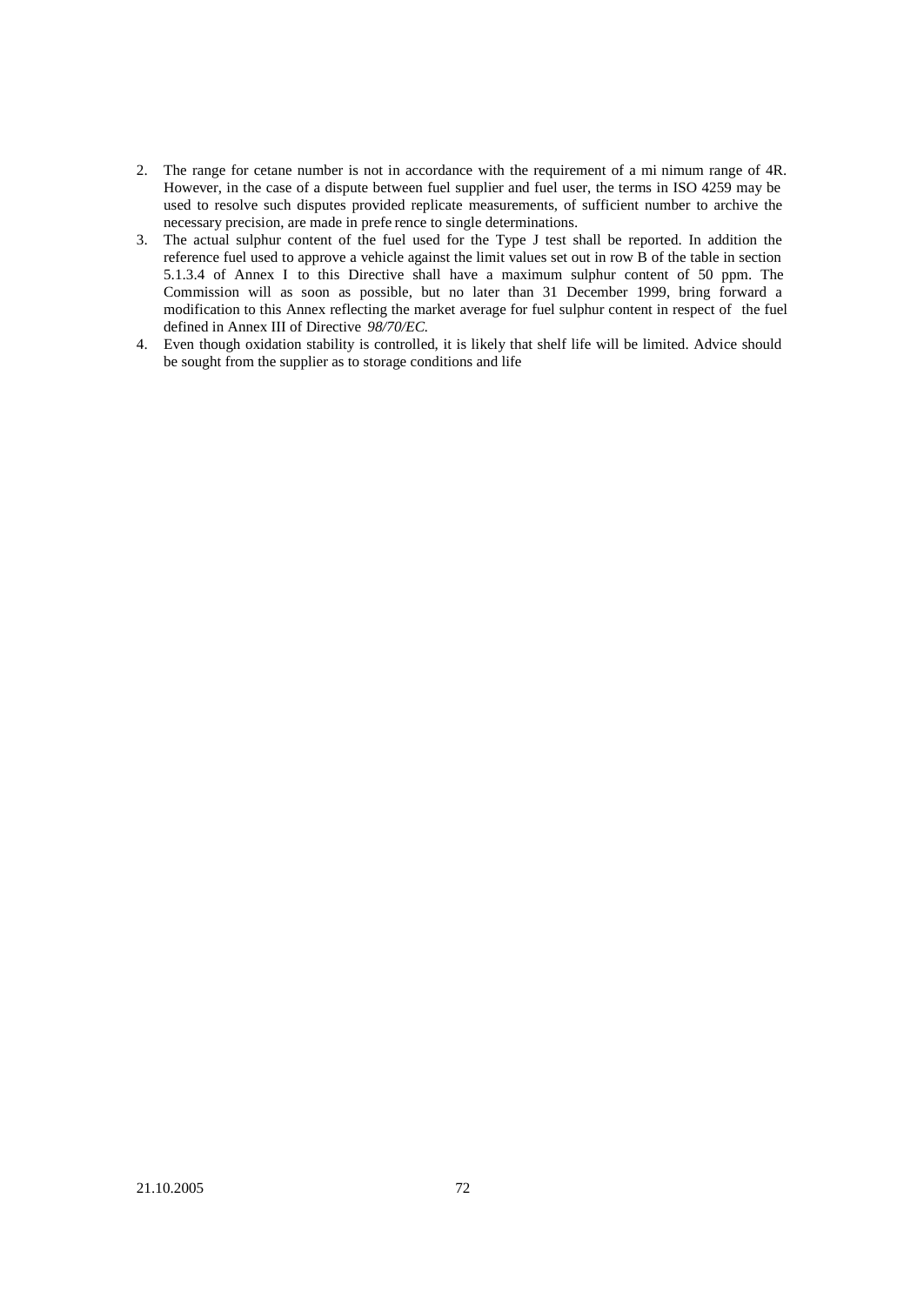# **APPENDIX 6: LIST OF NOTIFIED BODIES UNDER DIRECTIVE 2003/44/EC<sup>1</sup>**

| <b>NOTIFIED BODY</b>                                                                                                    |                                                                     | Authorised to perform conformity assessment for: |             |             |              |             |              |              |        |  |  |
|-------------------------------------------------------------------------------------------------------------------------|---------------------------------------------------------------------|--------------------------------------------------|-------------|-------------|--------------|-------------|--------------|--------------|--------|--|--|
| <b>Name</b><br>address                                                                                                  | Products/scope                                                      | <b>Module (relevant Annex)</b>                   |             |             |              |             |              |              |        |  |  |
| distinguishing<br>number                                                                                                | [relevant article]                                                  | Aa $(VI)$                                        | B (VII)     | D(IX)       | E(XVI)       | F(X)        | G (XI)       | H (XII)      | $PCA*$ |  |  |
| <b>Germanischer Lloyd AG</b><br>Vorsetzen 35<br>D-20459 Hamburg                                                         | Recreational craft<br>[art. $1.1.(a) (i)$ ]                         | $\mathbf X$                                      | $\mathbf X$ | $\mathbf X$ | $\mathbf X$  | $\mathbf X$ | $\mathbf X$  | $\mathbf X$  |        |  |  |
| Germany<br>0098                                                                                                         | Personal watercraft<br>[art. 1.1.(a) (ii)]                          | $\mathbf X$                                      | $\mathbf X$ | $\mathbf X$ | $\mathbf X$  | $\mathbf X$ | $\mathbf X$  | $\mathbf X$  |        |  |  |
| Tel: $+49.40.36.14.96.20$<br>Fax: +49.40.36.11.49.74.35<br>e-mail: brue@gl-group.com                                    | Components<br>[art. 1.1.(a) (iii)]                                  |                                                  | $\mathbf X$ | $\mathbf X$ |              | $\mathbf X$ | $\mathbf X$  | $\mathbf X$  |        |  |  |
|                                                                                                                         | <b>Exhaust emissions</b><br>[art. 1.1.(b) (i) $&$<br>$1.1(b)$ (ii)] |                                                  | $\mathbf X$ | $\mathbf X$ | $\mathbf X$  | $\mathbf X$ | $\mathbf X$  | $\mathbf X$  |        |  |  |
|                                                                                                                         | Noise emissions<br>[art. $1.1(c)$ (i), (ii),<br>$(iii)$ & $(iv)$ ]  | $\mathbf X$                                      |             |             |              |             | $\mathbf{X}$ | $\mathbf{X}$ |        |  |  |
| <b>TÜV Product Service</b><br>GmbH<br>Ridlerstrasse 65                                                                  | Recreational craft<br>[art. $1.1(a)$ (i)]                           | $\mathbf X$                                      | $\mathbf X$ | $\mathbf X$ | $\mathbf{X}$ | $\mathbf X$ | $\mathbf{X}$ | $\mathbf{X}$ |        |  |  |
| D-80339 München<br>Germany<br>0123<br>Tel: +49.89.50.08.43.35<br>$Fax: +49.89.50.08.43.35$<br>e-mail: smoesch@tuvps.com | Personal watercraft<br>[art. $1.1.(a)$ (ii)]                        | $\mathbf X$                                      | $\mathbf X$ | $\mathbf X$ | $\mathbf X$  | $\mathbf X$ | $\mathbf X$  | $\mathbf X$  |        |  |  |
|                                                                                                                         | Components<br>[art. $1.1.(a)$ (iii)]                                |                                                  | $\mathbf X$ | $\mathbf X$ |              | $\mathbf X$ | $\mathbf X$  | $\mathbf X$  |        |  |  |
|                                                                                                                         | <b>Exhaust emissions</b><br>[art. 1.1.(b) (i) $&$<br>$1.1(b)$ (ii)] |                                                  | $\mathbf X$ | $\mathbf X$ | $\mathbf X$  | $\mathbf X$ | $\mathbf X$  | $\mathbf X$  |        |  |  |
|                                                                                                                         | Noise emissions<br>[art. $1.1(c)$ (i), (ii),<br>$(iii)$ & $(iv)$ ]  | $\mathbf X$                                      |             |             |              |             | $\mathbf X$  | $\mathbf X$  |        |  |  |

\* PCA = Post Construction assessment procedure accord ing to article 8.1

 $\mathbf{1}$  $1$  Although this list has been updated at the release date of this application guide, it may not stay so over time. For a valid updated version of the list, please consult the Commission's website at following URL: http://europa.eu.int/comm/enterprise/maritime/maritime\_regulatory/directive\_03\_44.htm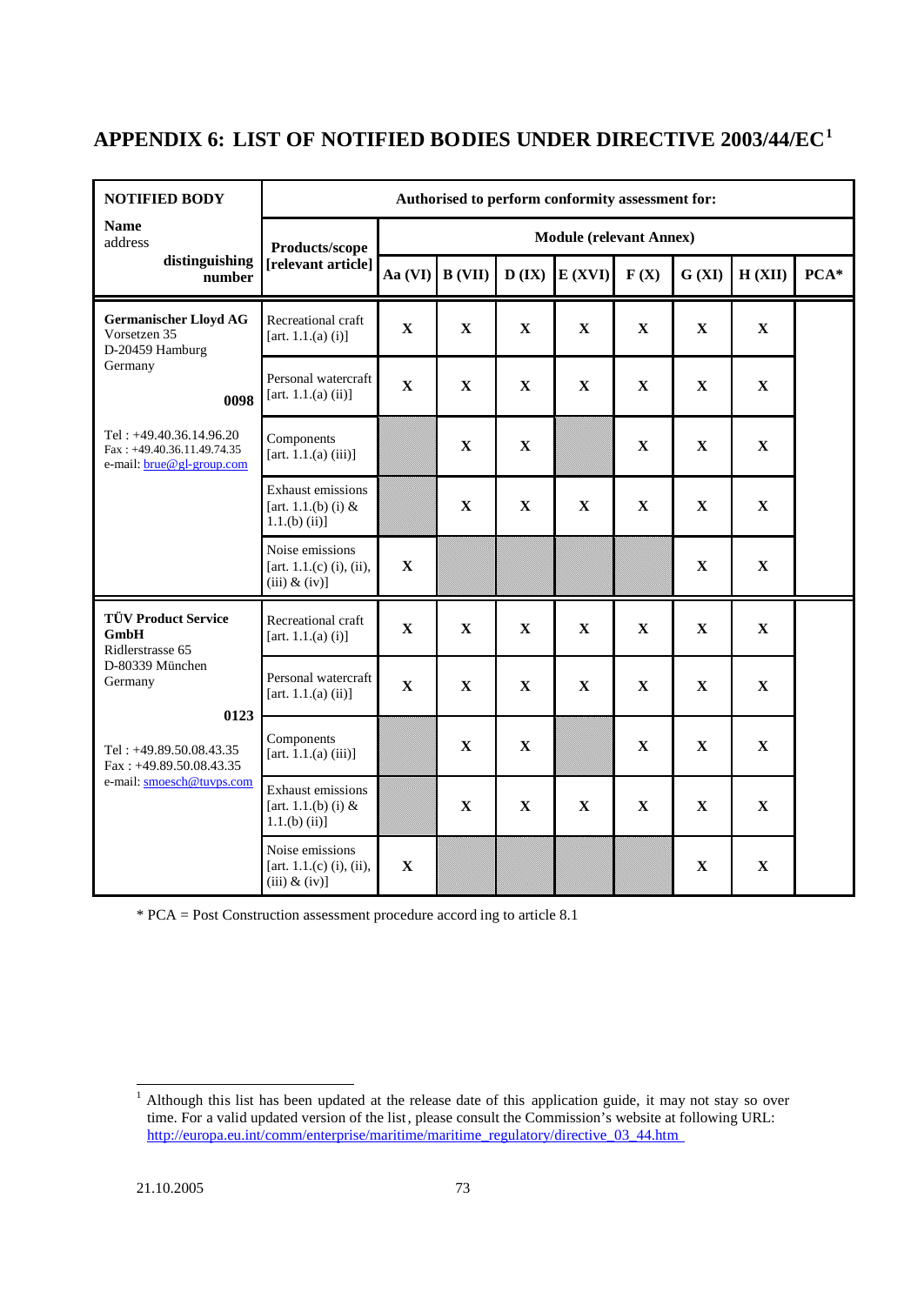| <b>NOTIFIED BODY</b>                                                                              | Authorised to perform conformity assessment for:                   |             |                |             |              |                                |             |              |             |
|---------------------------------------------------------------------------------------------------|--------------------------------------------------------------------|-------------|----------------|-------------|--------------|--------------------------------|-------------|--------------|-------------|
| <b>Name</b><br>address                                                                            | Products/scope                                                     |             |                |             |              | <b>Module (relevant Annex)</b> |             |              |             |
| distinguishing<br>number                                                                          | [relevant article]                                                 | Aa (VI)     | <b>B</b> (VII) | D(IX)       | E(XVI)       | F(X)                           | G (XI)      | H (XII)      | $PCA*$      |
| <b>Fachausschuss</b><br>Persönliche<br>Schutzausrüstungen                                         | Recreational craft<br>[art. 1.1.(a) (i)]                           | $\mathbf X$ | $\mathbf X$    |             |              | $\mathbf X$                    | $\mathbf X$ |              |             |
| Prüf- und Zertifizierungs-<br>stelle im BG-PRÜFZERT<br>Zwengenbergerstrasse 68<br>D-42781 Erkrath | Personal watercraft<br>[art. 1.1.(a) (ii)]                         | $\mathbf X$ | $\mathbf X$    |             |              | $\mathbf X$                    | $\mathbf X$ |              |             |
| 0299                                                                                              | Components<br>[art. $1.1(a)$ (iii)]                                |             | $\mathbf X$    |             |              | $\mathbf X$                    | $\mathbf X$ |              |             |
| Tel: +49 21.29.576.0<br>Fax: +49.21.29.576.99<br>e-mail:<br>peter.heffels@zs.bg23.bgnet.de        | Exhaust emissions<br>[art. 1.1.(b) (i) $&$<br>$1.1(b)$ (ii)]       |             |                |             |              |                                |             |              |             |
|                                                                                                   | Noise emissions<br>[art. $1.1(c)$ (i), (ii),<br>$(iii)$ & $(iv)$ ] | $\mathbf X$ |                |             |              |                                | $\mathbf X$ |              |             |
| <b>ANCCP</b> - Agenzia<br><b>Nazionale Certificazione</b><br>Componenti e Prodotti                | Recreational craft<br>[art. 1.1.(a) (i)]                           | $\mathbf X$ | $\mathbf X$    | $\mathbf X$ | $\mathbf X$  | $\mathbf X$                    | $\mathbf X$ | $\mathbf X$  |             |
| S.R.L.<br>Via Rombon, 11<br>I-20134 Milano                                                        | Personal watercraft<br>[art. 1.1.(a) (ii)]                         | $\mathbf X$ | $\mathbf X$    | $\mathbf X$ | $\mathbf X$  | $\mathbf X$                    | $\mathbf X$ | $\mathbf X$  |             |
| 0302<br>Tel: +39 02 2104071                                                                       | Components<br>[art. 1.1.(a) (iii)]                                 |             | $\mathbf X$    | $\mathbf X$ |              | $\mathbf X$                    | $\mathbf X$ | $\mathbf X$  | $\mathbf X$ |
| Fax: +39 02 210407218<br>e-mail:                                                                  | <b>Exhaust emissions</b><br>[art. $1.1(b)$ (i) &<br>$1.1(b)$ (ii)] |             | $\mathbf X$    | $\mathbf X$ | $\mathbf X$  | $\mathbf X$                    | $\mathbf X$ | $\mathbf X$  |             |
|                                                                                                   | Noise emissions<br>[art. 1.1.(c) (i), (ii),<br>$(iii)$ & $(iv)$ ]  | $\mathbf X$ |                |             |              |                                | $\mathbf X$ | $\mathbf X$  |             |
| <b>Instituto Giordano</b><br><b>S.P.A.</b><br>Via Rossini, 2                                      | Recreational craft<br>[art. 1.1.(a) (i)]                           | $\mathbf X$ | $\mathbf X$    | $\mathbf X$ | $\mathbf{X}$ | $\mathbf X$                    | $\mathbf X$ | $\mathbf X$  |             |
| I-47041 Bellaria Igea<br>Marina (RN)<br>0407                                                      | Personal watercraft<br>[art. 1.1.(a) (ii)]                         | $\mathbf X$ | $\mathbf X$    | $\mathbf X$ | $\mathbf{X}$ | $\mathbf X$                    | $\mathbf X$ | $\mathbf{X}$ |             |
| Tel: $+390541343030$<br>Fax: +39 0541 345540                                                      | Components<br>[art. 1.1.(a) (iii)]                                 |             | $\mathbf X$    | $\mathbf X$ |              | $\mathbf X$                    | $\mathbf X$ | $\mathbf X$  | $\mathbf X$ |
| e-mail:                                                                                           | Exhaust emissions<br>[art. $1.1(b)$ (i) &<br>$1.1(b)$ (ii)]        |             | $\mathbf X$    | $\mathbf X$ | $\mathbf X$  | $\mathbf X$                    | $\mathbf X$ | $\mathbf{X}$ |             |
|                                                                                                   | Noise emissions<br>[art. $1.1(c)$ (i), (ii),<br>$(iii)$ & $(iv)$ ] | $\mathbf X$ |                |             |              |                                | $\mathbf X$ | $\mathbf{X}$ |             |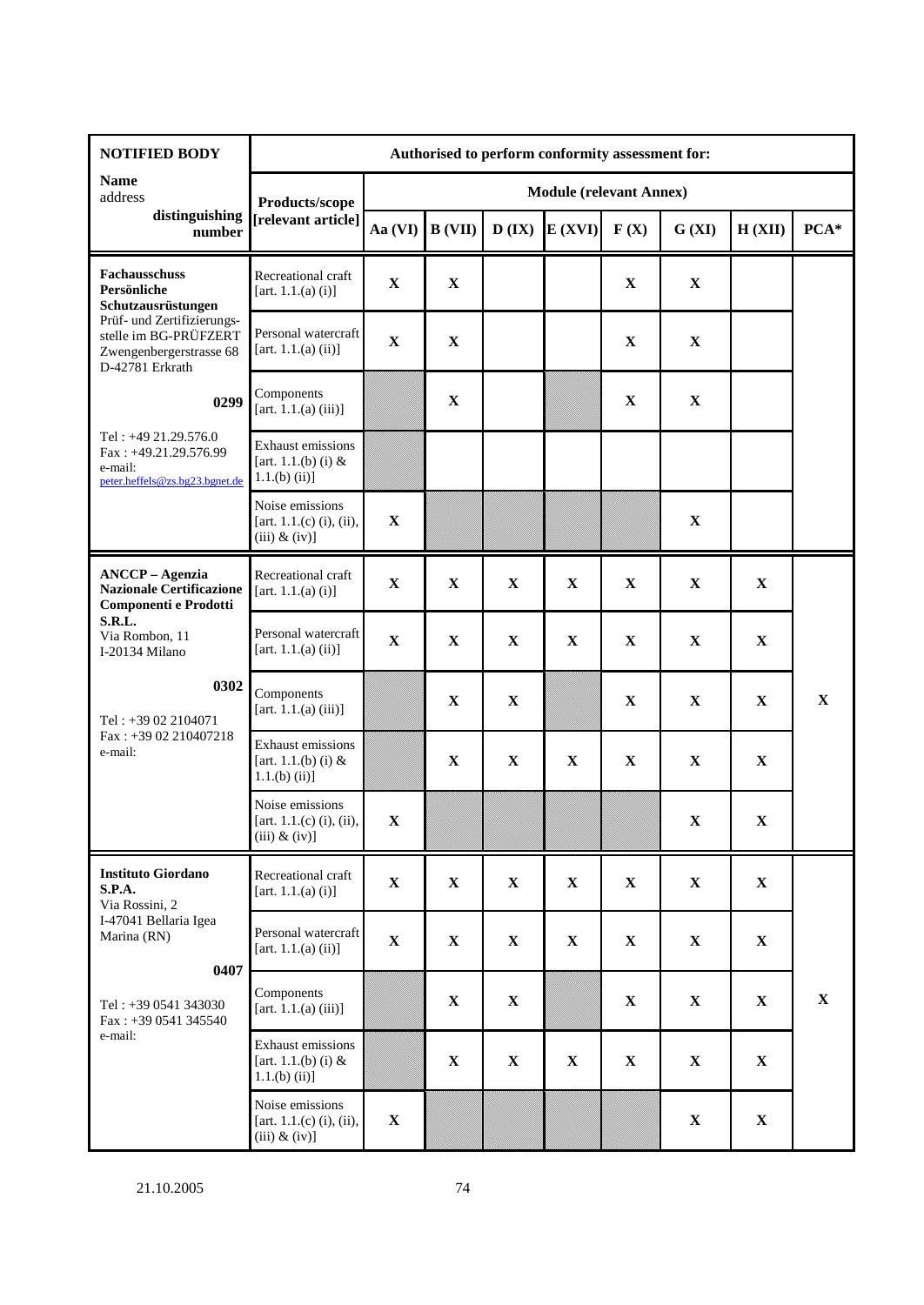| <b>NOTIFIED BODY</b>                                                                    |                                                                     | Authorised to perform conformity assessment for: |             |             |             |                                |             |             |             |
|-----------------------------------------------------------------------------------------|---------------------------------------------------------------------|--------------------------------------------------|-------------|-------------|-------------|--------------------------------|-------------|-------------|-------------|
| <b>Name</b><br>address                                                                  | Products/scope                                                      |                                                  |             |             |             | <b>Module (relevant Annex)</b> |             |             |             |
| distinguishing<br>number                                                                | [relevant article]                                                  | Aa (VI)                                          | B (VII)     | D(IX)       | E(XVI)      | F(X)                           | G (XI)      | H (XII)     | $PCA*$      |
| <b>RINA S.P.A</b><br>Via Corsica, 12<br>I-16128 Genova                                  | Recreational craft<br>[art. 1.1.(a) (i)]                            | $\mathbf X$                                      | $\mathbf X$ | $\mathbf X$ | $\mathbf X$ | $\mathbf X$                    | $\mathbf X$ | $\mathbf X$ |             |
| 0474                                                                                    | Personal watercraft<br>[art. 1.1.(a) (ii)]                          | $\mathbf X$                                      | $\mathbf X$ | $\mathbf X$ | $\mathbf X$ | $\mathbf X$                    | $\mathbf X$ | $\mathbf X$ |             |
| Tel: +39 010 5385501<br>Fax: +39 010 5351577<br>e-mail:                                 | Components<br>[art. $1.1(a)$ (iii)]                                 |                                                  | $\mathbf X$ | $\mathbf X$ |             | $\mathbf X$                    | $\mathbf X$ | $\mathbf X$ | $\mathbf X$ |
|                                                                                         | <b>Exhaust emissions</b><br>[art. $1.1.(b)$ (i) &<br>$1.1(b)$ (ii)] |                                                  | $\mathbf X$ | $\mathbf X$ | $\mathbf X$ | $\mathbf X$                    | $\mathbf X$ | $\mathbf X$ |             |
|                                                                                         | Noise emissions<br>[art. $1.1(c)$ (i), (ii),<br>$(iii)$ & $(iv)$ ]  | $\mathbf X$                                      |             |             |             |                                | $\mathbf X$ | $\mathbf X$ |             |
| SNCH - Société<br>Nationale de<br><b>Certification et</b>                               | Recreational craft<br>[art. 1.1.(a) (i)]                            | $\mathbf X$                                      | $\mathbf X$ | $\mathbf X$ | $\mathbf X$ | $\mathbf X$                    | $\mathbf X$ | $\mathbf X$ |             |
| d'Homologation s.à.r.l.<br><b>B.P. 23</b><br>11, rue de Luxembourg<br>L-5201 Sandweiler | Personal watercraft<br>[art. $1.1.(a)$ (ii)]                        | $\mathbf X$                                      | $\mathbf X$ | $\mathbf X$ | $\mathbf X$ | $\mathbf X$                    | $\mathbf X$ | $\mathbf X$ |             |
| 0499                                                                                    | Components<br>[art. $1.1(a)$ (iii)]                                 |                                                  | $\mathbf X$ | $\mathbf X$ |             | $\mathbf X$                    | $\mathbf X$ | $\mathbf X$ |             |
| Tel: +352-357214-250<br>$Fax: +352-357214-244$<br>e-mail: info@snch.lu                  | <b>Exhaust emissions</b><br>[art. $1.1(b)$ (i) &<br>$1.1(b)$ (ii)]  |                                                  | $\mathbf X$ | $\mathbf X$ | $\mathbf X$ | $\mathbf X$                    | $\mathbf X$ | $\mathbf X$ |             |
|                                                                                         | Noise emissions<br>[art. $1.1(c)$ (i), (ii),<br>$(iii)$ & $(iv)$ ]  | $\mathbf X$                                      |             |             |             |                                | $\mathbf X$ | $\mathbf X$ |             |
| <b>Lloyd's Register Quality</b><br><b>Assurance GmbH</b><br>Mönckebergstraße 27         | Recreational craft<br>[art. 1.1.(a) (i)]                            | $\mathbf X$                                      | $\mathbf X$ | $\mathbf X$ | $\mathbf X$ | $\mathbf X$                    | $\mathbf X$ | $\mathbf X$ |             |
| D-20095 Hamburg<br>0525                                                                 | Personal watercraft<br>[art. 1.1.(a) (ii)]                          | $\mathbf X$                                      | $\mathbf X$ | $\mathbf X$ | $\mathbf X$ | $\mathbf X$                    | $\mathbf X$ | $\mathbf X$ |             |
| Tel: +49.40.328107.240<br>$Fax: +49.40.328107.250$<br>e-mail:                           | Components<br>[art. $1.1.(a)$ (iii)]                                |                                                  | $\mathbf X$ | $\mathbf X$ |             | $\mathbf X$                    | $\mathbf X$ | $\mathbf X$ |             |
| hamburg-yacht-service@lr.org                                                            | Exhaust emissions<br>[art. $1.1(b)$ (i) &<br>$1.1(b)$ (ii)]         |                                                  | $\mathbf X$ | $\mathbf X$ | $\mathbf X$ | $\mathbf{X}$                   | $\mathbf X$ | $\mathbf X$ |             |
|                                                                                         | Noise emissions<br>[art. $1.1(c)$ (i), (ii),<br>$(iii)$ & $(iv)$ ]  | $\mathbf X$                                      |             |             |             |                                | $\mathbf X$ | $\mathbf X$ |             |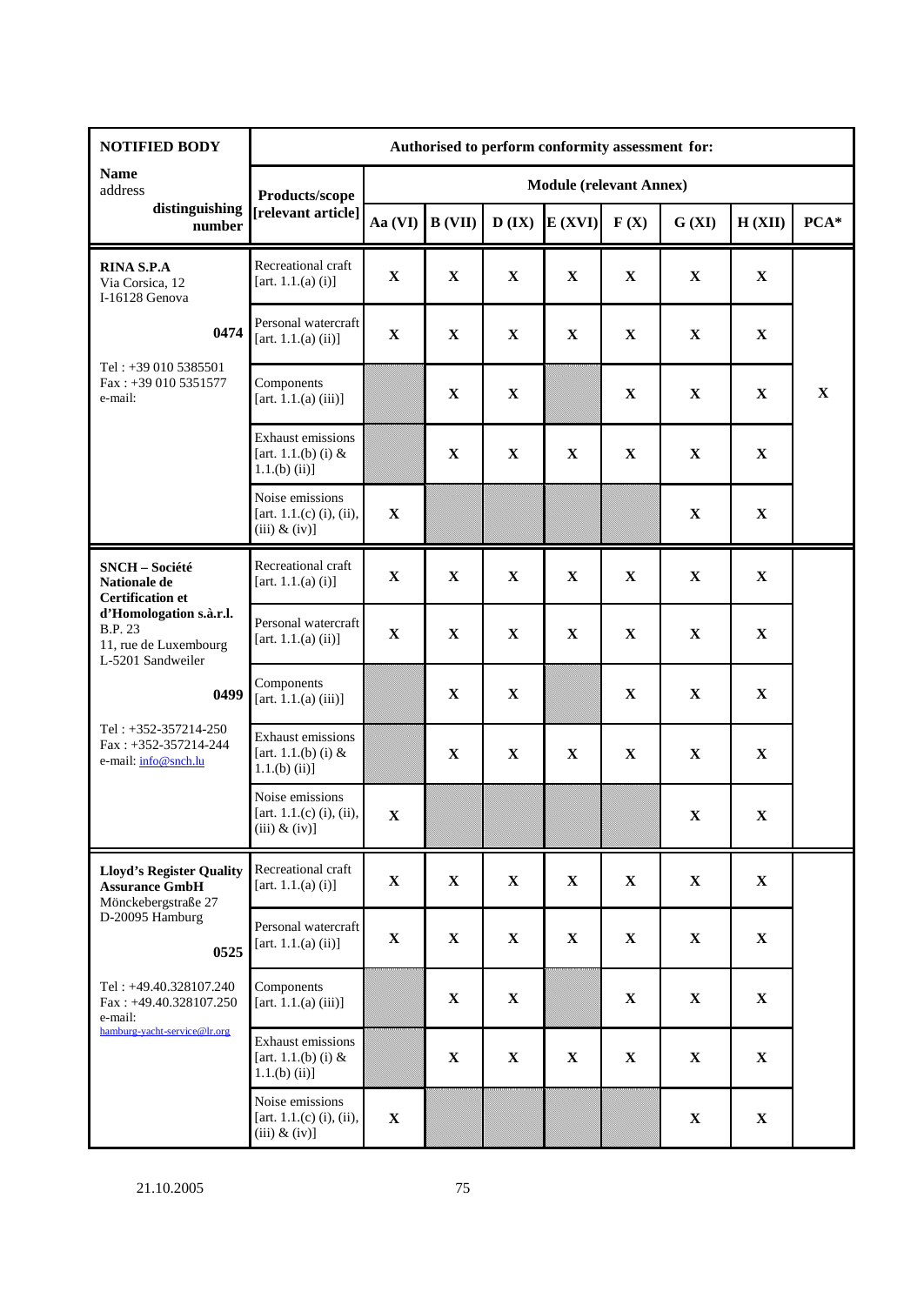| <b>NOTIFIED BODY</b>                                                    | Authorised to perform conformity assessment for:                    |             |             |             |                                                    |                                |             |             |             |
|-------------------------------------------------------------------------|---------------------------------------------------------------------|-------------|-------------|-------------|----------------------------------------------------|--------------------------------|-------------|-------------|-------------|
| <b>Name</b><br>address                                                  | Products/scope                                                      |             |             |             |                                                    | <b>Module (relevant Annex)</b> |             |             |             |
| distinguishing<br>number                                                | [relevant article]                                                  | Aa (VI)     | B (VII)     |             | $\mathbf{D}(\mathbf{IX}) \mathbf{E}(X\mathbf{VI})$ | F(X)                           | G (XI)      | H (XII)     | $PCA*$      |
| VTT Tuotteet ja<br><b>Tuotantoo</b><br>(VTT Industrial Systems)         | Recreational craft<br>[art. 1.1.(a) (i)]                            | $\mathbf X$ | $\mathbf X$ | $\mathbf X$ | $\mathbf X$                                        | $\mathbf X$                    | $\mathbf X$ | $\mathbf X$ |             |
| PL 1705<br><b>FIN-0244 VTT</b><br>Finland                               | Personal watercraft<br>[art. 1.1.(a) (ii)]                          | $\mathbf X$ | $\mathbf X$ | $\mathbf X$ | $\mathbf X$                                        | $\mathbf X$                    | $\mathbf X$ | $\mathbf X$ |             |
| 0537<br>Tel: $+358-9-4561$                                              | Components<br>[art. $1.1.(a)$ (iii)]                                |             | $\mathbf X$ | $\mathbf X$ |                                                    | $\mathbf X$                    | $\mathbf X$ | $\mathbf X$ | $\mathbf X$ |
| $Fax: +358-9-456815$<br>e-mail:                                         | <b>Exhaust emissions</b><br>[art. 1.1.(b) (i) $&$<br>$1.1(b)$ (ii)] |             | $\mathbf X$ | $\mathbf X$ | $\mathbf X$                                        | $\mathbf X$                    | $\mathbf X$ | $\mathbf X$ |             |
|                                                                         | Noise emissions<br>[art. $1.1(c)$ (i), (ii),<br>$(iii)$ & $(iv)$ ]  | $\mathbf X$ |             |             |                                                    |                                | $\mathbf X$ | $\mathbf X$ |             |
| Det Norske Veritas AS<br>(DNV)<br>Veritasveien 1                        | Recreational craft<br>[art. $1.1.(a)$ (i)]                          | $\mathbf X$ | $\mathbf X$ | $\mathbf X$ | $\mathbf X$                                        | $\mathbf X$                    | $\mathbf X$ | $\mathbf X$ |             |
| N 1322 Høvik<br>Norway<br>0575                                          | Personal watercraft<br>[art. 1.1.(a) (ii)]                          | $\mathbf X$ | $\mathbf X$ | $\mathbf X$ | $\mathbf X$                                        | $\mathbf X$                    | $\mathbf X$ | $\mathbf X$ |             |
| Tel: +47.67579900<br>Fax: +4767579911<br>e-mail:                        | Components<br>[art. $1.1.(a)$ (iii)]                                |             | $\mathbf X$ | $\mathbf X$ |                                                    | X                              | $\mathbf X$ | $\mathbf X$ | $\mathbf X$ |
|                                                                         | <b>Exhaust emissions</b><br>[art. $1.1(b)$ (i) &<br>$1.1(b)$ (ii)]  |             | $\mathbf X$ | $\mathbf X$ | $\mathbf X$                                        | $\mathbf X$                    | $\mathbf X$ | $\mathbf X$ |             |
|                                                                         | Noise emissions<br>[art. $1.1(c)$ (i), (ii),<br>$(iii)$ & $(iv)$ ]  | $\mathbf X$ |             |             |                                                    |                                | $\mathbf X$ | $\mathbf X$ |             |
| <b>International Marine</b><br><b>Certification Institute</b><br>(IMCI) | Recreational craft<br>[art. $1.1.(a) (i)$ ]                         | $\mathbf X$ | $\mathbf X$ |             |                                                    | $\mathbf X$                    | $\mathbf X$ |             |             |
| Rue Abbé Cuypers 3<br>B-1040 Bruxelles<br>Belgium                       | Personal watercraft<br>[art. 1.1.(a) (ii)]                          | $\mathbf X$ | $\mathbf X$ |             |                                                    | $\mathbf X$                    | $\mathbf X$ |             |             |
| 0609<br>Tel: +32 (0)27416836                                            | Components<br>[art. 1.1.(a) (iii)]                                  |             | $\mathbf X$ |             |                                                    | $\mathbf X$                    | $\mathbf X$ |             | $\mathbf X$ |
| Fax: $+32(0)27412418$<br>e-mail: info@imci.org                          | Exhaust emissions<br>[art. $1.1(b)$ (i) &<br>$1.1(b)$ (ii)]         |             | $\mathbf X$ |             |                                                    | $\mathbf X$                    | $\mathbf X$ |             |             |
|                                                                         | Noise emissions<br>[art. $1.1(c)$ (i), (ii),<br>$(iii)$ & $(iv)$ ]  | $\mathbf X$ |             |             |                                                    |                                | $\mathbf X$ |             |             |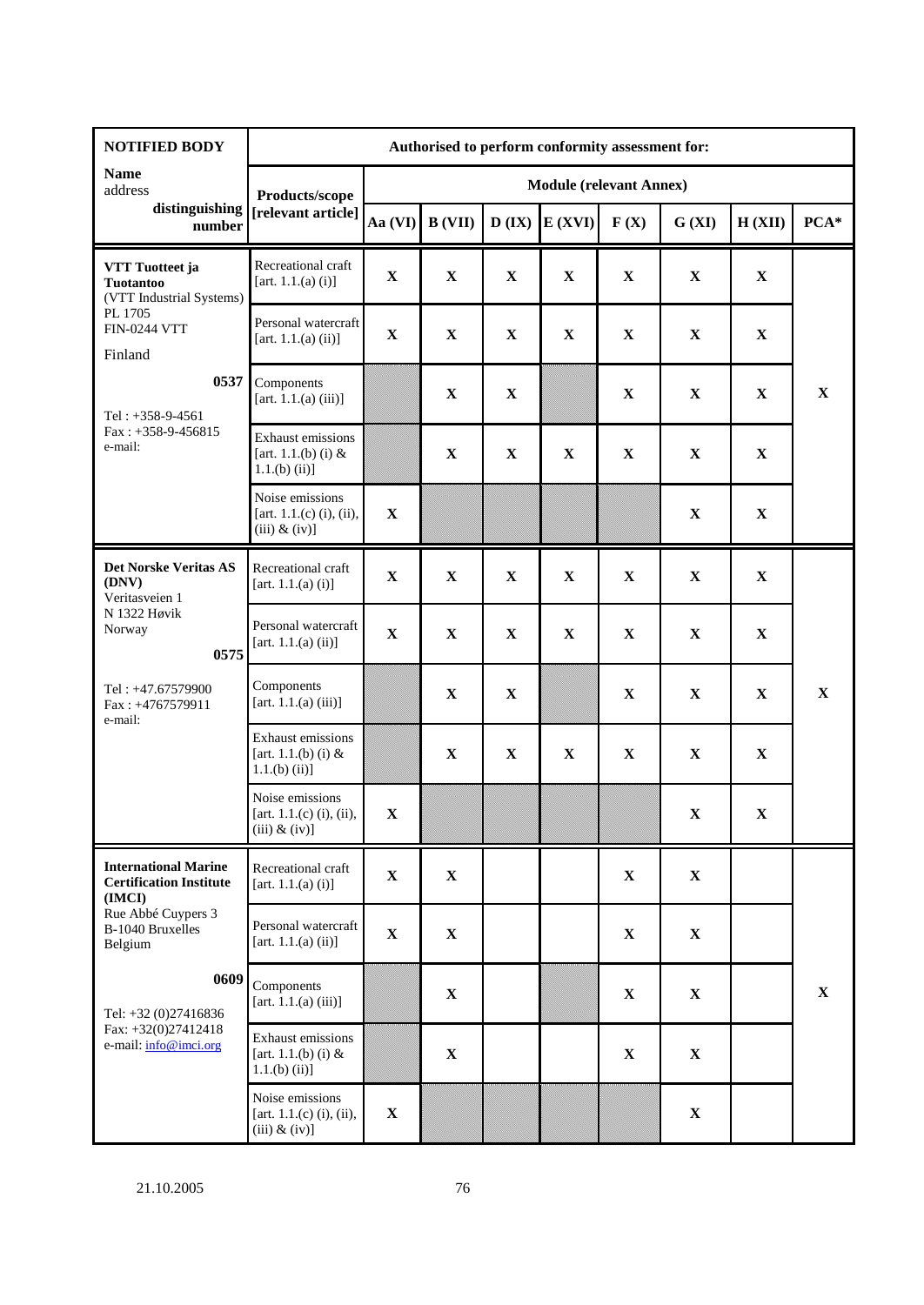| <b>NOTIFIED BODY</b>                                                    | Authorised to perform conformity assessment for:                    |                                |             |             |             |             |             |              |             |  |  |
|-------------------------------------------------------------------------|---------------------------------------------------------------------|--------------------------------|-------------|-------------|-------------|-------------|-------------|--------------|-------------|--|--|
| <b>Name</b><br>address                                                  |                                                                     | <b>Module (relevant Annex)</b> |             |             |             |             |             |              |             |  |  |
| distinguishing<br>number                                                | Products/scope<br>[relevant article]]                               | Aa (VI)                        | B (VII)     | $D$ (IX)    | E(XVI)      | F(X)        | G (XI)      | H(XII)       | $PCA*$      |  |  |
| <b>Nederlands</b><br>Keuringsinstituut voor<br>Pleziervaartuigen (NKIP) | Recreational craft<br>[art. $1.1.(a) (i)$ ]                         | $\mathbf X$                    | $\mathbf X$ |             |             | $\mathbf X$ | $\mathbf X$ |              |             |  |  |
| Postbus 65<br>NL-8500 AB Joure<br>Netherlands                           | Personal watercraft<br>[art. $1.1.(a)$ (ii)]                        | $\mathbf X$                    | $\mathbf X$ |             |             | $\mathbf X$ | $\mathbf X$ |              |             |  |  |
| 0613<br>Tel: $+31 - 513484348$                                          | Components<br>[art. 1.1.(a) (iii)]                                  |                                | $\mathbf X$ |             |             | $\mathbf X$ | $\mathbf X$ |              |             |  |  |
| $Fax: +31 - 513484343$<br>e-mail: info@nkip.nl                          | <b>Exhaust emissions</b><br>[art. 1.1.(b) (i) $&$<br>$1.1(b)$ (ii)] |                                | $\mathbf X$ |             |             | $\mathbf X$ | $\mathbf X$ |              |             |  |  |
|                                                                         | Noise emissions<br>[art. $1.1(c)$ (i), (ii),<br>$(iii)$ & $(iv)$ ]  | $\mathbf X$                    |             |             |             |             | $\mathbf X$ |              |             |  |  |
| <b>European Certification</b><br><b>Bureau Nederland BV</b><br>(ECB)    | Recreational craft<br>[art. $1.1.(a) (i)$ ]                         | $\mathbf X$                    | $\mathbf X$ |             |             | $\mathbf X$ | $\mathbf X$ |              |             |  |  |
| Julianaweg 224A<br>NL-1131 NW Volendam<br>Nederland                     | Personal watercraft<br>[art. $1.1.(a)$ (ii)]                        | $\mathbf X$                    | $\mathbf X$ |             |             | $\mathbf X$ | $\mathbf X$ |              |             |  |  |
| 0614<br>Tel: +31.299323123                                              | Components<br>[art. 1.1.(a) (iii)]                                  |                                | $\mathbf X$ |             |             | $\mathbf X$ | $\mathbf X$ |              | $\mathbf X$ |  |  |
| Fax: +31.299323023<br>e-mail: info@ECB.nl                               | <b>Exhaust emissions</b><br>[art. 1.1.(b) (i) $&$<br>$1.1(b)$ (ii)] |                                | $\mathbf X$ |             |             | $\mathbf X$ | $\mathbf X$ |              |             |  |  |
|                                                                         | Noise emissions<br>[art. $1.1(c)$ (i), (ii),<br>$(iii)$ & $(iv)$ ]  | $\mathbf X$                    |             |             |             |             | $\mathbf X$ |              |             |  |  |
| <b>Luxcontrol SA</b><br>1, avenue des Terres<br>Rouges                  | Recreational craft<br>[art. $1.1.(a) (i)$ ]                         | $\mathbf X$                    | $\mathbf X$ | $\mathbf X$ | $\mathbf X$ | $\mathbf X$ | $\mathbf X$ | $\mathbf{X}$ |             |  |  |
| BP 349<br>L-4004 Esch-sur-Alzette<br>Luxembourg                         | Personal watercraft<br>[art. 1.1.(a) (ii)]                          | $\mathbf X$                    | $\mathbf X$ | $\mathbf X$ | $\mathbf X$ | $\mathbf X$ | $\mathbf X$ | $\mathbf X$  |             |  |  |
| 0882<br>Tel: $+352-547711-222$                                          | Components<br>[art. 1.1.(a) (iii)]                                  |                                | $\mathbf X$ | $\mathbf X$ |             | $\mathbf X$ | $\mathbf X$ | $\mathbf X$  |             |  |  |
| Fax: $+352 - 547711 - 203$<br>e-mail:<br>hom@luxcontrol.com             | Exhaust emissions<br>[art. 1.1.(b) (i) $&$<br>$1.1(b)$ (ii)]        |                                | $\mathbf X$ | $\mathbf X$ | $\mathbf X$ | $\mathbf X$ | $\mathbf X$ | $\mathbf X$  |             |  |  |
|                                                                         | Noise emissions<br>[art. $1.1(c)$ (i), (ii),<br>$(iii)$ & $(iv)$ ]  | $\mathbf X$                    |             |             |             |             | $\mathbf X$ | $\mathbf X$  |             |  |  |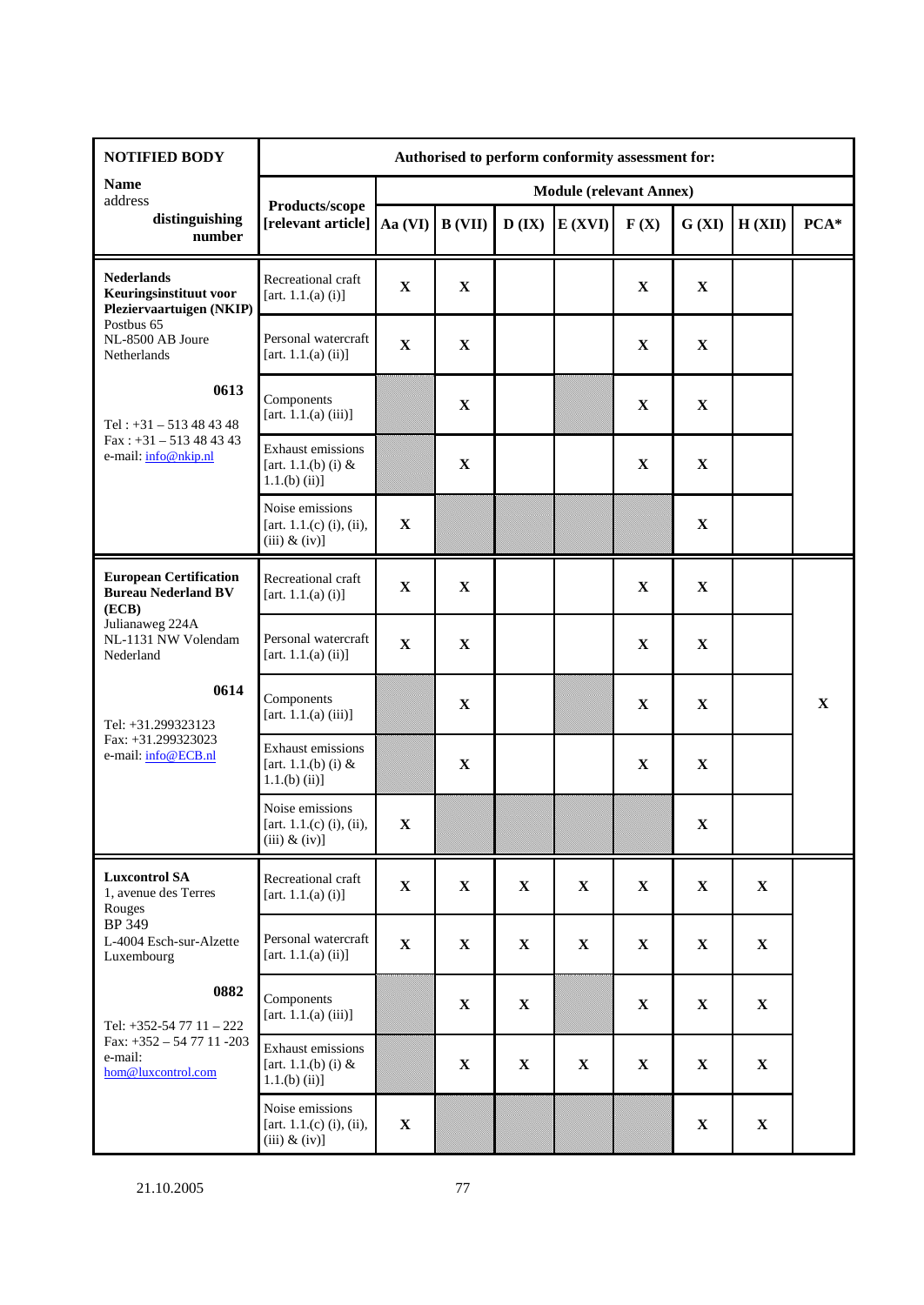| <b>NOTIFIED BODY</b>                                                                                                                                                                                                                                                                                                                                                                                                                                                                       | Authorised to perform conformity assessment for:                    |             |                |              |                                |             |             |              |             |
|--------------------------------------------------------------------------------------------------------------------------------------------------------------------------------------------------------------------------------------------------------------------------------------------------------------------------------------------------------------------------------------------------------------------------------------------------------------------------------------------|---------------------------------------------------------------------|-------------|----------------|--------------|--------------------------------|-------------|-------------|--------------|-------------|
| <b>Name</b><br>address                                                                                                                                                                                                                                                                                                                                                                                                                                                                     |                                                                     |             |                |              | <b>Module (relevant Annex)</b> |             |             |              |             |
| distinguishing<br>number                                                                                                                                                                                                                                                                                                                                                                                                                                                                   | Products/scope<br>[relevant article]                                | Aa (VI)     | <b>B</b> (VII) | $D$ (IX)     | E(XVI)                         | F(X)        | G (XI)      | H (XII)      | $PCA*$      |
| <b>Udicer Nautitest S.A.S.</b><br>Via riviera del Brenta, 12<br>I-30032 Fiesso d'Artico                                                                                                                                                                                                                                                                                                                                                                                                    | Recreational craft<br>[art. 1.1.(a) (i)]                            | $\mathbf X$ | $\mathbf X$    | $\mathbf X$  | $\mathbf X$                    | $\mathbf X$ | $\mathbf X$ | $\mathbf X$  |             |
| (VE)<br>0966                                                                                                                                                                                                                                                                                                                                                                                                                                                                               | Personal watercraft<br>[art. $1.1.(a)$ (ii)]                        | $\mathbf X$ | $\mathbf X$    | $\mathbf X$  | $\mathbf X$                    | $\mathbf X$ | $\mathbf X$ | $\mathbf X$  |             |
| Tel: +39 041 5161880<br>$Fax: +390415169478$<br>e-mail:                                                                                                                                                                                                                                                                                                                                                                                                                                    | Components<br>[art. 1.1.(a) (iii)]                                  |             | $\mathbf X$    | $\mathbf{X}$ |                                | $\mathbf X$ | $\mathbf X$ | $\mathbf X$  | $\mathbf X$ |
|                                                                                                                                                                                                                                                                                                                                                                                                                                                                                            | <b>Exhaust emissions</b><br>[art. 1.1.(b) (i) $&$<br>$1.1(b)$ (ii)] |             | $\mathbf X$    | $\mathbf X$  | $\mathbf X$                    | $\mathbf X$ | $\mathbf X$ | $\mathbf X$  |             |
|                                                                                                                                                                                                                                                                                                                                                                                                                                                                                            | Noise emissions<br>[art. $1.1(c)$ (i), (ii),<br>$(iii)$ & $(iv)$ ]  | $\mathbf X$ |                |              |                                |             | $\mathbf X$ | $\mathbf X$  |             |
| <b>AV Technology Limited</b><br>AV Tech House<br>Birdhall Lane, Cheadle                                                                                                                                                                                                                                                                                                                                                                                                                    | Recreational craft<br>[art. 1.1.(a) (i)]                            |             |                |              |                                |             |             |              |             |
| Heath<br>Stockport<br>Cheshire SK3 0XU<br><b>United Kingdom</b>                                                                                                                                                                                                                                                                                                                                                                                                                            | Personal watercraft<br>[art. 1.1.(a) (ii)]                          |             |                |              |                                |             |             |              |             |
| 1067                                                                                                                                                                                                                                                                                                                                                                                                                                                                                       | Components<br>[art. 1.1.(a) (iii)]                                  |             |                |              |                                |             |             |              |             |
| Tel: +44 161 491 2222<br>Fax: +44 161 428 0127<br>e-mail:<br>alanmatthews@avtechnology.                                                                                                                                                                                                                                                                                                                                                                                                    | <b>Exhaust emissions</b><br>[art. $1.1(b)$ (i) &<br>$1.1(b)$ (ii)]  |             |                |              |                                |             |             |              |             |
| $\frac{\text{c} \cdot \text{c} \cdot \text{c} \cdot \text{c} \cdot \text{c} \cdot \text{c} \cdot \text{c} \cdot \text{c} \cdot \text{c} \cdot \text{c} \cdot \text{c} \cdot \text{c} \cdot \text{c} \cdot \text{c} \cdot \text{c} \cdot \text{c} \cdot \text{c} \cdot \text{c} \cdot \text{c} \cdot \text{c} \cdot \text{c} \cdot \text{c} \cdot \text{c} \cdot \text{c} \cdot \text{c} \cdot \text{c} \cdot \text{c} \cdot \text{c} \cdot \text{c} \cdot \text{c} \cdot \text{c} \cdot \$ | Noise emissions<br>[art. $1.1(c)$ (i), (ii),<br>$(iii)$ & $(iv)$ ]  | $\mathbf X$ |                |              |                                |             |             |              |             |
| Polski Rejestr Statków<br><b>S.A. (PRS)</b><br>al. Gen Józefa Hallera 126                                                                                                                                                                                                                                                                                                                                                                                                                  | Recreational craft<br>[art. 1.1.(a) (i)]                            | $\mathbf X$ | $\mathbf X$    | $\mathbf X$  | $\mathbf X$                    | $\mathbf X$ | $\mathbf X$ | $\mathbf{X}$ |             |
| PL-80-416 Gda• sk<br>Poland<br>1463                                                                                                                                                                                                                                                                                                                                                                                                                                                        | Personal watercraft<br>[art. $1.1.(a)$ (ii)]                        | $\mathbf X$ | $\mathbf X$    | $\mathbf X$  | $\mathbf X$                    | $\mathbf X$ | $\mathbf X$ | $\mathbf X$  |             |
| Tel: +48.58.3461700<br>Fax: +48.58.3460392                                                                                                                                                                                                                                                                                                                                                                                                                                                 | Components<br>[art. 1.1.(a) (iii)]                                  |             | $\mathbf X$    | $\mathbf X$  |                                | $\mathbf X$ | $\mathbf X$ | $\mathbf X$  | $\mathbf X$ |
| e-mail: enquiries@vca.gov.uk                                                                                                                                                                                                                                                                                                                                                                                                                                                               | <b>Exhaust emissions</b><br>[art. $1.1(b)$ (i) &<br>$1.1(b)$ (ii)]  |             |                |              |                                |             |             |              |             |
|                                                                                                                                                                                                                                                                                                                                                                                                                                                                                            | Noise emissions<br>[art. $1.1(c)$ (i), (ii),<br>$(iii)$ & $(iv)$ ]  | $\mathbf X$ |                |              |                                |             | $\mathbf X$ | $\mathbf X$  |             |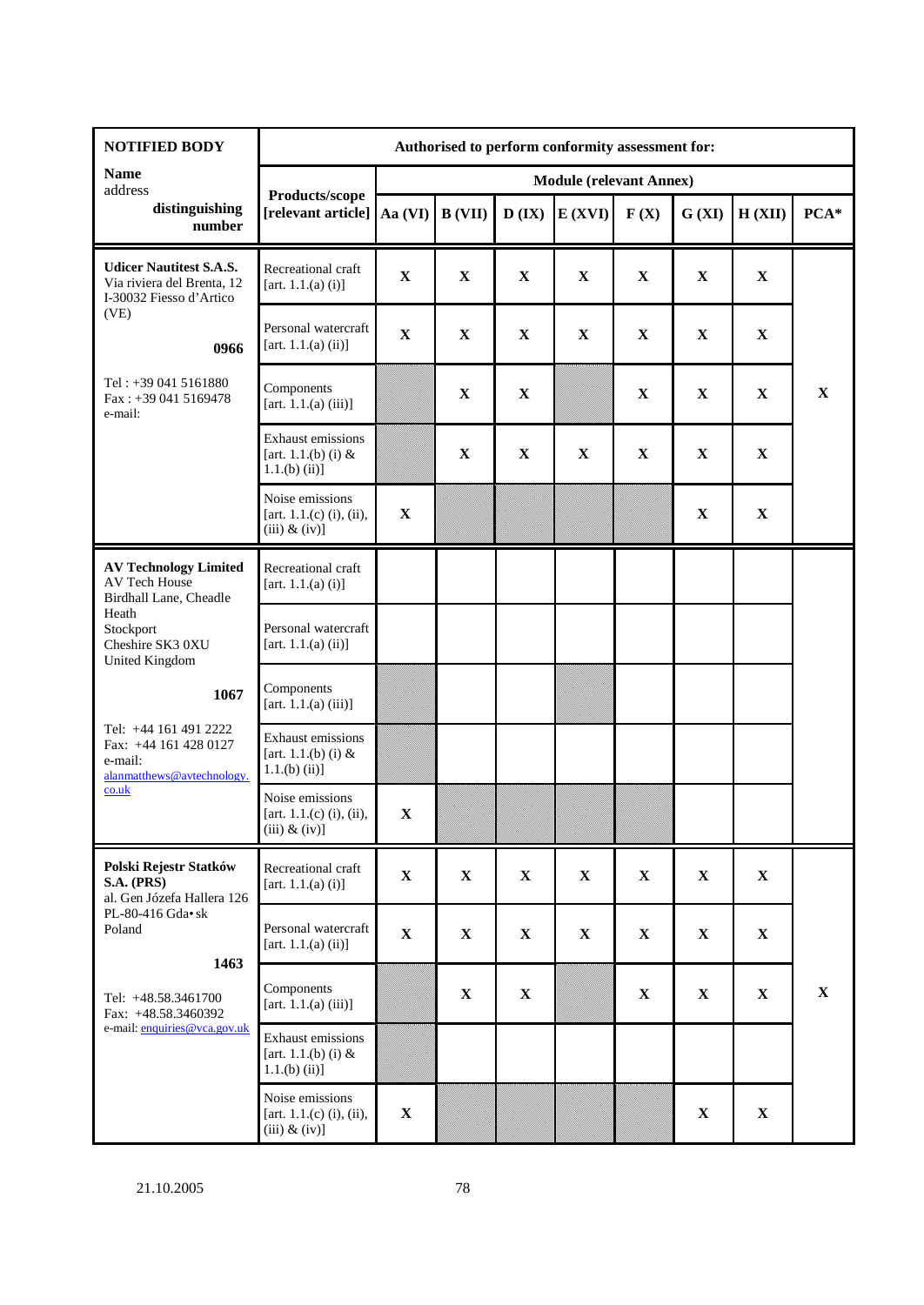| <b>NOTIFIED BODY</b>                                                       | Authorised to perform conformity assessment for:                    |                                |              |             |                                                    |             |             |             |             |  |  |  |
|----------------------------------------------------------------------------|---------------------------------------------------------------------|--------------------------------|--------------|-------------|----------------------------------------------------|-------------|-------------|-------------|-------------|--|--|--|
| <b>Name</b><br>address                                                     | Products/scope                                                      | <b>Module (relevant Annex)</b> |              |             |                                                    |             |             |             |             |  |  |  |
| distinguishing<br>number                                                   | [relevant article]                                                  | Aa (VI)                        | B (VII)      |             | $\mathbf{D}(\mathbf{IX}) \mathbf{E}(X\mathbf{VI})$ | F(X)        | G (XI)      | H (XII)     | $PCA*$      |  |  |  |
| <b>The Vehicle</b><br><b>Certification Agency</b><br>1 The Eastgate Office | Recreational craft<br>[art. $1.1.(a) (i)$ ]                         |                                |              |             |                                                    |             |             |             |             |  |  |  |
| Centre<br>Bristol BS5 6XX<br><b>United Kingdom</b>                         | Personal watercraft<br>[art. $1.1.(a)$ (ii)]                        |                                |              |             |                                                    |             |             |             |             |  |  |  |
| 1580<br>Tel: +44 117 951 5151<br>Fax: +44 117 9524 103                     | Components<br>[art. $1.1.(a)$ (iii)]                                |                                |              |             |                                                    |             |             |             |             |  |  |  |
| e-mail:<br>enquiries@vca.gov.uk                                            | <b>Exhaust emissions</b><br>[art. $1.1.(b)$ (i) &<br>$1.1(b)$ (ii)] |                                | $\mathbf X$  | $\mathbf X$ | $\mathbf{X}$                                       | $\mathbf X$ | $\mathbf X$ | $\mathbf X$ |             |  |  |  |
|                                                                            | Noise emissions<br>[art. $1.1(c)$ (i), (ii),<br>$(iii)$ & $(iv)$ ]  | $\mathbf X$                    |              |             |                                                    |             | $\mathbf X$ | $\mathbf X$ |             |  |  |  |
| <b>Royal Yachting</b><br><b>Association (RYA)</b><br><b>RYA</b> House      | Recreational craft<br>[art. $1.1.(a)$ (i)]                          | $\mathbf X$                    | $\mathbf X$  |             |                                                    |             | $\mathbf X$ |             |             |  |  |  |
| Ensign Way<br>Hamble<br>Southampton<br>Hampshire SO31 4YA                  | Personal watercraft<br>[art. 1.1.(a) (ii)]                          | $\mathbf X$                    | $\mathbf X$  |             |                                                    |             | $\mathbf X$ |             |             |  |  |  |
| <b>United Kingdom</b><br>1681                                              | Components<br>[art. 1.1.(a) (iii)]                                  |                                | $\mathbf{X}$ |             |                                                    |             | $\mathbf X$ |             | $\mathbf X$ |  |  |  |
| Tel: +44 2380604201<br>Fax: +44 2380604289<br>e-mail: rcd@rya.org.uk       | <b>Exhaust emissions</b><br>[art. $1.1(b)$ (i) &<br>$1.1(b)$ (ii)]  |                                |              |             |                                                    |             |             |             |             |  |  |  |
|                                                                            | Noise emissions<br>[art. $1.1(c)$ (i),<br>(ii), (iii) & (iv)        | $\mathbf X$                    |              |             |                                                    |             |             | $\mathbf X$ |             |  |  |  |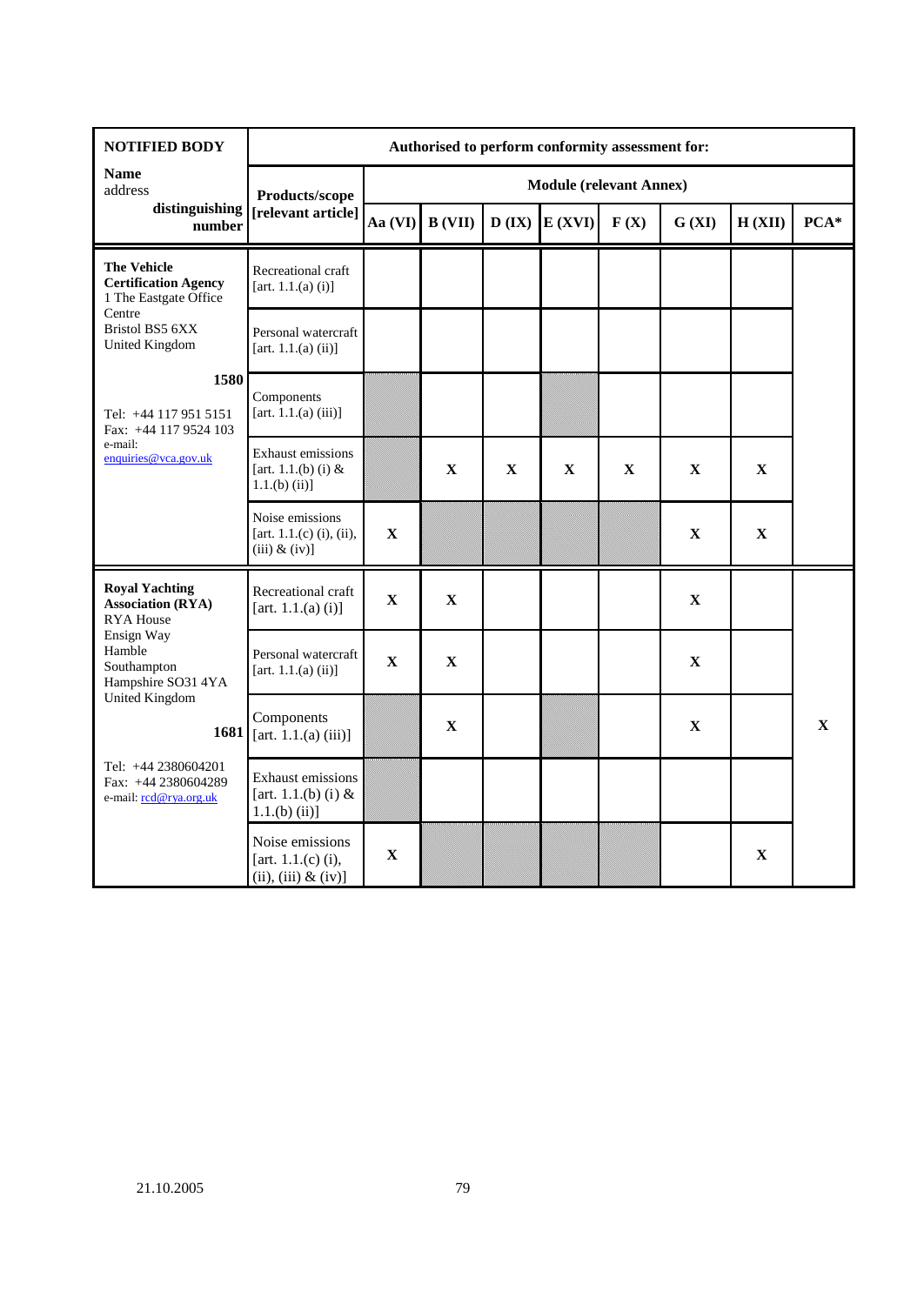## **APPENDIX 7: USEFUL ADDRESSES**

#### **1. EUROPEAN COMMISSION SERVICES**

*1.1. ENTERPRISE AND INDUSTRY DIRECTORATE GENERAL, Unit H/1: AEROSPACE, DEFENCE, AND MARITIME INDUSTRIES*

Gwenole Cozigou Head of Unit 200, rue de la Loi B- 1049 Brussels Tel.: +32 2 295 66 01 Fax : +32 2 296 70 14 E-mail: Gwenole.Cozigou@cec.eu.int

Mr. Johan Renders Legislative officer - Desk Officer – recreational craft legislation 200, rue de la Loi B- 1049 Brussels Tel.: +32 2 296.99.62 Fax : +32 2 296 70 14 E-mail: Johan.Renders@cec.eu.int

Website: http://europa.eu.int/comm/enterprise/maritime/maritime\_regulatory/rc\_introduction.htm

*1.2 ENTERPRISE AND INDUSTRY DIRECTORATE GENERAL, Unit C/1: LEGAL ASPECTS LINKED TO THE INTERNAL MARKET:*

Mr. Jacques McMillan Head of Unit 200, rue de la Loi B- 1049 Brussels Tel.: +32 2 295 96.68/295 62.96 Fax : +32 2 295 97.84 /295.38.77 E-mail: jacques.mcmillan@cec.eu.int

## *1.3 ENTERPRISE AND INDUSTRY DIRECTORATE GENERAL, Unit C/2: STANDARDISATION*

Mr. Norbert Anselmann Head of Unit 200, rue de la Loi B- 1049 Brussels Tel.: +32 2 299.56.72/295 46 50 Fax : +32 2 296 70 19 E-mail: Norbert.Anselman@cec.eu.int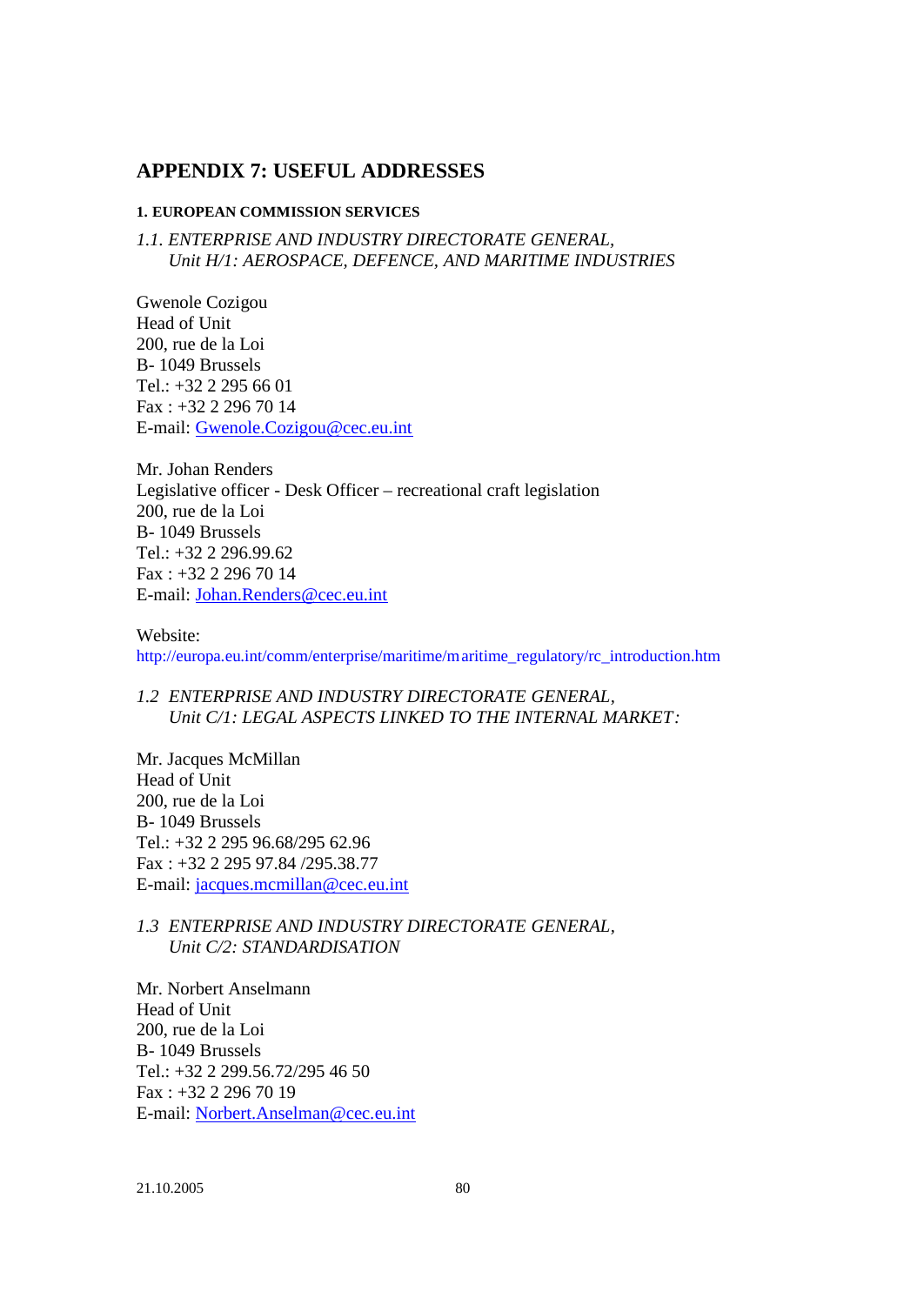## **2. EU MEMBER STATES**

#### **Austria:**

1. Legal administration and market surveillance authority Mr. Wolfgang Lentsch Bundesministerium für Wirtschaft und Arbeit/ Federal Ministry for Economy and Labour A-1011 Wien, Stubenring 1 Tel.: +43(0).1.71100.5831 Fax: +43(0).1.7142718 e-mail: wolfgang.lentsch@bmwa.gv.at

2. Technical unit Mr. Bernhard Bieringer Bundesministerium für Verkehr, Innovation und Technologie / Oberste Schifffahrtsbehörde Federal Ministry for Transport, Innovation and Technology / Supreme Shipping Authority A-1030 Wien, Radetzkystraße 2 Tel.: +43(0).1.71162.5904 Fax: +43(0).1.71162.5999 e-mail: bernhard.bieringer@bmvit.gv.at

#### **Belgium:**

Vanderstraeten Werner Expert in Navigation Federal Public Service Mobility and Transport Directorate General for Sea Transport Shipping Inspectorate - Yachting Perronstraat 6 B-8400 Oostende Tel. 0032 (0)59 339504 Fax. 0032 (0)59 330729 E-mail: w.vanderstraeten@mobilit.fgov.be

#### **Cyprus:**

**Czech Republic**

#### **Denmark:**

Website: www.dma.dk

#### **Estonia:**

## **Finland:**

e-mail: boating@fma.fi

21.10.2005 81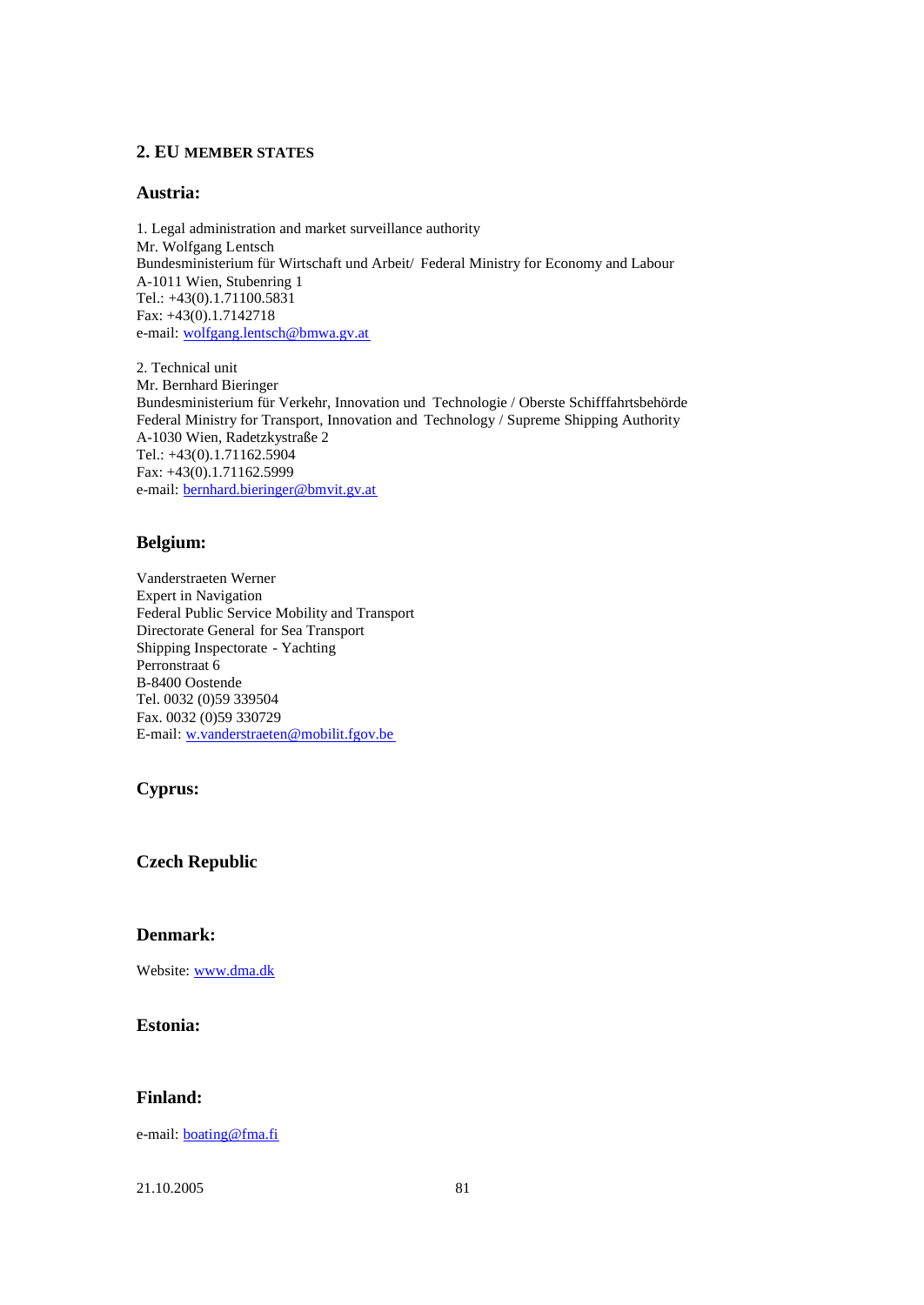#### **France:**

Mr. Denis Clerin/ Mr. Christophe Merit Ministère chargé de la mer Direction du Transport Maritime, des ports et du littoral Bureau de la plaisance et des activités nautiques 22 rue Monge F-75005 Paris Tél: Clérin: +33.1.40.81.72.71 Tél: Merit: +33 1 44 49 80 44 Fax: +32.1.40.81.71.87 e-mail: denis.clerin@equipement.gouv.fr christophe.merit@equipement.gouv.fr

**Germany:**

**Greece:**

#### **Hungary:**

## **Ireland:**

#### **Italy:**

Ministero delle Attività Produttive Direzione Generale per lo Sviluppo e la Competitività Ispettorato Tecnico sig. Franco Celeste Via Molise 2 00187 Roma e-mail: franco.celeste@attivitaproduttive.gov.it

## **Latvia:**

## **Lithuania:**

## **Luxemburg:**

## **Malta:**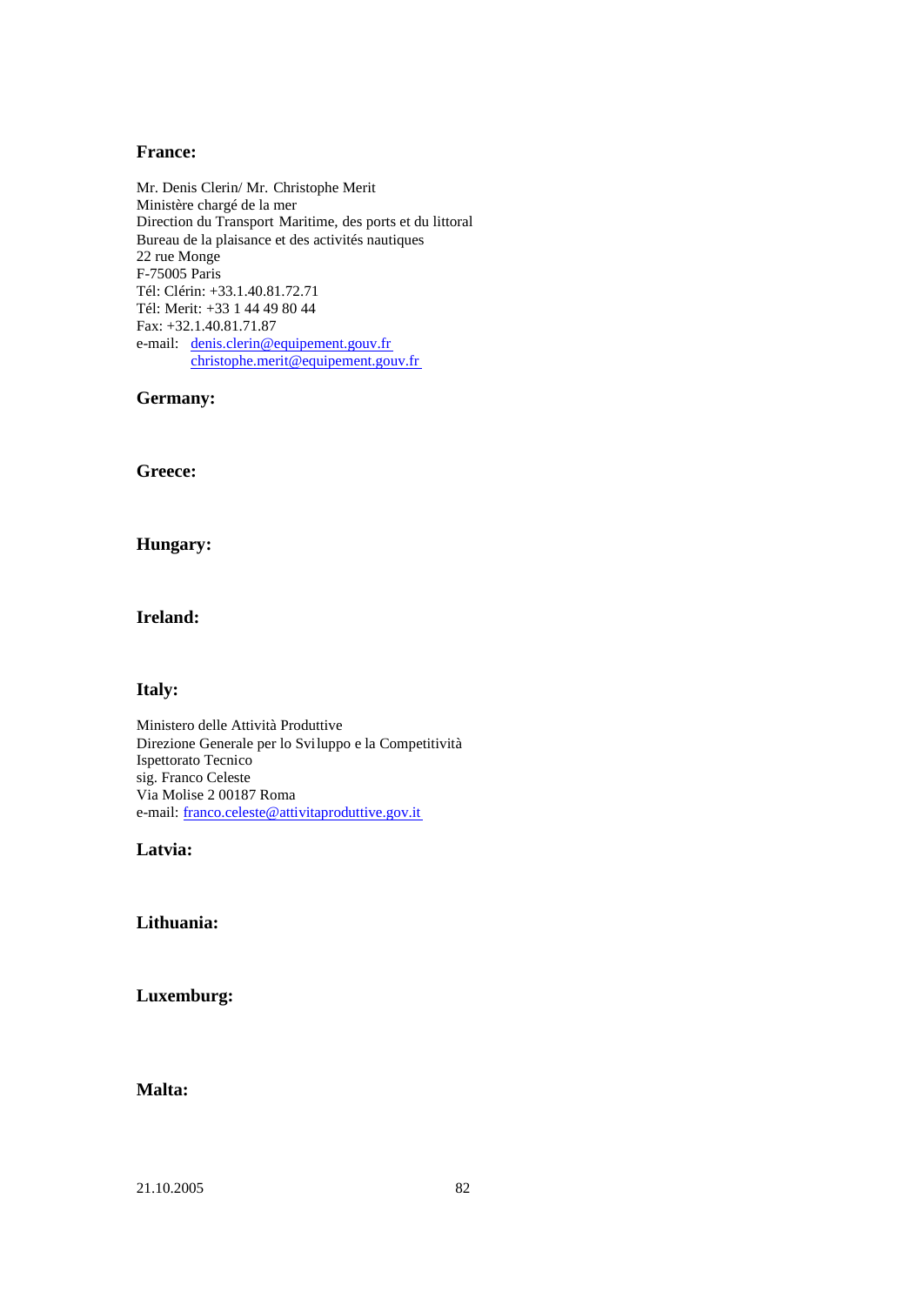## **Netherlands:**

Inspectorate Transport and Water Management P.O. Box 8634 NL-3009 AP Rotterdam THE NETHERLANDS Tél: +31 10 2668588 Fax: +31 10 202 2616 E-mail: Ringo.lakeman@ivw.nl

## **Poland:**

#### **Portugal:**

Mr Vitorino Semeano Ministério da Economia Direcção Geral da Indústria Campus do Lumiar- Edifício O Estrada do Paço do Lumiar 1649 -038 LISBOA - PORTUGAL Tel (00351) 217919100 Fax(00351) 217102114 É-mail: vitorino.semeano@dgcc.pt

#### **Slovenia:**

## **Slovak Republic:**

#### **Spain:**

## **Sweden:**

Sjöfartsverket Sjöfartsinspektionen SE-601 78 Norrköping e-mail: inspektion@sjofartsverket.se

#### **United Kingdom:**

Website: www.dti.gov.uk/strd/recreat.htm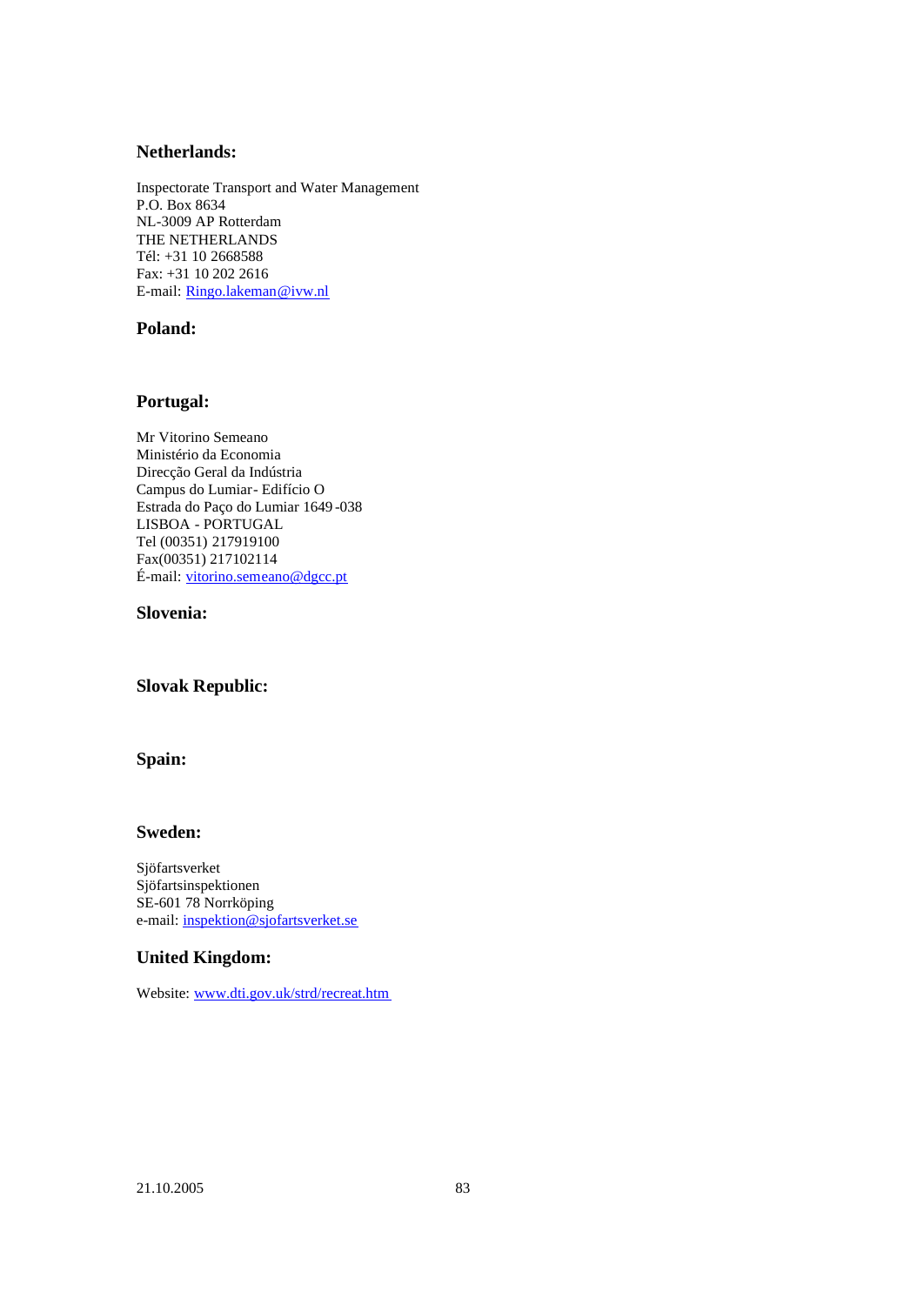## **3. EEA MEMBER STATES:**

## **Iceland:**

## **Norway:**

#### **4. RECREATIONAL SECTORAL GROUP (RSG)**

Technical Secretariat, c/o BALance Technology Consulting GmbH Contrescarpe 33, D-28203 Bremen, Germany Tel: +49 421 335170, Fax: +49 421 3351711 URL: http://www.rsg.be e-mail: rsg@balance-bremen.de

## **5. EUROPEAN STANDARDISATION ORGANISATIONS**

*CEN*

Central Secretariat 36, rue de Stassart B- 1050 Brussels Tel: +32 2 550 08 11 Fax: +32 2 550 08 19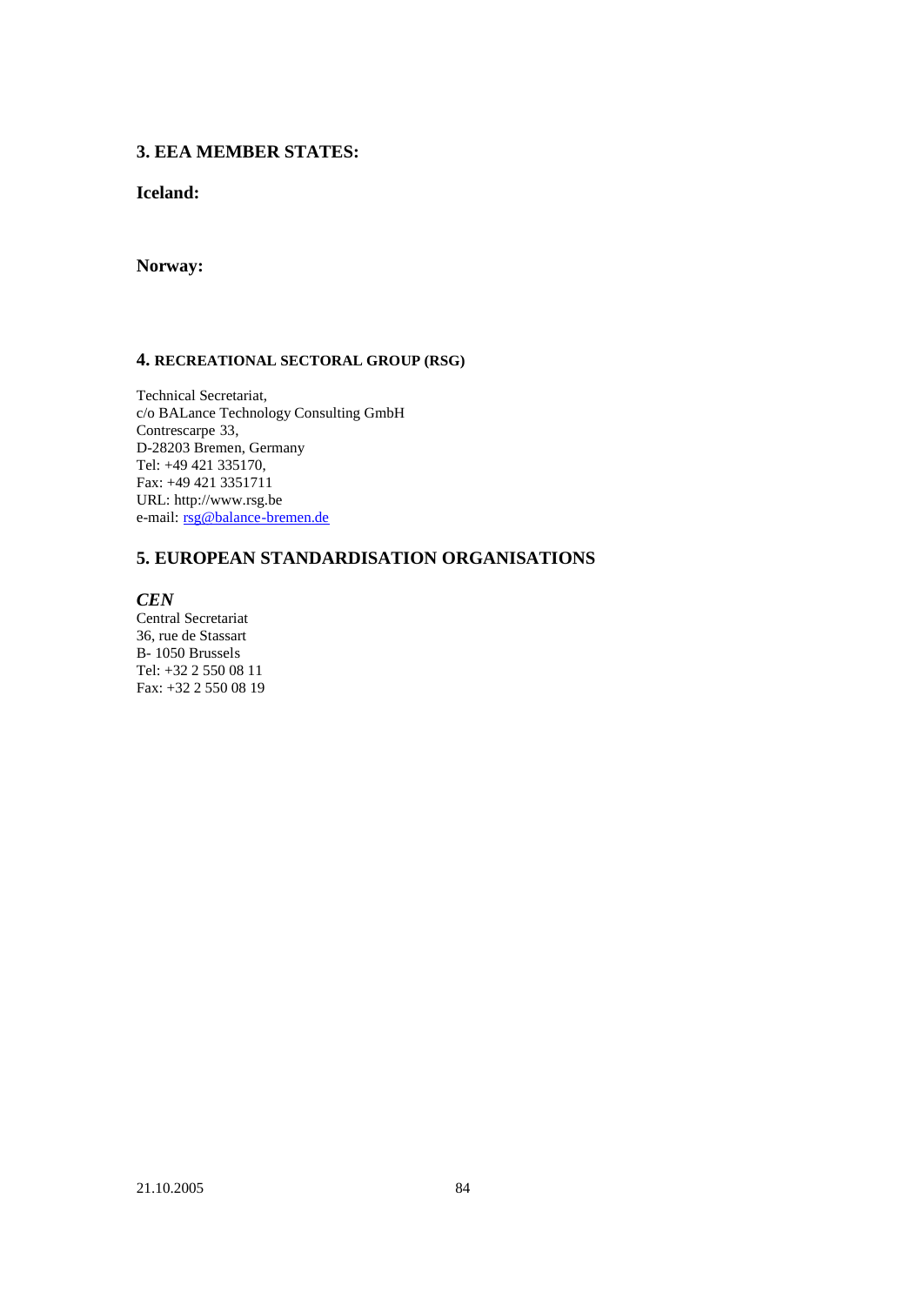# **APPENDIX 8: ABBREVIATIONS**

| dB              | Decibel                                      |
|-----------------|----------------------------------------------|
| <b>CE</b>       | <b>European Conformity marking</b>           |
| <b>CIN</b>      | <b>Craft identification Number</b>           |
| CO              | Carbon monoxide (emission component)         |
| D               | Displacement                                 |
| <b>DOC</b>      | Declaration of Conformity                    |
| <b>EEA</b>      | European Economic Area                       |
| EC              | <b>European Communities</b>                  |
| EN              | European standard                            |
| EU              | European Union                               |
| $F_n$           | Froude number                                |
| НC              | Hydrocarbons (emission component)            |
| hp              | Horsepower                                   |
| <b>ISO</b>      | International Standardisation Organisation   |
| kW              | kilowatt                                     |
| $L_h$           | length of the hull                           |
| $L_{wl}$        | waterline length                             |
| $L_{pAS max}$   | maximum sound pressure level in dB           |
| NO <sub>x</sub> | Oxides of nitrogen (emission component)      |
| <b>OJ</b>       | Official Journal of the European Communities |
| P/D             | Power displacement ratio                     |
| $P_N$           | Rated engine power at rated speed            |
| PT              | Particulates (emission component)            |
| <b>PWC</b>      | Personal watercraft                          |
| <b>RCD</b>      | <b>Recreational Craft Directive</b>          |
| <b>RIB</b>      | Rigid hull inflatable boat                   |
| <b>RSG</b>      | <b>Recreational Craft Sectoral Group</b>     |
| V               | speed in knots                               |